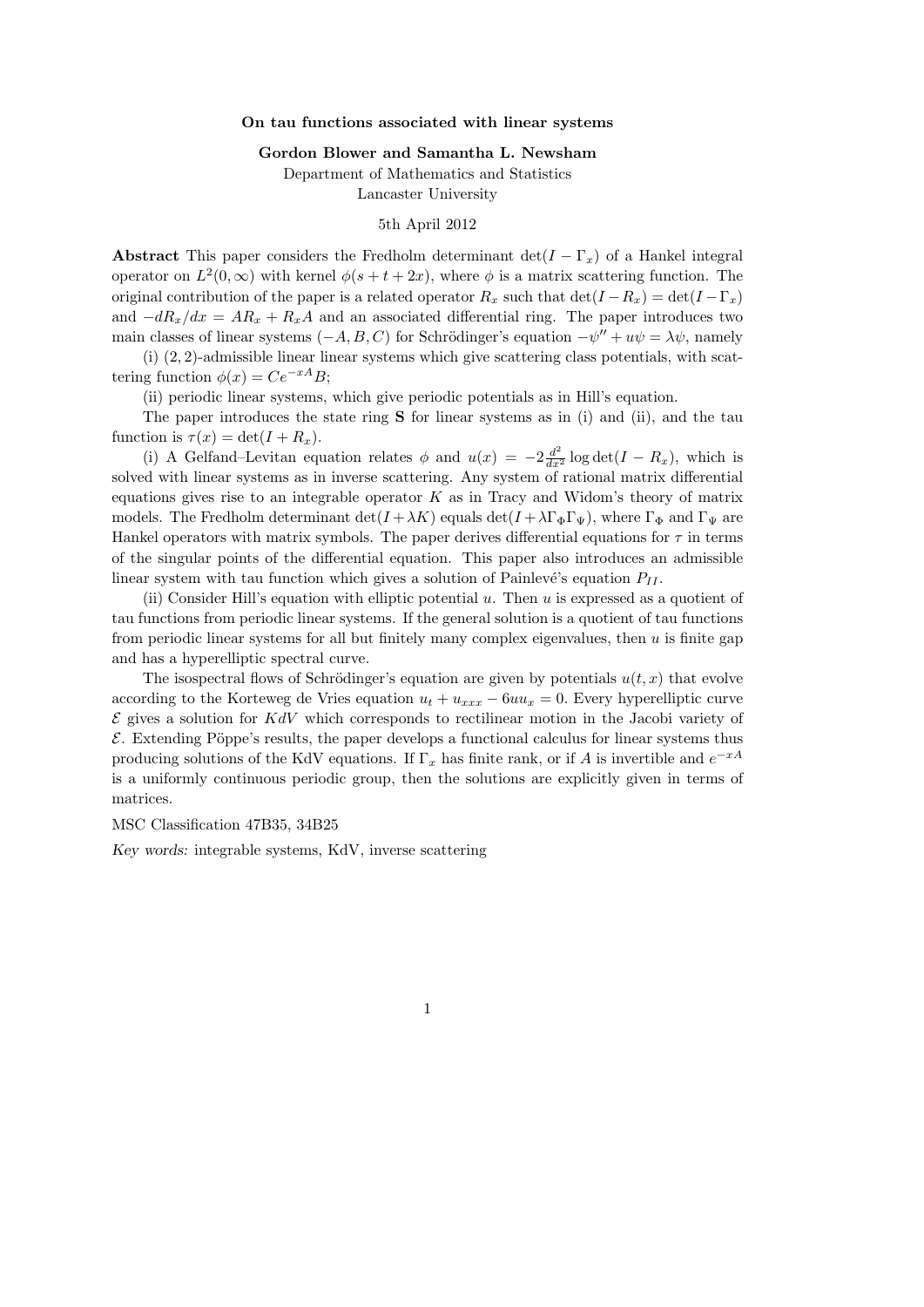#### 1. Introduction

The motivation for this paper is from the theory of random matrices, and the scattering theory of differential equations with rational matrix coefficients. In Tracy and Widom's theory of matrix models [46], the basic data are a  $2 \times 2$  rational differential equation and a curve. One starts with a system of differential equations

$$
J\frac{d}{dx}\begin{bmatrix} f \\ g \end{bmatrix} = \begin{bmatrix} \gamma & \alpha \\ \alpha & \beta \end{bmatrix} \begin{bmatrix} f \\ g \end{bmatrix}, \qquad J = \begin{bmatrix} 0 & -1 \\ 1 & 0 \end{bmatrix}, \tag{1.1}
$$

with  $\alpha, \beta$  and  $\gamma$  rational functions, then one introduces a kernel

$$
K(x,y) = \frac{f(x)g(y) - f(y)g(x)}{x - y},
$$
\n(1.2)

which due to its special shape is known as an integrable operator. The other essential ingredient of the theory is a prescribed curve  $\gamma = \cup_{j=0}^m [a_{2j-1}, a_{2j}]$ , so that K defines a trace class operator on  $L^2(\gamma)$ ; hence the Fredholm determinant  $\det(I - K)$  is defined, and one considers this as a function of the parameters  $a_j$ . In particular, one can consider  $K : L^2(0, \infty) \to L^2(0, \infty)$ that is trace class and such that  $0 \leq K \leq I$ , so there exists a determinantal random point field on  $(0, \infty)$ , and  $\det(I - K\mathbf{I}_{(s,\infty)})$  is the probability that all random points are in  $(0, s)$ . In applications to random matrix theory, the random points are eigenvalues of Hermitian matrices with random entries.

Given an  $L^2(0,\infty)$  function  $\phi$ , the Hankel integral operator  $\Gamma_\phi$  with symbol  $\phi$  can be defined on a suitable domain in  $L^2(0, \infty)$  by

$$
\Gamma_{\phi} f(x) = \int_0^{\infty} \phi(x+y) f(y) \, dy. \tag{1.3}
$$

When  $\Gamma_{\phi}$  belongs to the ideal  $c^{1}$  of trace class operators on  $L^{2}(0,\infty)$ , one can form the determinants  $\det(I + \mu \Gamma_{\phi})$  and the eigenvalues of  $\Gamma_{\phi} \in c^1$  satisfy multiplicity conditions which are stated in [35, 38]. More generally, one can introduce  $\phi_{(x)}(y) = \phi(x + 2y)$  and consider

$$
\tau(x; \mu) = \det(I + \mu \Gamma_{\phi(x)}) \tag{1.4}
$$

as a function of  $x > 0$  and  $\mu \in \mathbb{C}$ . In this paper, we analyse  $\tau(x, \mu)$  by the methods of linear systems. In significant cases of (1.2), such as the Airy kernel or Bessel kernel [46, 47], there exists a Hankel integral operator  $\Gamma_{\phi}$  such that  $\Gamma_{\phi}^2 = K$ ; hence one can describe  $\det(I - K)$  in terms of  $\tau(x,\mu)$ . In [8] we showed how one can realise  $\Gamma_{\phi}$  by means of linear systems. In the present paper, we take linear systems as the starting point and show how general properties of the linear system are reflected in the  $\tau$  functions and systems of differential equations so produced.

**Definition** (Linear system) Let  $H$  be a complex Hilbert space, known as the state space, and B(H) the space of bounded linear operators on H. Let  $(e^{-tA})_{t\geq 0}$  be a  $C_0$  semigroup of operators on H such that  $||e^{-tA}|| \leq M$  for all  $t \geq 0$  and some  $M < \infty$ . Let  $\mathcal{D}(A)$  be the domain of the generator  $-A$  so that  $\mathcal{D}(A)$  is itself a Hilbert space for the graph norm

2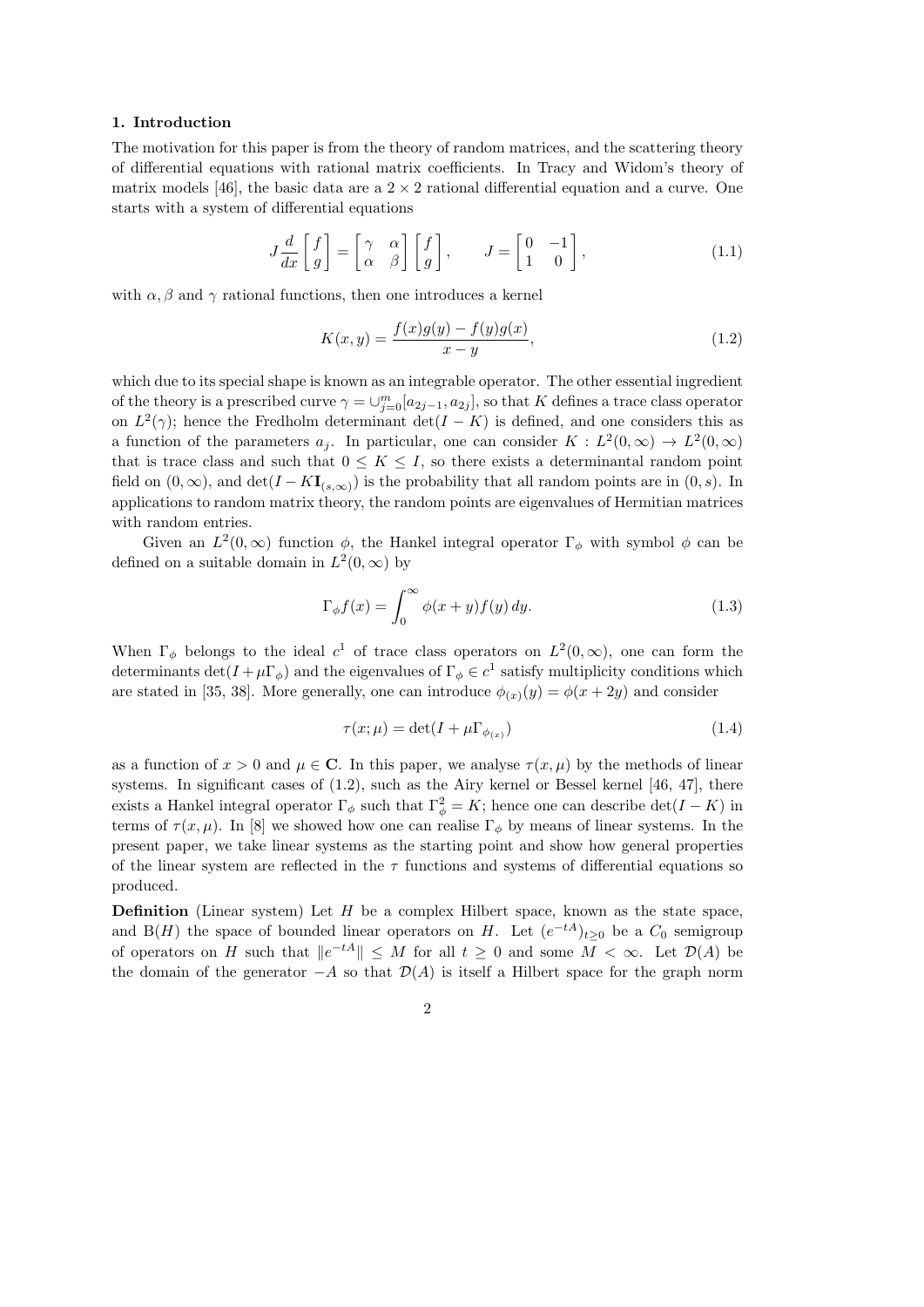$\|\xi\|_{\mathcal{D}(A)}^2 = \|\xi\|_H^2 + \|A\xi\|_H^2$ , and let  $A^{\dagger}$  be the adjoint of A. Let  $H_0$  be a complex separable Hilbert space which serves as the input and output spaces; let  $B: H_0 \to H$  and  $C: H \to H_0$ be bounded linear operators. The linear system  $(-A, B, C)$  is

$$
\frac{dX}{dt} = -AX + BU
$$
  
 
$$
Y = CX, \qquad X(0) = 0;
$$
 (1.5)

so  $\phi(x) = Ce^{-xA}B$  is a bounded operator function on  $H_0$ , and the corresponding Hankel operator is  $\Gamma_{\phi}$  on  $L^2((0,\infty); H_0)$ , where  $\Gamma_{\phi} f(x) = \int_0^{\infty} \phi(x+y) f(y) dy$ .

**Definition** (Admissible linear system). Let  $(-A, B, C)$  be a linear system as above; suppose that the observability operator  $\Theta_0: L^2((0,\infty); H_0) \to H$  is bounded, where

$$
\Theta_0 f = \int_0^\infty e^{-sA^\dagger} C^\dagger f(s) \, ds; \tag{1.6}
$$

suppose that the controllability operator  $\Xi_0: L^2((0,\infty);H_0) \to H$  is also bounded, where

$$
\Xi_0 f = \int_0^\infty e^{-sA} Bf(s) \, ds. \tag{1.7}
$$

(i) Then  $(-A, B, C)$  is an admissible linear system and  $\phi(x) = Ce^{-xA}B$  is an admissible scattering function.

(ii) Suppose furthermore that  $\Theta_0$  and  $\Xi_0$  belong to the ideal  $c^2$  of Hilbert–Schmidt operators. Then we say that  $(-A, B, C)$  is  $(2, 2)$ -admissible.

In [8, Proposition 2.4] we showed that for any (2, 2) admissible linear system, the operator

$$
R_x = \int_x^{\infty} e^{-tA} BC e^{-tA} dt
$$
\n(1.8)

is trace class, and the Fredholm determinant satisfies

$$
\det(I + \lambda R_x) = \det(I + \lambda \Gamma_{\phi(x)}) \qquad (x > 0, \lambda \in \mathbf{C}). \tag{1.9}
$$

Whereas  $R_x$  does not have a direct interpretation in control theory, the notation suggests that  $R_x$  has many of the properties of a resolvent operator, as we justify in Lemma 2.1 below. In examples of interest in scattering theory, one can calculate  $\det(I + \lambda R_x)$  more easily than the Hankel determinant directly [26, 27]. The operator  $R_x$  has additional properties which make it easier to deal with than  $\Gamma_{\phi_{(x)}}$ .

**Definition** (Lyapunov equation). Let  $-A$  be the generator of a  $C_0$  semigroup on H and let  $R: (0, \infty) \to \mathbf{B}(H)$  be a function. The Lyapunov equation is

$$
-\frac{dR_z}{dz} = AR_z + R_z A \tag{1.10}
$$

$$
3 \\
$$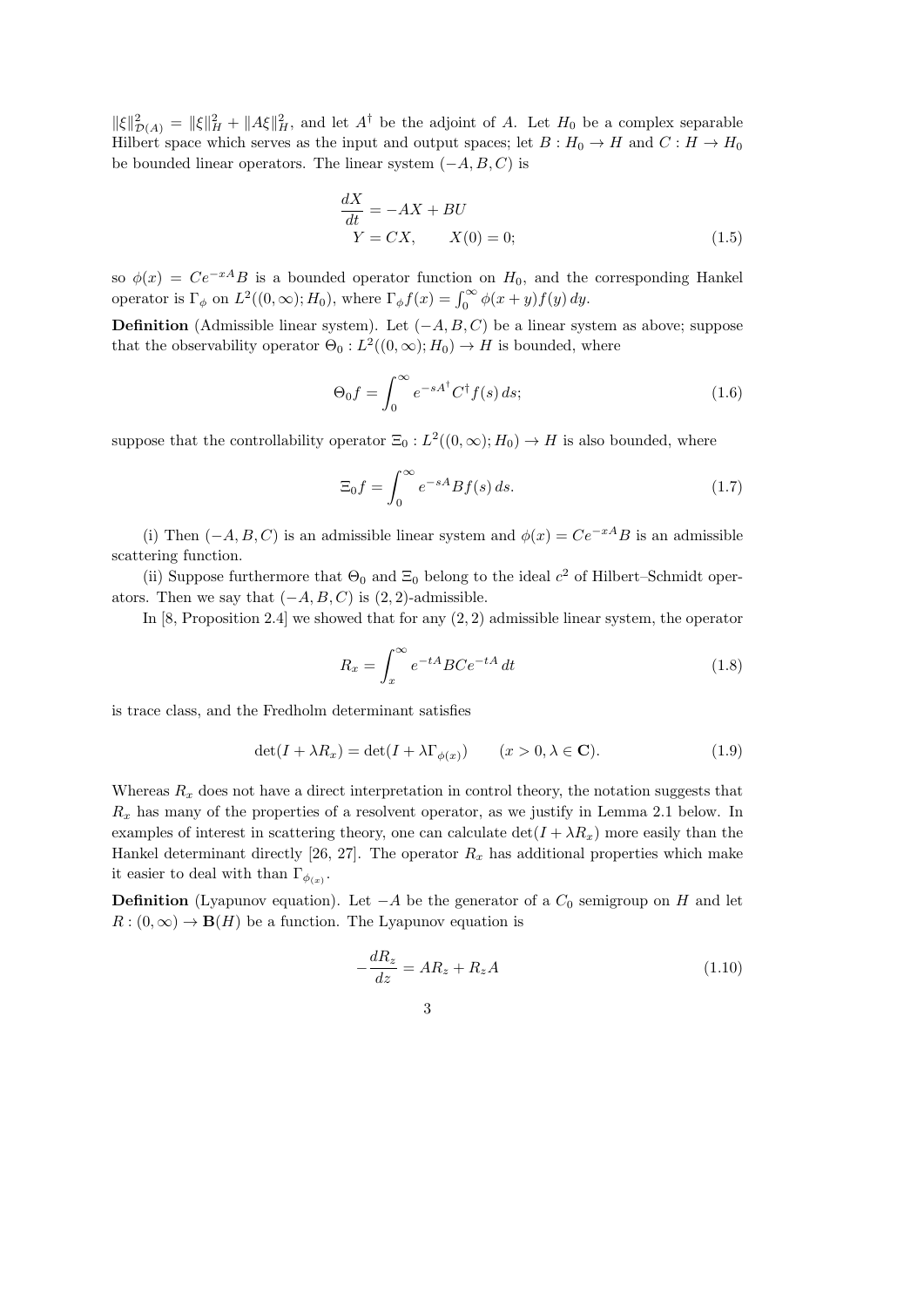with initial condition on the derivative

$$
AR_0 + R_0A = BC.\tag{1.11}
$$

The definition slightly differs from the equations from [35, 38]. In this paper we take (1.10) as the starting point and in section 2 we solve  $(1.10)$  for some  $(2, 2)$  admissible linear system. Then we use  $R_x$  to construct solutions to the associated Gelfand–Levitan equation which involves  $\phi$ . The following definition of u is motivated by scattering theory for Schrödinger's equation  $-\psi'' + u\psi = \lambda\psi$  in  $L^2(\mathbf{R})$ . See [19]

**Definition** (Potential). For each  $(2, 2)$  admissible system with  $H_0 = \mathbf{C}$ , the potential is

$$
u(x) = -2\frac{d^2}{dx^2}\log \det(I + \Gamma_{\phi_{(x)}}). \tag{1.12}
$$

**Theorem 1.1** (i) Suppose that  $(-A, B, C)$  is a  $(2, 2)$  admissible linear system with A bounded. Then there exists a solution  $R_x$  to (1.10) and (1.11) such that  $\tau(x) = \det(I + R_x)$  is entire.

(ii) Alternatively, suppose that  $(-A, B, C)$  is a linear system with input and output space H, and  $(e^{ixA})$  is a uniformly continuous and  $\pi$ -periodic group on H. Suppose that there exists a trace class operator E on H such that  $AE + EA = BC$ . Then there exists a solution to (1.10) and (1.11) such that  $\tau(x) = \det(I + R_x)$  is entire and  $\pi$ -periodic.

(iii) In either case  $u$  is meromorphic on  $C$ .

Part (i) is proved in section 2, while (ii) is proved in section 8. In [9] we introduced examples of periodic linear systems as in (ii), and here develop a systematic theory which shares some common elements of scattering theory from case (i).

The fundamental idea of [35] is to realise Hankel operators with balanced linear systems; we refine this idea by working with admissible linear systems, so that we can define determinants and hence the tau function. In section 2, we solve the Gelfand–Levitan equation by means of the operator  $R_x$  and recover u from  $\phi$ . The Lyapunov equation (1.10) is equivalent to the identity

$$
\begin{bmatrix} 0 & 1 \\ 1 & 0 \end{bmatrix} \frac{d}{dx} - \begin{bmatrix} 0 & A \\ A & 0 \end{bmatrix}, \begin{bmatrix} R & 0 \\ 0 & -R \end{bmatrix} = \begin{bmatrix} R & 0 \\ 0 & -R \end{bmatrix} \begin{bmatrix} 0 & 1 \\ 1 & 0 \end{bmatrix} \frac{d}{dx},
$$
(1.13)

which turns out to be important when one considers  $\det(I - R^2)$ .

In section 3 we show how to realise kernels of the form (1.2) from linear systems by means of products of Hankel operators with matricial symbols. The system of differential equations (1.1) depends upon the poles of  $\alpha$ ,  $\beta$  and  $\gamma$ , hence these are natural parameters for the solution space. Ee recall how Schlesinger's equations [41, 22] arises in this context, and compare various notions of tau functions by the partial differential equations that they satisfy.

Krichever and Novikov considered

$$
\left[\frac{\partial}{\partial t_j} - U_j, L\right] = B_j L \tag{1.14}
$$

$$
4\phantom{.0}
$$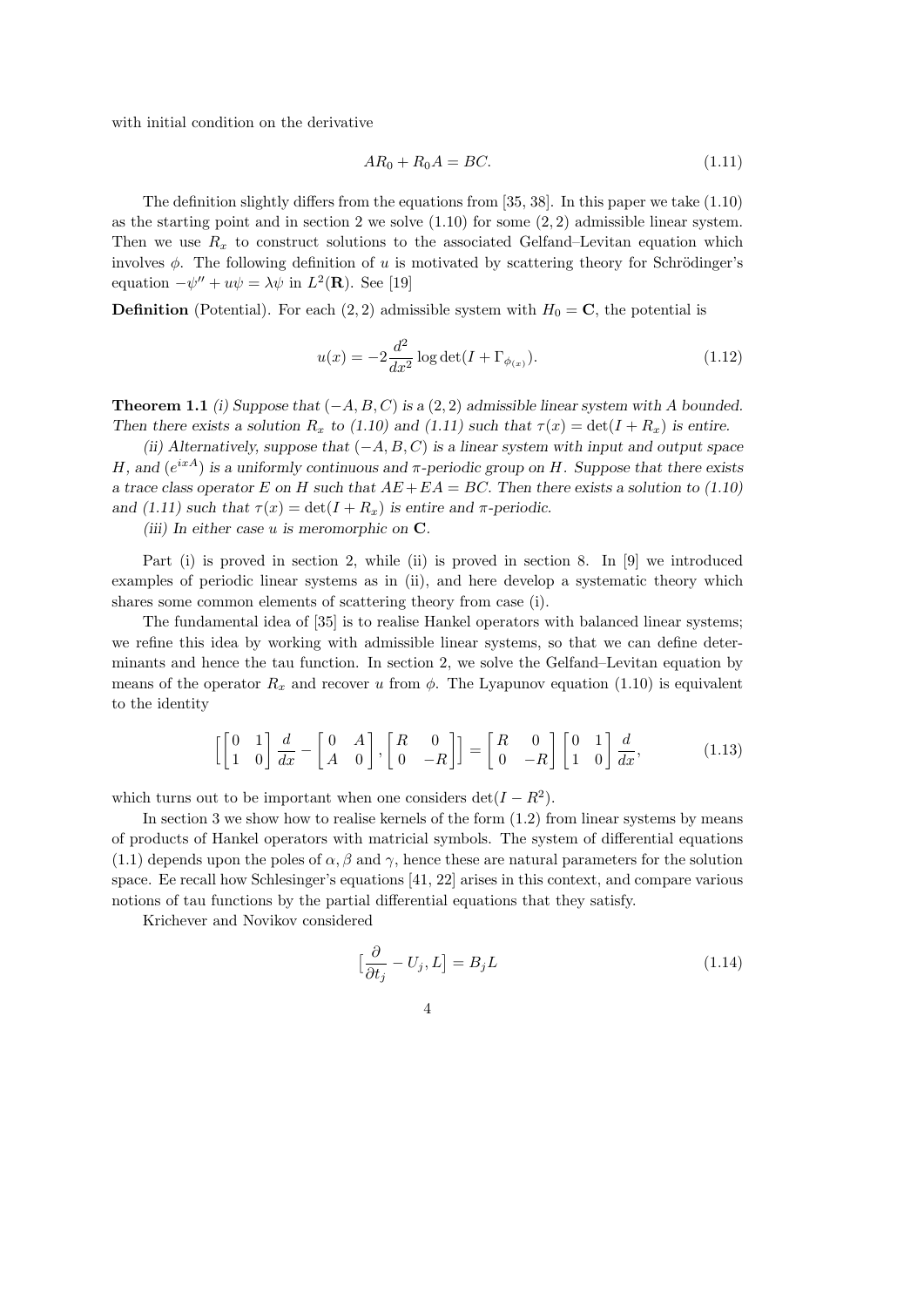where  $U_j$  are matrix functions and  $B_j$  are differential operators, a relation which is similar to (1.13). They formulated the notion of an algebo-geometric system. In particular, this applies to finite gap Schrödinger equations, where the spectral parameter may be chosen to be a meromorphic function on a hyperelliptic Riemann surface.

In section 4, we introduce the family of linear systems  $\Sigma_{\lambda} = (-A, (\lambda I + A)(\lambda I - A)^{-1}B, C)$ for  $\lambda$  in the resolvent set of A, and the corresponding tau function  $\tau_{\lambda}(x)$ ; then we introduce the Baker–Akhiezer function  $\psi_{BA}(x,\lambda) = e^{\lambda x}\tau_\lambda(x)/\tau(x)$ ; here x is the state variable and  $\lambda$  a spectral parameter. We say that  $(\Sigma_{\lambda})_{\lambda}$  is a Picard family of linear systems if  $x \mapsto$  $\psi_{BA}(x, \lambda)$  is meromorphic for all but finitely many  $\lambda$ . This term is introduced by analogy with the terminology of Gesztesy and Weikard [25, Theorem 1.1], who define a meromorphic potential u to be Picard if  $-f'' + uf = \lambda f$  has a meromorphic general solution for all but finitely many  $\lambda \in \mathbb{C}$ . We obtain significant examples of scattering functions which we use in subsequent sections,and mention the linear partial differential equations for scattering functions that correspond to the nonlinear KP equations for the potentials. In subsequent examples, we introduce a compact Riemann surface  $\mathcal E$  and a meromorphic function  $\lambda : \mathcal E \to \mathbf P^1$  such that  $\lambda \mapsto \psi_{BA}(x, \lambda)$  is meromorphic, except possibly at finitely many points. We recall that a compact Riemann surface  $X$  is hyperelliptic if and only if there exists a meromorphic function u on **X** that has precisely two poles. In this case, there is a two-sheeted cover  $X \to P^1$  with  $2g + 2$  branch points, where g is the genus of **X**. The elliptic case has  $g = 1$ .

To realise integrable operators as in (1.2), we need to work with products of Hankel operators. Pöppe  $[32, 39, 40]$  proved some remarkable product formulas involving products and traces of Hankel integral operators and applied them to scattering theory, and his work motivated some of the results of this paper. In section 5, we introduce a functional calculus which encompasses Pöppe's ideas, but uses  $R_x$  and operators on the state space of a linear system. We suppose that  $(e^{-tA})$  defines a holomorphic semigroup and we can introduce a domain  $\Omega$  on which  $\det(I + R_z)$  is holomorphic and nowhere zero, so  $I + R_z$  has a bounded inverse  $F_z$ . We introduce a differential ring **S** of holomorphic functions from  $\Omega$  to the space of bounded linear operators on H, which contains  $A, BC, R_z$  and  $F_z$ , so that we can solve  $(1.10)$  and  $(1.11)$  inside **S**. If we can choose **S** to be a right Noetherian ring, then we say that  $(-A, B, C)$  is finitely generated. Given S, we introduce a space of functions **B** and the linear map  $\lfloor . \rfloor : \mathbf{S} \to \mathbf{B}$  such that

$$
\lfloor P \rfloor = \frac{d}{dx} \operatorname{trace} \Big( P(F_x - I) \Big). \tag{1.15}
$$

We identify a subring **A** of **S** such that the range of  $\vert \cdot \vert$  restricted to **A** is a differential ring  $\mathbf{A}$  of functions which contains  $u(x)$ . In these terms, the scattering transform is

$$
\phi(x) = Ce^{-xA}B \longleftrightarrow u(x) = -4[A]. \tag{1.16}
$$

Thus  $\vert \cdot \vert$  linearizes the determinant.

Gelfand and Dikii [23] considered the ring  $\mathbf{A}_0 = \mathbf{C}[u, u', u'', \dots]$  of complex polynomials in  $u$  and its derivatives. They showed that if  $u$  satisfies the stationary higher order KdV equations (8.1), then  $-f'' + uf = \lambda f$  is integrable by quadratures on a spectral curve, which is a hyperelliptic Riemann surface  $\mathcal E$  of finite genus. Such u are known as finite gap or algebro

$$
\overline{5}
$$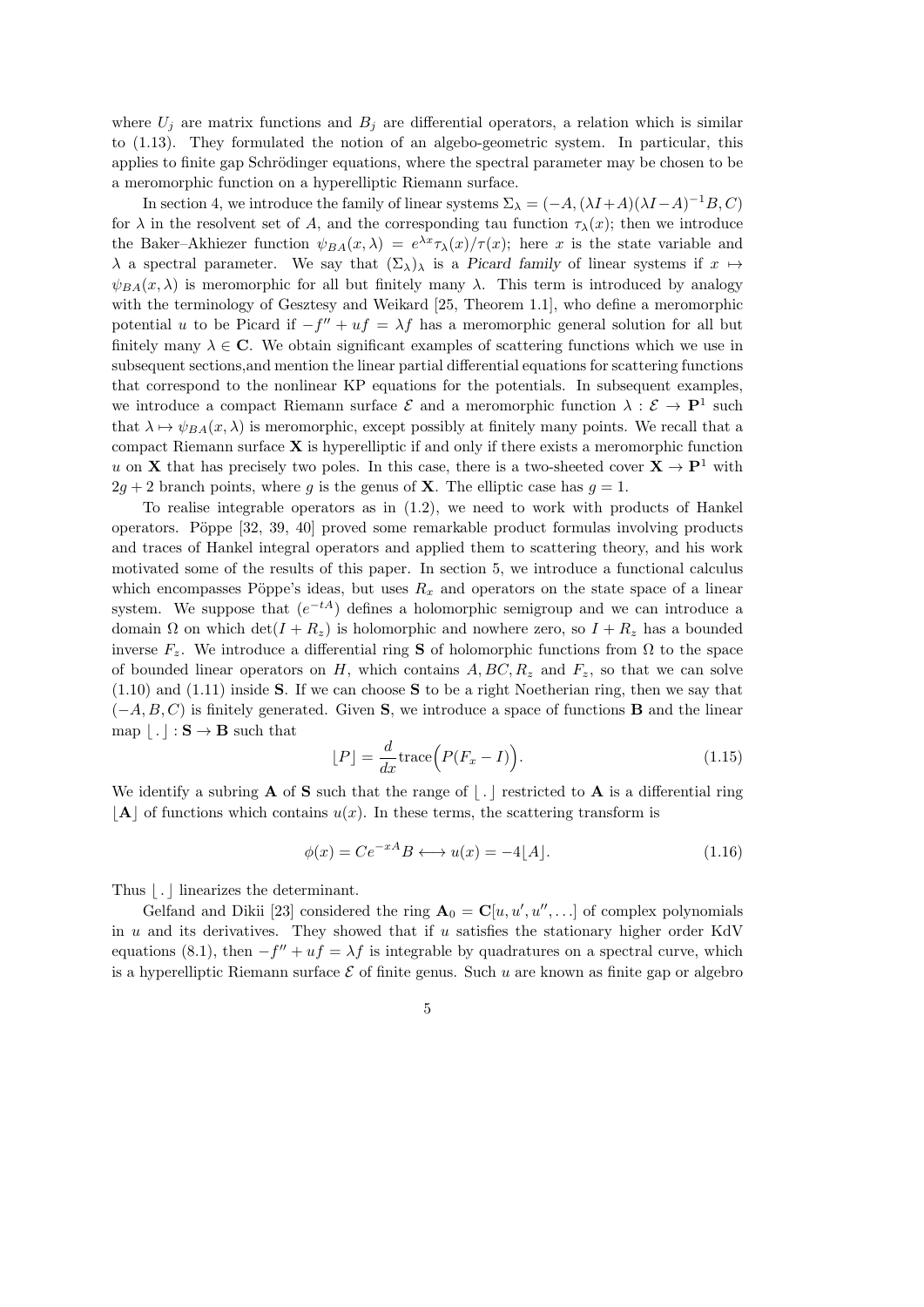geometric potentials since  $-\frac{d^2}{dx^2} + u$  has a spectrum in  $L^2(\mathbf{R})$  that consists of intervals known as bands, separated by finitely many gaps. Then  $A_0$  is a Noetherian ring; see [14, 43]. The ring  $|\mathbf{A}|$  is analogous to  $\mathbf{A}_0$  in the particular examples that we analyse in subsequent sections.

In section 6 we show that if A is a finite matrix with eigenvalues  $\lambda_j$  such that  $\Re \lambda_j > 0$ , then  $(-A, B, C)$  is finitely generated. We also recover some determinant formulas from the theory of solitons.

Our next major application is in section 7, concerning the Airy kernel. With  $\phi(x) = Ai(x)$ , the integral operator  $\Gamma^2_{\phi_x}$  on  $L^2(0,\infty)$  has a kernel known as the Airy kernel, which is a universal example in random matrix theory [43]. There  $F_2(x) = \det(I - \Gamma_{\phi_x}^2/4)$  is the cumulative distribution function of the Tracy–Widom distribution associated with the soft spectral edge of the Gaussian unitary ensemble. We recover Ablowitz and Segur's result of [1] that  $-2(\log F_2)''$ satisfies the Painlevé's second transcendental differential equation  $P_{II}$ .

A significant advantage of the  $R_x$  operator is that it enables us to analyse periodic linear systems, which seem to lie outside the scope of [32, 39]. In section 8, we introduce linear systems  $(-A, B, C)$  such that A is an invertible operator that commutes with BC, and  $e^{xA}$ is a uniformly continuous periodic group and the  $A, B, C$  are block diagonal matrices. Thus we introduce periodic linear systems with potentials that are either rational trigonometric functions on the complex cylinder  $\mathbf{C}/\pi\mathbf{Z}$  or elliptic functions on the complex torus  $\mathbf{C}/\pi\mathbf{Z}+i\pi\mathbf{Z}$ as in section 10, and show that these have analogous properties.

The table below summarizes the functions that we produce from explicit linear systems in sections 6,7 and 10. Here g is the genus of the spectral curve,  $\wp$  is Weierstrass's elliptic function,  $\theta_1$  is Jacobi's theta function [33], u in the fifth column satisfies  $P_{II}$  from [20].

| equation    | $u \in  \mathbf{A} $ | $\tau \in \mathbf{L}$    |                                       |
|-------------|----------------------|--------------------------|---------------------------------------|
| Schrödinger | scattering           |                          | $\mathbf{R} \to [0, \infty)$          |
| Painlevé    | $P_{II}$             | Tracy-Widom $F_2$        |                                       |
| Hill        | finite gap           |                          | hyperelliptic                         |
| Lamé        | $-g(g+1)\wp$         | $\theta_1(x)^{g(g+1)/2}$ | $\mathcal{Y}_{\ell} \to \mathcal{T}$  |
| soliton     | $-g(g+1)cosech2x$    | $(\sinh x)^{g(g+1)/2}$   | $\{-g, \ldots, -1\} \cup [0, \infty)$ |

Our most complete results are for elliptic potentials, as in section 10. We obtain a characterization of the elliptic potentials that are finite gap in terms of the general solution of Hill's equation. All elliptic potentials can be realised as quotients of tau functions from periodic linear systems, however, the general solution of Hill's equation can be expressed as a quotient of tau functions from periodic or Gaussian linear systems only if the potential is finite gap. This complements results of Gesztesy and Weikard from [25].

In discussing Hill's equation, Ercolani and McKean [19] observe that the notions of Jacobi variety and theta functions can be extended to the case of infinitely many spectral gaps, whereas the notion of a multiplier curve is somewhat tenuous. Likewise we can introduce tau functions via determinants of linear systems in cases where there is no related algebraic curve. The spectral class of a potential is invariant under flows associated with the Korteweg de Vries equation  $u_t + u_{xxx} - 6uu_x = 0$ , which belongs to a hierarchy of partial differential equations which are themselves associated with flows  $u(0, x) \mapsto u(t, x)$  on the space of potentials. Indeed,

6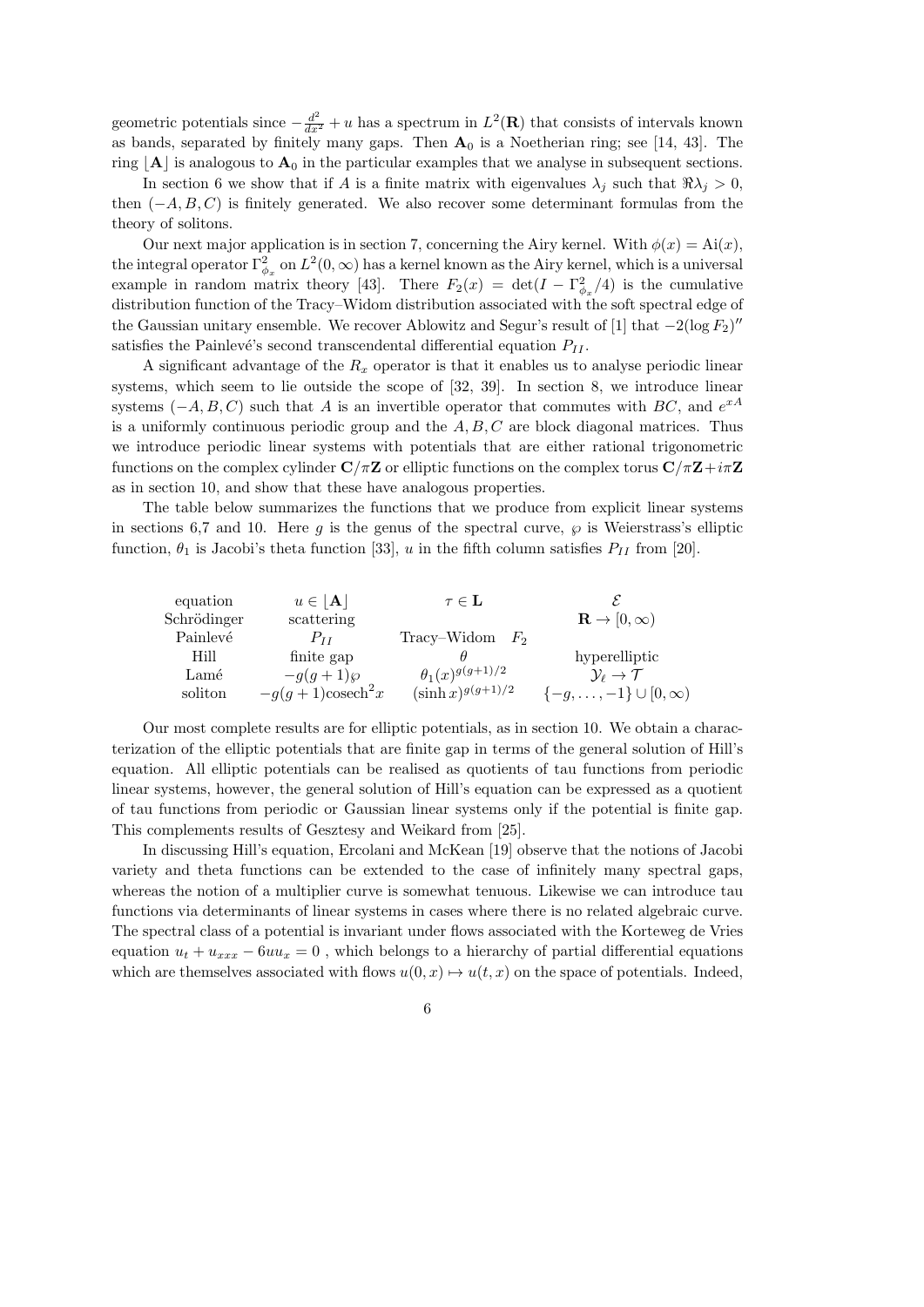u is finite gap if it satisfies the stationary KdV equations as in [23, 24, 34]. We therefore consider a family of linear systems  $\Sigma_{\lambda}(t)$ , with common  $A: H \to H$ , and constant input and output spaces, where  $t = (t_1, t_2, \ldots)$  is a sequence of real parameters and  $\lambda$  is a spectral parameter. Then  $\Sigma_{\lambda}(y)$  has a potential  $u_{\lambda}(x;t)$  with poles depending upon  $(\lambda, t)$ ; thus the dynamics of the system is reflected in the pole divisor of the potentials, as we describe in section 9.

If  $u$  is a finite gap potential for Hill's equation, then the spectral curve is hyperelliptic and has a finite-dimensional complex torus  $\bf{X}$  as its Jacobi variety, thus the corresponding tau function can be expressed as the restriction of a theta function to a straight line in the tangent space of  $X$  by results of Its and Matveev. In section 9 we formulate a sufficient condition for the tau function of a peridic linear system to be algebraic, in this sense, in terms of the Kadomstev–Petviashvili equations. Soliton solutions of KP occur for spectral curves that are rational curves in the plane that have only regular double points. The term elliptic solitons refers to functions of rational character on the torus, namely elliptic functions.

Some of the linear systems are associated with classical or quantum Hamiltonian systems. Let  $H(q, p; x)$  be a Hamiltonian system in canonical coordinates  $q = (q_1, \ldots, q_n)$  and  $p =$  $(p_1, \ldots, p_n)$  with time x, and let  $S(q, \alpha, x)$  a complete solution of the Hamiltonian–Jacobi equation

$$
\frac{\partial S}{\partial x} + H\Big(q_1, \dots, q_n, \frac{\partial S}{\partial q_1}, \dots, \frac{\partial S}{\partial q_n}, x\Big) = 0 \tag{1.17}
$$

depending upon parameters  $\alpha = (\alpha_1, \ldots, \alpha_n)$ , and that det $\left[\frac{\partial^2 S}{\partial \alpha_i \partial \alpha_i} \right]$  $\frac{\partial^2 S}{\partial \alpha_j \partial q_k}$  = 0 and  $(q_j) \mapsto (\frac{\partial S}{\partial \alpha_j})$  $\frac{\partial S}{\partial \alpha_k}$ ) is the Jacobian map. Suppose further that the system is separable and integrable, so that  $S(q, \alpha; x) =$  $\sum_{j=1}^{n} S_j(q_j, \alpha; x)$  where  $S_j(q_j, \alpha; x)$  arises by successive processes of Liouville integration, and let  $\tau_{\alpha}(x) = \exp S(q(x), \alpha; x)$ . A family of admissible linear systems  $\Sigma_{\alpha} = (-A^{\alpha}, B^{\alpha}, C^{\alpha})$  is integrable if  $\tau(x,\alpha) = e^{S(q(x),\alpha,x)}$  for an integrable Hamiltonian system. In this context, we are concerned with generic values of  $\alpha$ , and not with exceptional values. Gelfand and Dikii [23] showed that a finite gap Schrödinger equation is associated with an integrable Hamiltonian system.

When U is a family of unitary operators on H, the tau function of  $(-A, UB, CU)$  is generally different to that of  $(-A, B, C)$ ; thus we can make tau functions and potentials evolve. In section 11, we allow B and C to evolve under a unitary group  $U(t)$ , so that  $\phi$ , u and  $\vert \cdot \vert$ itself evolve with respect to time as in the KdV flow. Thus we are able to linearize the the KdV flow on functions of rational character, and produce solutions of the higher order KdV equations.

#### 2 Solving Lyapunov's equation and the Gelfand–Levitan equation

We begin with simple existence result, showing how linear systems in continuous time give rise to Hankel matrices. Subsequent results will introduce stronger hypotheses to ensure the existence of Fredholm determinants.

Proposition 2.1 Suppose that H is a separable Hilbert space, and that

(i)  $C : H \to \mathbf{C}$  and  $B : \mathbf{C} \to H$  are bounded linear operators;

- (ii) A is a densely defined linear operator in  $H$ ;
- (iii) A is accretive, so  $\Re\langle Af, f \rangle \geq 0$  for all  $f \in \mathcal{D}(A);$

(iv)  $\lambda I + A$  is invertible for some  $\lambda > 0$ .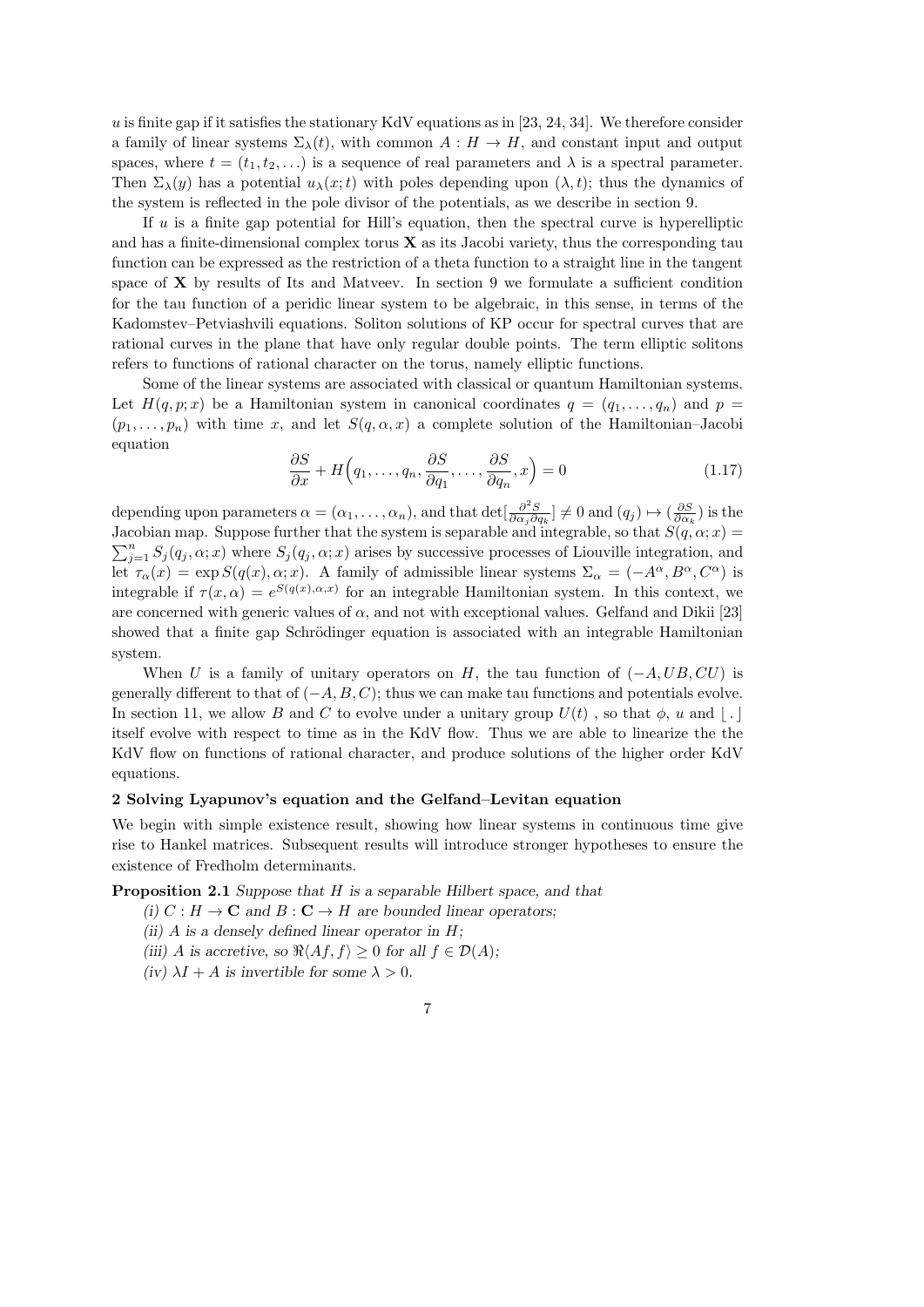Then  $(e^{-tA})_{t>0}$  is a  $C_0$  contraction semigroup on H, so  $\phi(x) = Ce^{-xA}B$  is bounded and continuous on  $(0, \infty)$ ; the cogenerator  $V = (A - I)(A + I)^{-1}$  satisfies  $||V|| \le 1$  as an operator on H, and there is a unitary equivalence between  $\Gamma_{\phi}$  on  $L^2(0,\infty)$  and the Hankel matrix on  $\ell^2(\mathbf{N} \cup \{0\})$  that is given by

$$
\Gamma_{\phi} \leftrightarrow \left[\sqrt{2}CV^{n+m}(I+A)^{-1}B\right]_{n,m=0}^{\infty}.
$$
\n(2.1)

**Proof.** By the Lumer–Phillips theorem [18],  $-A$  generates a  $C_0$  contraction semigroup. Directly from the definition (iii) of an accretive operator and hypothesis (iv), one proves that  $||V|| \leq 1.$ 

We introduce the Laguerre polynomials of order zero  $L_n^{(0)}(x) = (n!)^{-1} e^x (d/dx)^n x^n e^{-x}$ we introduce the Laguerre polynomials of order zero  $L_n(x) = (n!) - e(a/ax)/x$  e<br>and then the functions  $h_n(x) = \sqrt{2}e^{-x}L_n^{(0)}(2x)$ , so that  $(h_n)_{n=0}^{\infty}$  gives a complete orthonormal basis of  $L^2(0,\infty)$ . By integrating by parts, one can verify that

$$
\int_0^\infty \phi(x) h_n(x) dx = \frac{1}{\sqrt{2n!}} \int_0^\infty C e^{-(A-I)x/2} B \frac{d^n}{dx^n} \left( x^n e^{-x} \right) dx
$$
  
=  $\sqrt{2}C(A-I)^n (A+I)^{-n-1} B.$  (2.2)

Peller [38, p.233] shows that  $\Gamma_{\phi}$  is unitarily equivalent to the Hankel matrix under the unitary correspondence  $(h_n)_{n=0}^{\infty} \leftrightarrow (e_j)_{j=0}^{\infty}$ , where  $(e_j)$  is the standard orthonormal basis of  $\ell^2$ .

 $\Box$ 

We introduce Lyapunov's equation, and the existence of solutions for suitable  $(-A, B, C)$ . The solution  $R_x$  is defined by a formula suggested by Heinz's theorem [7, Theorem 9.2] and has properties analogous to the resolvent operator of a semigroup.

**Lemma 2.2** Let  $(-A, B, C)$  be a linear system such that  $\|e^{-t_0A}\| < 1$  for some  $t_0 > 0$ , and that B and C are Hilbert–Schmidt operators on  $H_0$  such that  $||B||_{HS}||C||_{HS} \leq 1$ . Then  $(-A, B, C)$ is  $(2, 2)$ -admissible, so the following hold.

(i) The trace class operators

$$
R_x = \int_x^{\infty} e^{-tA} BC e^{-tA} dt \qquad (x > 0)
$$
 (2.3)

give the solution to (1.8) for  $x > 0$  that satisfies (1.9), and the solution to (1.9) is unique.

(ii) The Laplace transform  $\hat{R}(s)$  of  $R_x$  is holomorphic on  $\{s : \Re s > 0\}$  and satisfies

$$
s\hat{R}(s) + A\hat{R}(s) + \hat{R}(s)A = R_0. \qquad (\Re s > 0)
$$
\n(2.4)

**Proof.** (i) Since  $BC \in c^1$ , the integrand of (2.3) takes values in  $c^1$  and is weakly continuous, hence strongly measurable, by Pettis's theorem. By considering the spectral radius, the authors of [15] show that there exist  $\delta > 0$  and  $M_{\delta} > 0$  such that  $||e^{-tA}|| \leq M_{\delta}e^{-\delta t}$  for all  $t \geq 0$ ; hence (2.3) converges as a Bochner–Lebesgue integral with

$$
||R_x||_{c^1} \le \int_x^{\infty} M_\delta^2 ||BC||_{c^1} e^{-2\delta t} dt
$$
  
 
$$
\le \frac{M_\delta^2}{2\delta} ||B||_{HS} ||C||_{HS} e^{-2\delta x}.
$$
 (2.5)

$$
8 \\
$$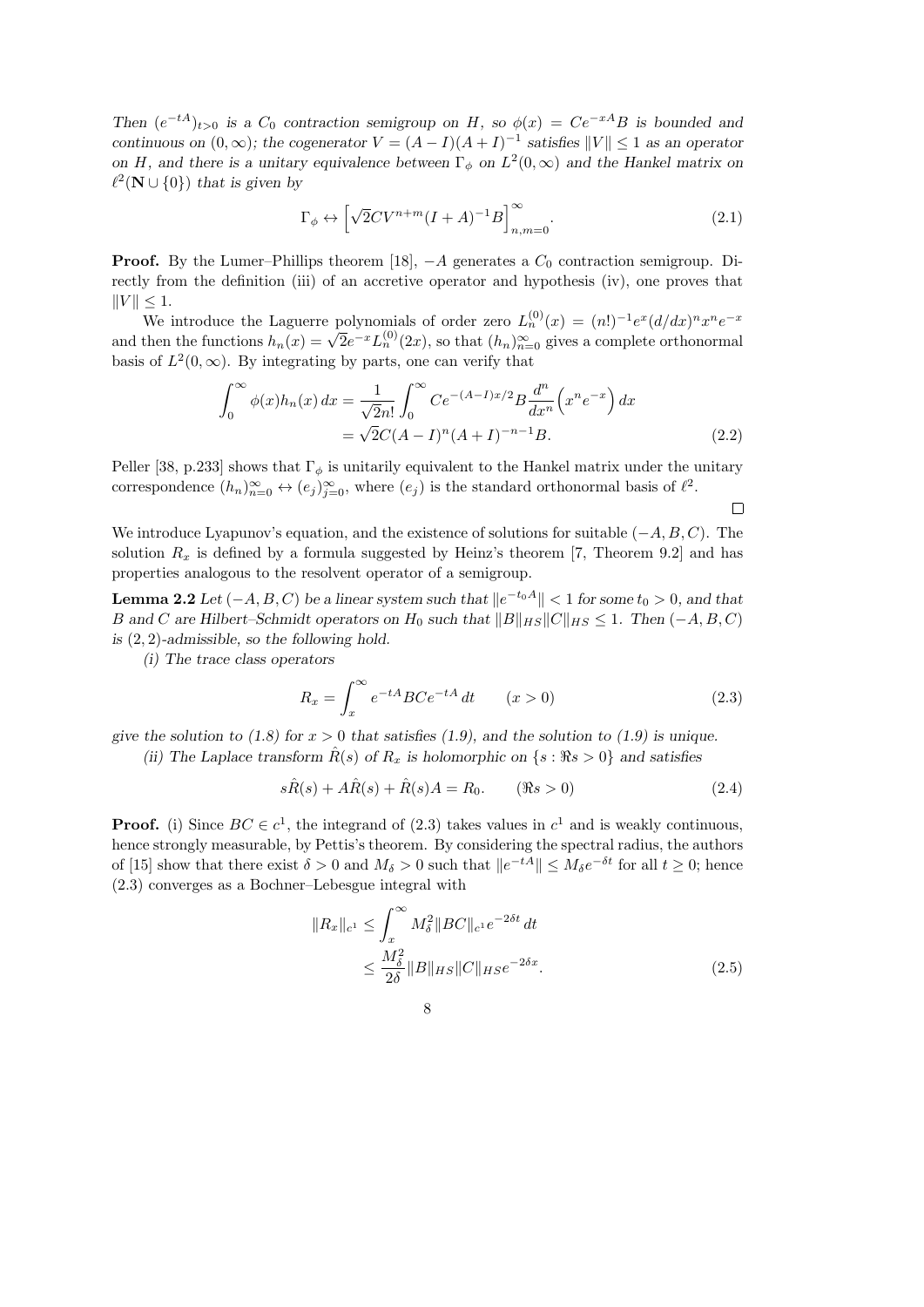Furthermore, A is a closed operator and satisfies

$$
A \int_x^T e^{-tA} BC e^{-tA} dt + \int_x^T e^{-tA} BC e^{-tA} dt = \int_x^T -\frac{d}{dt} e^{-tA} BC e^{-tA} dt
$$
  
=  $e^{-xA} BC e^{-xA} - e^{-TA} BC e^{-TA}$   
 $\rightarrow e^{-xA} BC e^{-xA}$  (2.6)

as  $T \to \infty$ ; so  $AR_x + R_xA = e^{-xA}BCe^{-xA}$  for all  $x \ge 0$ . We deduce that  $x \mapsto R_x$  is a differentiable function from  $(0, \infty)$  to  $c^1$  and that the modified Lyapunov equation (1.8) holds.

Now suppose that  $AR_0 + R_0A = BC$  and  $AW_0 + W_0A = BC$ , and consider  $V_0 = R_0 - W_0$ . Then for  $\xi, \eta \in H$ , we have

$$
\frac{d}{dt}\langle V_0 e^{-tA}\xi, e^{-tA^{\dagger}}\eta\rangle_H = \langle (V_0 A + A V_0) e^{-tA}\xi, e^{-tA^{\dagger}}\eta\rangle_H = 0; \tag{2.7}
$$

hence  $\langle V_0 e^{-tA} \xi, e^{-tA^{\dagger}} \eta \rangle_H$  is constant, and by the hypothesis on A, we have  $\langle V_0e^{-tA}\xi, e^{-tA^{\dagger}}\eta\rangle_H \to 0$  as  $t \to \infty$ . Hence  $\langle V_0\xi, \eta\rangle_H = 0$ , and so  $V_0 = 0$ , and  $R_0$  is unique. See [31, p. 261] for a similar argument.

(ii) Since  $e^{-tA}$  is of exponential decay,  $R'_x = -e^{-xA}BCe^{-xA}$  has a convergent Laplace transform  $(R')(s)$  for all s such that  $\Re s > -2\delta$ . By integrating by parts, one obtains

$$
\int_0^\infty e^{-sx} R_x \, dx = \frac{1}{s} R_0 + \frac{1}{s} \int_0^\infty e^{-sx} R'_x \, dx \qquad (\Re s > -2\delta, s \neq 0)
$$
\n(2.8)

so  $R_x$  also has a Laplace transform, and from Lyapunov's equation, we obtain ().

 $\Box$ 

Definition (Gelfand–Levitan equation) The Gelfand–Levitan integral equation is

$$
T(x, y) + \Phi(x + y) + \int_{x}^{\infty} T(x, z)\Phi(z + y) dz = 0 \qquad (0 < x < y)
$$
 (2.9)

where  $T(x, y)$  and  $\Phi(x + y)$  are  $2 \times 2$  matrices with operator entries.

**Proposition 2.3** (i) In the notation of Lemma 2.2, there exists  $x_0 > 0$  such that  $T_u(x, y) =$  $-Ce^{-xA}(I+\mu R_x)^{-1}e^{-yA}B$  satisfies the integral equation () for  $x_0 < x < y$  and  $|\mu| < 1$ ).

(ii) The determinant satisfies  $\det(I + \mu R_x) = \det(I + \mu \Gamma_{\phi(x)})$  and

$$
\mu \text{trace} \, T_{\mu}(x, x) = \frac{d}{dx} \log \det(I + \mu R_x). \tag{2.10}
$$

**Proof.** (i) We choose  $x_0$  so large that  $e^{\delta x_0} \geq M_{\delta}/2\delta$ , then by (2.4), we have  $|\mu| \|R_x\| < 1$  for  $x > x_0$ , so  $I + \mu R_x$  is invertible. Substituting into the integral equation, we obtain

$$
Ce^{-(x+y)A}B - Ce^{-xA}(I + \mu R_x)^{-1}e^{-yA}B
$$
  
\n
$$
- \mu Ce^{-xA}(I + \mu R_x)^{-1} \int_x^{\infty} e^{-zA} BC e^{-zA} dz e^{-yA}B
$$
  
\n
$$
= Ce^{-(x+y)A}B - Ce^{-xA}(I + \mu R_x)^{-1}e^{-yA}B - \mu Ce^{-xA}(I + \mu R_x)^{-1}R_x e^{-yA}B
$$
  
\n
$$
= 0.
$$
\n(2.11)

$$
9\,
$$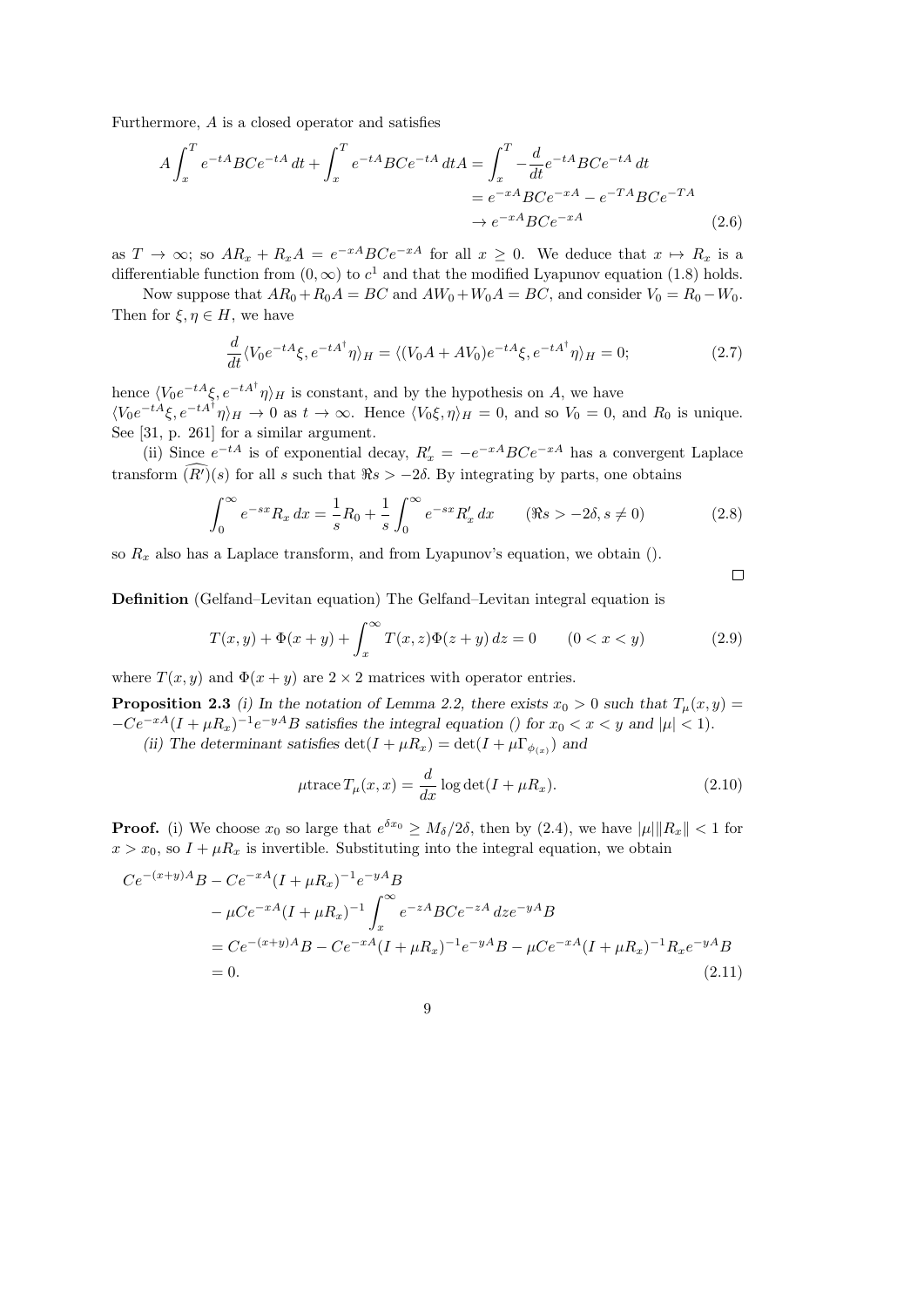(ii) As in (2.?), the operator  $\Theta_x : L^2(0, \infty) \to H$  is Hilbert–Schmidt; likewise  $\Xi_x$ :  $L^2(0,\infty) \to H$  is Hilbert–Schmidt; so  $(-A,B,C)$  is  $(2,2)$ -admissible. Hence  $\Gamma_{\phi_{(x)}} = \Theta_x^{\dagger} \Xi_x$ and  $R_x = \Xi_x \Theta_x^{\dagger}$  are trace class and

$$
\det(I + \mu R_x) = \det(I + \mu \Xi_x \Theta_x^{\dagger}) = \det(I + \mu \Theta_x^{\dagger} \Xi_x) = \det(I + \mu \Gamma_{\phi_{(x)}}). \tag{2.12}
$$

Correcting a typographic error in [8, p. 324], we rearrange terms and calculate the derivative

$$
\mu T_{\mu}(x,x) = -\mu \text{trace}\left(Ce^{-xA}(I + \mu R_{x})^{-1}e^{-xA}B\right)
$$

$$
= -\mu \text{trace}(I + \mu R_{x})^{-1}e^{-xA}BCe^{-xA}
$$

$$
= \mu \text{trace}\left((I + \mu R_{x})^{-1}\frac{dR_{x}}{dx}\right)
$$

$$
= \frac{d}{dx}\text{trace}\log(I + \mu R_{x}). \tag{2.13}
$$

This identity is proved for  $|\mu| < 1$  and extends by analytic continuation to the maximal domain of  $T_{\mu}(x, x)$ .

**Proposition 2.4** (i) Let  $\mathcal T$  be the set of  $\tau$  functions that arise from linear systems as in Lemma 2.2. Then  $T$  is closed under multiplication.

(ii) Let  $u_{\pm}(x)$  be the potentials that correspond thereby to  $(-A, B, \pm C)$  with scattering functions  $\pm \phi(x)$ . Then  $u(x) = u_+(x) + u_-(x)$  satisfies

$$
u(x) = -2\frac{d^2}{dx^2} \log \det(I - \Gamma_{\phi_{(x)}}^2),
$$
\n(2.14)

where the Hankel square  $\Gamma^2_{\phi(x)}$  is the integral operator on  $L^2(0,\infty)$  that has kernel

$$
\Psi_{(x)}(y,z) = \int_0^\infty \phi(2x+y+s)\phi(2x+z+s)\,ds.
$$
\n(2.15)

**Proof.** (i) Let  $(-A_j, B_j, C_j)$  be a linear system with state space  $H_j$  and input and out put spaces  $H_0$  for  $j = 1, 2$ , let  $\phi_j$  be the corresponding scattering function and let  $\tau$  be the corresponding tau function. Then the linear system

$$
\left(-\begin{bmatrix} A_1 & 0\\ 0 & A_2 \end{bmatrix} \begin{bmatrix} B_1 & 0\\ 0 & B_2 \end{bmatrix}, \begin{bmatrix} C_1 & 0\\ 0 & C_2 \end{bmatrix}\right) \tag{2.16}
$$

has state space  $H_1 \oplus H_2$  and input and output space  $H_0 \oplus H_0$ , it has scattering function  $\begin{bmatrix} \phi_1 & 0 \end{bmatrix}$  $0 \phi_2$ and hence has tau function

$$
\tau(x) = \det\begin{pmatrix} I & 0 \\ 0 & I \end{pmatrix} - \begin{bmatrix} \Gamma_{\phi_{1,(x)}} & 0 \\ 0 & \Gamma_{\phi_{2,(x)}} \end{bmatrix} = \det(I - \Gamma_{\phi_{1,(x)}}) \det(I - \Gamma_{\phi_{2,(x)}}). \tag{2.17}
$$

(ii) The Hankel square appears give u since  $\det(I - \Gamma_{\phi_{(x)}}^2) = \det(I - \Gamma_{\phi_{(x)}}) \det(I + \Gamma_{\phi_{(x)}})$ . We observe that

$$
\Psi_{(x)}(y,z) = Ce^{-2xA}e^{-yA}R_0e^{-2xA}e^{-yA}B.
$$
\n(2.18)

10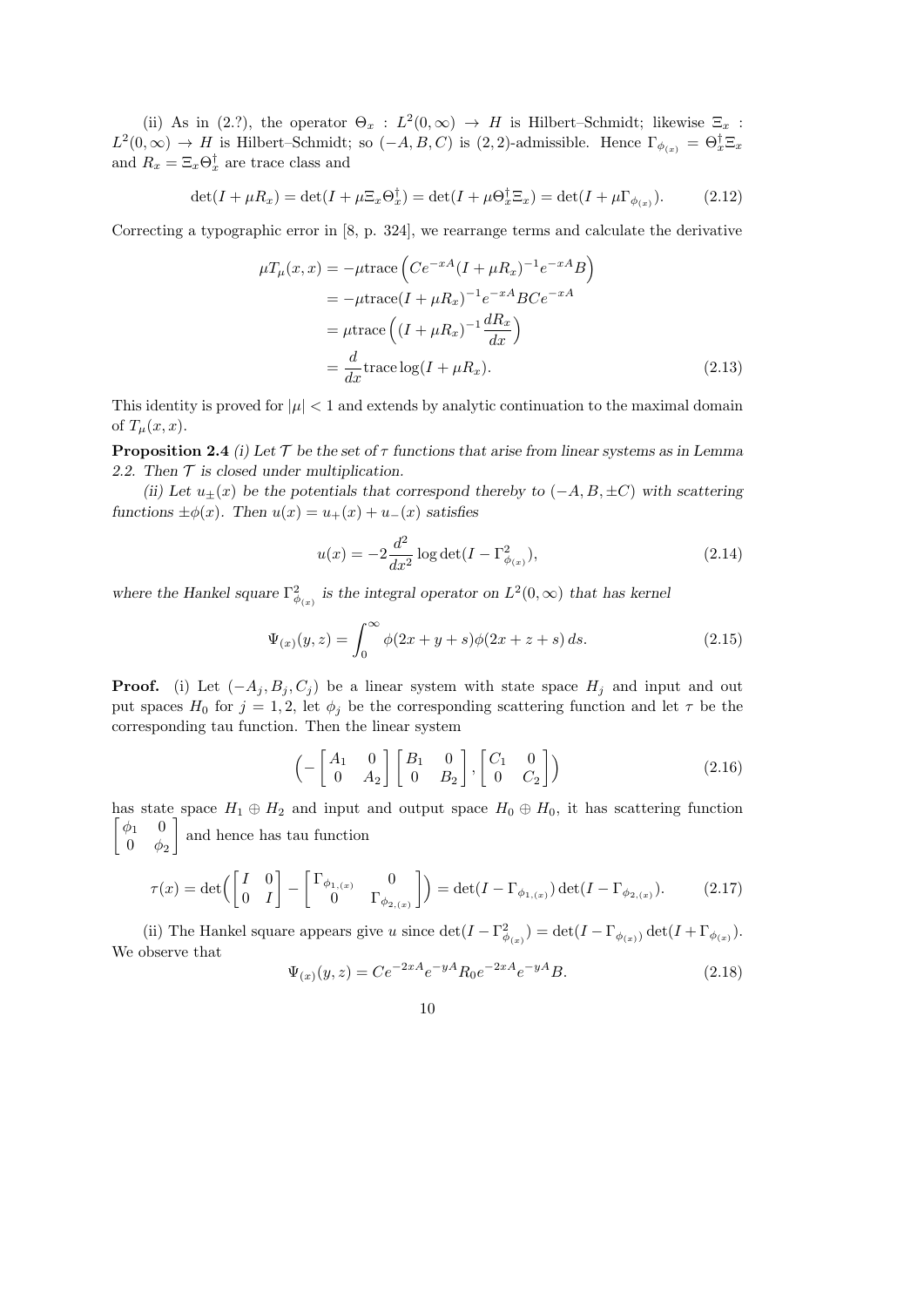#### 3 Tracy–Widom kernels and Schlesinger's differential equations

In random matrix theory, one often encounters kernels that are the products of Hankel integral operators on  $L^2(0,\infty)$ ; see [46, 47] and (3.1) below for examples. In contrast to the previous section, purposefully introduce Hankel operators that have matrix symbols corresponding to vectorial input and output spaces, so that we can introduce admissible linear systems associated with Hankel products.

Definition (Integrable operators) [17] An integrable kernel has the form

$$
K(x,y) = \frac{\sum_{j=1}^{n} f_j(x)g_j(y)}{x-y},
$$
\n(3.1)

where  $f_j, g_j$  are continuous and bounded functions on  $(0, \infty)$ , and we suppose further that  $\sum_{j=1}^{n} f_j(x)g_j(x) = 0$ , so K is nonsingular on  $x = y$ .

In particular, consider the system of differential equations

$$
J\frac{d}{dx}\begin{bmatrix} f \\ g \end{bmatrix} = \Omega(x)\begin{bmatrix} f \\ g \end{bmatrix}, \qquad \Omega(x) = \begin{bmatrix} \gamma & \alpha \\ \alpha & \beta \end{bmatrix}, \qquad J = \begin{bmatrix} 0 & -1 \\ 1 & 0 \end{bmatrix}, \tag{3.2}
$$

with  $\alpha, \beta$  and  $\gamma$  rational functions. Then, as in Tracy and Widom's theory of matrix models [46,47], we introduce the kernel

$$
K_{(z)}(x,y) = \frac{f(x+2z)g(y+2z) - f(y+2z)g(x+2z)}{x-y},
$$
\n(3.3)

and  $L_{(z)}$  by  $(I - L_{(z)})(I + K_{(z)}) = I$ .

**Theorem 3.1** Suppose that  $\alpha$ ,  $\beta$  and  $\gamma$  are proper rational functions with n poles of order less than or equal to p, and all poles are in  $\mathbb{C} \setminus [0, \infty)$ ; suppose that  $f, g \in L^2(0, \infty)$  are solutions of (3.3) and that  $f(x)$ ,  $g(x) \rightarrow 0$  as  $x \rightarrow \infty$ .

(i) Then there exist Hilbert–Schmidt Hankel operators  $\Gamma_{\Phi}$  and  $\Gamma_{\Psi}$  with  $2np^2 \times 2np^2$  matrix symbols  $\Phi$  and  $\Psi$  such that

$$
\det(I + \lambda K_{(z)}) = \det(I + \lambda \Gamma_{\Phi_{(z)}} \Gamma_{\Psi_{(z)}}). \tag{3.4}
$$

(ii) There exists  $x_0$  such that  $L_{(z)}$  is a bounded integrable operator for all  $z \geq x_0$ .

(iii) Suppose further that  $e^{2\epsilon x} f(x) \to 0$  and  $e^{2\epsilon x} g(x) \to 0$  as  $x \to \infty$  for some  $\epsilon > 0$ . Then  $\Phi$  and  $\Psi$  are realised by (2, 2) admissible linear systems.

Proof. (i) We can write

$$
\Omega(x) = E_0 + \sum_{k=1}^{n} \sum_{\ell=1}^{p_k} \frac{E_{k,\ell}}{(x - a_k)^{\ell}},
$$
\n(3.5)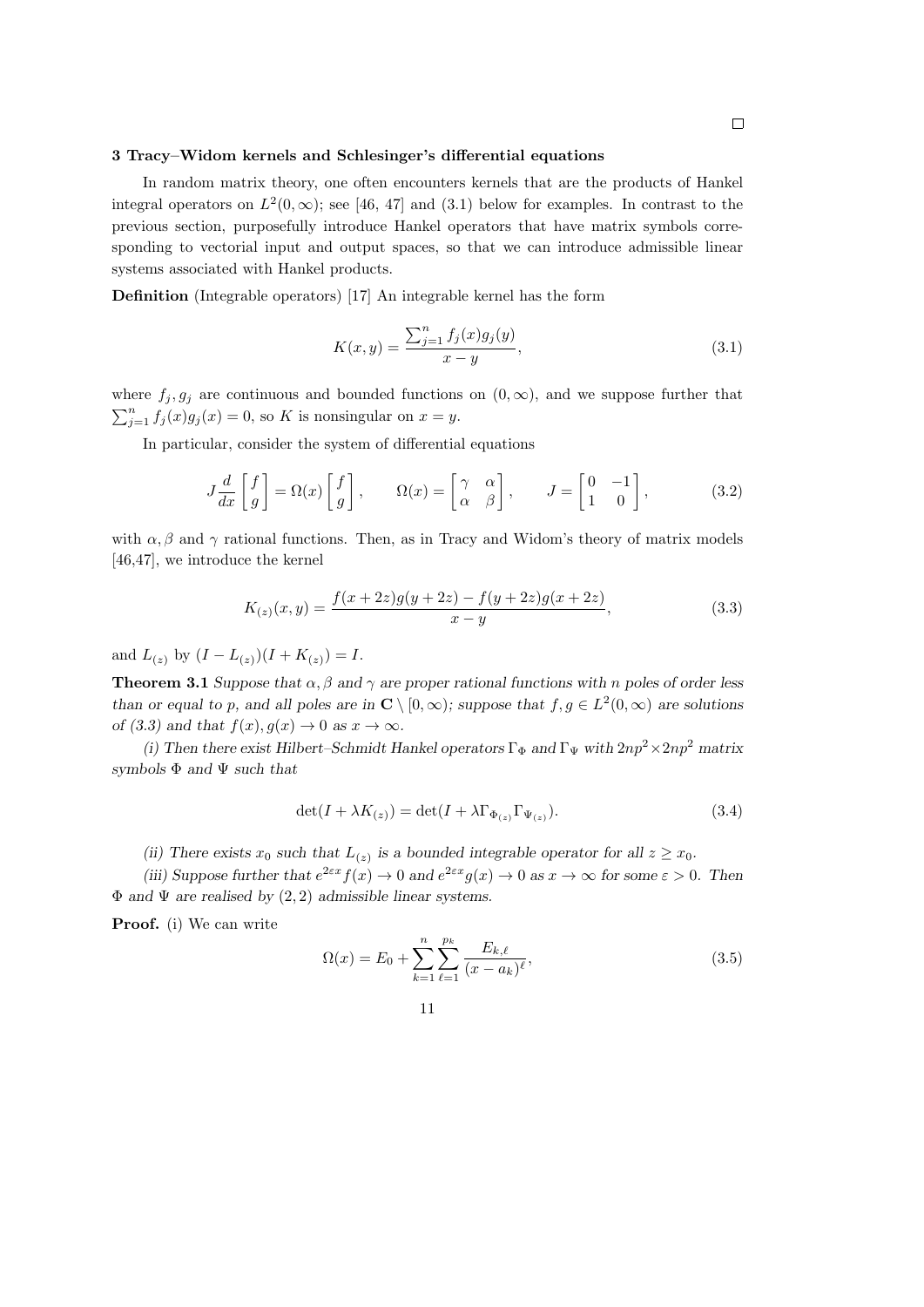where the  $E_0$  and  $E_{k,\ell}$  for  $\ell = 1, \ldots, p_k$  and  $k = 1, \ldots, n$  are symmetric  $2 \times 2$  matrices and the poles  $a_j$  lie in  $\mathbf{C} \setminus [0, \infty)$ . From the differential equation, we have

$$
\left(\frac{\partial}{\partial x} + \frac{\partial}{\partial y}\right) \frac{f(x)g(y) - f(y)g(x)}{x - y} = \left\langle \frac{\Omega(x) - \Omega(y)}{x - y} \left[ \frac{f(x)}{g(x)} \right], \left[ \frac{f(y)}{g(y)} \right] \right\rangle
$$
\n
$$
= -\sum_{k=1}^{n} \sum_{\ell=1}^{p_k} \sum_{\nu=0}^{\ell} \left\langle \frac{E_{k,\ell}}{(x - a_k)^{\ell - \nu}} \left[ \frac{f(x)}{g(x)} \right], \frac{1}{(y - a_k)^{\nu + 1}} \left[ \frac{f(y)}{g(y)} \right] \right\rangle,
$$
\n(3.6)

where we have used the real inner product. Noting that  $E_{k,\ell}$  has rank less than or equal to two, let  $N = 2np^2$  and introduce scalar-valued functions  $\phi_j(x)$  and  $\psi_j(y)$  such that the previous sum equals  $-\sum_{j=1}^{N} \phi_j(x)\psi_j(y)$ , and since the poles are off  $(0, \infty)$ , we can ensure that  $\int_0^\infty x(|\phi_j(x)|^2 + |\psi_j(x)|^2) dx$  is finite, so  $\phi_j$  and  $\psi_j$  give the symbols of Hilbert–Schmidt Hankel operators on  $L^2(0,\infty)$ . Then one verifies the identity

$$
\frac{f(x)g(y) - f(y)g(x)}{x - y} = \int_0^\infty \sum_{j=1}^N \phi_j(x+s)\psi_j(s+y) \, ds; \tag{3.7}
$$

indeed by the preceding calculation, the difference between the two sides of (3.7) is a function of  $x + y$ , which goes to zero as  $x \to \infty$  or  $y \to \infty$ . Finally, we build the  $N \times N$  matrices

$$
\Phi(x) = \begin{bmatrix} \phi_1(x) & \phi_2(x) & \dots & \phi_N(x) \\ 0 & 0 & \dots & 0 \\ \vdots & \vdots & \ddots & \vdots \\ 0 & 0 & \dots & 0 \end{bmatrix}, \Psi(y) = \begin{bmatrix} \psi_1(y) & 0 & \dots & 0 \\ \psi_2(y) & 0 & \dots & 0 \\ \vdots & \vdots & \ddots & \vdots \\ \psi_N(y) & 0 & \dots & 0 \end{bmatrix}
$$
(3.8)

so that  $\Gamma_{\Phi}$  and  $\Gamma_{\Psi}$  are Hilbert–Schmidt matrix operators, and with  $\phi_{j,(z)}(x) = \phi_j(x+2z)$  etc we have

$$
\det(I + \lambda K_{(z)}) = \det\left(I + \lambda \sum_{j=1}^{N} \Gamma_{\phi_{j,(z)}} \Gamma_{\psi_{j,(z)}}\right) = \det(I + \lambda \Gamma_{\Phi_{(z)}} \Gamma_{\Psi_{(z)}}). \tag{3.9}
$$

(ii) We can define  $L_{(z)} = K_{(z)}(I + K_{(z)})^{-1}$  for all z such that  $||K_{(z)}|| < 1$ . Now let  $\delta$  be any derivation on the bounded linear operators on  $L^2(0,\infty)$ , and observe that

$$
\delta L = (I + K)^{-1} (\delta K)(I + K)^{-1}.
$$
\n(3.10)

In particular, with  $Mh(x) = xh(x)$  for  $h \in L^2(0, \infty)$ , the derivation  $\delta K = MK - KM$ is represented by the finite rank kernel  $f(x)g(y) - f(y)g(x)$  which vanishes on the diagonal  $x = y$ ; hence  $ML - LM$  is also a finite rank kernel which vanishes on the diagonal. In short, we obtain  $L$  from the kernel

$$
\frac{F(x)G(y) - F(y)G(x)}{x - y}, \qquad \begin{bmatrix} F \\ G \end{bmatrix} = \begin{bmatrix} (I + K)^{-1}f \\ (I + K)^{-1}g \end{bmatrix}.
$$
\n(3.11)

12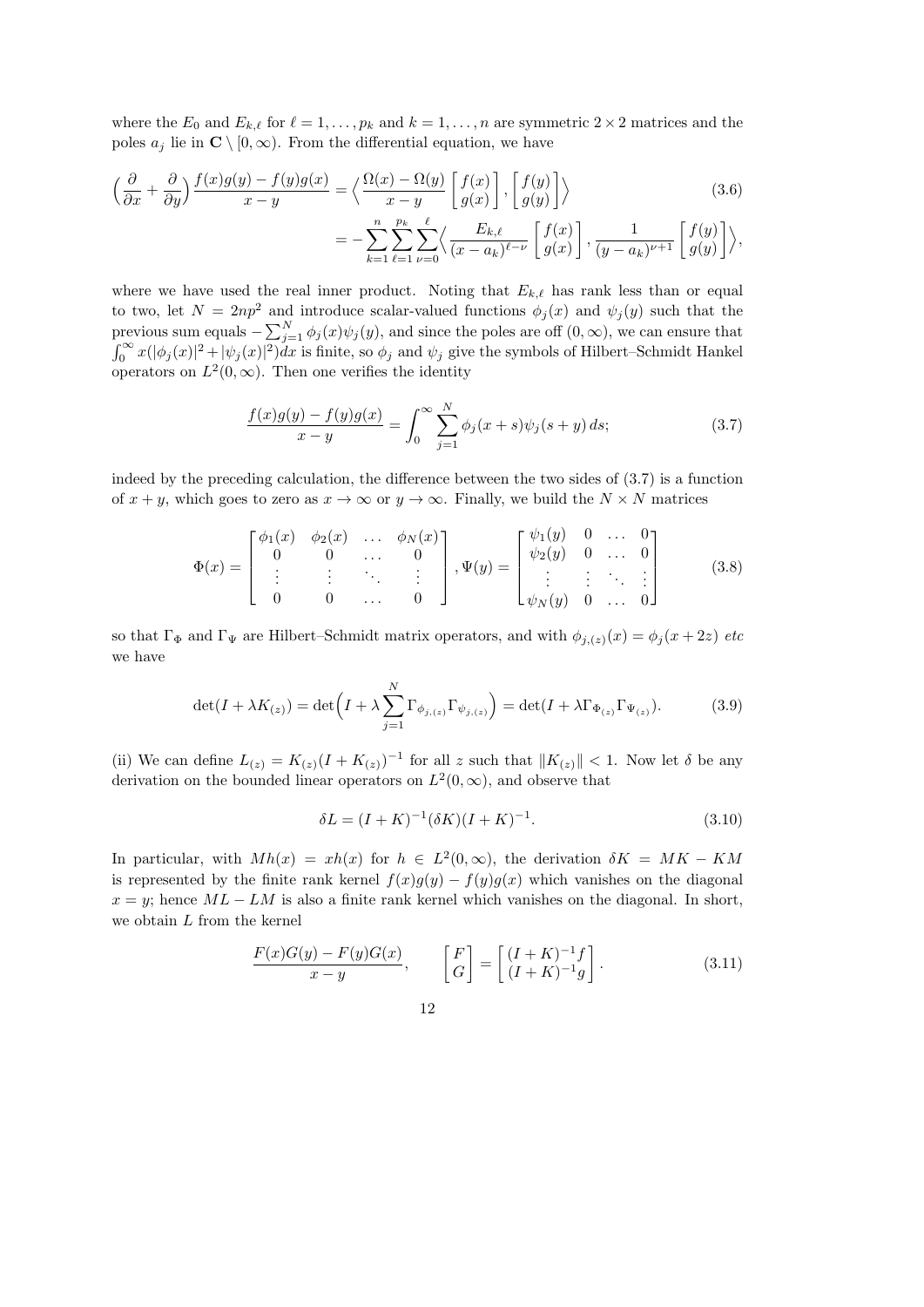Moreover,  $\delta K = [d/dx, K]$  is the finite rank integral operator that is represented by the kernel  $(3.5)$ , so  $\delta L$  is also finite rank.

(iii) Given that f and g are of exponential decay, the integral  $\int_0^\infty xe^{2\varepsilon x} |\phi_j(x)|^2 dx$  converges, and hence the Hankel operator  $\Gamma_j$  with symbol  $e^{\varepsilon x}\phi_j(x)$  is bounded. We decompose  $\phi_j = \Re \phi_j + i \Im \phi_j$  so that we can work with the self-adjoint Hankel operators  $\Gamma_{\Re \phi_j}$  and  $\Gamma_{\Im \phi_j}$ ; so by theorem 2.1 of [35, p.257], there exist linear systems  $(-A'_j, B'_j, C'_j)$  and  $(-A''_j, B''_j, C''_j)$ ) with input and output spaces  $C$ , and state space  $H$ , and all operators bounded, such that  $e^{\varepsilon x} \Re \phi_j(x) = C'_j e^{-xA'_j} B'_j$  and  $e^{\varepsilon x} \Im \phi_j(x) = C''_j e^{-xA''_j} B''_j$ ; then we let

$$
(-A_j, B_j, C_j) = \left(-\begin{bmatrix} A'_j & 0\\ 0 & A''_j \end{bmatrix}, \begin{bmatrix} B'_j\\ B''_j \end{bmatrix}, \begin{bmatrix} C'_j & iC''_j \end{bmatrix}\right), \tag{3.12}
$$

so that  $e^{\varepsilon x}\phi_j(x) = C_j e^{-xA_j}B_j$ . Hence we can introduce

$$
(-A,B,C) = \left(-\begin{bmatrix} \varepsilon I + A_1 & \dots & 0 \\ 0 & \ddots & \vdots \\ 0 & \dots & \varepsilon I + A_N \end{bmatrix}, \begin{bmatrix} B_1 & \dots & 0 \\ 0 & \ddots & \vdots \\ 0 & \dots & B_N \end{bmatrix}, \begin{bmatrix} C_1 & \dots & C_N \\ 0 & \ddots & \vdots \\ 0 & \dots & 0 \end{bmatrix}\right)
$$
(3.13)

where  $A: H^{2N} \to H^{2N}$ ,  $B: \mathbb{C}^N \to H^{2N}$  and  $C: H^{2N} \to \mathbb{C}^N$  are bounded linear operators. Since  $\Re\langle A\xi, \xi\rangle_{H^N} \geq \varepsilon \langle \xi, \xi\rangle_{H^N}$  for all  $\xi \in H^N$ , Lemma 2.2 shows that  $(-A, B, C)$  is a  $(2, 2)$ admissible linear system. Evidently  $(-A, B, C)$  realises  $\Phi$ , and we can likewise realise  $\Psi$  by a (2, 2) admissible linear system.

 $\Box$ 

By taking  $\alpha = 0$ ,  $\gamma$  to be a negative proper rational function and  $1/\beta$  to be a positive polynomial on  $(0, \infty)$ , one can produce solutions of  $(3.2)$  that satisfy the hypotheses of Theorem  $3.1(ii)$ .

Now we show how to calculate the determinant in terms of the Gelfand–Levitan equation. Changing to a more symmetrical notation, we suppose that  $(-A_1, B_1, C_1)$  and  $(-A_2, B_2, C_2)$ are  $(2, 2)$  admissible systems with state spaces  $H_1$  and  $H_2$  and output space  $\mathbb{C}^N$  that realise  $\phi_1$  and  $\phi_2$ . First, let  $R_{jk}: H_k \to H_j$  for  $j, k = 1, 2$  be the operators

$$
R_{jk}(x) = \int_{x}^{\infty} e^{-tA_j} B_j C_k e^{-tA_k} dt,
$$
\n(3.14)

For the first result, we introduce that state space  $H = \begin{bmatrix} H_1 \\ H_2 \end{bmatrix}$  $H_2$ and the output space  $H_0 = \mathbb{C}^{2 \times N}$  and  $A : H \to H$ ,  $B : H_0 \to H$  and  $C : H \to H_0$  by

$$
A = \begin{bmatrix} A_1 & 0 \\ 0 & A_2 \end{bmatrix}, \quad B = \begin{bmatrix} B_1 & 0 \\ 0 & B_2 \end{bmatrix}, \quad C = \begin{bmatrix} 0 & C_2 \\ C_1 & 0 \end{bmatrix};
$$
(3.15)

so that

$$
\Phi(x) = \begin{bmatrix} 0 & \phi_2(x) \\ \phi_1(x) & 0 \end{bmatrix}.
$$
\n(3.16)

13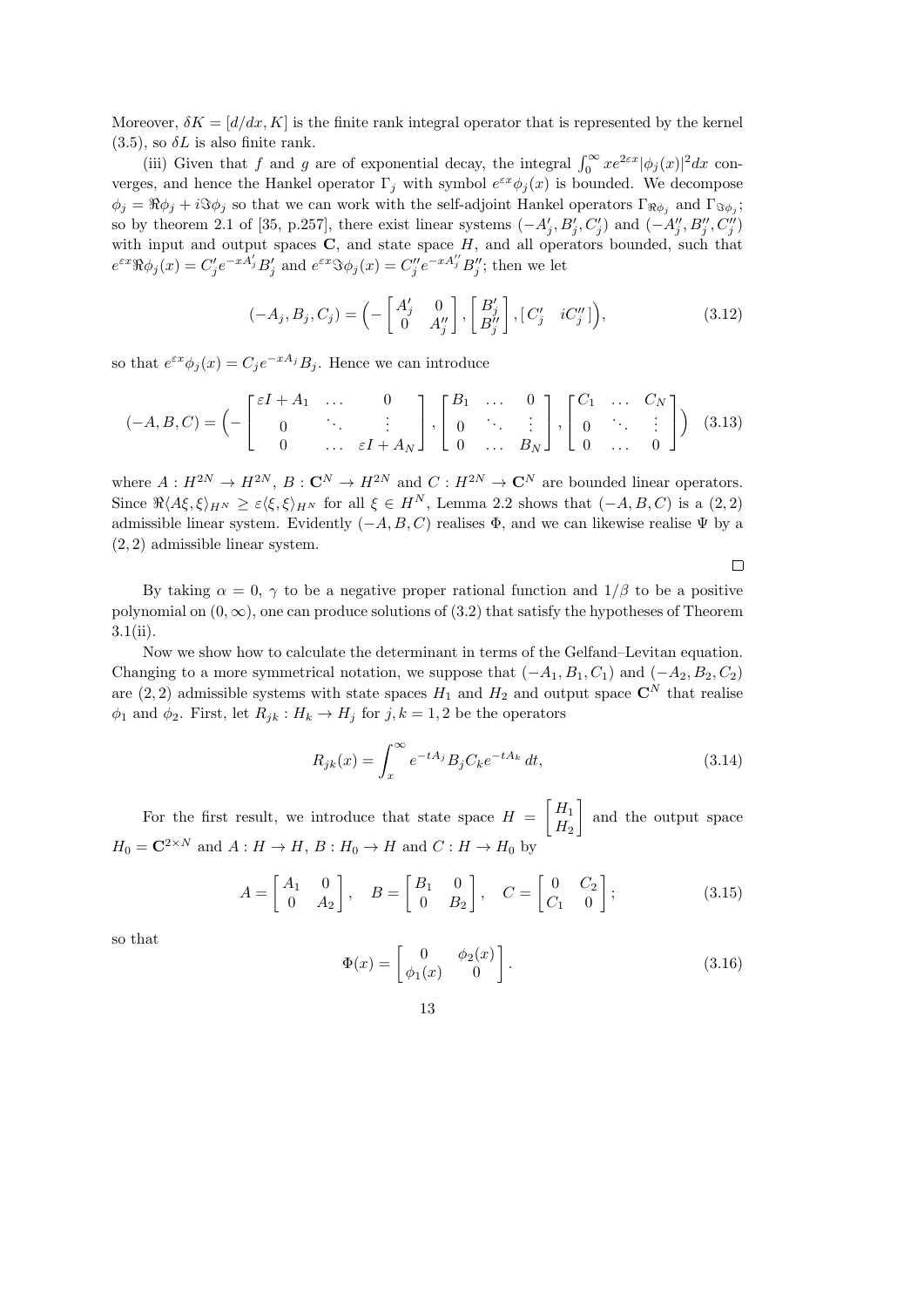**Proposition 3.2** (i) For all  $\mu \in \mathbb{C}$  such that  $|\mu|$  is sufficiently small  $I - \mu^2 R_{21}(x) R_{12}(x)$  has an inverse  $G_x$  and

$$
T(x,y) = \begin{bmatrix} \mu C_2 e^{-xA_1} G_x R_{21}(x) e^{-yA_1} B_1 & -C_2 e^{-xA_2} G_x e^{-yA_2} B_2 \\ -C_1 e^{-xA_1} (I + \mu^2 R_{12}(x) G_x R_{21}(x)) e^{-yA_1} B_1 & \mu C_1 e^{-xA_1} R_{12}(x) G_x e^{-yA_2} B_2 \end{bmatrix}
$$
\n(3.17)

satisfies (2.9) for all  $x > x_0$  from some  $x_0 > 0$ .

(ii) The determinants satisfy

$$
\det(I - \mu^2 R_{12}(x)R_{21}(x)) = \det(I - \mu^2 \Gamma_{\phi_{2,(x)}} \Gamma_{\phi_{1,(x)}}). \tag{3.18}
$$

and

$$
\frac{d}{dx}\log\det(I-\mu^2\Gamma_{\phi_{2,(x)}}\Gamma_{\phi_{1,(x)}})=\mu\text{trace}\,T(x,x). \tag{3.19}
$$

(iii) In particular, with  $A_2 = A_1^{\dagger}$  $_1^{\dagger}$ ,  $B_2 = \varepsilon C_1^{\dagger}$  and  $C_2 = B_1^{\dagger}$  $\frac{1}{1}$  and  $\varepsilon = \pm 1$ , the identities hold with  $\phi_2(x) = \varepsilon \phi_1(x)^\dagger$  so  $\Gamma_{\Phi}$  is self-adjoint with  $\varepsilon = 1$  and skew with  $\varepsilon = -1$ .

**Proof.** (i) It is easy to check that  $\Phi(x) = Ce^{-xA}B$ . Likewise, we can compute

$$
R_x = \int_x^{\infty} e^{-tA} BC e^{-tA} dt = \begin{bmatrix} 0 & R_{12}(x) \\ R_{21}(x) & 0 \end{bmatrix},
$$
 (3.20)

which is a trace class operator on H since both  $(-A_1, B_1, C_1)$  and  $(-A_2, B_2, C_2)$  are  $(2, 2)$ admissible. For x such that  $|\mu|^2 ||R_{12}(x)|| ||R_{21}(x)|| < 1$ , we can form the operator  $G_x$  $(I - \mu^2 R_{21} R_{12})^{-1}$  and hence compute

$$
F_x = \begin{bmatrix} I & \mu R_{12}(x) \\ \mu R_{21}(x) & I \end{bmatrix}^{-1} = \begin{bmatrix} I + \mu^2 R_{12}(x) G_x R_{21}(x) & -\mu R_{12}(x) G_x \\ -\mu G_x R_{21}(x) & G_x \end{bmatrix}.
$$
 (3.21)

Then we compute  $T(x,y) = -Ce^{-xA}F_xe^{-yA}B$  and obtain the matrix from (). One then checks, as in Lemma 2.2, that  $T$  satisfies the integral equation  $(2.9)$ .

(ii) We introduce the observability operators  $\Theta_x : L^2((0,\infty);{\bf C}^{2\times N}) \to H$  by

$$
\Theta_x \begin{bmatrix} f \\ g \end{bmatrix} = \begin{bmatrix} 0 & \Theta_2 \\ \Theta_1 & 0 \end{bmatrix} \begin{bmatrix} f \\ g \end{bmatrix} = \begin{bmatrix} \int_x^\infty e^{-tA_2^\dagger} C_2 g(t) dt \\ \int_x^\infty e^{-tA_1^\dagger} C_1^\dagger f(t) dt \end{bmatrix}
$$
(3.22)

and the controllability operators  $\Xi_x : L^2((0,\infty);{\bf C}^{2\times N}) \to H$  by

$$
\Xi_x \begin{bmatrix} f \\ g \end{bmatrix} = \begin{bmatrix} \Xi_2 & 0 \\ 0 & \Xi_1 \end{bmatrix} \begin{bmatrix} f \\ g \end{bmatrix} = \begin{bmatrix} \int_x^{\infty} e^{-tA_2} B_2 f(t) dt \\ \int_x^{\infty} e^{-tA_1} B_1 g(t) dt \end{bmatrix}
$$
(3.23)

such that

$$
\Xi_x \Theta_x^{\dagger} = \begin{bmatrix} 0 & \Xi_2 \Theta_1^{\dagger} \\ \Xi_1 \Theta_2^{\dagger} & 0 \end{bmatrix} = \begin{bmatrix} 0 & R_{21} \\ R_{12} & 0 \end{bmatrix}
$$
(3.24)

as operators on  $H$ , and

$$
\Theta_{x}^{\dagger} \Xi_{x} = \begin{bmatrix} 0 & \Theta_{1}^{\dagger} \Xi_{1} \\ \Theta_{2}^{\dagger} \Xi_{2} & 0 \end{bmatrix} = \begin{bmatrix} 0 & \Gamma_{\phi_{1,(x)}} \\ \Gamma_{\phi_{2,(x)}} & 0 \end{bmatrix}
$$
(3.25)

14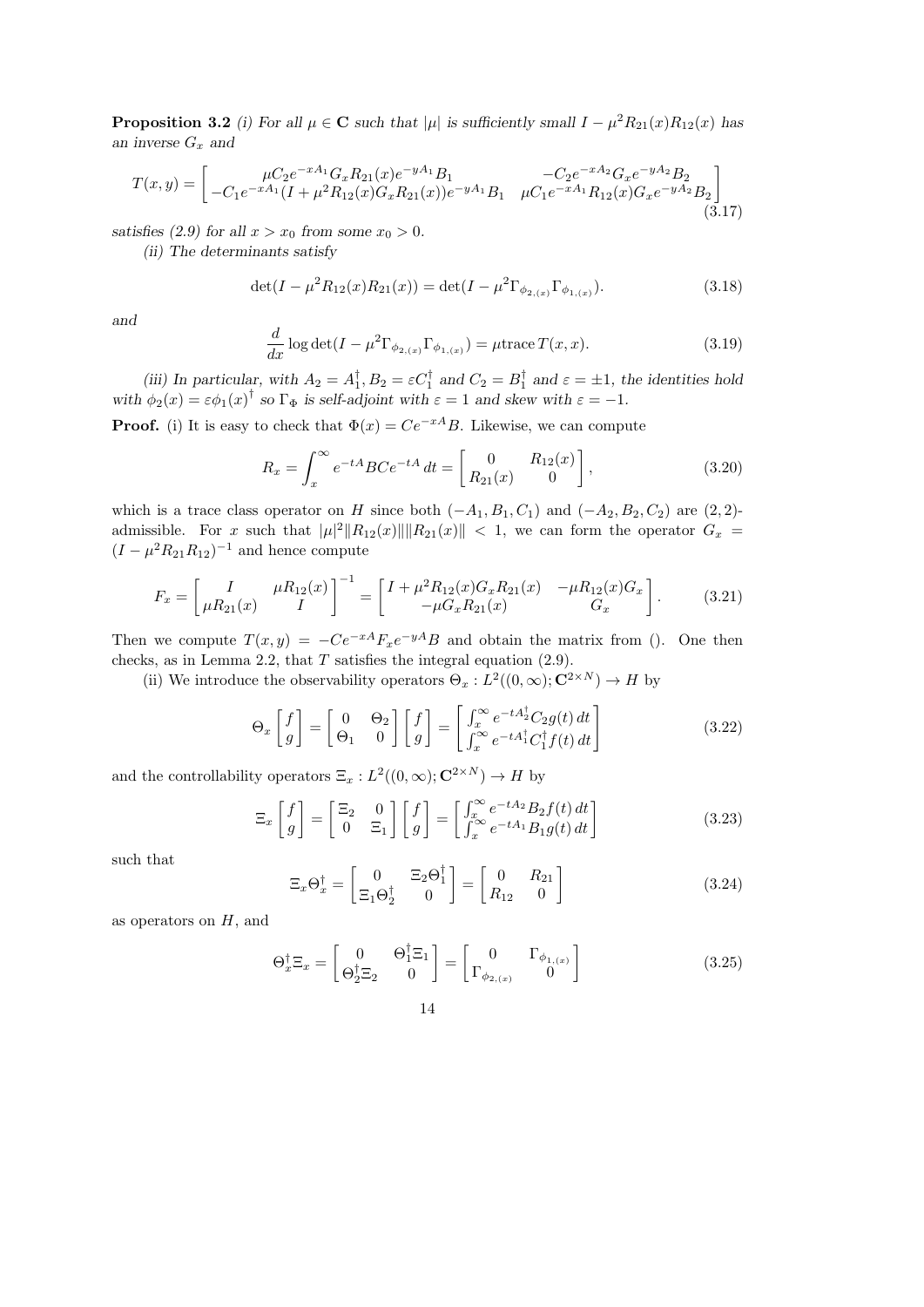as operators on  $L^2((0,\infty);{\bf C}^{2\times N})$ . Now from the determinant identity

$$
\det(I + \mu \Theta_x^{\dagger} \Xi_x) = \det(I + \mu \Xi_x \Theta_x^{\dagger})
$$
\n(3.26)

we deduce

$$
\det(I - \mu^2 \Gamma_{\phi_{2,(x)}} \Gamma_{\phi_{2,(x)}}) = \det(I - \mu^2 R_{12}(x) R_{21}(x)). \tag{3.27}
$$

The function  $R_x$  is differentiable with respect to x, so by Lemma 2.1, we can compute

$$
\frac{d}{dx}\log\det(I - \mu^2 \Gamma_{\phi_{2,(x)}} \Gamma_{\phi_{1,(x)}}) = \frac{d}{dx}\log\det(I + \mu R_x)
$$
\n
$$
= \mu \operatorname{trace} T(x, x). \tag{3.28}
$$

 $\Box$ 

(iii) We have 
$$
\phi_1(x) = C_1 e^{-xA_1} B_1
$$
 and  $\phi_2(x) = C_2 e^{-xA_2} B_2 = \varepsilon B_1^{\dagger} e^{-xA_1^{\dagger}} C_1^{\dagger}$ .

Remarks 3.3 (i) Whereas Theorem 3.1 does not give an explicit form for the admissible linear system  $(-A, B, C)$ , we can produce one explicitly in several important cases; see () and [9,10].

(ii) In section 5, we introduce a differential ring S, which is directly related to the specific choice of admissible linear system  $(-A, B, C)$ , so that we can multiply and differentiate potentials. In subsequent sections, we will introduce determinants from linear systems via  $R_x$ , thus bypassing the Hankel operators. This enables us to deal with linear systems that are not admissible, such as periodic systems. The first step is to widen the discussion from rational functions on C to meromorphic functions on algebraic curves, as we consider in section 3. Krichever and Novikov introduced the notion of a spectral curve for a family of commuting differential operators [30].

**Definition** Let **P** be a Riemann surface and let  $u_j(t, \mathbf{p})$  be differentiable functions of  $t =$  $(t_1, t_2, \ldots, t_n)$  with values in  $M_N$ , which are meromorphic functions of **p**, and let  $L_j = \frac{\partial}{\partial t}$  $\frac{\partial}{\partial t_j}$   $u_j(t, \mathbf{p}).$ 

(i) Say that  $L_j$  form a commutative ensemble if  $[L_j, L_k] = 0$  for all j, k.

(ii) Given a cummutative ensemble, suppose that there exists a function  $W(t, \mathbf{p})$  with values in  $M_N$  which is differentiable with respect to t and algebraic in **p** on **P**. Then the ensemble is said to be algebraic if  $[L_j, W] = 0$  for all j. In this case the spectral curve is

$$
\mathcal{E} = \left\{ (\mu, \lambda) : \det(\mu I_N - W(t, \mathbf{p})) = 0; \lambda = \lambda(\mathbf{p}) \right\}
$$
(3.29)

which is actually independent of t.

Suppose that the poles of (3.2) are simple and that the residue matrices are differentiable functions of deformation parameters  $t = (t_1, \ldots, t_n)$ , so that

$$
-J\Omega(\lambda, t) = \sum_{j=1}^{n} \frac{U_j(t)}{\lambda - a_j}
$$
\n(3.30)

$$
15\,
$$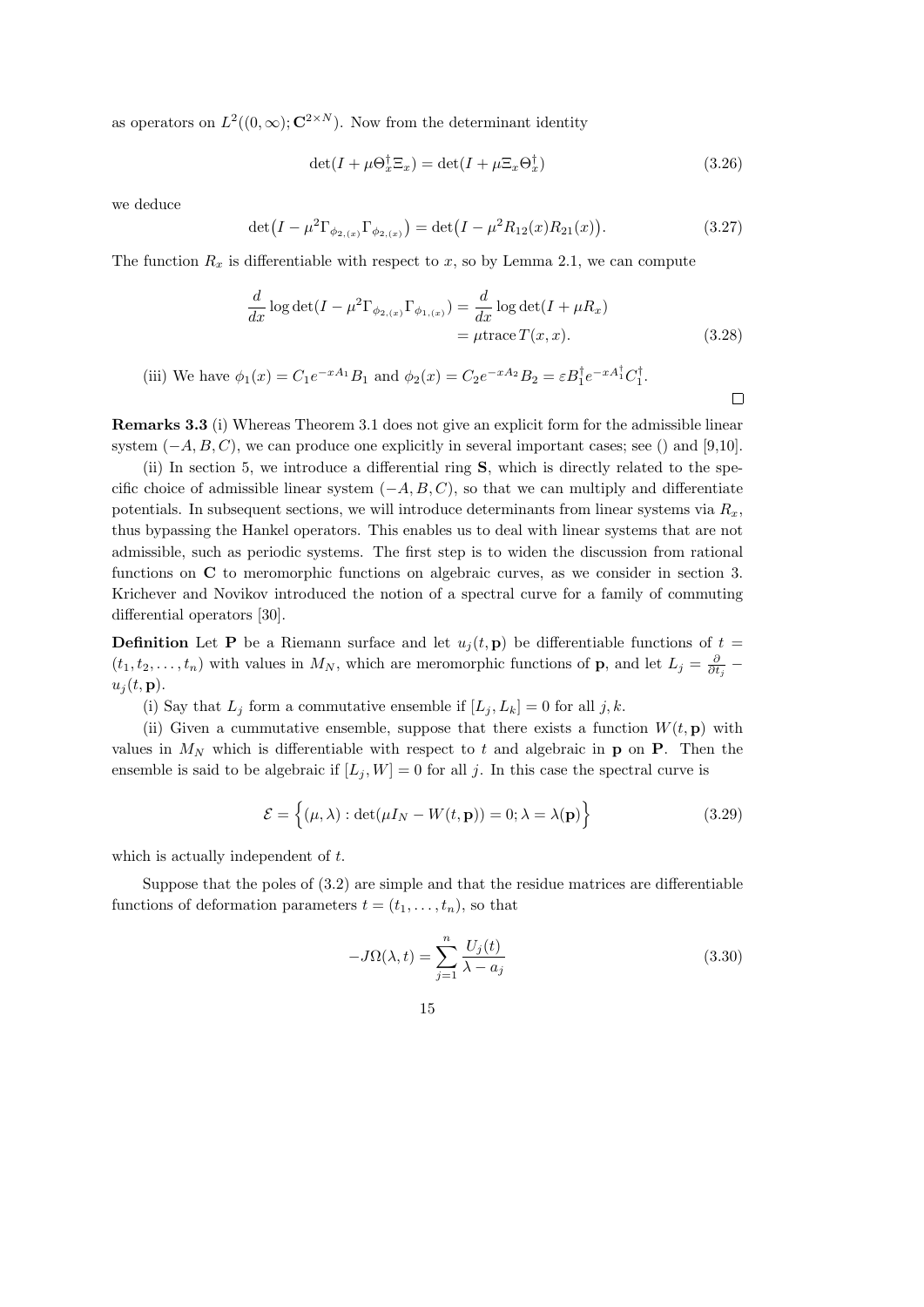where trace( $U_j$ ) = 0, and consider a family of meromorphic solutions  $Y = Y(\lambda; t_1, \ldots, t_n)$  of the differential equation  $JdY/d\lambda = \Omega(\lambda)Y$  for  $\lambda$  complex that also satisfy the conditions of Theorem 3.1, and as in (3.2) introduce the kernels

$$
K_{(z)}^{(t)}(x,y) = \frac{\langle JY(x+2z,t), Y(y+2z,t) \rangle}{x-y}, \qquad Y = \begin{bmatrix} f \\ g \end{bmatrix}
$$
(3.31)

**Proposition 3.4** Let  $\tau(z,t) = \det(I + K_{(z)}^{(t)})$  $\binom{f(t)}{z}$ , suppose that  $||K_{(z)}|| < 1$  for all  $\Re z > x_0$ , and suppose that the differential equations

$$
\frac{\partial Y}{\partial t_j} = \frac{-U_j}{\lambda - a_j} Y \qquad (j = 1, \dots, n)
$$
\n(3.32)

are mutually compatible.

(i) Then  $\frac{\partial}{\partial z} \log \tau(z, t)$  is given by Proposition 3.2(ii) and

$$
\frac{1}{2}\frac{\partial}{\partial z}\log \tau(z,t) = \sum_{j=1}^{n} \frac{\partial}{\partial t_j} \log \tau(z,t) \qquad (\Re z > x_0).
$$
 (3.33)

(ii) Let j be an index such that  $\Re a_j$  is largest, suppose that  $\Re a_j > 2x_0$  and that  $\langle JU_j Y(a_j,t), Y(a_j,t) \rangle \neq 0$ . Then  $\frac{\partial}{\partial z} \log \tau(z,t)$  has a pole at  $z = a_j/2$ .

(iii) There exists a hyperelliptic curve  $\mathcal E$  and a commutative Lie algebra **T** such that  $\tau(\lambda, t)$ extends to  $\mathcal{E} \times \mathbf{T}$ .

**Proof.** (i) By a calculation as in [9, Theorem 3.3], we have

$$
\frac{\partial}{\partial t_j} \frac{\langle JY(x+2z,t), Y(y+2z,t) \rangle}{x-y} = -\Big\langle JU_j \frac{Y(x+2z,t)}{x+2z-a_j}, \frac{Y(y+2z,t)}{y+2z-a_j} \Big\rangle \tag{3.34}
$$

which decomposes the kernel into a finite sum of rank one integral operators, and likewise

$$
\frac{1}{2}\frac{\partial}{\partial z}\frac{\langle JY(x+2z,t), Y(y+2z,t)\rangle}{x-y} = -\sum_{j=1}^{n} \langle JU_j \frac{Y(x+2z,t)}{x+2z-a_j}, \frac{Y(y+2z,t)}{y+2z-a_j}\rangle, \tag{3.35}
$$

which gives the identity of finite rank operators

$$
\frac{1}{2}\frac{\partial}{\partial z}K_{(z)}^{(t)}(x,y) = \sum_{j=1}^{n} \frac{\partial}{\partial t_j}K_{(z)}^{(t)}(x,y).
$$
\n(3.36)

The operator  $(d/dz)K_{(z)}$  is of finite rank, and hence is trace class if and only if the constituent functions belong to  $(L^2(0,\infty)dx)$ . Now as in Theorem 3.1(ii), we choose  $x_0$  so large that  $I + K_{(z)}^{(t)}$  $\frac{d}{dz}$  is an invertible operator for all  $z > x_0$  and then compute  $\frac{\partial}{\partial z} \log \tau(z, t) = \text{trace}((I +$  $K_{(z)}^{(t)}$  $\binom{(t)}{(z)}^{-1} \frac{\partial}{\partial z} K^{(t)}_{(z)}$  $\binom{(\ell)}{z}$ ; so we deduce the stated result. The identity () asserts that infinitesimally translating z is equivalent to the added effect of infinitesimally moving all the  $t_j$ .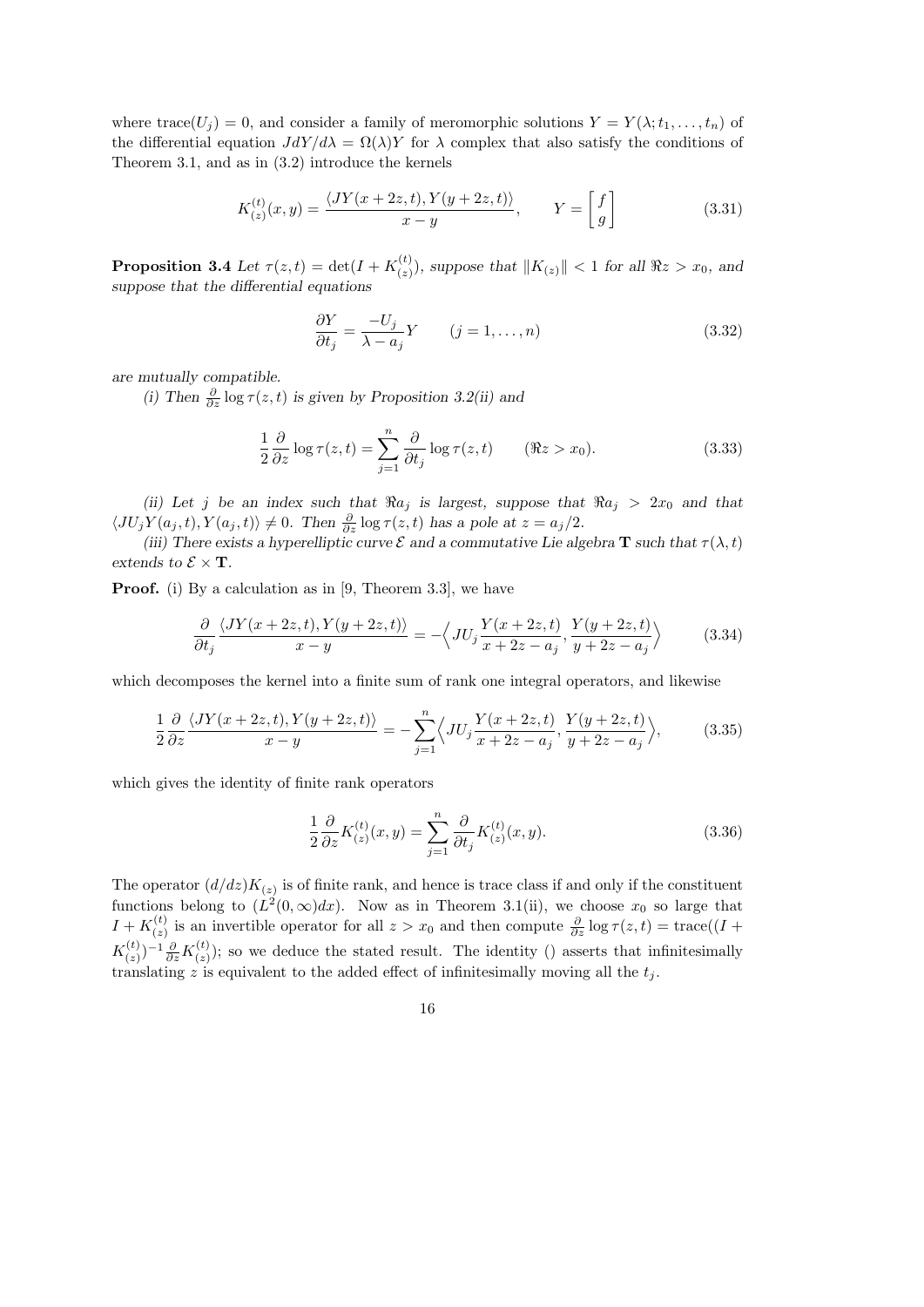In Theorem 3.1, we showed that  $\tau(z, t)$  is given by the Fredholm determinant of a product of Hankel operators, and in Proposition 3.2, we expressed  $\frac{\partial}{\partial} \log \det(I + \Gamma_{\phi_{1,(z)}} \Gamma_{\phi_{2,(z)}})$  in terms of the solution of a Gelfand–Levitan equation; thus  $\frac{\partial}{\partial z} \log \tau(z, t)$  is given in terms of the solution of a Gelfand–Levitan equation.

Note that when  $a_j - 2z$  lies on  $(0, \infty)$  and  $Y(a_j) \neq 0$ , the function  $Y(x+2z)/(x+2z-a_j)$ does not belong to  $L^2((0,\infty);dx)$ , so there is a possible pole for  $\tau'(z,t)/\tau(z,t)$ .

(ii) We take  $2z - a_j \in \mathbb{C} \setminus (-\infty, 0]$  and compute

$$
\frac{1}{2}\text{trace}\frac{d}{dz}K_{(z)} = -\sum_{k=1}^{n} \int_{0}^{\infty} \frac{\langle JU_{j}Y(x+2z,t), Y(x+2z,t) \rangle}{(x+2z-a_{j})^{2}} dx \n= -\frac{\langle JU_{j}Y(a_{j},t), Y(a_{j},t) \rangle}{2z-a_{j}} + O(1) \qquad (z \to a_{j}/2),
$$
\n(3.37)

so  $(d/dz)K_{(z)}$  has a simple pole at  $a_j/2$ . By (),  $(d/dz)$  log det( $I + K_z$ ) has a pole at  $a_j/2$ .

(iii) Schlesinger observed that the system (3.29) is consistent if and only if the family of solutions satisfies an isomonodromy condition with respect to infinitesimal deformation, or equivalently that a certain family of differential operators commutes.

Let  $\mathcal{D}^1$  be the space of first order differential operators in time parameters  $t = (t_1, \ldots, t_n)$ with coefficients in  $M_2(\mathbf{C}(\lambda, t))$ , and let

$$
L_0 = \frac{\partial}{\partial \lambda}, \quad L_j = \frac{\partial}{\partial t_j} + \frac{U_j(t)}{\lambda - a_j} \qquad (j = 1, ..., n), \tag{3.38}
$$

Garnier observed that

$$
\left[L_j, \sum_{k=1}^n \frac{U_k}{\lambda - a_k}\right] = 0 \qquad (j = 1, \dots, n)
$$
\n
$$
(3.39)
$$

hence  $\{L_j; j = 1, \ldots, n\}$  gives an algebraic ensemble for the  $2 \times 2$  matrix

$$
W(\lambda, t) = J\Omega(\lambda, t) \prod_{j=1}^{n} (\lambda - a_j)
$$
\n(3.40)

which is a polynomial in  $\lambda$ . Consequently,

$$
\mathbf{T} = \left\{ \sum_{j=1}^{n} s_j L_j : s_j \in \mathbf{C} \right\} \tag{3.41}
$$

defines a commutative complex Lie subalgebra of  $\mathcal{D}^1$ . Any solution Y of () and () belongs to

$$
H = \{ Y = Y(\lambda, t) \in \mathbf{C}^2 : [L_j, L_0]Y = 0; L_j Y = 0; j = 1, ..., n \},
$$
\n(3.42)

and  **acts on**  $H$ **. The operation of translation on**  $H$  **is described by a flow on a curve. Since**  $trace(W) = 0$ , we observe that

$$
\det(\eta I_2 + W(\lambda, t)) = \eta^2 + \det W(\lambda, t)
$$
\n(3.43)

17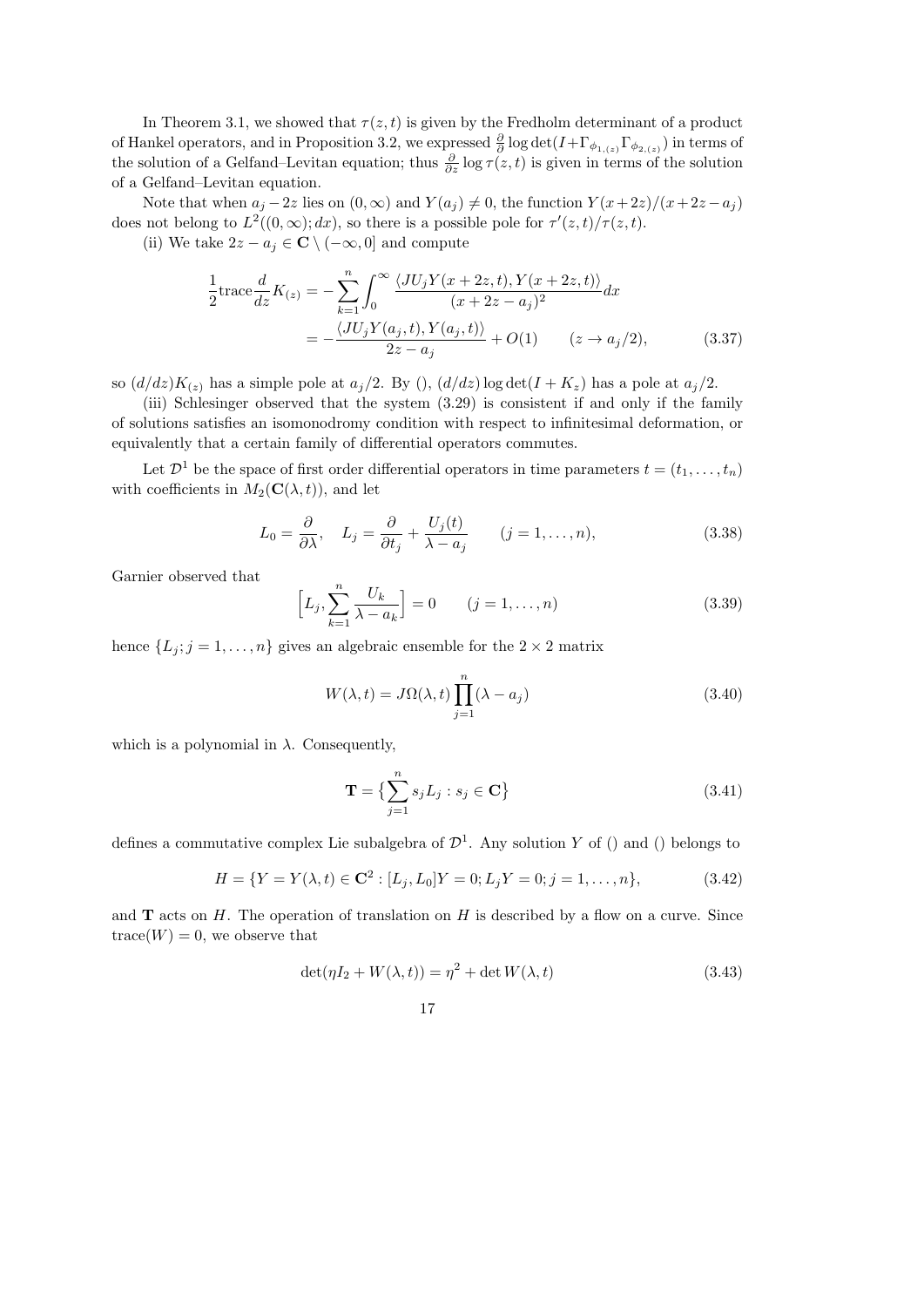which is independent of t by (3.34). Hence  $\mathcal{E} = \{(\lambda, \eta) : \eta^2 + \det W(\lambda, t) = 0\}$  defines a hyperelliptic curve independent of t. Thus we can extend the tau function to

$$
\tau(\lambda, t) = \det(I + K_{(\lambda)}^{(t)}) \qquad (t \in \mathbf{T}, \mathbf{p} = (\lambda, \eta) \in \mathcal{E}). \tag{3.44}
$$

 $\Box$ 

Remark. To recover the usual form of Schlesinger's equations [20, 22, 26, 41] one substitutes  $t_i = a_i$  after differentiating, and considers the residues at each of the poles. By Schlesinger's results, as interpreted in [26], there exists a multi-valued and locally analytic complex function  $\tau_S(a_1,\ldots,a_n)$  on

$$
\{(a_1, \ldots, a_n) : a_j \neq a_k; j, k = 1, \ldots, n\}
$$
\n(3.45)

such that

$$
d\log \tau_S = \sum_{j,k:j\n(3.46)
$$

as an identity of differential one forms, so that

$$
\sum_{j=1}^{n} \frac{\partial}{\partial a_j} \log \tau_S(a_1, \dots, a_n) = \sum_{j,k: j \neq k} \frac{\text{trace}(U_j U_k)}{a_j - a_k} = 0.
$$
 (3.47)

This contrasts with (), and indicates that translation has a different role for the two versions of the tau function.

Remark 3.5 There is another case in which Schlesinger's equations give a hyperelliptic spectral curve. Suppose that  $W(\lambda; t)$  is a  $m \times m$  matrix, a differentiable function in  $t_1, t_2, t_3$  and a quadratic polynomial in  $\lambda$  such that

$$
\frac{\partial W}{\partial t_j} = \left[\frac{U_j(t)}{\lambda - \alpha_j}, W\right] \qquad (j = 1, 2, 3), \tag{3.48}
$$

and that

$$
\det(\eta I_m + W(\lambda, t)) = p_{m-2}(\eta)\lambda^2 + p_{m-1}(\eta)\lambda + p_m(\eta)
$$
\n(3.49)

where  $p_m(\eta)$ ,  $p_{m-1}(\eta)$  and  $p_{m-2}(\eta)$  have degrees  $m, m-1$  and  $m-2$  respectively. Garnier [22] reduced the system () to

$$
\xi_j'' = \xi_j \left( \alpha_j + \sum_{k=2}^m \xi_k \eta_k \right) \qquad (j = 2, \dots, m)
$$
  

$$
\eta_j'' = \eta_j \left( \alpha_j + \sum_{k=2}^m \xi_k \eta_k \right).
$$
 (3.50)

with  $\prime = d/dt_1$ , which he integrated directly in terms of hyperelliptic functions of  $m - 1$ arguments,  $m - 2$  of which have received constant values. On the invariant hyperplanes  $\eta_j = b_j \xi_j$  with  $b_k$  constant, this has the form of coupled anharmonic oscillators constrained

18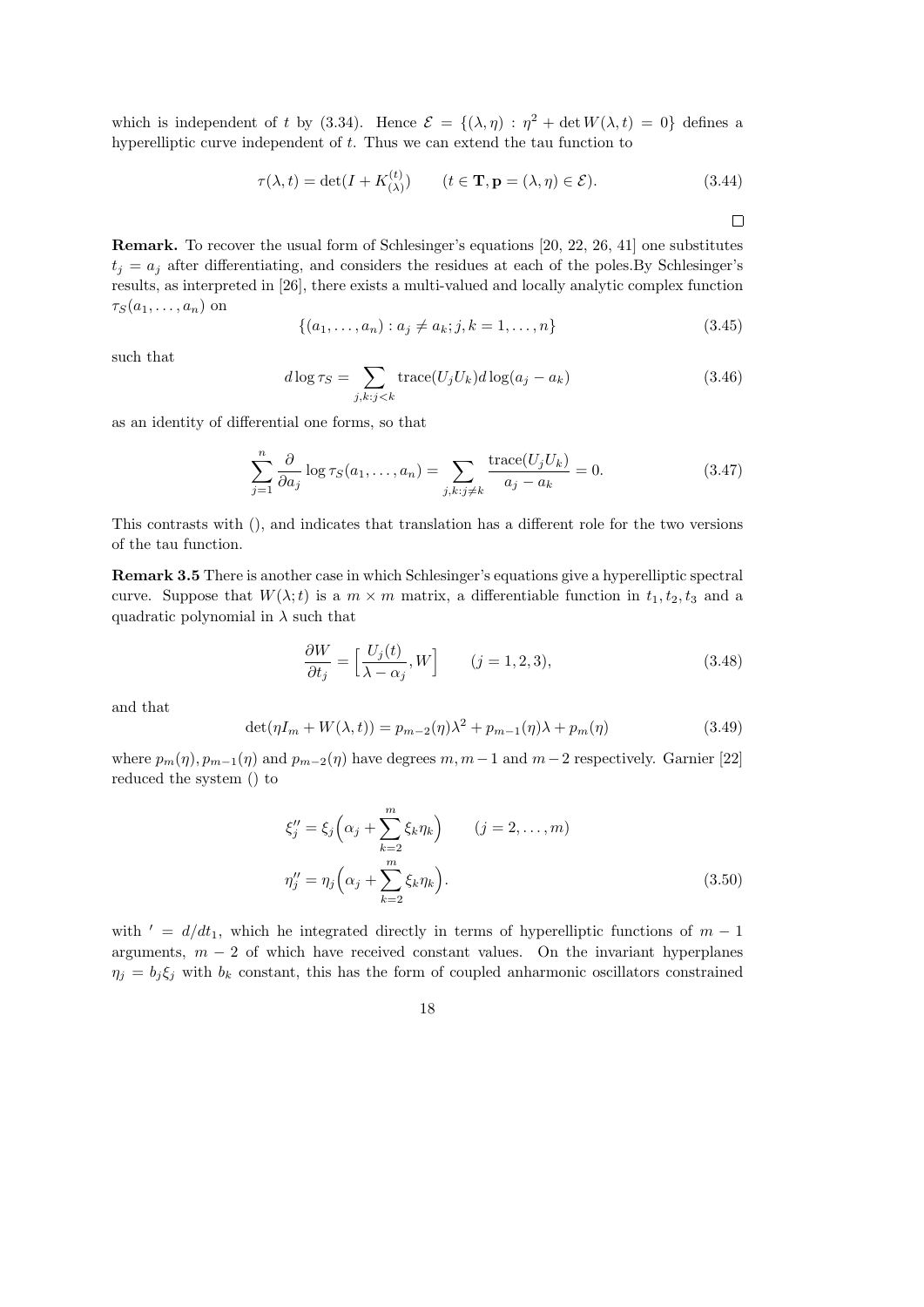to lie on the sphere  $\sum_{j=2}^{m} \xi_j^2 = 1$  under the influence of a quadratic potential. Neumann integrated this system by changing to elliptic spheroidal coordinates.

## 4. Scattering functions

Thus tau functions have a multiplication rule which is analogous to the addition rule for positive divisors divisors on an algebraic curve. The multiplication  $B \mapsto (\lambda I - A)(\lambda I + A)^{-1}B$ is associated with adding a the divisor associated with a pole on the spectral curve. There is a consequent formula for addition of divisors, which the authors of [19] credit to Darboux, as in Proposition 2.5.

**Definition** (Baker–Akhiezer function) Given an admissible linear system  $\Sigma_{\infty} = (-A, B, C)$ with tau function  $\tau_{\infty}(x) = \det(I + \Gamma_{\phi_{(x)}})$  as in Proposition 2.2, we introduce

$$
\Sigma_{\lambda} = \left( -A, (\lambda I + A)(\lambda I - A)^{-1}B, C \right) \qquad (\Re \lambda > 0)
$$
\n(4.1)

with tau function  $\tau_{\lambda}(x)$ , and the Baker–Akhiezer function

$$
\psi_{BA}(x;\lambda) = \exp(\lambda x) \frac{\tau_{\lambda}(x)}{\tau_{\infty}(x)}.
$$
\n(4.2)

Let  $C_0^{\infty}(\mathbf{R}; \mathbf{R})$  denote the space of infinitely differentiable functions  $f : \mathbf{R} \to \mathbf{R}$  such that  $|x|^j f^{(k)}(x) \to 0$  as  $x \to \pm \infty$ , and suppose that  $u \in C_0^{\infty}(\mathbf{R}; \mathbf{R})$ . Then with  $\lambda = k^2$ , let  $s(k)$  be the scattering matrix, which depends analytically upon  $k$ , and let  $s_{21}(k)$  be the bottom left entry, which satisfies  $s_{21} \in C_0^{\infty}(\mathbf{R}; \mathbf{R})$  and  $\overline{s_{21}(k)} = s_{21}(-k)$ , so that

$$
\phi(x) = \frac{1}{2\pi} \int_{-\infty}^{\infty} e^{ikx} s_{21}(k) dk
$$
\n(4.3)

gives a real function. Dyson inverted the scattering map  $q \mapsto s_{21}$  by the formula (1.10).

Subsequently [27], Kamvissis recovered the determinant formula (1.10) as a limiting case of the Its–Matveev formula for periodic finite-gap potentials as the period tends to infinity. In this paper, we show that finite gap and localized potentials can be treated similarly via linear systems.

Example 4.1 As in [8, Theorem 4.2] and [19, p. 486] we can introduce a linear system and Hankel determinant to realise scattering functions. The following formulas are similar, but slightly different from those in [19]. Let  $H = L^2(\mathbf{R}; \mathbf{C})$  and let  $b_1, b_2 : \mathbf{R} \to \mathbf{C}$  be smooth functions of compact support such that  $b_1(-k) = \overline{b_1(k)}$ ,  $b_2(-k) = \overline{b_2(k)}$  and  $|b_1(k)| = |b_2(k)|$ for all  $k \in \mathbf{R}$ , and let

$$
B: \mathbf{C} \to H: \alpha \mapsto b_1(k)\alpha;
$$
  
\n
$$
e^{-xA}: H \to H: f(k) \mapsto e^{ixk} f(k);
$$
  
\n
$$
C: H \to \mathbf{C}: f(k) \mapsto \frac{1}{2\pi} \int_{-\infty}^{\infty} f(k)b_2(k) dk.
$$
\n(4.4)

$$
19\quad
$$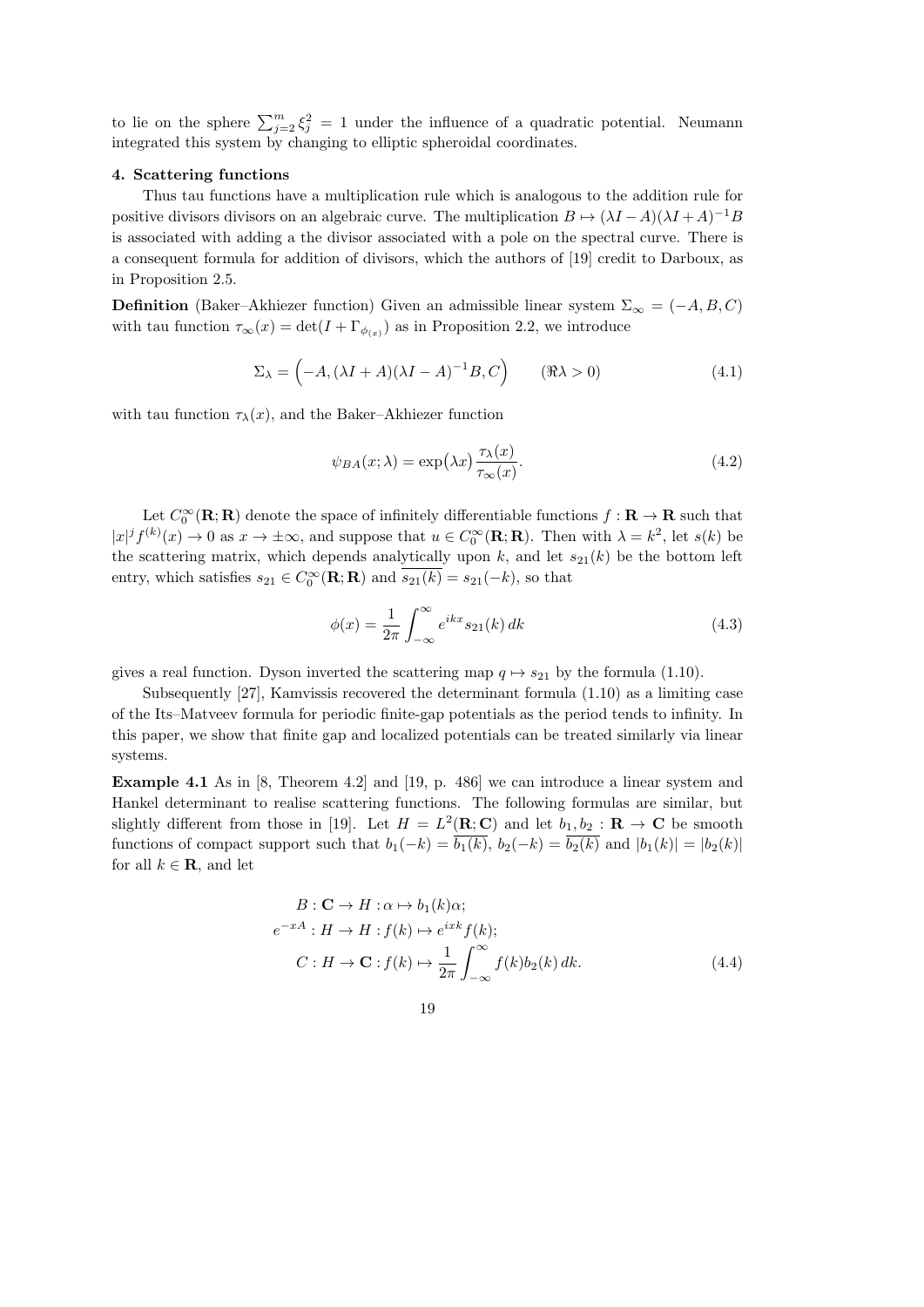The potential u is in  $C_0^{\infty}(\mathbf{R}; \mathbf{R})$ , and we assume that there are no bound states, so we are in the scattering case of Schrödinger's equation. Then  $(-A, B, C)$  has scattering function  $\phi(x) = \int_{-\infty}^{\infty} e^{ixk} b(k) dk/2\pi$ , while  $\Sigma_{i\kappa} = (-A, (i\kappa I - A)(i\kappa I + A)^{-1}B, C)$  has scattering function  $\phi_{i\kappa}(x) = \int_{-\infty}^{\infty} e^{ixk} b(k) (\kappa + k)(\kappa - k)^{-1} dk/2\pi$ , which is unambiguously defined for real  $\kappa$  since the Hilbert transform is bounded on H; the corresponding potential is  $u_{i\kappa}(x) = -2\frac{d^2}{dx^2}\log \tau_{i\kappa}(x)$ .

The Bloch spectrum is a double cover of  $[0, \infty)$  given by  $\pm k \mapsto k^2$ , where  $\pm k$  is associated with the unique  $f_{i\kappa}(x,\pm k)$  such that  $-f''_{i\kappa}(x,\pm k) + u_{i\kappa}(x)f_{i\kappa}(x,\pm k) = k^2 f_{i\kappa}(x,\pm k)$  and  $f_{i\kappa}(x,\pm k)-e^{\pm ikx}\to 0$  as  $x\to \pm \infty$ . The point  $\kappa$  is associated with the function  $(k+\kappa)/(k-\kappa)$ which has a simple pole at  $\kappa$ .

**Proposition 4.2** (i) Suppose that the operator  $G: L^2(0, \infty) \to L^2(0, \infty)$  defined by  $Gf(x) =$  $f(x) + \int_x^{\infty} T(x, y) f(y) dy$  is invertible. Then there is a gauge transformation

$$
G^{-1}(-d^2/dx^2 + u)G = -d^2/dx^2.
$$
\n(4.5)

(ii) The multiplication rule

$$
s_{21}(k) \mapsto \frac{\kappa + k}{\kappa - k} s_{21}(k) \tag{4.6}
$$

is equivalent to the addition rule  $u(x) \mapsto u_{i\kappa}(x)$  for potentials as in

$$
-2\frac{d^2}{dx^2}\log\psi_{BA}(x,i\kappa) = u_{\infty}(x) - u_{i\kappa}(x). \tag{4.7}
$$

(iii) The Baker–Akhiezer function is given as a series of Fredholm determinants and satisfies  $\psi_{BA}(x,ik) - e^{ikx} \to 0$  as  $x \to \infty$  and

$$
-\psi''_{BA}(x,ik) + u(x)\psi_{BA}(x,ik) = k^2 \psi_{BA}(x,ik) \qquad (x \in \mathbf{R}).
$$
 (4.8)

**Proof.** (i) The operators  $-d^2/dx^2$  and  $-d^2/dx^2 + u$  are essentially self-adjoint on  $C_c^{\infty}(0, \infty)$ , so the identity  $f_{\infty}(x,k) = G(e^{ixk})$  for the eigenfunctions shows that G gives a similarity between operators on  $L^2(0,\infty)$ .

(ii) We can express the difference of the potentials for the systems as

$$
u_{\infty}(x) - u_{i\kappa}(x) = -2\frac{d^2}{dx^2} \log \frac{\tau_{\infty}(x)}{\tau_{i\kappa}(x)},
$$
\n(4.9)

and then simplify the expressions.

(iii) With  $T_{i\kappa}$  and the corresponding potential  $u_{i\kappa}(x) = -2\frac{d^2}{dx^2}\log \tau_{i\kappa}(x)$  defined for the linear system  $\Sigma_{i\kappa}$ , we introduce

$$
f_{i\kappa}(x,k) = e^{ikx} + \int_x^{\infty} T_{i\kappa}(x,y)e^{iky} dy.
$$
 (4.10)

$$
20\quad
$$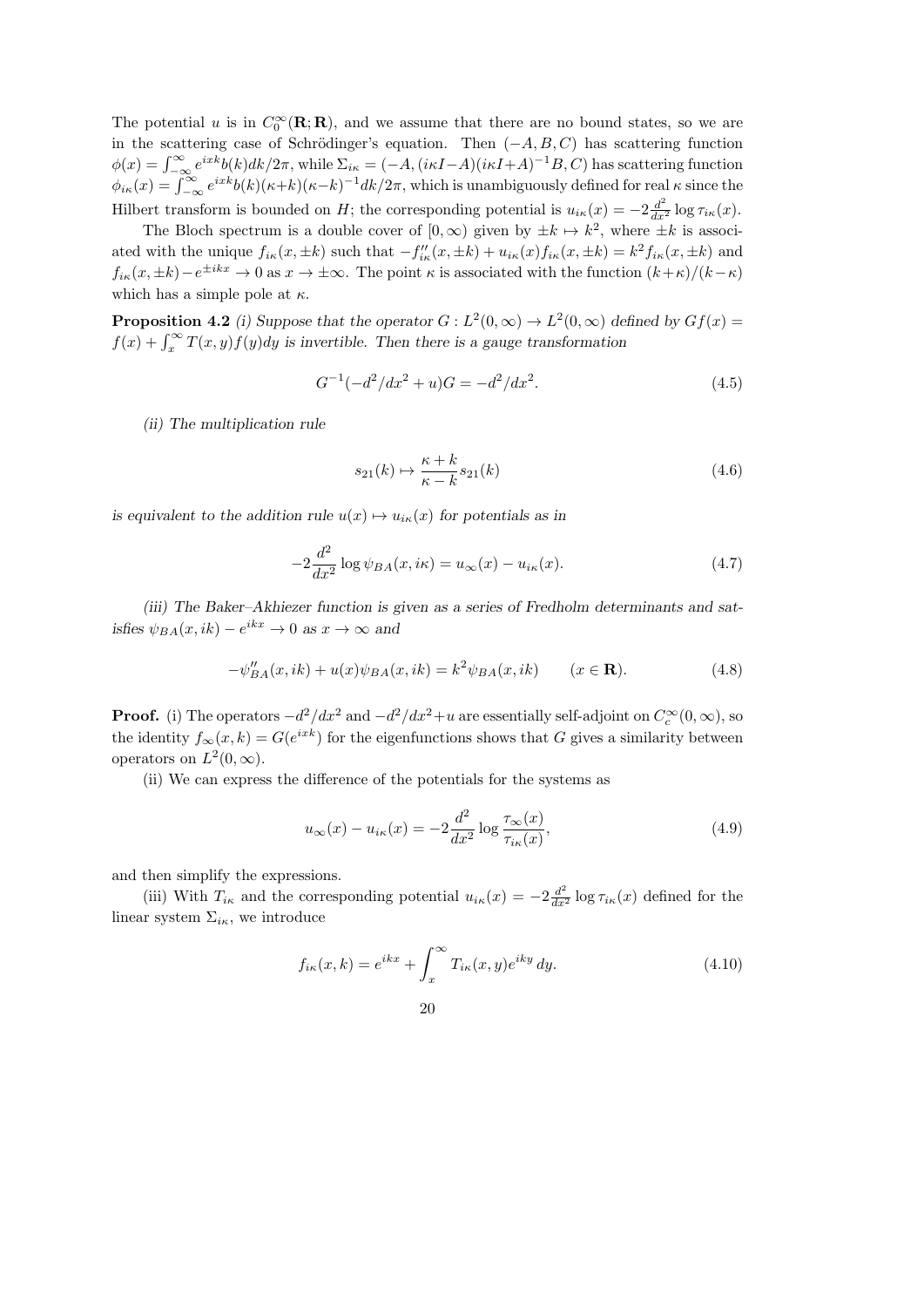By repeated integration by parts, one verifies that  $-f''_{ik}(x, \pm k)+u_{ik}(x)f_{ik}(x, \pm k)=k^2f_{ik}(x, \pm k)$ and  $f_{i\kappa}(x,\pm k) - e^{\pm i kx} \to 0$  as  $x \to \pm \infty$ . In particular, with  $i\kappa = \infty$  we can express

$$
f_{\infty}(x,k) = e^{ikx} - Ce^{-xA}(I + R_x)^{-1} \int_x^{\infty} e^{-yA} Be^{iky} dy
$$
  
=  $e^{ikx} ((1 + Ce^{-xA}(I + R_x)^{-1}(ikI - A)^{-1}e^{-xA}B)$   
=  $e^{ikx} \det(I + (ikI - A)^{-1}e^{-xA}BCe^{-xA}(I + R_x)^{-1})$  (4.11)

where we have used a simple identity for rank-one operators, hence

$$
f_{\infty}(x,k) = e^{ikx} \frac{\det(I + R_x + (ikI - A)^{-1}e^{-xA}BCe^{-xA})}{\det(I + R_x)},
$$
\n(4.12)

and we can finish by using Lyapunov's equation

$$
f_{\infty}(x,k) = e^{ikx} \frac{\det(I + R_x - (ikI - A)^{-1}R'_x)}{\det(I + R_x)},
$$
\n(4.13)

where the determinant on the numerator is

$$
\det(I + R_x + (ikI - A)^{-1}(AR_x + R_x A)) = \det(I + R_x(ikI + A)(ikI - A)^{-1}). \tag{4.14}
$$

As in Fredholm theory, we let

$$
D_x = R_x (I + R_x)^{-1} \tau_\infty(x), \tag{4.15}
$$

and temporarily write  $\tilde{D}_x = D_x(ikI + A)(ikI - A)^{-1}$ . We can proceed to compute the kernel of  $D_x$  as an integral operator on  $L^2(0,\infty)$ . The operator  $R_x$  on  $L^2(0,\infty)$  is represented by the kernel

$$
R_x(s,t) = \frac{e^{-ixs}b_1(s)b_2(t)e^{-ixt}}{i(s+t)},
$$
\n(4.16)

so we have a Cauchy determinant

$$
R_x \begin{pmatrix} s_1 & \dots & s_n \\ t_1 & \dots & t_n \end{pmatrix} = \det \left[ \frac{e^{-ix s_j} b_1(s_j) b_2(t_\ell) e^{-ix t_\ell}}{i(s_j + t_\ell)} \right]_{j,\ell=1}^n
$$
  
= 
$$
e^{-\sum_{j=1}^n i s s_j} e^{-\sum_{\ell=1}^n i x t_\ell} \prod_{j=1}^n b_1(s_j) \prod_{\ell=1}^n b_2(t_\ell) \frac{\prod_{1 \le j < \ell \le n} (s_j - s_\ell) \prod_{1 \le j < \ell \le n} (t_j - t_\ell)}{i^n \prod_{j,\ell=1}^n (s_j + t_\ell)}
$$
(4.17)

In the usual notation of Fredholm theory, we express the kernel of  $D_x(\lambda)$  as the series

$$
D_x(s,t;\lambda) = \sum_{n=0}^{\infty} D_{n,x}(s,t)\lambda^n
$$
\n(4.18)

where  $D_{0,x}(s,t) = R_x(s,t)$  and

$$
D_{n,x}(s,t) = \frac{(-1)^n}{n!} \int_0^\infty \dots \int_0^\infty R_x \begin{pmatrix} s & s_1 & \dots & s_n \\ t & s_1 & \dots & s_n \end{pmatrix} ds_1 \dots ds_n.
$$
 (4.19)

21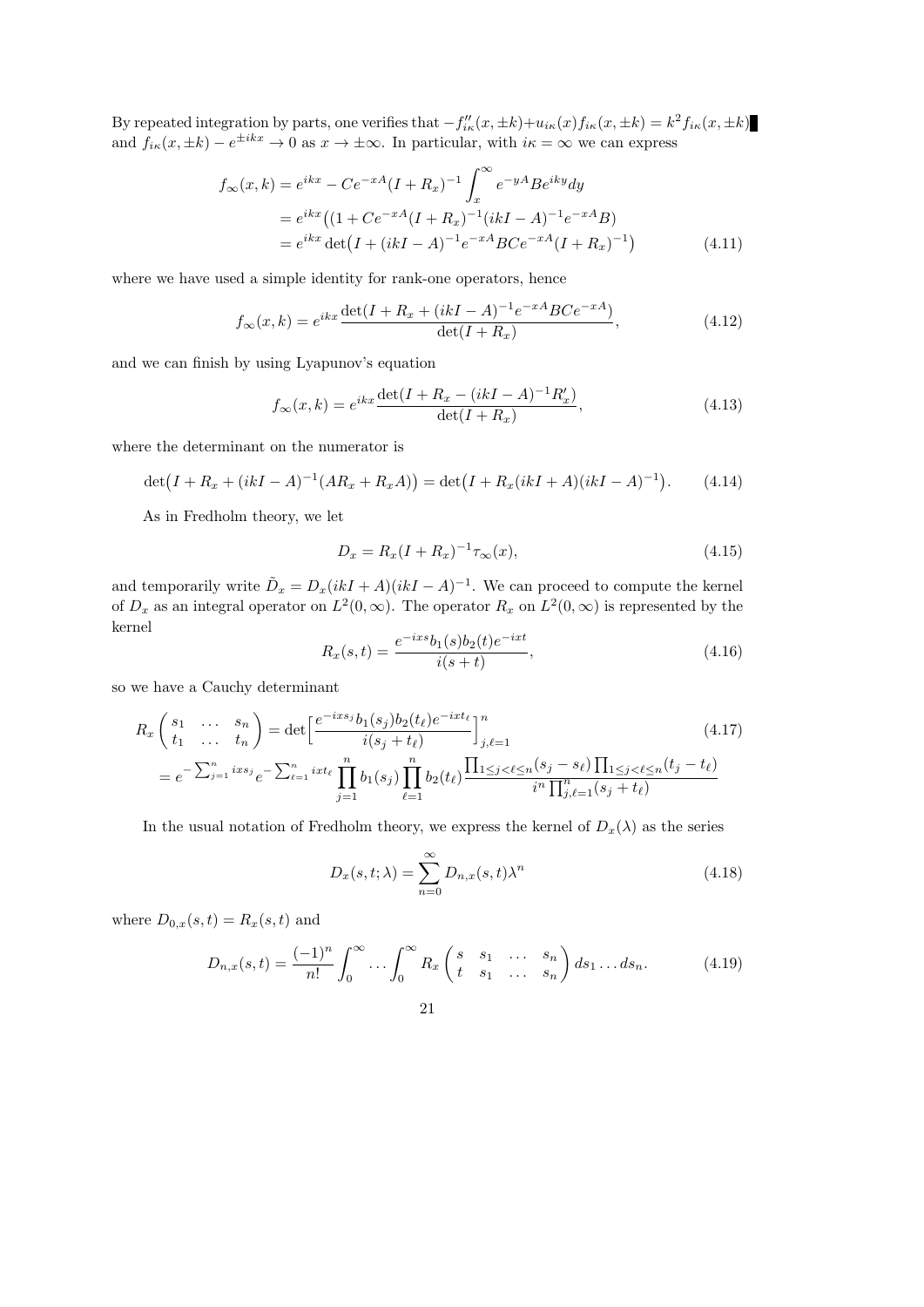To obtain the kernel for  $\tilde{D}_x$  we simply multiply by  $(k+t)/(k-t)$ . Then

$$
f_{\infty}(x,k) = e^{ikx} \left( 1 + \frac{\phi(x) + \phi_{ik}(2x)}{2ik\tau_{\infty}(x)} + \frac{Ce^{-xA}(D_x + \tilde{D}_x)e^{-xA}B}{2ik\tau_{\infty}(x)} \right).
$$
 (4.20)

 $\Box$ 

 $\Box$ 

where  $D_x$  is given by the determinant series ().

**Lemma 4.4** Any Gaussian function on  $\mathbb{R}^N$  can be realised as the scattering function of a linear system.

**Proof.** Given any  $N < \infty$  and a positive definite real symmetric matrix Q with inverse  $Q^{-1}$ , we introduce a linear system with state space  $L^2(\mathbf{R}^N)$ , with state variables  $(x,t)$  =  $(x, t_1, \ldots, t_{N-1})$  and  $\xi = (\xi_0, \ldots, \xi_{N-1})$ , by

$$
B: \mathbf{C} \to H: \quad \alpha \mapsto \alpha (2^N \pi^N \det Q)^{-1/4} \exp(-Q^{-1}(\xi, \xi)/4)
$$
  

$$
U(t)e^{-xA}U(t): H \to H: \quad f(\xi) \mapsto \exp\left(-ix\xi_0 - i\sum_{j=1}^{N-1} \xi_j t_j\right) f(\xi)
$$
(4.21)

$$
C: H \to \mathbf{C}: f \mapsto \int_{\mathbf{R}^N} f(\xi) \exp(-Q^{-1}(\xi, \xi)/4) \frac{d\xi_0 \dots d\xi_{N-1}}{(2^N \pi^N \det Q)^{1/4}}.
$$
 (4.22)

For consistency with the theory of this section, we define this the tau function of the Gaussian linear system to be

$$
\tau_0(x,t) = CU(t)e^{-xA}U(t)B = \exp(-Q((x,t),(x,t))/2),\tag{4.23}
$$

and  $u(x,t) = -2\frac{\partial^2}{\partial x^2} \log \phi(x,t) = q_0$ , where  $q_0$  is the coefficient of  $x^2$  in  $Q((x,t),(x,t))$ .

We recall the definition of the tau function in terms of Riemann's theta function for an Abelian variety.

**Definition** (Theta functions) Let  $\Lambda$  be a lattice in  $\mathbb{C}^g$  such that  $\mathbb{C}^g/\Lambda$  is a complex torus, which is compact for the quotient topology. A quotient  $\Theta$  of nonzero entire functions on  $\mathbb{C}^g$ is said to be a theta function if there exists a family of linear maps  $\mathbf{C}^g \to \mathbf{C} : z \mapsto L_{\gamma}(z)$  for  $\gamma \in \Lambda$  and a map  $J: \Lambda \to \mathbf{C}$  such that  $\Theta(z + \gamma) = e^{2\pi i (L_{\gamma}(z) + J(\gamma))} \Theta(z)$  for all  $\gamma \in \Lambda$  and  $z \in \mathbb{C}^g$ . If Q is a quadratic form on  $\mathbb{C}^g$ ,  $\psi : \mathbb{C}^g \to \mathbb{C}$  is a linear functional and  $c \in \mathbb{C}^{\sharp}$ , then  $e^{2\pi i(Q(z,z)+\psi(z)+c)}$  gives a trivial theta function. Evidently the product of theta functions is again a theta function.

**Definition** (Riemann's theta function) Suppose that  $\Omega_0$  and  $\Omega_1$  are real symmetric  $g \times g$ matrices with  $\Omega_1$  positive definite, and let  $\Omega = \Omega_0 + i\Omega_1$ ; then let  $\Lambda = \mathbf{Z}^g + \Omega \mathbf{Z}^g$  be a lattice in  $\mathbf{C}^g$ . Then

$$
\theta(x \mid \Omega) = \sum_{m \in \mathbf{Z}^g} e^{2\pi i m^t + \pi i m^t \Omega m} \tag{4.24}
$$

$$
22\quad
$$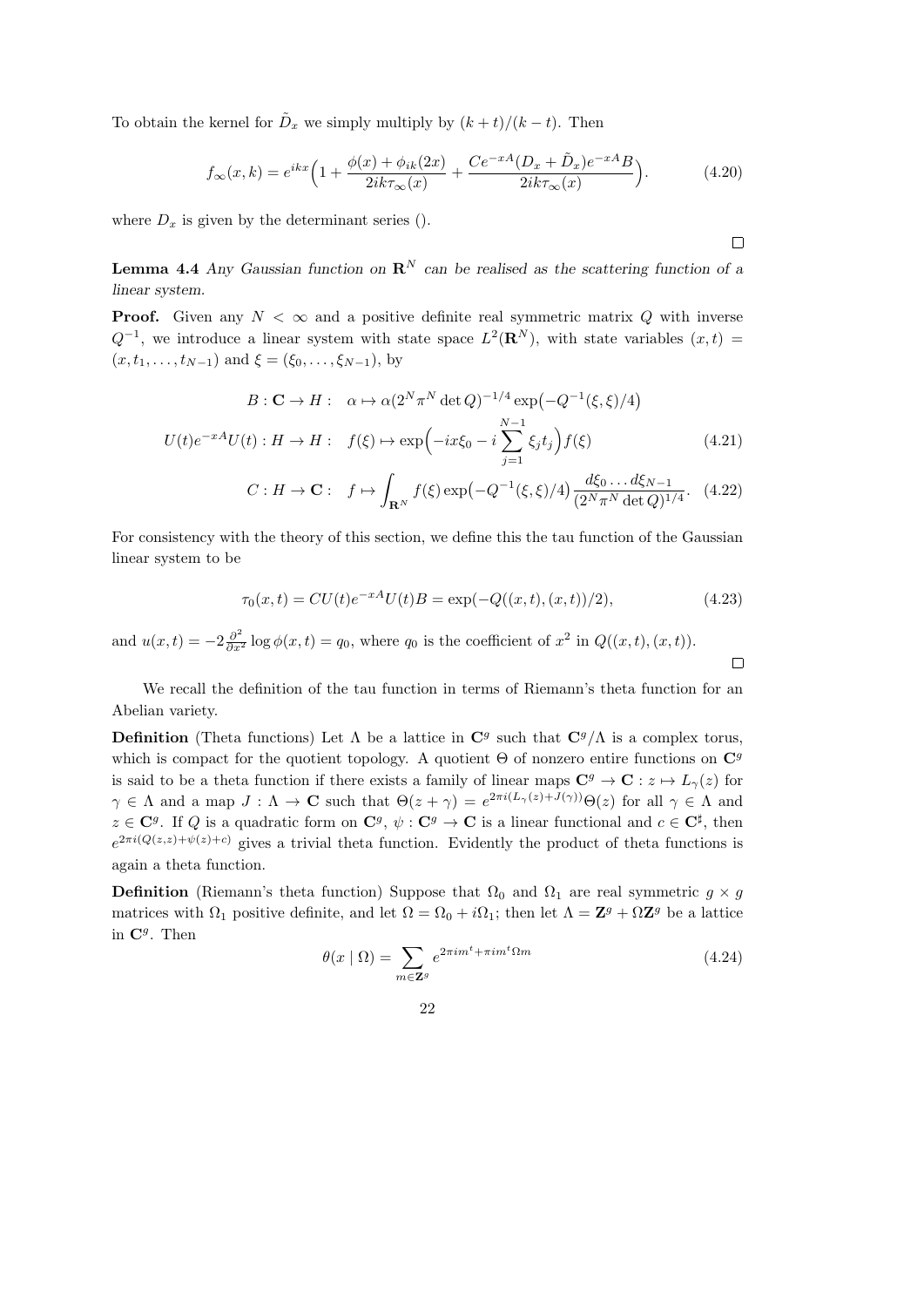is Riemann's theta function for the Abelian variety  $\mathbf{X} = \mathbf{C}^g/\Lambda$ . Let  $\omega \in \mathbf{C}$  have  $\Im \omega > 0$ ; then Jacobi's elliptic theta function for the torus  $\mathbf{C}/(\mathbf{Z} + \omega \mathbf{Z})$  is

$$
\theta_1(x \mid \omega) = i \sum_{n = -\infty}^{\infty} (-1)^n e^{(2n-1)\pi i x + (n+1/2)^2 \pi i \omega}.
$$
 (4.25)

By Lemma 4.4, one can realise these functions as scattering functions of linear sytems. More importantly, in section 10 we realise  $\theta_1$  as the tau function of a linear system.

Zhakharov and Shabat [50] considered the Kadomtsev–Petviashvili equation

$$
\frac{\partial}{\partial x} \left( \frac{\partial^3 u}{\partial x^3} + 6u \frac{\partial u}{\partial x} - 4 \frac{\partial u}{\partial t} \right) + 3 \frac{\partial^2 u}{\partial y^2} = 0; \tag{4.26}
$$

and the associated scattering function  $\Psi$ , which satisfies

$$
\alpha \frac{\partial \Psi}{\partial t} + \frac{\partial^3 \Psi}{\partial x^3} + \frac{\partial^3 \Psi}{\partial z^3} + \lambda \left( \frac{\partial \Psi}{\partial x} + \frac{\partial \Psi}{\partial z} \right) = 0 \tag{4.27}
$$

and

$$
\beta \frac{\partial \Psi}{\partial y} + \frac{\partial^2 \Psi}{\partial x^2} - \frac{\partial^2 \Psi}{\partial z^2} = 0.
$$
\n(4.28)

We will use these differential equations to guide us towards significant examples of linear systems with computable tau functions.

**Proposition 4.5** (i) Let  $(-A, B, C)$  be a linear system as in Lemma 2.2 with A bounded and  $H_0 = \mathbf{C}$ . Then

$$
\Psi(x,z;t) = Ce^{t(A^3 + \lambda A)/\alpha}e^{-xA}R_0e^{-zA}e^{t(A^3 + \lambda A)/\alpha}B\tag{4.29}
$$

is the kernel of a Hankel square and gives a solution to (4.26).

(ii) Let  $U(x, z; t)$  be the solution of the integral equation

$$
U(x, z; t) - \Psi(2x, z + x; t) + \int_x^{\infty} U(x, s; t) \Psi(s + x, z + x; t) ds = 0,
$$
 (4.30)

and let  $\Psi(x)$  be the integral operator with kernel  $\Psi(x+y, y+x; t)$ . Then

$$
U(x, x; t) = \frac{-1}{2} \frac{d}{dx} \log \det(I + \Psi_{(x)}).
$$
 (4.31)

Proof. (i) This follows by a direct computation.

(ii) As in Proposition 3.2, the kernel  $\Psi(x, z; t)$  corresponds to the square of the Hankel operator with symbol  $\phi(x;t) = Ce^{t(A^3 + \lambda A)/\alpha}e^{-xA}B$  which corresponds to the admissible linear system  $(-A, B_0, C_0 e^{t(A^3 + \lambda A)/\alpha})$ . We then consider the matrix linear system

$$
\left( \begin{bmatrix} -A & 0 \\ 0 & -A \end{bmatrix}, \begin{bmatrix} B & 0 \\ 0 & B \end{bmatrix}, \begin{bmatrix} 0 & C e^{t(A^3 + \lambda A)/\alpha} \\ -C e^{t(A^3 + \lambda A)/\alpha} & 0 \end{bmatrix} \right)
$$
(4.32)

23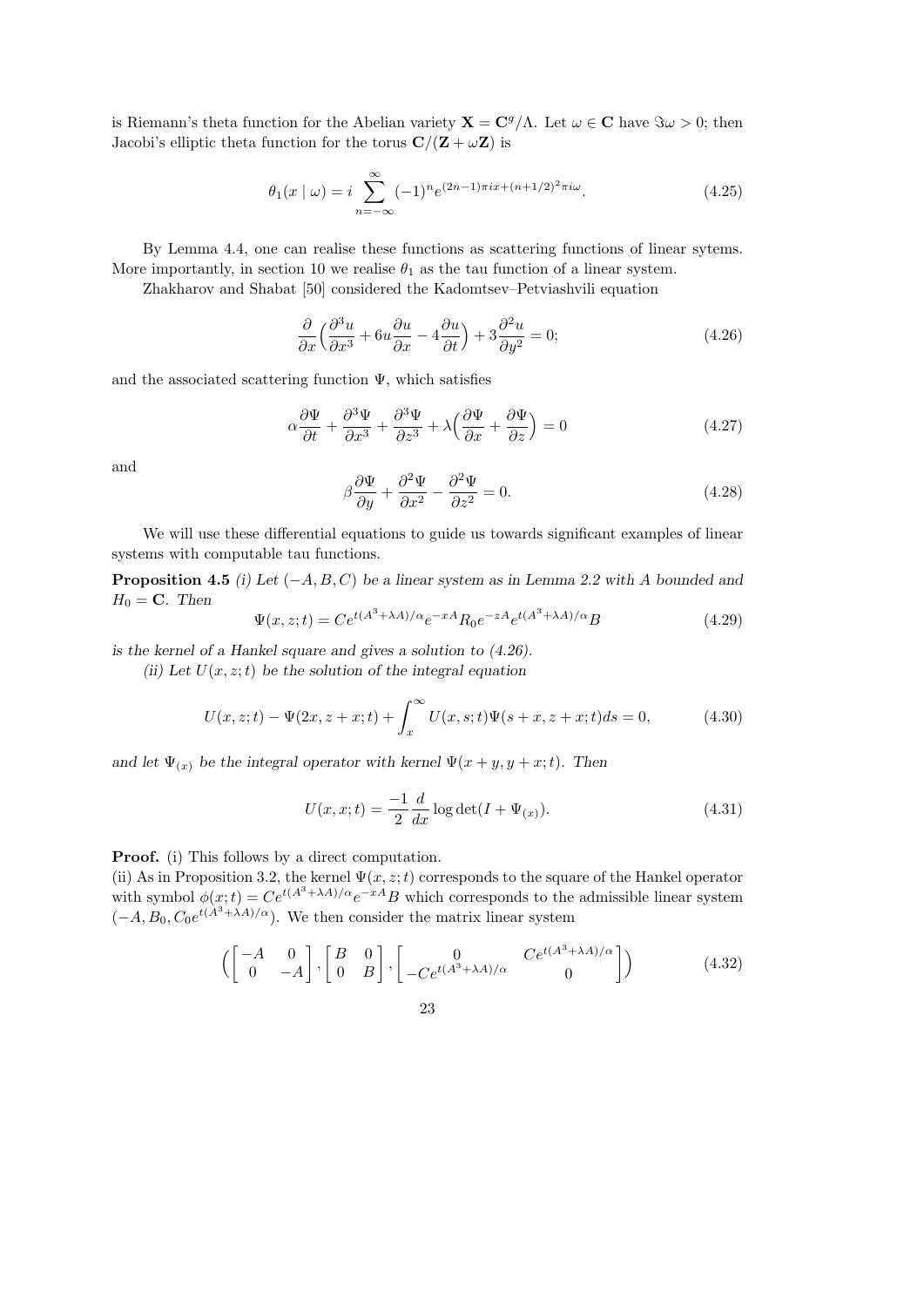and obtain a solution to the integral equation () as in Proposition 3.2, which gives an explicit formula for  $U(x, y; t)$ . The determinant identity follows from Proposition 3.2.

 $\Box$ 

**Definition** Given a solution  $U(x, z; t)$  of (4.11) then define  $u(x; t) = -2\frac{d}{dx}U(x, x; t)$ , so that  $u \leftrightarrow \Psi$  is the scattering transform.

In Proposition 8.2, we give an important example in which  $u$  also satisfies (4.7). However, we do not have general conditions which ensure that  $u$  satisfies  $(4.7)$ .

In section 5 we show to how produce differential rings of functions from the linear systems, so we can deal with the derivatives and the nonlinear term in  $KdV$ . In sections 9 and 10 we produce explicit examples of linear systems such that u satisfies KdV and thereby produce tau functions which are associated with hyperelliptic curves of arbitrary genus; the tau functions in such cases can be expressed in term of determinants, and in terms of Riemann theta functions. We also produce, by similar methods, tau functions which are not associated algebraic curves of finite genus; such examples are already familiar from the theory of Hill's equation. A significant advantage of our approach is that we can deal with periodic potentials, as in Hill's equation, by methods which are formally similar to those used for solitons or scattering potentials. Our results are most complete when u is either trigonometric or elliptic.

## 5 The state ring associated with an admissible linear system

A linear system with one dimensional input and output that is composed of taps, summing junctions, amplifiers, differentiators and integrators has a transfer function that is real and rational. In [21], the authors consider factorization of transfer functions in rings such as  $M_n(\mathbf{R}(\lambda))$ . In this paper, we prefer to work with differential rings of operators on the state space so as to integrate various differential equations related to Schrödinger's equation. We introduce these state rings in this section.

**Definition** (Differential rings) Let H and K be separable complex Hilbert spaces, let  $B(H)$  be the ring of bounded linear operators on H. For  $x_0, x_1 \in \mathbb{R}$  let S be a subring of  $C^{\infty}((x_0, x_1); B(H))$ ; that is we suppose that each  $T \in S$  is a differentiable function of  $x \in (x_0, x_1)$  and indicate this by writing  $T_x$ ; we suppose further that  $dT_x/dx \in S$ , and that  $(d/dx)(ST) =$  $(dS/dx)T + S(dT/dx)$ . Then S is a differential ring with the subring  $\{S \in S : dS/dx = 0\}$  of constants. When  $I \in \mathbf{S}$ , we identify  $\theta I$  with  $\theta$  to simplify notation.

**Definition** (State ring of a linear system) Let  $(-A, B, C)$  be a linear system such that A is a bounded linear operator on the state space  $H$ . Suppose that:

(i) **S** is a differential subring of  $C^{\infty}((x_0, x_1); B(H))$ ;

(ii)  $I, A$  and  $BC$  are constant elements of  $S$ ;

(iii)  $e^{-xA}$ ,  $R_x$  and  $F_x = (I + R_x)^{-1}$  belong to **S**.

Then S is a state ring for  $(-A, B, C)$  on  $(x_0, x_1)$ .

(iv) Moreover, if S is left Noetherian as a ring, then we say that  $(-A, B, C)$  is finitely generated.

Remarks. (i) By working with BC in (ii), we suppress the input and output spaces of  $(-A, B, C)$  and deal with operators on H.

24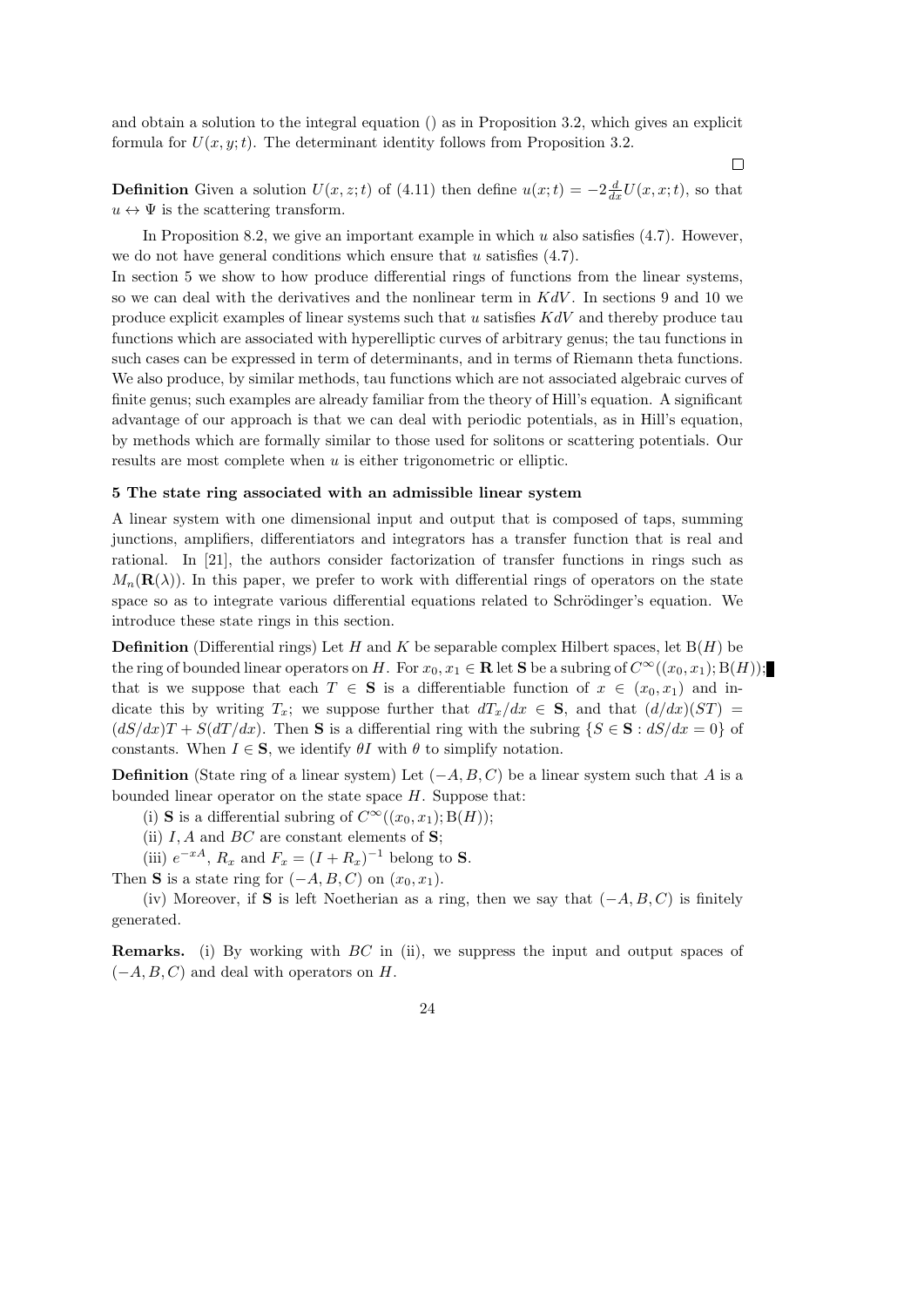(ii) When A is algebraic, we can use simple functional calculus to help construct the differential ring. We use this technique in sections 6 and 7.

(iii) We do not assume that det  $F_x$  belongs to S; indeed, the aim is to express this in terms of simpler functions.

**Lemma 5.1** Suppose that  $(-A, B, C)$  is a linear system with bounded A and that  $R_x$  gives a solution of Lyapunov's equation (1.8) such that  $I + R_x$  is invertible for  $x > 0$  with inverse  $F_x$ . Then the free algebra S generated by I,  $R_0$ ,  $A$ ,  $F_0$ ,  $e^{-xA}$ ,  $R_x$  and  $F_x$  is a state ring for  $(-A, B, C)$  on  $(0, \infty)$ .

**Proof.** First we note that  $BC = AR_0 + R_0A$  belongs to **S**, as required. We also note that  $(d/dx)e^{-xA} = -Ae^{-xA}$  and that Lyapunov's equation (1.8) gives

$$
\frac{d}{dx}(I + R_x)^{-1} = (I + R_x)^{-1}(AR_x + R_xA)(I + R_x)^{-1},
$$
\n(5.1)

which implies

$$
\frac{dF_x}{dx} = AF_x + F_xA - 2F_xAF_x.
$$
\n(5.2)

with the initial condition

$$
AF_0 + F_0A - 2F_0AF_0 = F_0BCF_0.
$$
\n(5.3)

 $\Box$ 

Hence S is a differential ring.

**Definition** (Complex differential rings and state rings) Let  $\Omega$  be a domain in C and  $M_{\Omega}(X)$ the meromorphic functions from  $\Omega$  to some complex Banach algebra X. If S as above is also a subring of  $\mathbf{M}_{\Omega}(X)$ , then we use the standard complex derivative  $d/dx$  and say that S is a complex state ring for  $(-A, B, C)$  on  $\Omega$ . (In section 8, we work with periodic meromorphic functions and replace  $\Omega$  by the complex cylinder  $\mathbf{C}/\pi\mathbf{Z}$ . In section 9, we work with double periodic and meromorphic functions, so we replace  $Ω$  by  $T = C/Λ$ , where Λ is a lattice.)

**Definition** (Brackets) Given a state ring for  $(-A, B, C)$ , let  $[X, Y] = XY - YX$  and

$$
[Y] = Ce^{-xA}F_x Y F_x e^{-xA} B.
$$
\n
$$
(5.4)
$$

The following result is our counterpart of Pöppe's identities  $[34, 39]$  from Remark 3.3(ii).

Let S be a state ring for  $(-A, B, C)$  on  $(x_0, x_1)$ , and let B be any differential ring of functions on  $(x_0, x_1)$  to the bounded linear operators on K. Let

$$
\mathbf{A} = \text{span}_{\mathbf{C}} \{ A^{n_1}, A^{n_1} F_x A^{n_2} \dots F_x A^{n_r} : n_j \in \mathbf{N} \}.
$$
 (5.5)

Now we introduce a special functional. Let  $\vert \cdot \vert : \mathbf{S} \to \mathbf{B}$  be a complex linear map such that

$$
[P][Q] = [P(AF_x + F_xA - 2F_xAF_x)Q]
$$
\n(5.6)

$$
\frac{d}{dx}\left[P\right] = \left[A(I - 2F_x)P + \frac{dP}{dx} + P(I - 2F_x)A\right].\tag{5.7}
$$

$$
25\,
$$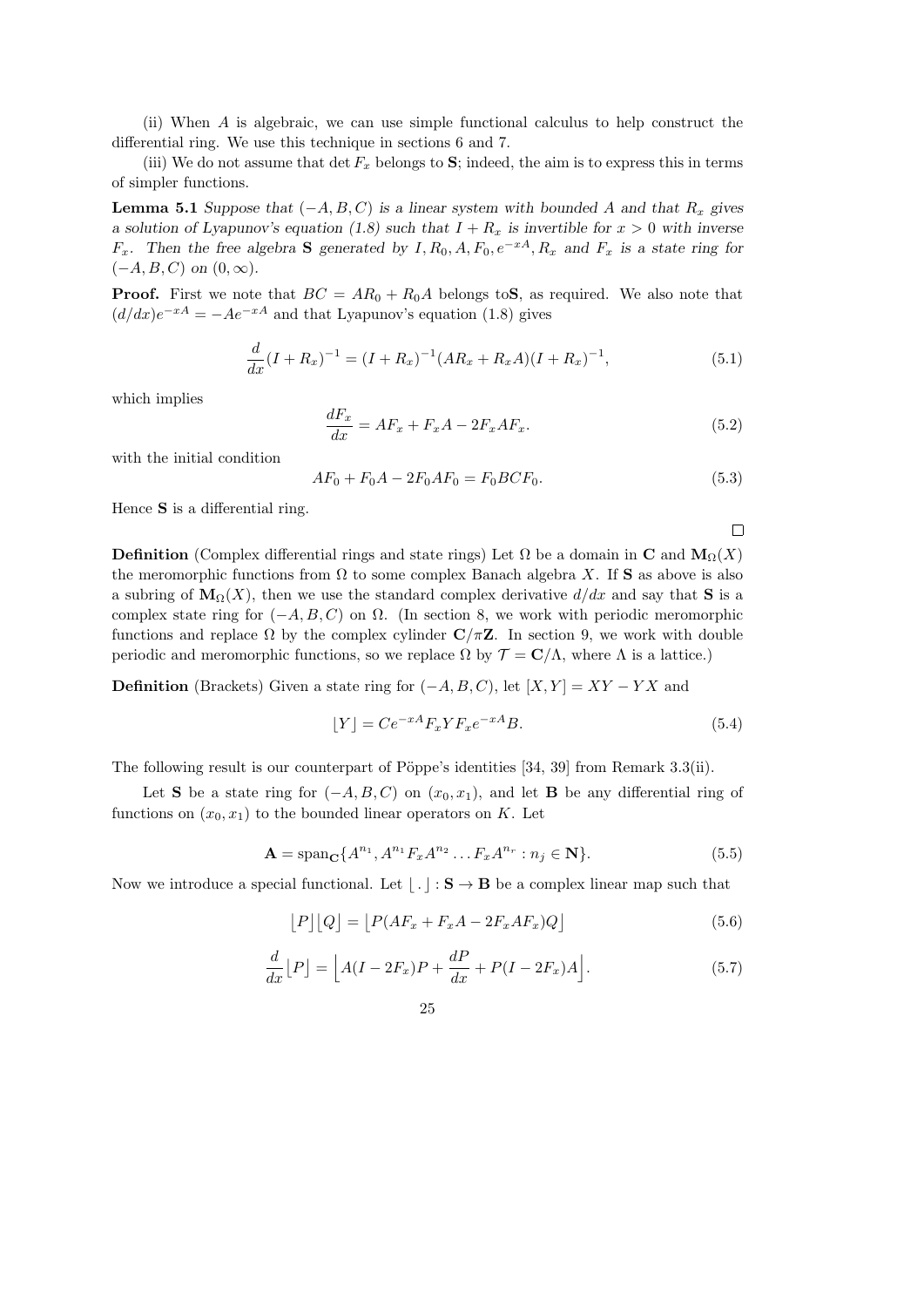Lemma 5.2 (i) Then A defines a differential subring of S.

(ii) The range  $|\mathbf{S}|$  is a differential ring with derivative  $d/dx$ , and has  $|\mathbf{A}|$  as a differential subring.

(iii) Suppose that the input and output spaces are **C**. Then  $|X| = \text{trace}(X(dF_x/dx)).$ 

Proof. (i) We can multiply elements in S by concatenating words and taking linear combinations. Since all words in  $A$  begin and end with  $A$ , we obtain words of the required form, hence A is a subring. To differentiate a word in A we add words in which we successively replace each  $F_x$  by  $AF_x + F_xA - 2F_xAF_x$ , giving a linear combination of words of the required form.

(ii) As in (i), the operations are well defined in the sense that  $\vert P \vert \vert Q \vert$  and  $\left(d/dx\right)\vert P \vert$  are images of elements of **A** for all  $P, Q \in \mathbf{A}$ . Evidently the proposed multiplication is associative and distributive over addition. Using (), one checks that Leibniz's rule holds in the form

$$
\frac{d}{dx}\left(\lfloor P\rfloor\lfloor Q\rfloor\right) = \left(\frac{d}{dx}\lfloor P\rfloor\right)\lfloor Q\rfloor + \lfloor P\rfloor\left(\frac{d}{dx}\lfloor Q\rfloor\right). \tag{5.8}
$$

(iii) To see that these definition are consistent, observe that when  $C$  has range in the scalars, we can remove the trace and write

$$
\begin{aligned} \text{trace}\Big(Y\frac{d}{dx}F_x\Big) &= \text{trace}YF_xe^{-xA}BCe^{-xA}F_x\\ &= Ce^{-xA}F_xYF_xe^{-xA}B. \end{aligned} \tag{5.9}
$$

 $\Box$ 

Let K be a field of complex functions with differential  $\partial$ , and adjoin an element h to K where either:

- (L1)  $h = \int g$  for some  $g \in \mathbf{K}$ , so that  $\partial h = g$ ;
- (L2)  $h = \exp \int g$  for some  $g \in \mathbf{K}$ ;
- (L3) h is algebraic over  $\mathbf{K}$ .

Then  $\mathbf{K}(h)$  is a Liouvillian extension of **K** as in [12, 48]. More generally, a field **L** is a Liouvillian extension of K if there exist differential fields  $\mathbf{F}_j$  such that  $\mathbf{K} = \mathbf{F}_0 \subset \mathbf{F}_1 \subset \ldots \subset \mathbf{F}_n = \mathbf{L}$ , and each  $\mathbf{F}_j$  arises from  $\mathbf{F}_{j-1}$  by applying (L1), (L2), or (L3).

**Theorem 5.3** Let  $(-A, B, C)$  be a linear system as in Lemma 2.2, and suppose furthermore that A is bounded and  $H_0 = \mathbf{C}$ .

(i) Then  $(-A, B, C)$  has a complex state ring S on C on which  $R_z$  is unique.

(ii) The map  $\lfloor \cdot \rfloor : \mathbf{S} \to \mathbf{M_C}(\mathbf{C})$  satisfies  $\phi(2x) = \lfloor F_x^{-2} \rfloor$  and  $u(x) = -4 \lfloor A \rfloor$ .

(iii) The ranges  $\mathbf{S}$  and  $\mathbf{A}$  are differential rings. The field of fractions **K** of  $\mathbf{A}$  is a differential field, and  $\tau(x) = 1/\det F_x$  is entire and belongs to a Liouvillian extension **L** of **K**. (iv)  $\mathbf{C}(u, u', \dots, u^{(k-1)})$  is a differential subfield of **K**, if and only if  $u^{(k)} = r(u, \dots, u^{(k-1)})$ 

for some rational function r.

Proof. (i) Mainly this follows from Lemma 2.1 and Proposition 2.4. By Riesz's theory of compact operators, the  $F_x = (I + R_x)^{-1}$  defines a meromorphic operator valued function on C. Hence we can select S to be the subring of meromorphic functions from  $\Omega$  to  $B(H)$  generated

26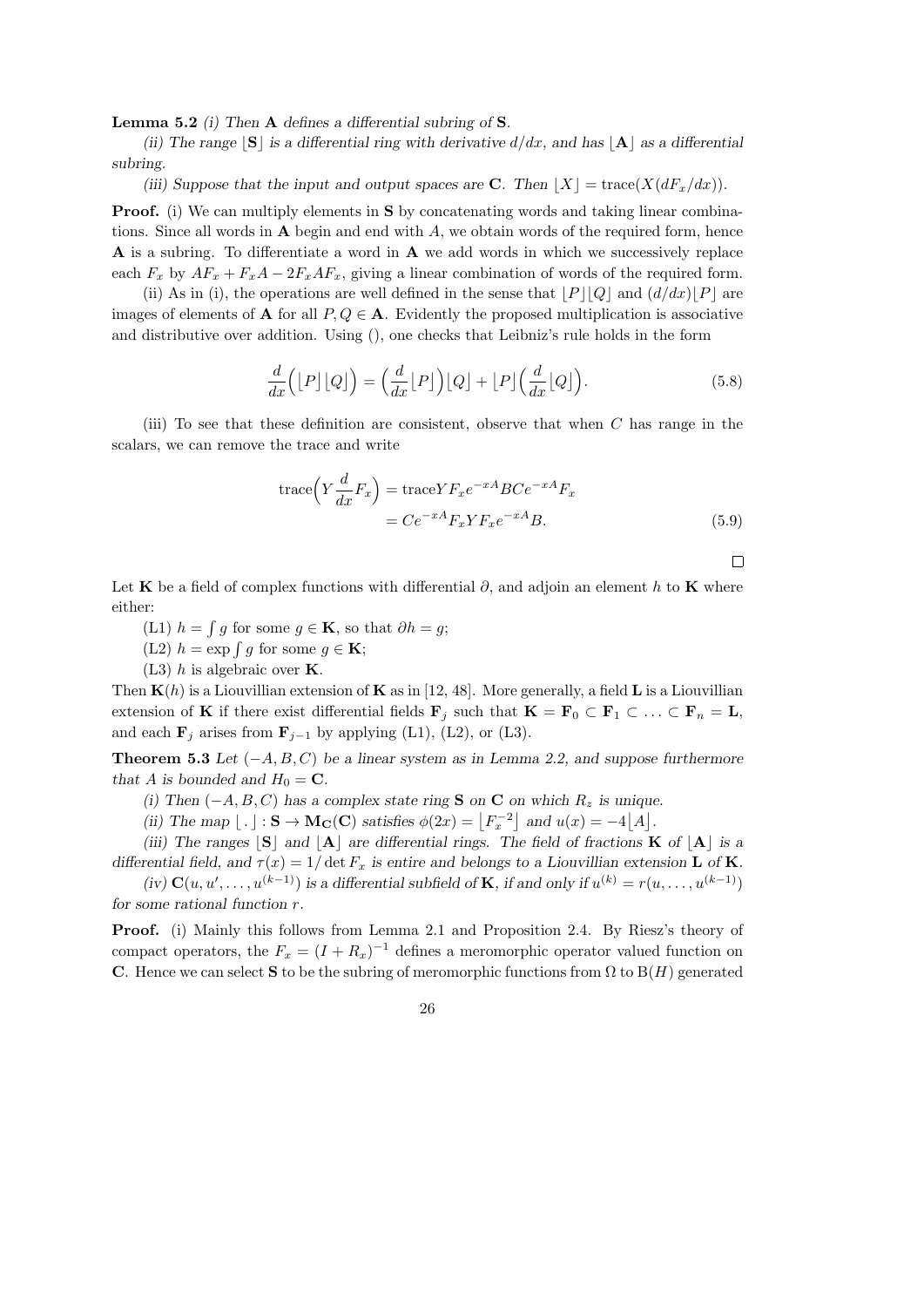by I, A, BC,  $R_x$ ,  $e^{-xA}$  and  $F_x$ . On  $\{x: R_x + R_x^{\dagger} > -2I\}$ , the function  $F_x$  is holomorphic and satisfies  $F'_x = FA + AF - 2FAF$ .

(ii) Evidently

$$
\left\lfloor F^{-2} \right\rfloor = Ce^{-2xA}B = \phi(2x),
$$

while we can write (2.3) as  $(d/dx) \log \det(I + R_x) = \lfloor F^{-1} \rfloor$  and differentiate using (2.8). (iii) From the definition of  $R_x$ , we have  $AR_x + R_xA = e^{-xA}BCe^{-xA}$ , and hence

$$
F_x e^{-xA} B C e^{-xA} F_x = AF_x + F_x A - 2F_x AF_x,
$$
\n(5.10)

which implies

$$
[P][Q] = Ce^{-xA}F_xPF_xe^{-xA}BCe^{-xA}F_xQF_xe^{-xA}B
$$

$$
= Ce^{-xA}F_xP(AF_x + F_xA - 2F_xAF_x)QF_xe^{-xA}B
$$

$$
= [P(AF_x + F_xA - 2F_xAF_x)Q]. \tag{5.11}
$$

Moreover, the first and last terms in  $|P|$  have derivatives

$$
\frac{d}{dx}Ce^{-xA}F_x = Ce^{-xA}F_xA(I - 2F_x), \qquad \frac{d}{dx}F_xe^{-xA}B = (I - 2F_x)AF_xe^{-xA}B, \qquad (5.12)
$$

which implies (5.8). Hence by Lemma 5.3(ii), the image of  $| \cdot |$  is a differential ring.

Now  $|\mathbf{A}|$  is a subring of  $\mathbf{M_C}(C)$  and hence is an integral domain with a field of fractions **K**. We have  $2(d/dx)^2 \log \det F_x = u(x) \in \mathbf{K}$ , so we can recover  $\det F_x$  by integration and exponential integration. By (2.3) and Morera's theorem,  $R_x$  is an entire  $c^1$ -valued function, hence  $\det(I + R_x)$  is entire.

(iv) By (ii), u and all its derivatives belong to K. Evidently  $\mathbf{C}(u, \dots u^{(k-1)})$  is a differential field if and only if such a differential equation holds.

 $\Box$ 

Remarks 5.4 (i) Airault, McKean and Moser [2] consider the cases of Theorem 5.3(iv) given by  $u''' = 12uu'$  for u rational, trigonometric and elliptic.

(ii) Pöppe [39, 40] introduced a linear functional [.] on Fredholm kernels  $K(x, y)$  on  $L^2(0,\infty)$  by  $[K] = K(0,0)$ . In particular, let K, G, H, L be integral operators on  $L^2(0,\infty)$ that have smooth kernels of compact support, let  $\Gamma = \Gamma_{\phi_{(x)}}$  have kernel  $\phi(s+t+2x)$ , let  $\Gamma' = \frac{d}{dx}\Gamma$  and  $G = \Gamma_{\psi_{(x)}}$  be another Hankel operator; then the trace satisfies

$$
\lceil \Gamma \rceil = -\frac{d}{dx} \operatorname{trace} \Gamma \tag{5.13}
$$

$$
\lceil \Gamma KG \rceil = -\frac{1}{2} \frac{d}{dx} \operatorname{trace} \Gamma KG \tag{5.14}
$$

$$
\lceil (I + \Gamma)^{-1} \Gamma \rceil = -\text{trace}\big( (I + \Gamma)^{-1} \Gamma' \big),\tag{5.15}
$$

$$
\lceil K\Gamma \rceil \lceil GL \rceil = -\frac{1}{2} \lceil K(\Gamma'G + \Gamma G')L \rceil, \tag{5.16}
$$

27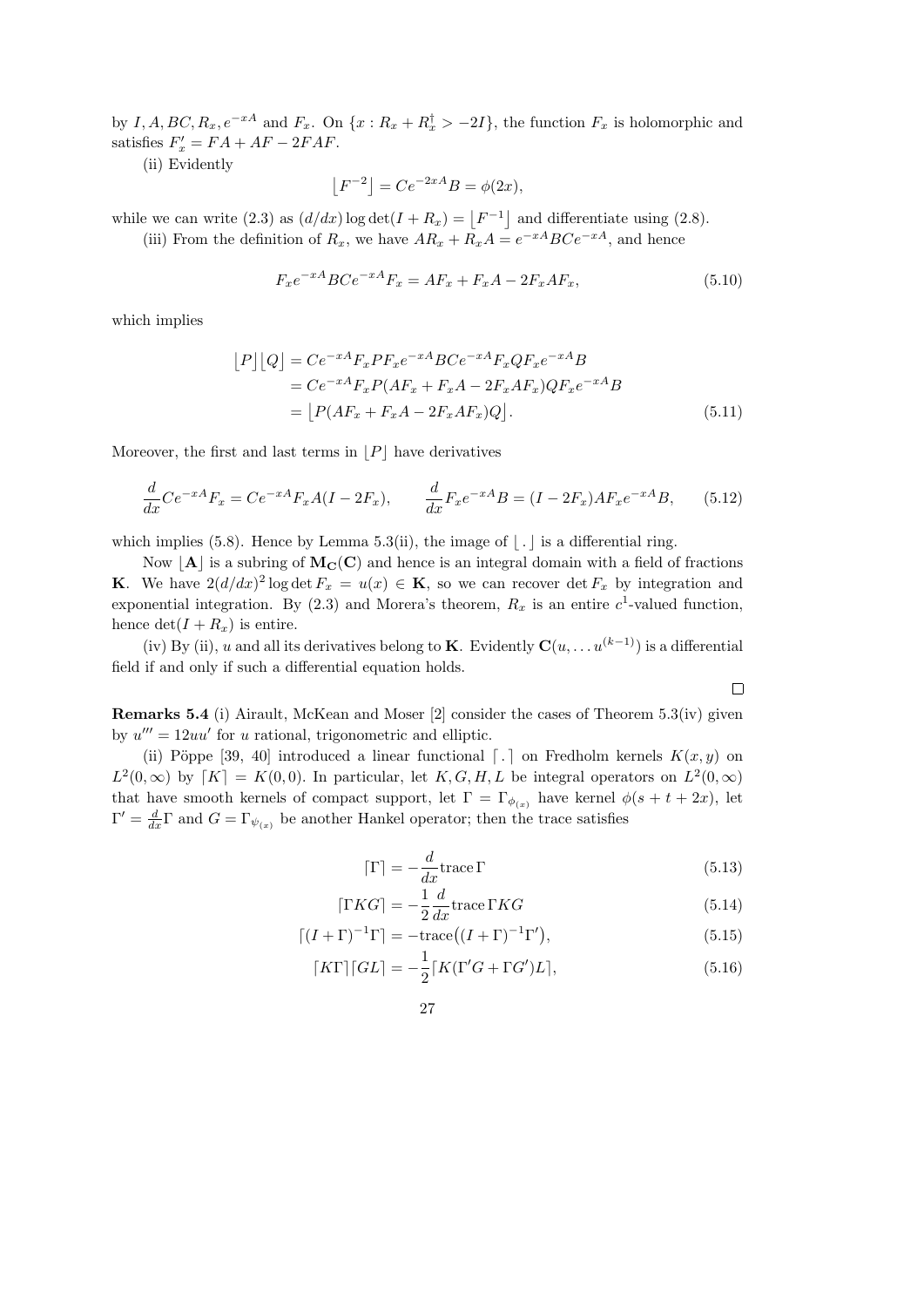where (4) is known as the product formula. The easiest way to prove these is to observe that  $\Gamma' G + \Gamma G'$  is the integral operator with kernel  $-2\phi_{(x)}(s)\psi_{(x)}(t)$ , which has rank one, as in (3.8) below. These ideas were subsequently revived by McKean [32].

(iii) Mulase [36] considers differential rings over C that are also closed under (L1) and  $(L2)$ ; an important example is the Noetherian ring  $\mathbb{C}[[x]]$  of formal complex power series. However,  $\mathbf{C}[[x]]$  does not contain functions with poles. Krichever [29] considered an algebraic curve with a preferred point  $P_0$ , and functions that are holomorphic except for poles at  $P_0$ . Note that  $\{f(z) = \sum_{k=-n}^{\infty} a_k z^k; n \in \mathbb{N}; a_k \in \mathbb{C}\}\$ is a Noetherian differential ring, but it is not closed under (L1) or (L2). So we prefer to start in a smaller ring and then control the extensions that are formed by making quadratures.

#### 6. Finite dimensional state spaces

In this section, we are concerned with complex differential rings for linear systems  $(-A, B, C)$ that have finite dimensional state spaces. While we seek to realise S by the approach of Remark 5.3, we do not assume commutativity of A and BC, and we do not assume that  $e^{-xA}$  is stable.

**Hypotheses.** Throughout this section, we let A be a  $n \times n$  complex matrix with eigenvalues  $\lambda_i$ with geometric multiplicity  $n_j$  such that  $\lambda_j + \lambda_k \neq 0$  for all j and k; if all the eigenvalues are geometrically simple, then let  $\mathbf{K} = \mathbf{C}(e^{-\lambda_1 t}, \dots, e^{-\lambda_n t})$ ; otherwise, let  $\mathbf{K} = \mathbf{C}(e^{-\lambda_1 t}, \dots, e^{-\lambda_n t}, t)$ . Also, let  $B = (b_j) \in \mathbb{C}^{n \times 1}$  and  $C = (c_j) \in \mathbb{C}^{1 \times n}$ .

The following result extends a special case of the Sylvester–Rosenblum theorem [7].

**Lemma 6.1** Let  $S = C[I, A, BC]$ . Then there exists  $R_0 \in S_0$  such that  $R_0A + AR_0 = -BC$ , and the equations (1.9) and (1.8) have a unique solution.

**Proof.** Let  $\Sigma$  be a chain of circles that go once round each  $\lambda_j$  in the positive sense and have all the points  $-\lambda_k$  in their exterior. Then by [7], the matrix

$$
R_0 = \frac{1}{2\pi i} \int_{\Sigma} (A + \lambda I)^{-1} BC(A - \lambda I)^{-1} d\lambda \tag{6.1}
$$

gives the unique solution to the equation (1.8). Furthermore, by the Cayley–Hamilton theorem,  $(A \mp \lambda I)^{-1}$  is a polynomial in  $\lambda$ , A, I and  $\det(A \mp \lambda I)^{-1}$  for all  $\lambda$  on  $\gamma$ ; hence  $R_0$  belongs to the algebra  $S_0$ .

The function  $R_x = e^{-xA} R_0 e^{-xA}$  is entire and of exponential growth, and gives a solution of (1.9) and (1.8). Since  $R_x$  is of exponential growth, it has a Laplace transform which satisfies  $sR(s) + AR(s) + R(s)A = R_0$ , and for all  $s > 2||A||$  the solution is unique and may be expressed as

$$
\hat{R}(s) = \int_{-i\infty}^{i\infty} ((\lambda + s/2)I + A)^{-1} R_0 ((-\lambda + s/2)I + A)^{-1} \frac{d\lambda}{2\pi i}.
$$
 (6.2)

Hence  $R_x$  is the unique solution of (1.8) and (1.9).

 $\Box$ 

**Theorem 6.2** Let  $R_x = e^{-xA}R_0e^{-xA}$ ; then let  $\mathbf{S} = \mathbf{K}[I, A, BC]$ .

(i) Then  $(-A, B, C)$  is finitely generated since S is a left Noetherian ring with respect to the standard multiplications.

28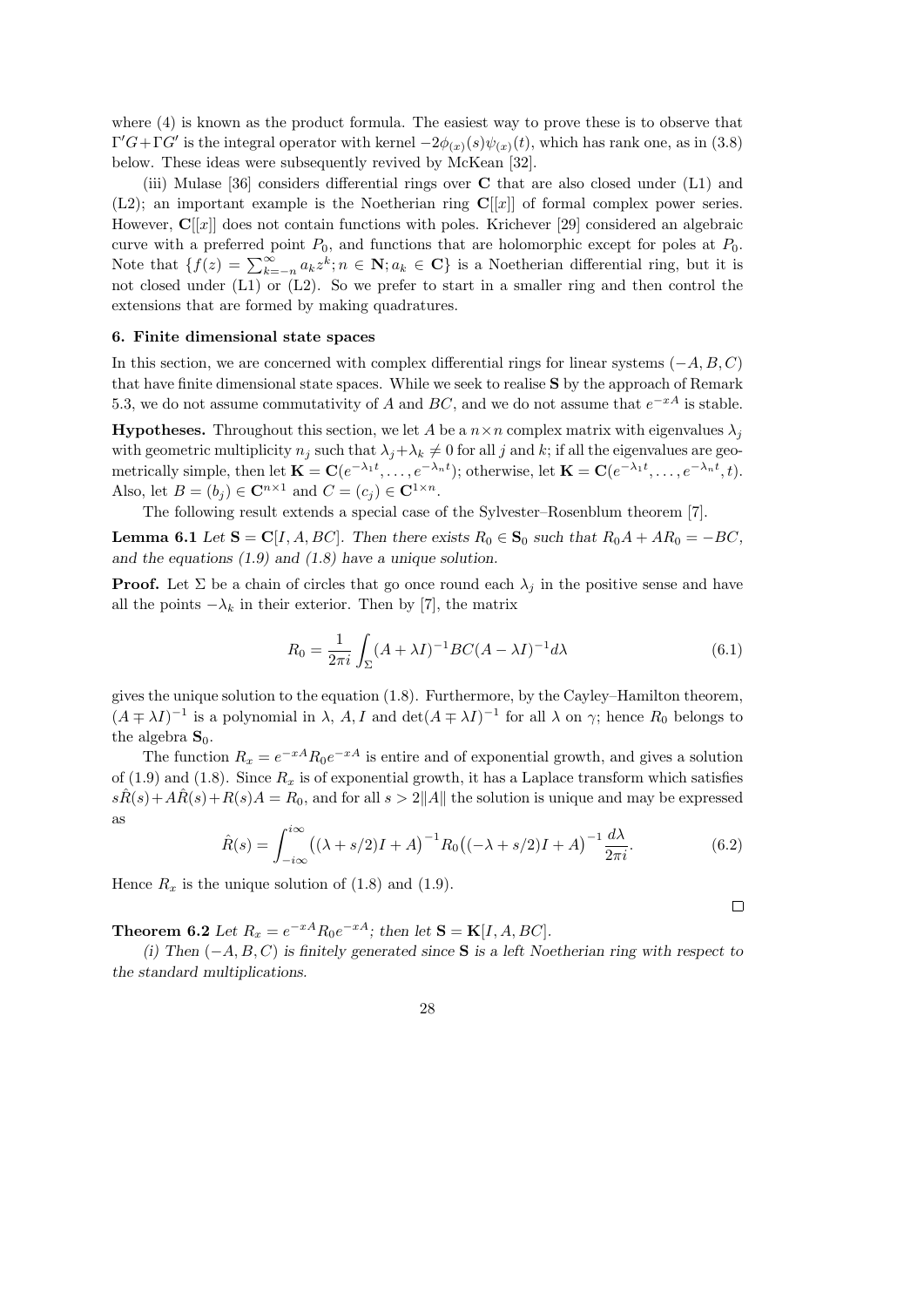(ii) The linear map  $\lfloor . \rfloor : \mathbf{S} \to \mathbf{H_C} : [P] = Ce^{-xA} F_x P F_x e^{-xA} B$  satisfies  $\phi(2x) = \lfloor F_x^{-2} \rfloor$ and  $u(x) = -4[A]$ . Also,  $\tau, \tau/\tau_\lambda \in \mathbf{K}$ .

**Proof** (i) The complex algebra generated by  $I, BC$  and  $A$  is finite-dimensional and hence left Noetherian; so by Hilbert's basis theorem, **S** as a subalgebra of  $M_n(\mathbf{K})$  is also Noetherian; see [14, p. 106]. Observe that  $(\lambda I - A)(\lambda I + A)^{-1} \in \mathbf{S}$  for all  $-\lambda$  in the resolvent set of A.

By the Riesz functional calculus, we can introduce a sum of cycles going round each  $\lambda_j$ once in the positive sense, so that

$$
e^{-tA} = \frac{1}{2\pi i} \int_{\Sigma} (\lambda I - A)^{-1} e^{-t\lambda} d\lambda; \tag{6.3}
$$

hence there exist complex polynomials  $p_j$  and  $q_j$ , and integers  $m_j \geq 0$  such that

$$
e^{-tA} = \sum_{j=1}^{n} q_j(t)e^{-t\lambda_j}p_j(A),
$$
\n(6.4)

where  $q_i(t)$  is constant if the corresponding eigenvalue is simple. Hence  $R_x \in \mathbf{S}$ , and likewise all the entries of  $R_x$  belong to S. Moreover, for any  $B \in \mathbb{C}^{n \times 1}$  and  $C \in \mathbb{C}^{1 \times n}$ , there exist constants  $\alpha_j$  and polynomials  $q_j$  such that

$$
\phi(x) = Ce^{-xA}B = \sum_{j=1}^{n} \alpha_j q_j(x) e^{-\lambda_j x}.
$$
\n(6.5)

 $\Box$ 

Now introduce the minors  $\sigma_j \in \mathbf{K}$  of  $I + R_x$  such that

$$
\det(\mu I - (I + R_x)) = \mu^n + \sigma_{n-1}(x)\mu^{n-1} + \ldots + \sigma_1(x)\mu + (-1)^n \theta(x), \tag{6.6}
$$

and recall that by the Cayley–Hamilton theorem

$$
(I + R_x)\Big((I + R_x)^{n-1} + \sigma_{n-1}(x)(I + R_x)^{n-2} + \ldots + \sigma_1(x)I\Big) + (-1)^n \theta(x)I = 0 \qquad (6.7)
$$

so  $F_x$  belongs to S. Hence S is a complex differential ring for  $(-A, B, C)$ . By the usual expansion of the determinant,  $\tau \in \mathbf{K}$ .

(ii) This follows as in Theorem 2.5. Observe also that  $\phi$  and u belong to **K**, and all elements of  $K$  are meromorphic on  $C$ .

**Lemma 6.3** (The Cauchy determinant formula) Let  $x_r$  and  $y_s$  be complex numbers such that  $x_ry_s \neq 1$ . Then

$$
\det \left[ \frac{1}{1 - x_j y_k} \right]_{j,k=1}^n = \frac{\prod_{1 \le j < k \le n} (x_j - x_k) \prod_{1 \le m < p \le n} (y_m - y_p)}{\prod_{1 \le r, s \le n} (1 - x_r y_s)}.
$$
\n(6.8)

**Proposition 6.4** Suppose that  $B = (b_j)_{j=1}^n \in \mathbb{C}^{n \times 1}$ ,  $C = (c_j)_{j=1}^n \in \mathbb{C}^{1 \times n}$  and A is the  $n \times n$ diagonal matrix with simple eigenvalues  $\lambda_j$  such that  $\lambda_j + \lambda_k \neq 0$  for all  $j = 1, ..., n$ .

29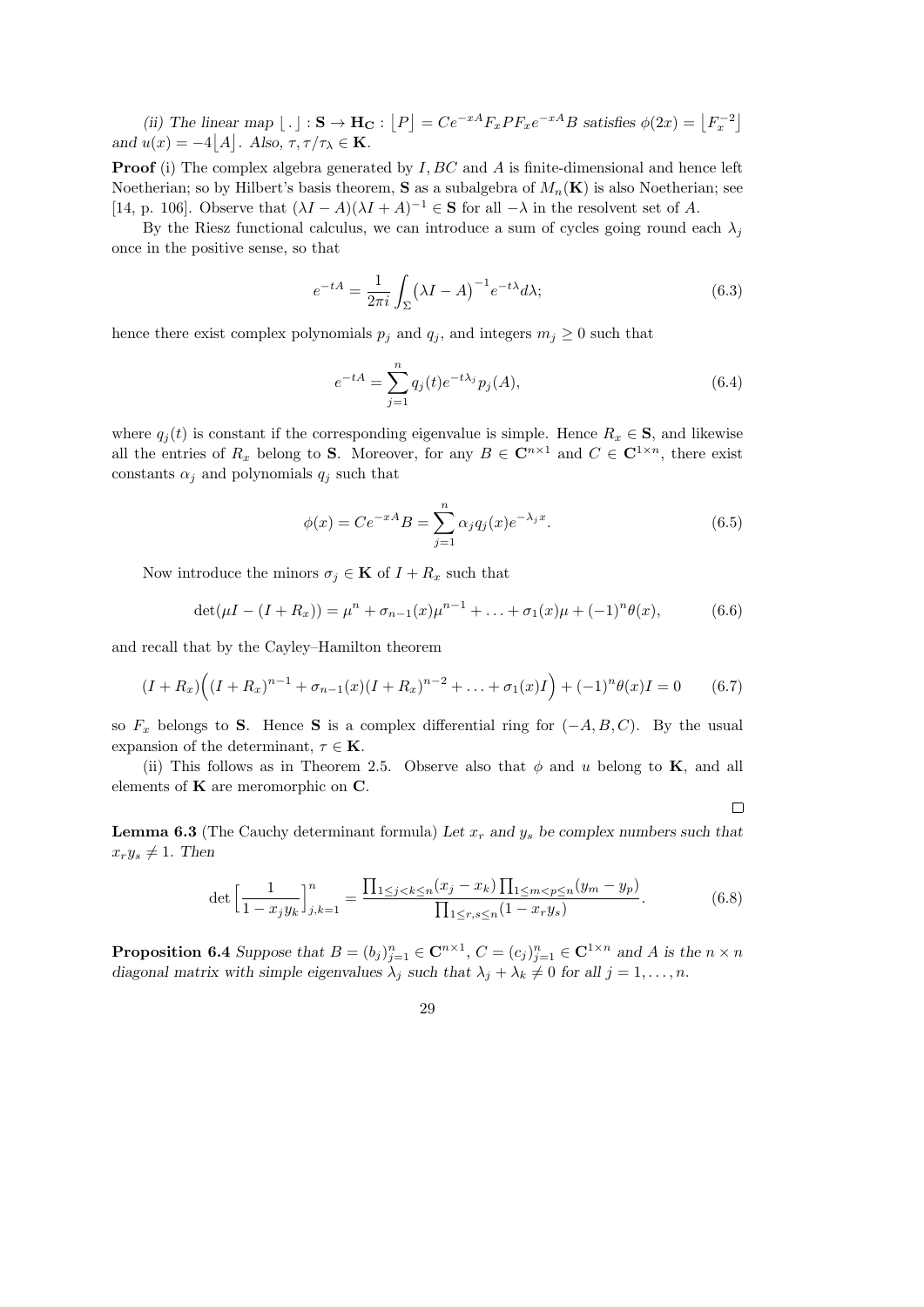(i) Then  $R_x$  gives rise to the determinant

$$
\det(I + \mu R_x) = 1 + \mu \sum_{j=1}^{n} \frac{b_j c_j e^{-2\lambda_j x}}{2\lambda_j} + \mu^2 \sum_{(j,k),(m,p):j\neq m; k\neq p} (-1)^{j+k+m+p} \frac{b_j b_m c_k c_p e^{-(\lambda_j + \lambda_k + \lambda_m + \lambda_p)x}}{(\lambda_j + \lambda_m)(\lambda_k + \lambda_p)} + \dots + \mu^n \prod_{j=1}^{n} b_j c_j \prod_{1 \le j < k \le n} \frac{(\lambda_j - \lambda_k)^2}{(\lambda_j + \lambda_k)^2} e^{-2 \sum_{j=1}^{n} \lambda_j x}.
$$
 (6.9)

**Proof.** (i) The proof is by induction on n. There is an expansion

$$
\det \left[ \delta_{jk} + \frac{\mu b_j c_k e^{-(\lambda_j + \lambda_k)x}}{\lambda_j + \lambda_k} \right]_{j,k=1}^n = \sum_{\sigma \subseteq \{1, \dots, n\}} \mu^{\sharp \sigma} \det \left[ \frac{b_j c_k e^{-\lambda_j x - \lambda_k x}}{\lambda_j + \lambda_k} \right]_{j,k \in \sigma}
$$
(6.10)

in which each subset  $\sigma$  of  $\{1,\ldots,n\}$  of order  $\sharp \sigma$ , contributes a minor indexed by  $j, k \in \sigma$ . Letting  $x_r = \lambda_r$  and  $y_r = -1/\lambda_r$  in the Cauchy determinant formula, we obtain the identity

$$
\det \left[ \frac{b_j c_k e^{-\lambda_j x - \lambda_k x}}{\lambda_j + \lambda_k} \right]_{j,k \in \sigma} = \prod_{j \in \sigma} \frac{b_j c_j e^{-2\lambda_j x}}{2\lambda_j} \prod_{j,k \in \sigma : j \neq k} \frac{\lambda_j - \lambda_k}{\lambda_j + \lambda_k}.
$$
\n(6.11)

 $\Box$ 

**Remarks 6.5** (1) The results of this section apply in particular when  $A$  is a finite matrix such that all the eigenvalues have  $\Re \lambda_i > 0$ .

(2) Kronecker's theorem asserts that a bounded Hankel integral operator has finite rank if and only if the transfer function  $\phi$  is a rational function with all its poles in  $\{z \in \mathbb{C} : \Re z < 0\}$ . Such rational functions are known as stable. In [19], the authors consider factorization of the transfer function in  $M_{n\times n}(\mathbf{C}(\lambda))$  and the subring of stable matrix rational functions. Their results describe the properties of  $\hat{S}$  rather than  $S$  itself.

### 7. The differential ring associated with the Painlevé II equation

In this section we consider a linear system which is important in random matrix theory. Whereas the state ring S is finitely generated, the linear system is not integrable in the sense that  $\tau$  does not emerge from  $\mathbf{C}(x)$  by successive Liouville integrations. Let  $H(p,q;x)$  be a Hamiltonian which is rational in the canonical variables  $(p, q)$  and a meromorphic function of time x, and let  $(p(s), q(s))$  be solutions of the canonical equations of motion, and suppose momentarily that these are meromorphic functions of s. Then the corresponding tau function is

$$
\tau(x) = \exp \int_0^x H(p(s), q(s); s) \, ds,\tag{7.1}
$$

where the integral is taken along an orbit in phase space; so the value of  $\tau$  is locally independent of the path of integration, provided the path avoids poles.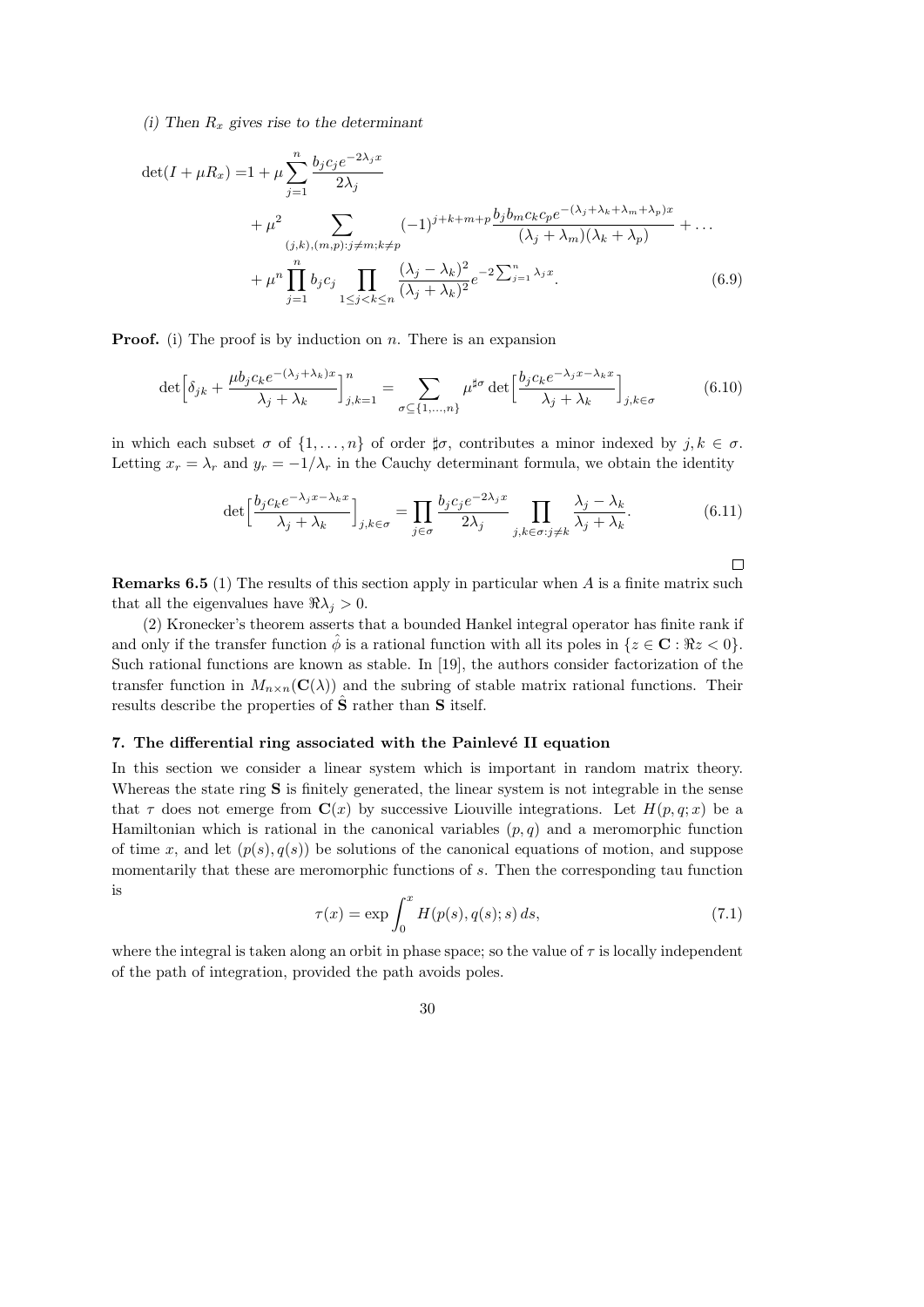The Hamiltonians which arise on random matrix theory have additional properties which are described in the following result, which is a variant of Theorem 1 in Okamoto's paper [37].

**Proposition 7.1** Suppose that the Hamiltonian  $H(p,q;x)$  is rational in x, a polynomial in q, and a quadratic polynomial in p, let u be the potential that corresponds to  $\tau$ , and let  $\mathbf{K} = \mathbf{C}(x, q)$ . Then there exist  $E, F, G \in \mathbf{K}$  such that

$$
\mathbf{K}(u)\left[\sqrt{F^2 - 4E(u - G)}\right] \tag{7.2}
$$

gives a differential field with respect to  $d/dx$  under the canonical equations of motion.

**Proof.** We write  $H = A(q, x)p^2 + B(q, x)p + C(q, x)$ . Then the canonical equations are  $\frac{dq}{dx} = \frac{\partial H}{\partial p}$  and  $\frac{dp}{dx} = -\frac{\partial H}{\partial q}$ . Hence  $\mathbf{C}(x)[p, q]$  is a commutative and Noetherian differential ring for the derivative  $\frac{d}{dt} = \frac{\partial}{\partial x} + \frac{\partial H}{\partial p}$ ∂p  $\frac{\partial}{\partial q}-\frac{\partial H}{\partial q}$ ∂q  $\frac{\partial}{\partial p}$ . Using the special form of the Hamiltonian, we have

$$
q'' = -2A\left\{\frac{\partial A}{\partial q}\left(\frac{q'-B}{2A}\right)^2 + \frac{\partial B}{\partial q}\left(\frac{q'-B}{2A}\right) + \frac{\partial C}{\partial q}\right\} + \frac{q'-B}{A}\left(\frac{\partial A}{\partial q}q' + \frac{\partial A}{\partial x}\right) + \left(\frac{\partial B}{\partial q}q' + \frac{\partial B}{\partial x}\right). (7.3)
$$

so  $q'' = f(x, q, q')$  where f is rational in x and q and quadratic in  $q'$ , so  $\mathbf{K}[q']$  is a differential ring for  $d/dx$ . Likewise, the potential that corresponds to  $\tau$  is

$$
u(x) = -2\frac{\partial H}{\partial x} = -2\frac{\partial A}{\partial x} \left(\frac{q'-B}{2A}\right)^2 - 2\frac{\partial B}{\partial x} \left(\frac{q'-B}{2A}\right) - 2\frac{\partial C}{\partial x},\tag{7.4}
$$

hence there exist nonzero  $E, F, G \in \mathbf{K}$  such that  $Eq'^2 + Fq' + G = u$ , so  $\mathbf{K}(u)[q']$  is a differential field, and which we can identify with a quadratic extension of  $\mathbf{K}(u)$ .

 $\Box$ 

Okamoto [37] has shown that each of the Painlevé transcendental differential equations  $P_1, \ldots, P_{VI}$  arises from a Hamiltonian as in Lemma 7.1, and  $\tau$  is meromorphic on a suitable covering surface. Conversely, let  $v'' = F(v, v'; x)$  be a differential equation such that  $F(v, v'; x)$ is meromorphic in x and rational in  $v$  and  $v'$  and such that the general solution has no movable singularities other than poles. Then the equation may be reduced by change of variables to a Painlevé equation.

For  $x \in \mathbf{C}$  and a complex constant  $\alpha$ , let

$$
H_{II}(p,q;x) = \frac{1}{2}\left(p - \frac{x}{2}\right)^2 + \left(q^2 + \frac{x}{2}\right)\left(p - \frac{x}{2}\right) - \alpha q + \frac{x^2}{8}.\tag{7.5}
$$

**Proposition 7.2** Under the canonical equations of motion with Hamiltonian  $H_{II}$ ,

(i) q satisfies  $P_{II}$ :  $q'' = xq + 2q^3 + \alpha$  and the corresponding  $\tau$  function is

$$
\tau(x) = \exp\left(-\frac{1}{2} \int_x^{\infty} (s-x)q(s)^2 ds\right);
$$
\n(7.6)

(ii) p satisfies  $p''' + 6pp' - (2p + xp') = 0$  and  $U(x,t) = (3t)^{-2/3}p(3^{-1}t^{-1/3}x)$  satisfies

$$
\frac{\partial^3 U}{\partial x^3} + \frac{2U}{3^{1/3}} \frac{\partial U}{\partial x} - \frac{1}{9} \frac{\partial U}{\partial t} = 0.
$$
 (7.7)

$$
31\quad
$$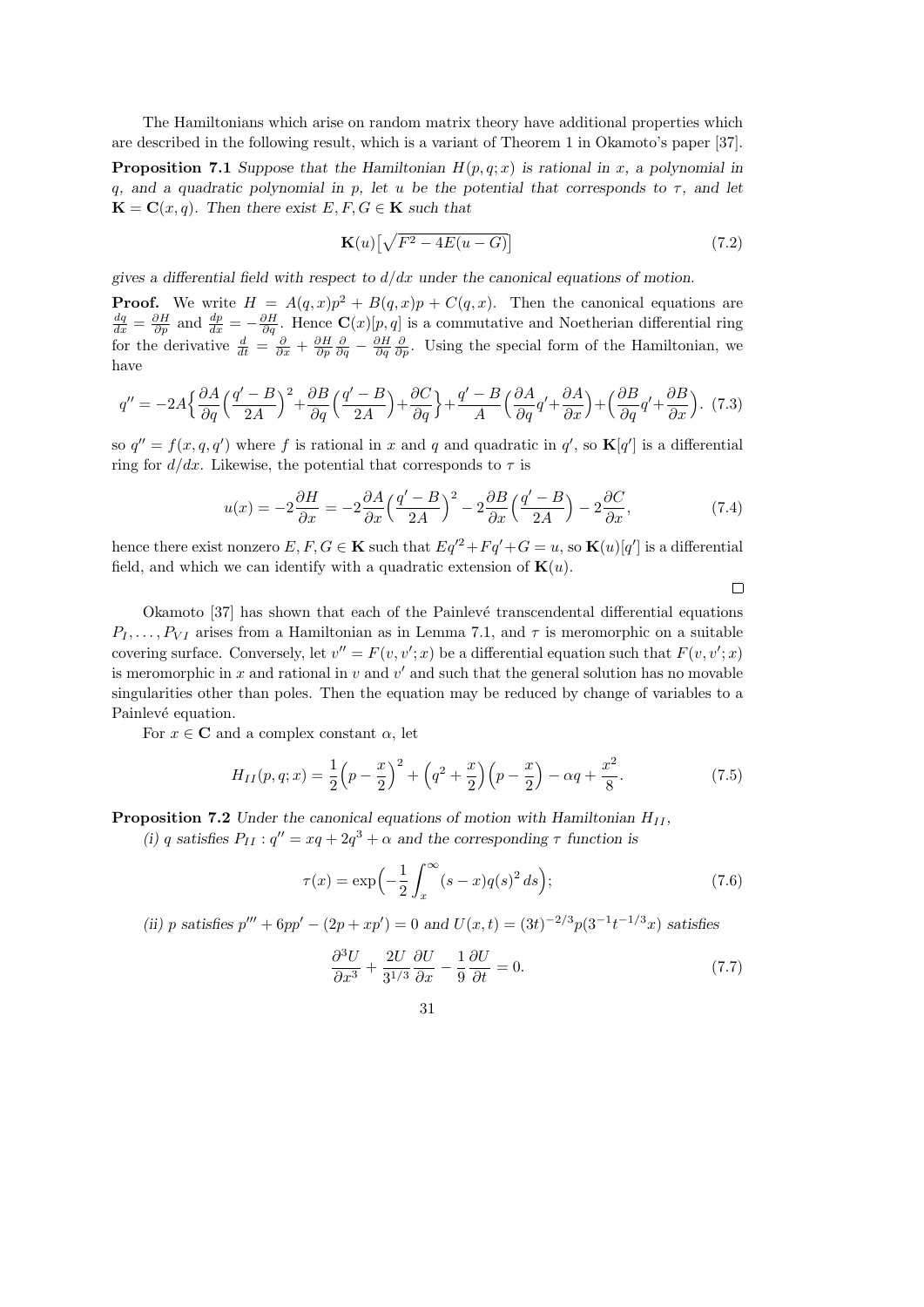**Proof.** (i) The canonical equations of motion are satisfied in the polynomial ring  $S_\alpha$  =  $\mathbf{C}[x, q, p]$  with the derivatives

$$
\frac{dq}{dx} = -p - q^2 \quad \text{and} \quad \frac{dp}{dx} = (2p - x)q - \alpha. \tag{7.8}
$$

Hence  $\mathbf{K} = \mathbf{C}(x, q, p)$  is a differential field, and by Lemma 7.1 the potential is  $u = q^2$ , which belongs to **K**. We deduce that q satisfies  $P_{II}$ .

(ii) Now p satisfies

$$
K_2: \qquad p'' + 2p^2 - xp + \frac{\alpha(\alpha + 1) + p' - (p')^2}{2p - x} = 0. \tag{7.9}
$$

One can then verify that  $U$  satisfies KdV; see [1] for further discussion.

 $\Box$ 

Now we show how to solve  $P_{II}$  by means of determinants associated with integrable kernels. We introduce Airy's function  $\text{Ai}(x) = \int_{-\infty}^{\infty} e^{i\xi x + i\xi^3/3} d\xi/(2\pi)$ , which satisfies  $\text{Ai}''(x) =$ xAi(x). Let  $\phi(x) = Ai(x)$  and let  $\zeta = \phi'/\phi$ ; then  $S = C[x, \phi(x), \zeta(x)]$  is a differential ring with respect to  $d/dx$ . In the context of Theorem 7.3(iii) below the integrable kernel

$$
R_0^2(x, y) = \frac{\text{Ai}(x)\text{Ai}'(y) - \text{Ai}'(x)\text{Ai}(y)}{x - y}
$$
\n(7.10)

is known as Airy's kernel, which is associated with soft edges of eigenvalue distributions. The Fredholm determinants of  $R_0^2$  lead to a solution of the Painlevé II nonlinear differential equation. Ablowitz and Segur solved  $P_{II}$  by a slightly different method, Borodin and Deift [11] obtained a solution by considering a matrix Riemann–Hilbert problem involving (7.5) and we include the proof of (iii) to illustrate the general theory of linear systems.

In previous sections we started from an admissible linear system and produced a Hankel integral operator  $\Gamma_{\phi}$ . In this section we begin with a technical result which realises a typical Hilbert–Schmidt Hankel operator  $\Gamma_{\phi}$  from an explicit linear system  $(-A, B, C)$  chosen for  $\phi$ . Here A is defined on  $\mathcal{D}(A) = \{f \in L^2(0,\infty); f' \in L^2(0,\infty)\}\$ and C is bounded on  $\mathcal{D}(A)$ . Suppose that  $\phi$  and  $\psi$  are continuous functions on **R** such that  $\int_0^\infty (1+t)(|\phi(t)|^2 + |\psi(t)|^2) dt$  $\infty$ . Then we let  $H = L^2(0, \infty)$  and introduce the operators

$$
A: f(x) \mapsto -f'(x) \qquad f \in \mathcal{D}(A);
$$
  
\n
$$
B: \beta \mapsto \phi(x)\beta;
$$
  
\n
$$
E: \beta \mapsto \psi(x)\beta;
$$
  
\n
$$
C: g(x) \mapsto g(0) \qquad (g \in \mathcal{D}(A)),
$$
  
\n(7.11)

so that  $\phi(x) = Ce^{-xA}B$  and  $\psi(x) = Ce^{-xA}E$ . We introduce the operators on H given by  $R_x = \int_x^{\infty} e^{-tA} BC e^{-tA} dt$  and  $S_x = \int_x^{\infty} e^{-tA} EC e^{-tA} dt$ . In terms of Proposition 2.1, the

$$
^{32}
$$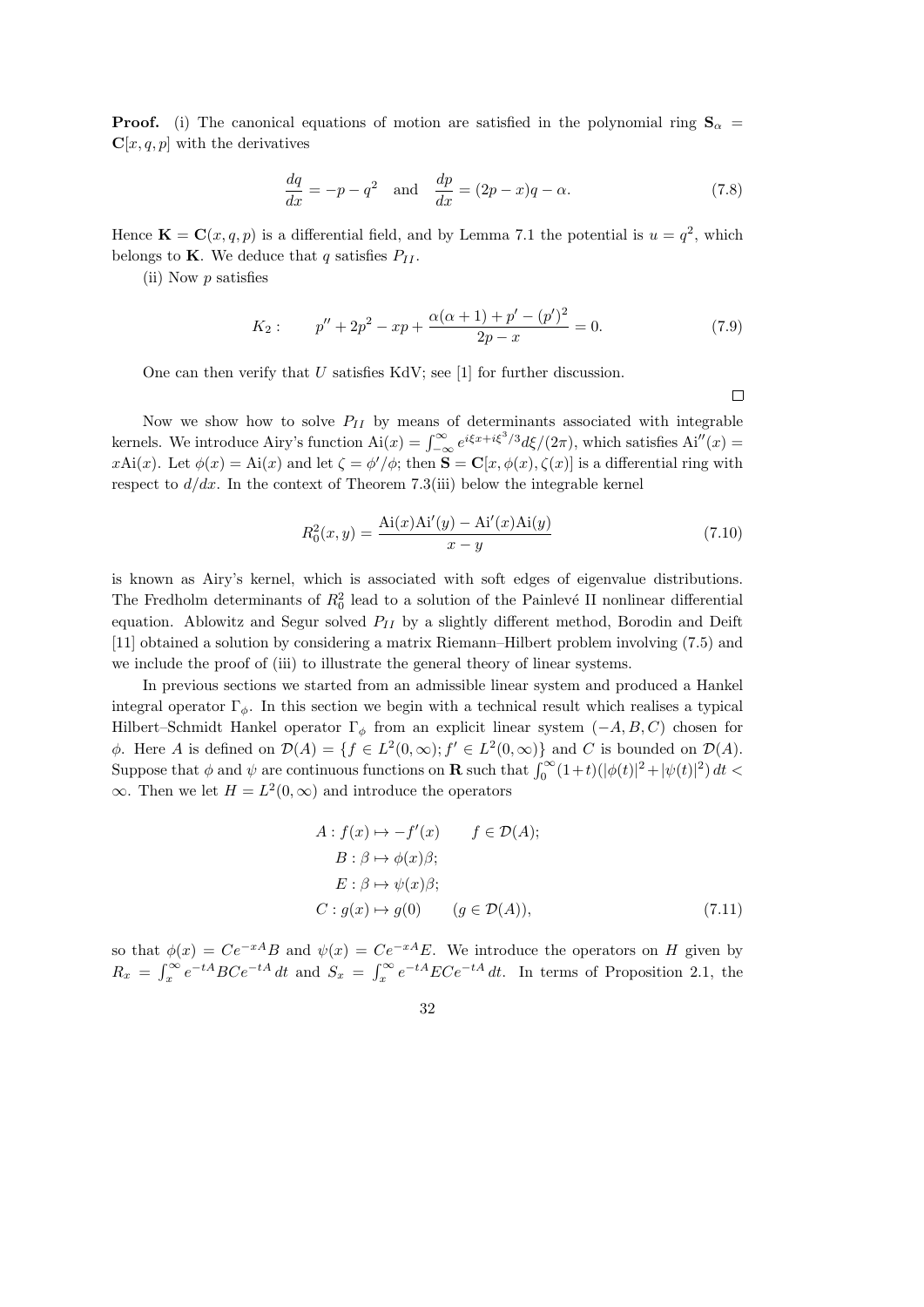cogenerator  $V$  is unitarily equivalent via the Fourier transform to the coisometry on the Hardy space  $H^2$  on the upper half plane

$$
V: f(z) \mapsto \frac{(1 - iz)f(z) - 2f(i)}{1 + iz} \qquad (f \in H^2), \tag{7.12}
$$

so  $V^{\dagger}$  is the shift. This is consistent with Beurling's canonical model of a linear system in [7]. We also introduce the observability Gramian  $Q_x = \int_x^{\infty} e^{-tA^{\dagger}} C^{\dagger} C e^{-tA} dt$  and we observe that  $Q_x$  is the orthogonal projection  $Q_x: L^2(0, \infty) \to L^2(0, x)$ . We consider the Gelfand–Levitan integral equation (2.7) where  $T(x, y)$  and  $\Phi(x + y)$  are  $2 \times 2$  matrices, and

$$
\Phi(x) = \begin{bmatrix} 0 & \psi(x) \\ \phi(x) & 0 \end{bmatrix}.
$$
\n(7.13)

**Lemma 7.3** (i) For  $|\mu|$  sufficiently small, the operator  $I - \mu^2 R_x S_x$  has inverse  $G_x \in B(H)$ and the matrix function

$$
\hat{T}(x,y) = \begin{bmatrix}\n\mu Ce^{-xA} G_x S_x e^{-yA} B & -Ce^{-xA} G_x e^{-yA} E \\
-Ce^{-xA-yA} B - \mu^2 Ce^{-xA} R_x G_x S_x e^{-yA} B & \mu Ce^{-xA} R_x G_x e^{-yA} E\n\end{bmatrix} (7.14)
$$

satisfies the Gelfand–Levitan equation (2.7).

(ii) The determinants satisfy

$$
\det(I - \mu^2 R_x S_x) = \det(I - \mu^2 \Gamma_{\psi_{(x)}} \Gamma_{\phi_{(x)}}).
$$
\n(7.15)

and

trace 
$$
\hat{T}(x, x) = \frac{d}{dx} \log \det(I - \mu^2 \Gamma_{\phi_{(x)}} \Gamma_{\psi_{(x)}}).
$$
 (7.16)

Proof. (i) We introduce

$$
\hat{A} = \begin{bmatrix} A & 0 \\ 0 & A \end{bmatrix}, \quad \hat{B} = \begin{bmatrix} B & 0 \\ 0 & E \end{bmatrix}, \quad \hat{C} = \begin{bmatrix} 0 & C \\ C & 0 \end{bmatrix}
$$
\n(7.17)

and follow the computations of Proposition 2.3(i) to find T.

(ii) We observe that  $R_x f(z) = \int_x^{\infty} \phi(z+u) f(u) du$ , so  $R_x$  is a Hilbert–Schmidt operator, and  $R_0$  is the Hankel operator  $\Gamma_{\phi}$ ; likewise  $S_x$  is Hilbert–Schmidt; hence  $R_xS_x$  is trace class. The identity (7.9) follows from Proposition 2.3.

Whereas  $R_xS_x$  is not a differentiable function of x, and we cannot adopt the direct approach of Proposition 2.3(iii), we can differentiate the Hankel product

$$
\frac{d}{dx} \int_0^\infty \phi(2x+s+u)\psi(2x+t+u) \, du = -2\phi(2x+s)\psi(2x+t),\tag{7.18}
$$

so

$$
\frac{d}{dx}\Gamma_{\phi_{(x)}}\Gamma_{\psi_{(x)}} = -2e^{-2xA}BCe^{-2xA}S_0,\tag{7.19}
$$

$$
33\,
$$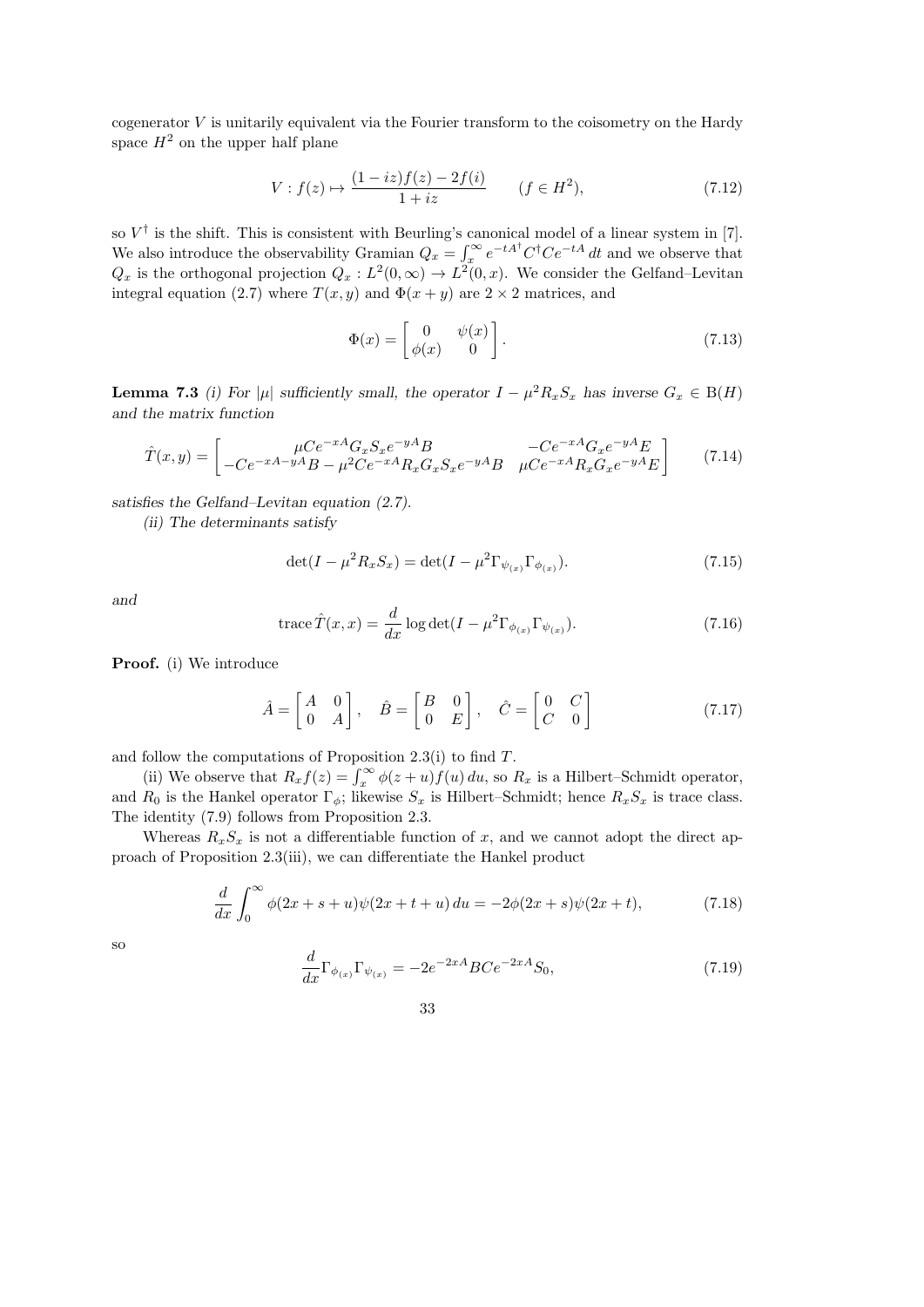where the right-hand side is a rank one and bounded linear operator. We recall from [38] the following identities regarding the shift and Hankel operators

$$
e^{-xA^{\dagger}}e^{-xA} = Q_x, \qquad e^{-xA^{\dagger}} = I, \qquad e^{-xA^{\dagger}}R_0e^{-xA^{\dagger}} = R_0 \tag{7.20}
$$

and the following special identities which may be checked by looking at the kernels

$$
R_x = R_0 Q_x, \quad e^{-xA} R_0 = R_x e^{-xA^{\dagger}}, \quad \Gamma_{\phi_{(x)}} = e^{-xA} R_0 e^{-xA^{\dagger}}.
$$
 (7.21)

Hence we can differentiate using (7.12), obtaining

$$
\frac{d}{dx}\log\det(I - \mu^2 \Gamma_{\phi_{(x)}} \Gamma_{\psi_{(x)}})
$$
\n
$$
= 2\mu^2 \text{trace}\Big( \big(I - \mu^2 \Gamma_{\phi_{(x)}} \Gamma_{\psi_{(x)}} \big)^{-1} e^{-2xA} BC e^{-2xA} S_0 \Big)
$$
\n
$$
= 2\mu^2 C e^{-2xA} S_0 \big(I - \mu^2 e^{-xA} R_0 e^{-xA^{\dagger}} e^{-xA} S_0 e^{-xA^{\dagger}} \big)^{-1} e^{-2xA} B
$$
\n
$$
= 2\mu^2 C e^{-xA} S_x e^{-xA^{\dagger}} \big(I - \mu^2 e^{-xA} R_0 e^{-xA^{\dagger}} e^{-xA} S_0 e^{-xA^{\dagger}} \big)^{-1} e^{-2xA} B. \tag{7.22}
$$

We now use the identity  $K(I + LK)^{-1} = (I + KL)^{-1}K$  to shuffle terms around, and obtain

$$
= 2\mu^{2}Ce^{-xA}S_{x}(I - \mu^{2}e^{-xA^{\dagger}}e^{-xA}R_{0}e^{-xA^{\dagger}}e^{-xA^{\dagger}})^{-1}e^{-xA^{\dagger}}e^{-xA}e^{-xA}B
$$
  
\n
$$
= 2\mu^{2}Ce^{-xA}S_{x}(I - \mu^{2}Q_{x}R_{0}Q_{x}S_{0}e^{-xA^{\dagger}})^{-1}Q_{x}e^{-xA}B
$$
  
\n
$$
= 2\mu^{2}Ce^{-xA}S_{x}(I - \mu^{2}R_{x}S_{x})^{-1}e^{-xA}B
$$
  
\n
$$
= 2\mu^{2}Ce^{-xA}(I - \mu^{2}S_{x}R_{x})^{-1}S_{x}e^{-xA}B;
$$
  
\n(7.23)

which is a multiple of the top left entry of  $T(x, x)$ , and likewise

$$
2\mu^2 C e^{-xA} R_x (I - \mu^2 S_x R_x)^{-1} e^{-xA} E = 2\mu^2 C e^{-xA} R_x G_x e^{-yA} E; \tag{7.24}
$$

as in the bottom left entry of  $T(x, x)$  so we obtain the expected result

$$
\frac{d}{dx}\log\det(I-\mu^2 R_x^2) = \mu \text{trace}\,T(x,x). \tag{7.25}
$$

 $\Box$ 

We consider the Gelfand–Levitan integral equation (2.7) where  $T(x, y)$  and  $\Phi(x + y)$  are  $2 \times 2$  matrices, and

$$
T(x,y) = \begin{bmatrix} U(x,y) & V(x,y) \\ -V(x,y) & U(x,y) \end{bmatrix}, \qquad \Phi(x) = \begin{bmatrix} 0 & \phi(x) \\ -\phi(x) & 0 \end{bmatrix}.
$$
 (7.26)

Theorem 7.4 Let  $(-A, B, C)$  be as in Lemma 7.3.

(i) For  $|\mu|$  sufficiently small,  $I + \mu^2 R_x^2$  is invertible with inverse  $Z_x$  and matrix function

$$
\hat{T}(x,y) = \begin{bmatrix} -\mu Ce^{-xA} Z_x R_x e^{-yA} B & -Ce^{-xA} Z_x e^{-yA} B \\ Ce^{-xA} Z_x e^{-yA} B & -\mu Ce^{-xA} R_x Z_x e^{-yA} B \end{bmatrix}
$$
(7.27)

34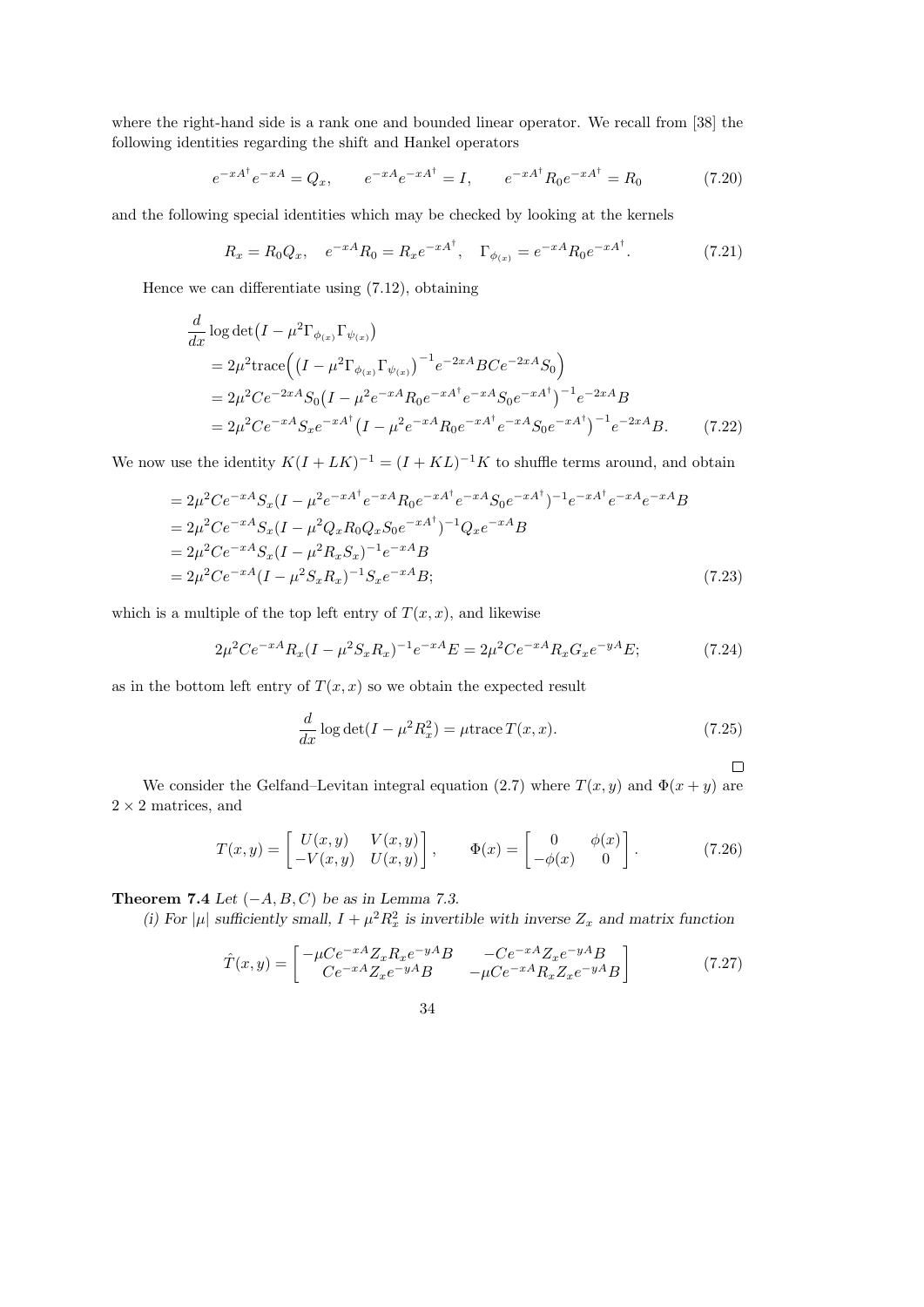satisfies the Gelfand–Levitan equation (2.7).

(ii) The determinant satisfies

$$
\mu \operatorname{trace} \hat{T}(x, x) = \frac{d}{dx} \log \det(I + \mu^2 \Gamma_{\phi_{(x)}}^2). \tag{7.28}
$$

(iii) In particular, let  $\phi(x) = Ai(x/2)$ . Then  $V(x, x)$  satisfies Painlevé's equation

$$
P_{II} \t 1\frac{d^2}{dx^2}V(x,x) = xV(x,x) - 8\mu^2 V(x,x)^3 \t (7.29)
$$

and  $V(x, x) \simeq -\text{Ai}(x)$  as  $x \to \infty$ .

**Proof.** We introduce the  $2 \times 2$  matrices with entries that are operators given by

$$
\hat{A} = \begin{bmatrix} A & 0 \\ 0 & A \end{bmatrix}, \quad \hat{B} = \begin{bmatrix} -B & 0 \\ 0 & B \end{bmatrix}, \quad \hat{C} = \begin{bmatrix} 0 & C \\ C & 0 \end{bmatrix}, \tag{7.30}
$$

so that  $\Phi(x) = \hat{C}e^{-x\hat{A}}\hat{B}$  and

$$
\hat{R}_x = \int_x^{\infty} e^{-t\hat{A}} \hat{B} \hat{C} e^{-t\hat{A}} dt = \begin{bmatrix} 0 & -R_x \\ R_x & 0 \end{bmatrix}.
$$
\n(7.31)

Here  $R_x^2$  is trace class, and when  $|\mu| \int_0^\infty t |\phi(t)|^2 dt < 1$ , the operator  $I + \mu^2 R_x^2$  is invertible for all  $x > 0$ , so  $I + \mu \hat{R}_x$  has an inverse

$$
\hat{F}_x = \begin{bmatrix} I & -\mu R_x \\ \mu R_x & I \end{bmatrix}^{-1} = \begin{bmatrix} I - \mu R_x^2 Z_x & \mu R_x Z_x \\ -\mu R_x Z_x & Z_x \end{bmatrix}.
$$
\n(7.32)

Hence we can solve the integral equation (2.7) using  $\hat{T}(x,y) = -\hat{C}e^{-x\hat{A}}\hat{F}_xe^{-y\hat{A}}\hat{B}$ , and we obtain (7.18).

(ii) This follows from Proposition 7.1(ii).

(iii) First, note that  $V(x, x) = -Ce^{-xA}(I + \mu^2 R_x^2)^{-1}e^{-xA}B$  where  $Ai(x/2) = Ce^{-xA}B$ , so  $V(x, x)$  is asymptotic to  $-Ai(x)$  as  $x \to \infty$ .

It follows from the Gelfand–Levitan equation that

$$
V(x, y) + \phi(x + y) + \mu^2 \int_x^{\infty} \int_x^{\infty} V(x, z) \phi(z + s) \phi(s + y) \, dz \, ds = 0. \tag{7.33}
$$

Let  $L = (\frac{\partial}{\partial x} + \frac{\partial}{\partial y})^2 - \frac{x+y}{2}$  $\frac{+y}{2}$  and  $\phi(x) = \text{Ai}(x/2)$ , so that  $L\phi(x+y) = 0$ . Also from Airy's equation, we obtain

$$
\frac{y-z}{2} \int_{x}^{\infty} \phi(z+t)\phi(t+y) dt = 4(\phi'(z+x)\phi(x+y) - \phi(z+x)\phi'(x+y)), \tag{7.34}
$$

and by repeatedly integrating by parts, we can reduce (7.27) to the expression

$$
LV(x,y) - 4\mu^2 \left(\frac{d}{dx} \int_x^\infty V(x,z)\phi(z,x) dz\right) \phi(x+y)
$$
  
+  $\mu^2 \int_x^\infty \int_x^\infty LV(x,z)\phi(z+s)\phi(s+y) dz ds = 0,$  (7.35)

35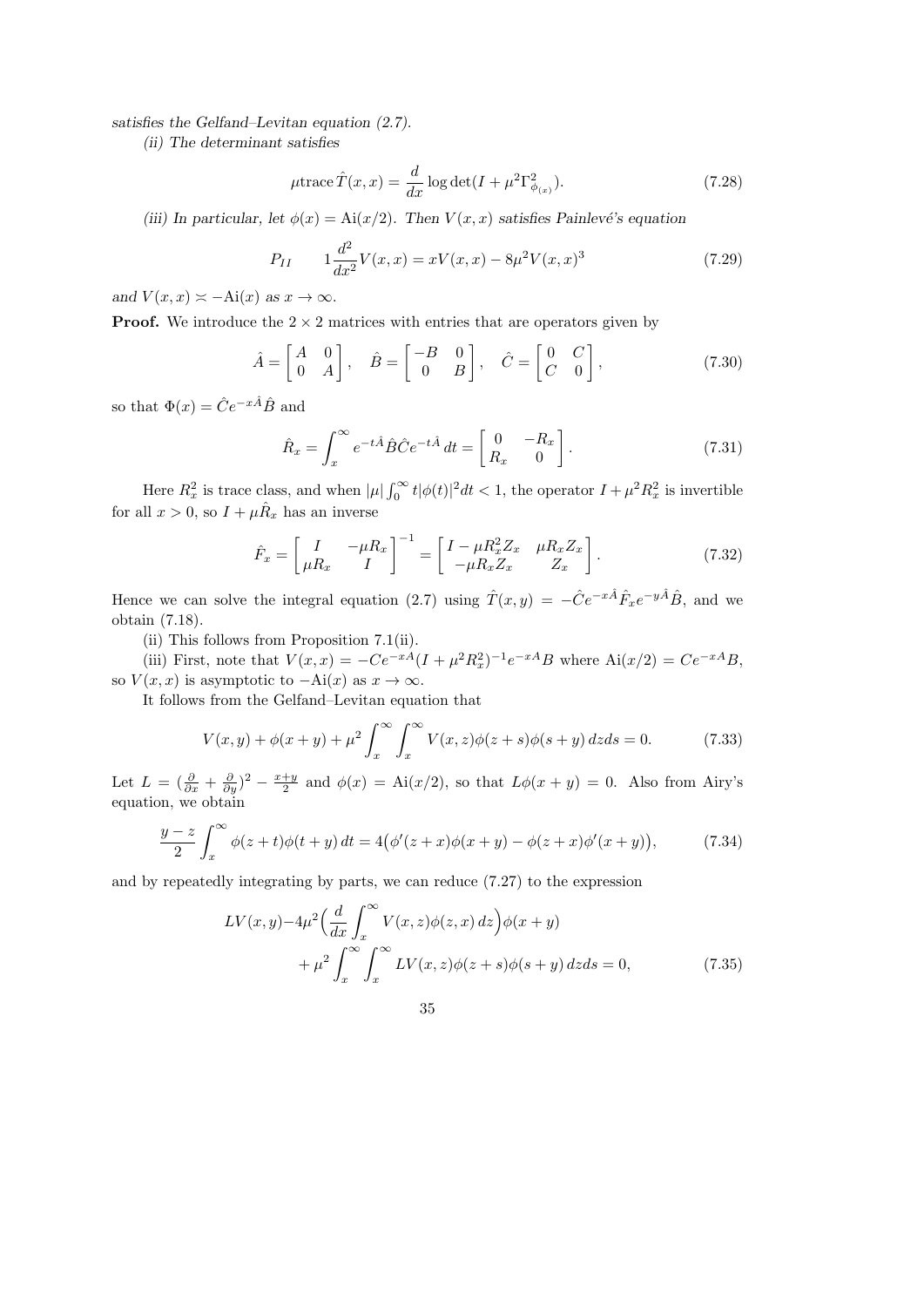which is a multiple of the original equation (7.24) by

$$
-4\mu^2 \frac{d}{dx} \int_x^{\infty} V(x,z)\phi(z+x) dz = -8\mu^2 V(x,x)^2.
$$
 (7.36)

To see  $(7.29)$ , we use the definition of V to compute

$$
-4\mu^{2} \int_{x}^{\infty} V(x,z)\phi(z+x) dz = 4\mu^{2} \int_{x}^{\infty} Ce^{-xA} Z_{x} e^{-zA} BC e^{-zA} e^{-xA} B dz
$$

$$
= 4\mu^{2} Ce^{-xA} Z_{x} R_{x} e^{-xA} B,
$$
(7.37)

and then we use the basic identity (1.8) to calculate

$$
\frac{d}{dx}\left(4\mu^{2}Ce^{-xA}Z_{x}R_{x}e^{-xA}B\right) = 4\mu^{2}Ce^{-xA}\left(-AZ_{x}R_{x} + \mu^{2}Z_{x}(AR_{x}^{2} + R_{x}^{2}A + 2R_{x}AR_{x})Z_{x}R_{x}\right)
$$
\n
$$
-Z_{x}(AR_{x} + R_{x}A) - Z_{x}R_{x}A\right)e^{-xA}B
$$
\n
$$
= -8\mu^{2}Ce^{-xA}Z_{x}(AR_{x} + R_{x}A)Z_{x}e^{-xA}B,
$$
\n(7.38)

where we have repeatedly used the rule  $\mu^2 Z_x R_x^2 = I - Z_x$  to simplify. Meanwhile, the product rule gives

$$
V(x,x)^{2} = Ce^{-xA}Z_{x}e^{-xA}BCe^{-xA}Z_{x}e^{-xA}B = Ce^{-xA}Z_{x}(AR_{x} + R_{x}A)Z_{x}e^{-xA}B, \quad (7.39)
$$

and hence we obtain (7.26). On multiplying (7.26) by  $-8\mu^2 V(x,x)^2$  and using uniqueness, we deduce that

$$
LV(x,y) = -8\mu^2 V(x,x)^2 V(x,y),\tag{7.40}
$$

and on the diagonal we have

$$
P_{II} \frac{d^2}{dx^2}V(x,x) - xV(x,x) = -8\mu^2 V(x,x)^3. \tag{7.41}
$$

 $\Box$ 

Corollary 7.5 (i) The entries of  $T(x, x)$  all lie in  $S_0$ , and the potential is

$$
u(x) = -8\mu^2 V(x, x)^2.
$$
 (7.42)

(ii) The cumulative distribution function of the Tracy–Widom distribution [47] satisfies

$$
F_2(x) = \det((I - \Gamma_{\phi_{(x)}}^2/4). \tag{7.43}
$$

**Proof.** (i) All the terms vanish as  $x \to \infty$ , so  $\alpha = 0$ . By the identities (8.20) and (8.21), we have

$$
u(x) = -2\mu \frac{d}{dx} \operatorname{trace} \hat{T}(x, x)
$$
  
=  $4\mu^2 \frac{d}{dx} C e^{-xA} R_x Z_x e^{-xA} B$   
=  $-8\mu^2 V(x, x)^2$ . (7.44)

36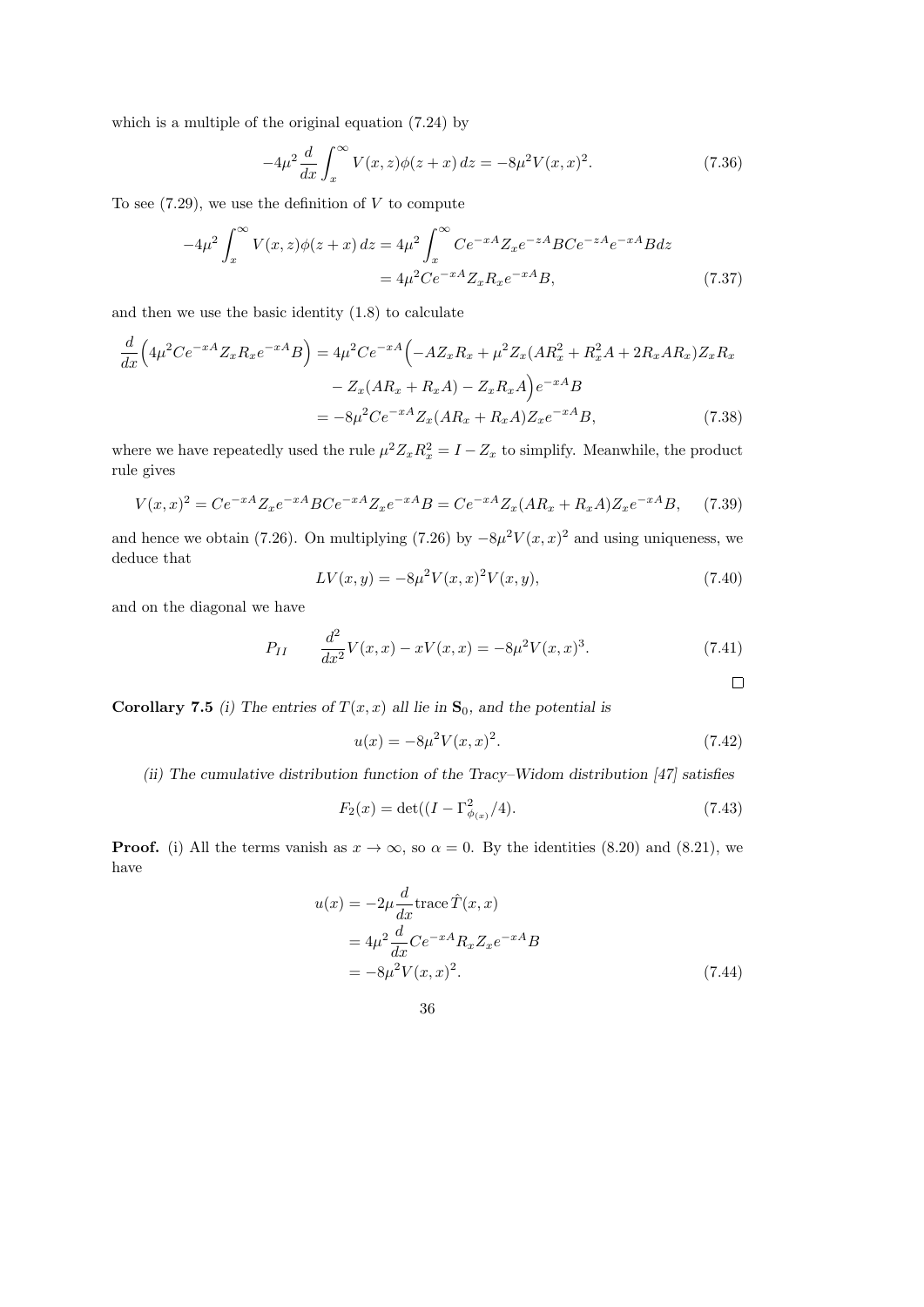Hence we can write, with  $v(x) = V(x, x)$ 

$$
-2\mu \frac{d}{dx}\hat{T}(x,x) = \begin{bmatrix} -4\mu^2 v(x)^2 & -2\mu v'(x) \\ 2\mu v'(x) & -4\mu^2 v(x)^2 \end{bmatrix},
$$
(7.45)

so the trace is  $-8\mu^2 v(x)^4$ . Moreover, the differential equation gives

$$
\int_{x}^{\infty} v(t)^{2} dt = -x v(x)^{2} + v'(x)^{2} - v(x)^{2}, \qquad (7.46)
$$

which are all elements of  $\mathbf{S}_0$ , so the entries of  $\hat{T}(x, x)$  are all in  $\mathbf{S}_0$ .

(ii) With  $\mu = i/2$ , the potential gives rise to the Tracy Widom distribution function

$$
F_2(x) = \exp\left(-2^{-1} \int_x^{\infty} (s-x)u(s) \, ds\right) \tag{7.47}
$$

that is associated with the soft spectral edge of the Gaussian unitary ensemble; see [46, 47  $(1.17)$ .

$$
\overline{\phantom{0}}
$$

### 8. The differential ring of a periodic linear system

In this section we obtain analogues of Theorem 6.2 for periodic groups. For periodic and meromorphic u, the differential equation  $-\psi'' + u\psi = \lambda\psi$  is known as the complex Hill's equation. We consider special periodic linear systems such that  $u$  is a function of rational character on the cylinder or u is doubly periodic and of rational character on some elliptic curve  $\mathcal{T}$ .

For periodic linear systems, the defining integral for  $R_x$  in Lemma 2.1 does not converge, and the contour integral for  $R_0$  in Lemma 6.1 is inapplicable; nevertheless, we can adapt a result of Bhatia, Dacis and McIntosh discussed in [7] and otherwise construct  $R_x$  satisfying  $(1.8).$ 

**Lemma 8.1** Let  $B$  be a trace class operator and  $C$  be a bounded operator on  $H$ , and let  $(e^{-tA})_{t\in\mathbf{R}}$  be a bounded  $C_0$  group of operators on H such that the spectrum of A does not intersect the spectrum of  $-A$ . Then there exists a solution to the Lyapunov equation  $-\frac{d}{dx}R_x = AR_x + R_xA$  such that  $AR_0 + R_0A = BC$  and  $R_x$  is trace class for all  $x \in \mathbb{R}$ .

**Proof.** The main problem is to find E such that  $EA + AE = BC$ . By a theorem of Sz.-Nagy, the group  $(e^{-tA})$  is similar to a group of unitaries, so there exists an invertible operator S and a unitary group  $(U_t)_{t\in\mathbf{R}}$  such that  $e^{-tA} = SU_tS^{-1}$ . Hence the spectrum of A lies on iR and is a closed subset. By hypothesis, there exists  $\delta > 0$  such that the spectra of A and  $-A$  are separated by  $\delta$  and  $\sigma(A) \cup \sigma(-A)$  does not intersect  $(-\delta, \delta)$ . By Plancherel's theorem, we can construct an integrable function f such that  $\hat{f}(\xi) = 1/\xi$  for all  $\xi \in \mathbf{R}$  such that  $|\xi| \geq \delta$ . Then the integral

$$
E = \int_{-\infty}^{\infty} e^{-xA} BC e^{-xA} f(x) dx
$$
\n(8.1)

37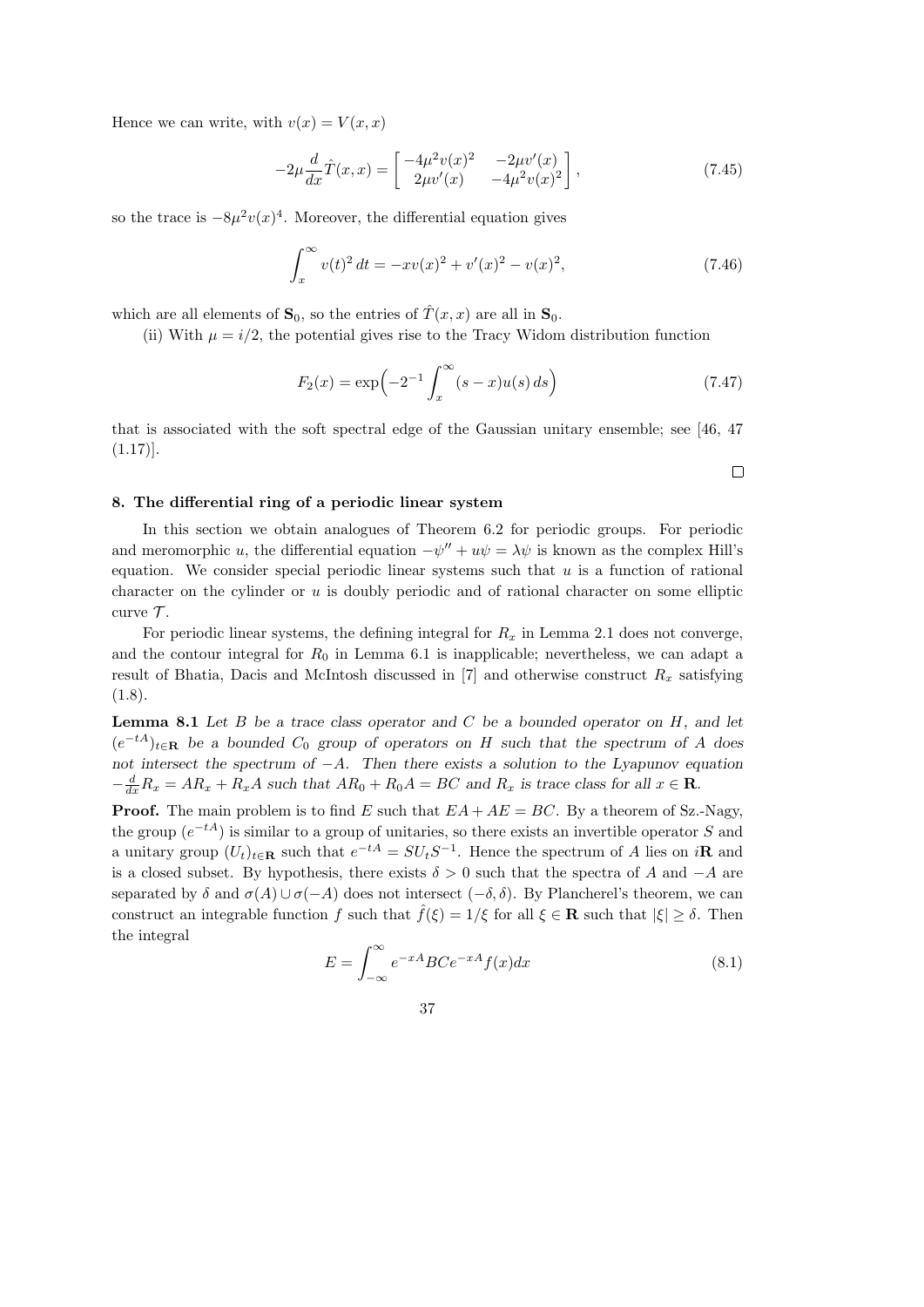has a weakly continuous integrand in the trace class operators, and is absolutely convergent with

$$
||E||_{c^1} \le \int_{-\infty}^{\infty} ||B||_{c^1} ||C||_{B(H)} M^2 |f(x)| dx \qquad (8.2)
$$

 $\Box$ 

hence E is trace class. Using the spectral representation of  $U_t$ , one can show that  $AE + EA =$ BC. Next we introduce  $R_x = e^{-xA} E e^{-xA}$  which gives a one parameter family of trace class operators such that  $-\frac{dR_x}{dx} = AR_x + R_xA$ .

**Definition** (Periodic linear system) Let  $(e^{-xA})_{x \in \mathbf{R}}$  be a uniformly continuous group of operators on H such that  $e^{2\pi A} = I$  and A is invertible. Suppose further that B and E are trace class operators on H, and that C is a bounded linear operator on H, such that  $AE + EA = BC$ . Then  $\Sigma_{\infty} = (-A, B, C; E)$  is a periodic linear system with input, output and state spaces all equal to H. Whenever we define a parametrized family  $\Sigma_t$  of periodic linear systems, the input, output and state spaces are taken to be fixed; furthermore, A is taken fixed in the family.

We let  $C = \mathbf{C}/\pi \mathbf{Z}$  be the complex cylinder formed by identifying  $w \sim z$  if  $z - w \in \pi \mathbf{Z}$ ; we can choose equivalence class representatives in the strip  $\{z : -\pi/2 < \Re z \le \pi/2\}$ ; then we identify each  $\pi$ -periodic  $f : \mathbf{C} \to X$  with a function  $f : \mathcal{C} \to X$ . Let  $\mathbf{C}_{\mathcal{C}} = \mathbf{C}[\sin 2z, \cos 2z]$  and let  $\mathbf{K}_{\mathcal{C}} = \mathbf{C}(\sin 2z, \cos 2z)$  be the field of trigonometric functions, which consists of functions of rational character on C in the sense that the elements are rational functions of  $t = \tan z$ . The space of entire  $\pi$  periodic functions on **C** may be identified with the space of holomorphic functions  $H_{\mathcal{C}}$  on  $\mathcal{C}$ , which is differential subring of the meromorphic functions  $M_{\mathcal{C}}$  on  $\mathcal{C}$ .

**Definition** (Operators) Adjusting the definitions of section 5 in a natural way, we let  $\Phi(x)$  $Ce^{-xA}B$  be the operator scattering function so that  $\phi(x) = \text{trace } \Phi(x)$  is the scattering function and let  $R_x = e^{-xA} E e^{-xA}$ , then we introduce  $F_x = (I + e^{-xA} E e^{-xA})^{-1}$ , and  $\tau_\infty(x) = -\det F_x$ , then let  $u(x) = -2\frac{d^2}{dx^2}\log \tau_\infty(x)$  be the potential. Let  $Spec(A)$  be the spectrum of A as an operator, and introduce the periodic linear system

$$
\Sigma_{\lambda} = (-A, (\lambda I + A)(\lambda I - A)^{-1}B, C; (\lambda I + A)(\lambda I - A)^{-1}E) \qquad (\lambda \in (C \cup \{\infty\}) \setminus \text{Spec } (A)) \tag{8.3}
$$

and its accompanying tau function  $\tau_{\lambda}$ . We also introduce the (noncommutative) algebra  $S =$  $\mathbf{K}_{\mathcal{C}}\{I, A, BC, F_x\}$ , and then let A be the subring of S spanned by  $A^{n_1}$  and  $A^{n_1}FA^{n_2} \dots FA^{n_r}$ for  $n_j \in \mathbb{N}$ . We also introduce  $\lfloor . \rfloor : \mathbf{S} \to \mathbf{M}_{\mathcal{C}}(c^1) : \lfloor P \rfloor = Ce^{-xA}F P F e^{-xA} B$ . Let  $\mathbf{A}_0 =$  ${\text{trace}}[P]: P \in \mathbf{A}$ , which is analogous to the differential ring generated by the potential u.

The family  $\{\Sigma_{\lambda} : \lambda \in (\mathbf{C} \cup \{\infty\}) \setminus \text{Spec}(A))\}$  is an operator model for the spectral curve in the sense that it serves as the domain of  $\tau_{\lambda}$ . In Proposition 8.5, we show how to define  $\tau_{\lambda}$ on the spectral curve of  $-f'' + uf = \lambda f$ .

Theorem 8.2 Let  $(-A, B, C; E)$  be a periodic linear system.

(i) Then  $\phi(2x) \in \mathbf{C}_{\mathcal{C}}$ , and S is a complex differential ring for  $(-A, B, C; E)$  and for  $\Sigma_{\lambda}$ ;

(ii)  $|\mathbf{A}|$  is a complex differential ring on C;

(iii) the derivatives  $u^{(j)}$  of the potential belong to  $\mathbf{M}_{\mathcal{C}}$  and to  $\mathbf{A}_0$ .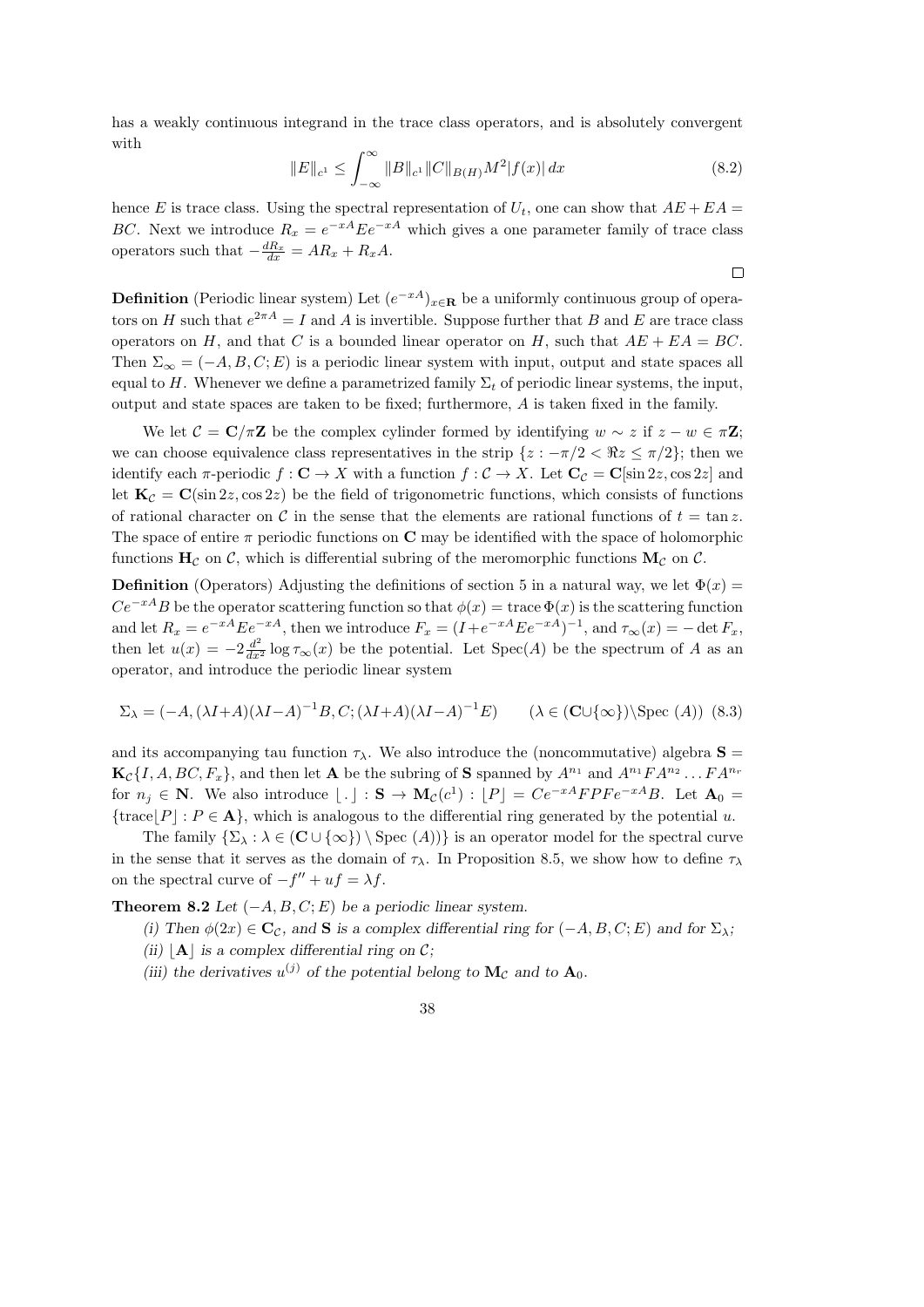(iv) If  $e^{-A\pi/2}Ee^{-A\pi/2} = -E$  then  $T(x, y) = -Ce^{-xA}F_xe^{-yA}B$  satisfies

$$
\Phi(x+y) + T(x,y) + \frac{1}{2} \int_{x}^{x+\pi/2} T(x,z)\Phi(z+y) dz = 0.
$$
 (8.4)

**Proof.** (i) First we show that A is an algebraic operator. By periodicity, the group  $(e^{-xA})_{x\in\mathbf{R}}$ is bounded and hence by Sz.-Nagy's theorem,  $e^{xA}$  is similar to a unitary group on H, so A is similar to a skew symmetric operator. By uniform continuity, A is bounded, and hence has spectrum contained in  $\{-iN, \ldots, iN\}$  for some integer N; see [18]. Consequently, there exists a monic polynomial p such that  $p(A) = 0$ .

Hence A is an invertible algebraic operator, so as in  $(6.5)$ ,  $A^{-1}$  is a polynomial in A and  $(\lambda I + A)(\lambda I - A)^{-1} \in \mathbf{S}$  for all  $\lambda$  in the resolvent set of A. We also introduce polynomials  $p_j$ for each point in the spectrum of A such that  $p_j(ik) = \delta_{jk}$ , and since A is similar to a skew operator, we deduce that

$$
e^{-xA} = \sum_{j=-N;j\neq 0}^{N} p_j(A)e^{-ijx},\tag{8.5}
$$

so  $\Phi(x) = Ce^{-xA}B$  is a trigonometric polynomial with coefficients in  $c^1$  and of degree less than or equal to N. Hence  $\phi(2x)$  is  $\pi$ -periodic.

By (8.5) and (8.1), the operator E belongs to **S** and hence  $R_x = e^{-xA} E e^{-xA}$  also belongs to S. Hence we have

$$
\frac{d}{dx}R_x = -e^{-xA}AEe^{-xA} - e^{-xA}EAe^{-xA} = -e^{-xA}BCe^{-xA}
$$
\n(8.6)

and so  $AF + FA - 2FAF = Fe^{-xA}BCe^{-xA}F$ , hence

$$
\frac{dF}{dx} = AF + FA - 2FAF;
$$
\n(8.7)

so S is a differential ring for  $(-A, B, C)$ .

(ii) From (8.7), we have the product rule

$$
[P][Q] = [P(AF + FA - 2FAF)Q],
$$
\n(8.8)

and just as in Theorem 2.4

$$
\frac{d}{dx}\left[P\right] = \left[A(I - 2F)P + \frac{dP}{dx} + P(I - 2F)A\right].\tag{8.9}
$$

As in Lemma 3.2,

$$
\lfloor \mathbf{A} \rfloor = \operatorname{span}_{\mathbf{C}} \left\{ C e^{-xA} F A^{n_1} F e^{-xA} B, C e^{-xA} F A^{n_1} F A^{n_2} \dots F A^{n_r} F e^{-xA} B; n_j \in \mathbf{N} \right\} \tag{8.10}
$$

is a differential ring.

39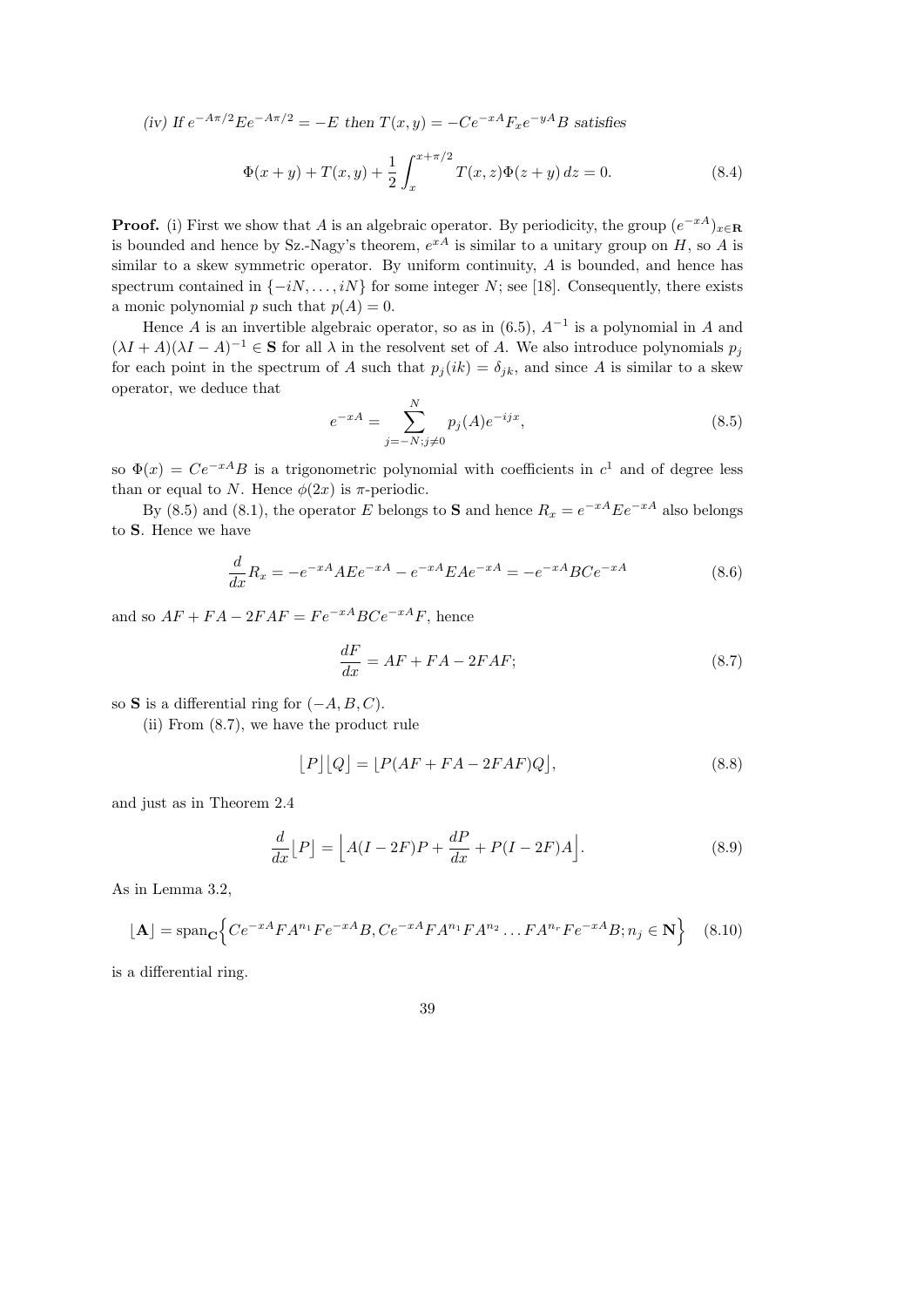(iii) Since  $e^{-xA}$  is an entire operator function, we deduce that  $\theta$  is entire, and  $\pi$  periodic since  $\tau_{\infty}(x) = \det(I + e^{2xA}E)$  and  $e^{2\pi A} = I$ . When  $\tau_{\infty}(x) \neq 0$ , we have

$$
\frac{d}{dx}\log\det(I + e^{-xA}Ee^{-xA}) = -\text{trace}((I + e^{-xA}Ee^{-xA})^{-1}e^{-xA}(AE + EA)e^{-xA})
$$
  
\n
$$
= -\text{trace}((I + e^{-xA}Ee^{-xA})^{-1}e^{-xA}BCe^{-xA})
$$
  
\n
$$
= -\text{trace}(Ce^{-xA}(I + e^{-xA}Ee^{-xA})^{-1}e^{-xA}B)
$$
  
\n
$$
= -\text{trace}(Ce^{-xA}Fe^{-xA}B), \tag{8.11}
$$

and hence

$$
u = -2\frac{d^2}{dx^2}\log \det(I + e^{-xA}Ee^{-xA})
$$
  
= -4trace Ce^{-xA}FAFe^{-xA}B  
= -4trace [A]; (8.12)

so u belongs to  $\mathbf{A}_0 = {\text{trace}[P] : P \in \mathbf{A}}$ . Likewise, the derivatives  $u^{(j)}$  belong to  $\mathbf{A}_0$  since  $|\mathbf{A}|$  is a differential ring.

(iv) One can verify this by direct computation, and the crucial identity is

$$
\int_{x}^{x+\pi/2} e^{-zA} BC e^{-zA} dz = \left[ -e^{-zA} E e^{-zA} \right]_{x}^{x+\pi/2} = 2e^{-xA} E e^{-xA}.
$$
 (8.13)

$$
\qquad \qquad \Box
$$

**Remarks** (i) If  $(\pi/4)$  $\|\Phi\|_{\infty}$  < 1 in Theorem 8.2(iv), then

$$
\frac{\partial^2}{\partial x^2}T(x,y) - \frac{\partial^2}{\partial y^2}T(x,y) = -2\left(\frac{d}{dx}T(x,x)\right)T(x,y),\tag{8.14}
$$

as one can prove by substituting in the integral equation. This motivates the definition of  $u$ as the scalar potential, since  $u(x) = -2\frac{d}{dx}\text{trace }T(x,x)$  by (8.10).

If we assume more commutativity, the proofs simplify and the results become stronger.

Corollary 8.3 Suppose further that  $ABC = BCA$ , and let  $E = 2^{-1}A^{-1}BC$ .

(i) Then  $R_x$  satisfies (1.8) and (1.9);

(ii)  $(-A, B, C)$  is finitely generated, since the algebra S is commutative and Noetherian, and a complex state ring for  $(-A, B, C)$  on  $\mathcal{C}$ .

**Proof.** (i) Since  $A^{-1}$  and C are bounded and B is trace class, E is also trace class. Now  $R_x = e^{-xA} E e^{-xA}$  is an entire and trace class valued function, and using commutativity, one checks that Lyapunov's equation (1.8) holds. Unlike in Lemmas 2.1 and 6.1, we do not assert that the solution is unique.

(ii) Here  $e^{-xA}$  is a polynomial in A,  $e^{ix}$  and  $e^{-ix}$ , hence  $e^{-xA}$  and likewise  $R_x$  belong to  $\mathbf{K}_{\mathcal{C}}[I, E, A]$ . Observe that the set  $S = \{(I + e^{-xA}Ee^{-xA})^n : n = 0, 1, ...\}$  is multiplicatively closed and does not contain 0 since  $I + e^{-xA} E e^{-xA}$  is invertible in the Calkin algebra of B(H)

40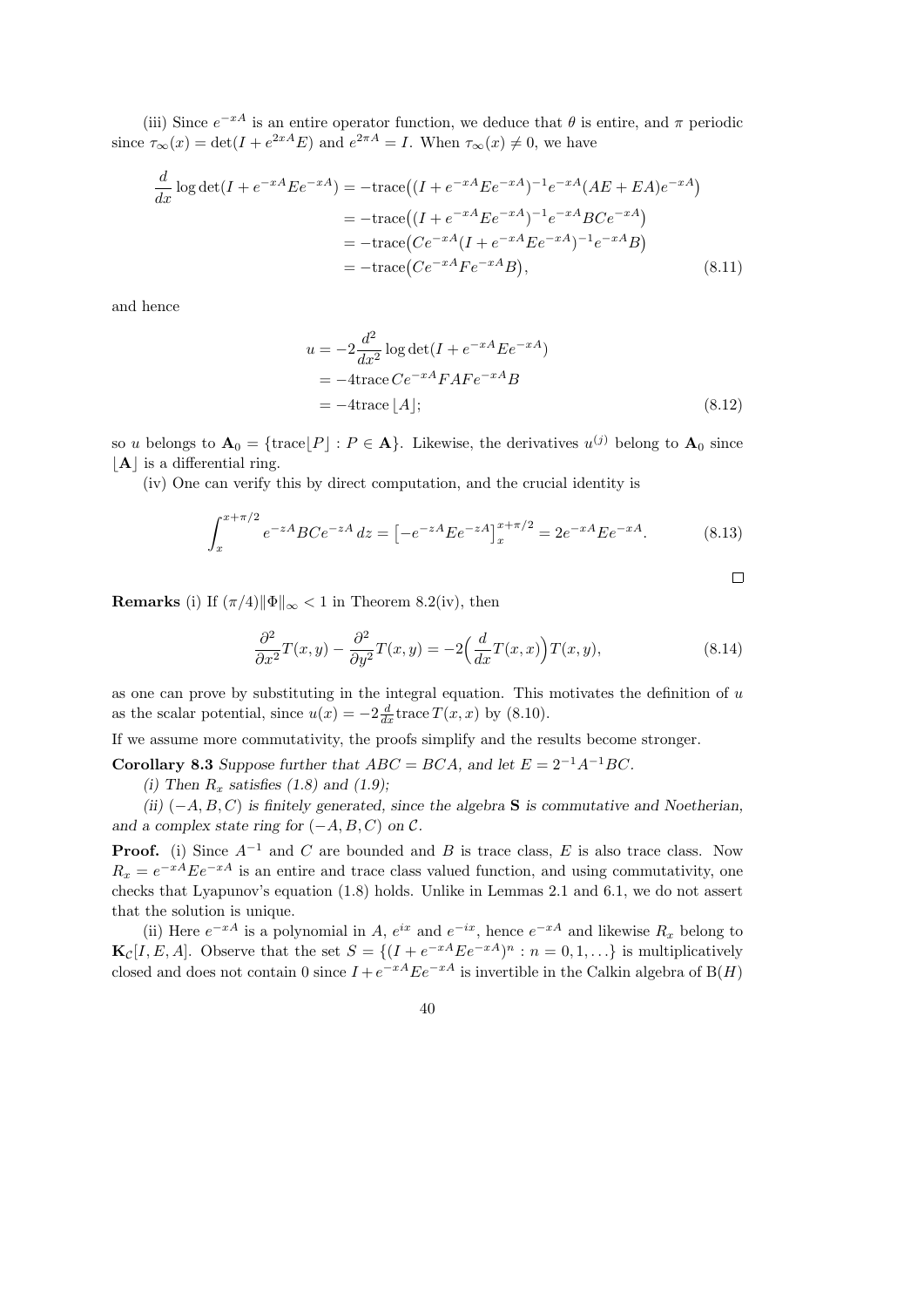modulo the compact operators on  $H$ . Hence we can identify  $S$  with the ring of fractions of  $\mathbf{K}_{\mathcal{C}}[A,BC]$  modulo S. There is a natural surjective ring homomorphism  $\mathbf{K}_{\mathcal{C}}[X_1, X_2, X_3] \to \mathbf{S}$ given by  $X_1 \mapsto A, X_2 \mapsto BC, X_3 \to F_x$ , so by Hilbert's basis theorem, S is Noetherian as a commutative ring.

(iii) An ideal **p** of **S** is maximal, if and only if  $\{p\}$  is closed in the prime spectrum  $Spec(\mathbf{S})$ , with the Zariski topology, in which case the field  $S/p$  is isomorphic to a finite algebraic extension of  $\mathbf{K}_{\mathcal{C}}$ , by the weak form of Nullstellensatz as in [4].

Now for each  $\alpha \in \mathbf{S/p}$  there exist  $a_j \in \mathbf{K}_{\mathcal{C}}$ , with  $a_n \neq 0$ , such that  $\sum_{j=0}^j a_j \alpha^j = 0$ . By changing variables to  $t = \tan x/2$ , and multiplying by a suitable polynomial in t, we can introduce  $q_j(z) \in \mathbf{C}[z]$  such that  $\sum_{j=0}^n q_j(t) \alpha^j = 0$ ; thus  $(\alpha, t)$  is associated with the curve  $\{(w,t): \sum_{j=0}^n q_j(t)w^j = 0\}$ , which determines a Riemann surface  $\mathcal Y$  which covers  $\mathbf{P}^1$  finitely.  $\Box$ 

We now consider the tau functions of periodic linear systems  $(-A, B, C; D)$ . By taking traces or forming determinants, we carry out limiting processes which generally take us from  $\mathbf{K}_{\mathcal{C}}$  to  $\mathbf{M}_{\mathcal{C}}$ . The scattering function conveys information about the spectrum of A, while the zeros of  $\tau_{\infty}$  determine the poles of u. This is made precise in the following result.

**Proposition 8.4** Let  $(-A, B, C; E)$  be a periodic linear system as in Theorem 8.2, and let  $\tau_{\lambda}$ be the tau function of  $\Sigma_{\lambda}$ .

(i) The function  $x \mapsto \tau_{\lambda}(x)$  is entire, while  $\lambda \mapsto \tau_{\lambda}(x)$  is holomorphic on  $\mathbb{C} \setminus \text{Spec}(A)$ .

(ii)  $\tau_{\infty} \in \mathbf{H}_{\mathcal{C}}$  satisfies  $\log_+ \log_+ |\tau_{\infty}(z)| \leq 2N|z| + c_1$  for some  $c_1 > 0$  and all z, where N is the spectral radius of A.

(iii) Let  $(\tau_{\lambda}) = \{z \in \mathbf{C} : \tau_{\lambda}(z) = 0\}$  for all  $\lambda \in (-\infty, \infty) \cup \{\pm \infty\}$ , which is either empty or countably infinite. Every zero of  $\tau_{\lambda}$  gives rise to a double pole of  $u_{\lambda} = -2(\log \tau_{\lambda})''$ .

(iv) If E has finite rank, then  $\tau_{\infty}$  is of exponential type and in  $C_{\mathcal{C}}$ . Conversely, if  $\tau_{\infty}$  is of exponential type, then there exist  $\alpha_j \in \mathcal{C}$ ,  $\alpha \in \mathbf{Z}$  and  $\beta \in \mathbf{C}$  such that

$$
\tau_{\infty}(z) = e^{2i\alpha z + \beta} \prod_{j=1}^{m} \sin 2(z - \alpha_j)
$$
\n(8.15)

and

$$
u(z) = \sum_{j=1}^{m} \frac{8}{\sin^2 2(z - \alpha_j)}.
$$
\n(8.16)

**Proof.** (i) Observe that  $(\lambda I + A)(\lambda I - A)^{-1}$  is a polynomial in A with coefficients that are rational functions of  $\lambda$ , and holomorphic except when  $\lambda$  is in the spectrum of A; in particular it is holomorphic on  $\{\lambda : |\lambda| < 1\} \cup \{\lambda : |\lambda| > ||A||\}$ . Hence  $\tau_{\lambda}$  is a holomorphic function of  $\lambda$ , except at the points where  $\lambda$  is in the spectrum of A, which is a finite set.

(ii) The approximation numbers  $a_j$  satisfy  $a_n(e^{-zA}Ee^{-zA}) \leq ||e^{-zA}||^2 a_n(E)$  and hence by a standard bound on the determinant

$$
\log|\det(I + e^{-zA}Ee^{-zA})| \le c_0 e^{2N|z|} \sum_{j=1}^{\infty} a_j(E). \tag{8.17}
$$

$$
41\,
$$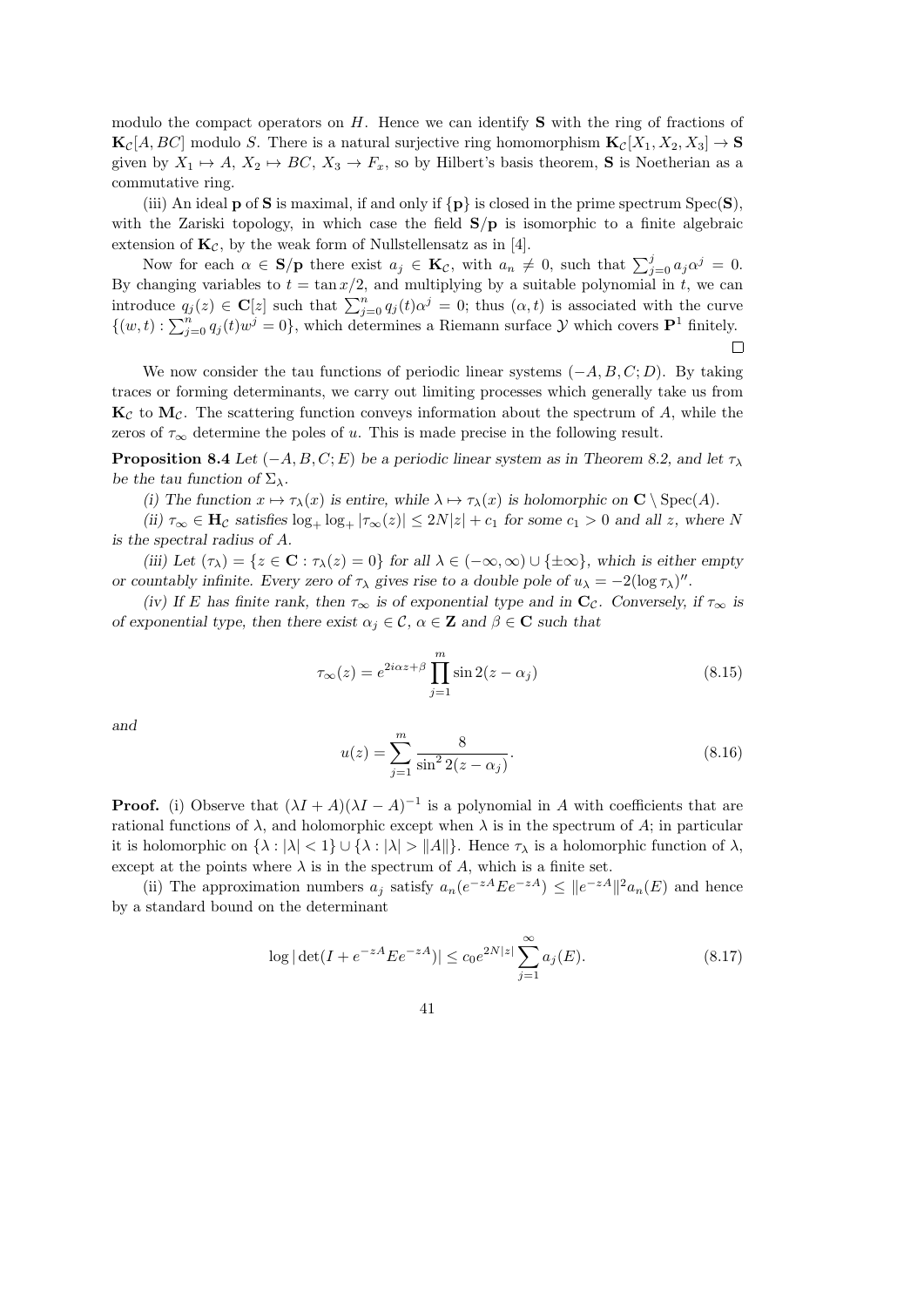(iii) If  $\tau_{\lambda}(z) = 0$ , then  $\tau_{\lambda}(z + k\pi) = 0$  for all  $k \in \mathbb{Z}$ .

(iv) There exists a projection P of finite rank  $\rho$  such that  $PEP = E$  and hence  $\tau_{\infty}(z) =$  $\det(I + P E P e^{-2zA} P)$ , where  $P e^{-2zA} P$  is a finite matrix with entries that are in  $C_c$ ; in particular, the entries are functions of exponential growth. Hence from the expansion of this determinant, we deduce that there exist  $c_1, c_2 > 0$  such that  $|\tau_\infty(z)| \leq c_1 e^{2\rho N|z| + c_2}$  for all z.

Suppose conversely that  $\tau$  is of exponential type. Then by Jensen's formula, the number of zeros of  $\tau_{\infty}$  inside a circle of radius r grows like  $c_3r + c_4$  for some  $c_3, c_4 > 0$ , and since  $\tau_{\infty}$  is also  $\pi$ -periodic, we deduce that there exists  $m < \infty$  such that the only zeros of  $\tau_{\infty}$  in  ${z : -\pi/2 < \Re z \leq \pi/2}$  are  $\alpha_1, \ldots, \alpha_m$ ; there there exists an entire function g such that

$$
\tau_{\infty}(z) = e^{g(z)} \prod_{j=1}^{m} \sin 2(z - \alpha_j), \qquad (8.18)
$$

 $\Box$ 

where g is an entire function such that  $g(z + \pi) - g(z) = 2\pi i \ell$  for some  $\ell \in \mathbb{Z}$ . Since  $|\sin(x + \ell)|$  $|iy\rangle \rightarrow \infty$  as  $y \rightarrow \infty$ , we deduce that  $|g(z)| \leq c_5|z| + c_6$  for some  $c_5, c_6 > 0$ , and we finally obtain  $g(z) = 2i\alpha z + \beta$  where  $\alpha \in \mathbf{Z}$ .

By computing  $u = -2(\log \tau_{\infty})''$ , we obtain a potential as in (8.10), which is a rational function of  $e^{ix}$  and  $e^{-ix}$ . In particular, when  $m = 1$  we have  $u(z) = 8/\sin^2 2(z - \alpha_1)$ , so we can rescale this to the familiar case of  $C \text{sech}^2 z$  for some C.

Remark 8.4 The potential  $(8.16)$  can be interpreted in terms of a simple model in electrodynamics, considered by Sutherland [45]. Consider m fixed unit charges placed at points  $e^{i\alpha_j}$  on a circular ring, and a further unit charge which has variable position  $e^{ix}$  on the ring. Then the electrostatic energy of the moving charge is  $u$ . In section 10, we show how this can otherwise be realised as a limiting case of periodic linear systems with elliptic potentials.

## 9. Tau functions and the Baker–Akhiezer function

Tau functions are intended to generalize Riemann's theta function on an algebraic curve. For any compact Riemann surface  $\mathcal E$  of genus g, one can define a homology basis and a gdimensional space of Abelian differentials of the first kind. Then one defines a corresponding lattice  $\Lambda$  of periods and a Jacobi variety  $J = \mathbb{C}^g/\Lambda$  with a period matrix  $\Omega$ , and hence Riemann's theta function  $\theta(x \mid \Omega)$  by (). Schottky [36, 44] asked how one can characterize the  $\theta$  functions that arise from compact Riemann surfaces amongst all the possible functions  $\theta(x | \Omega)$  on Abelian varieties as in (4.1). In this section consider the Kadomtsev–Petviashvili system of differential equations [50] that characterize those  $\tau$  functions that arise from complete algebraic curves. The KP differential equations reduce to KdV equations in specific cases, and the KdV hierarchy is specifically associated with hyperelliptic curves. By considering the specific form of Hankel operators, we deduce that hyperelliptic curves give the theta functions that are most naturally associated with Hankel determinants as in Proposition 2.3. In this section, we restrict attention to the case in which the input and output space are both C.

Given a tau function from a periodic linear system  $(-A, B, C; E)$ , we consider the conditions under which  $\tau$  arises from the theta functions on a compact algebraic curve. First we consider families of linear systems as in Theorem 8.2, with common A, which are parametrized by

$$
^{42}
$$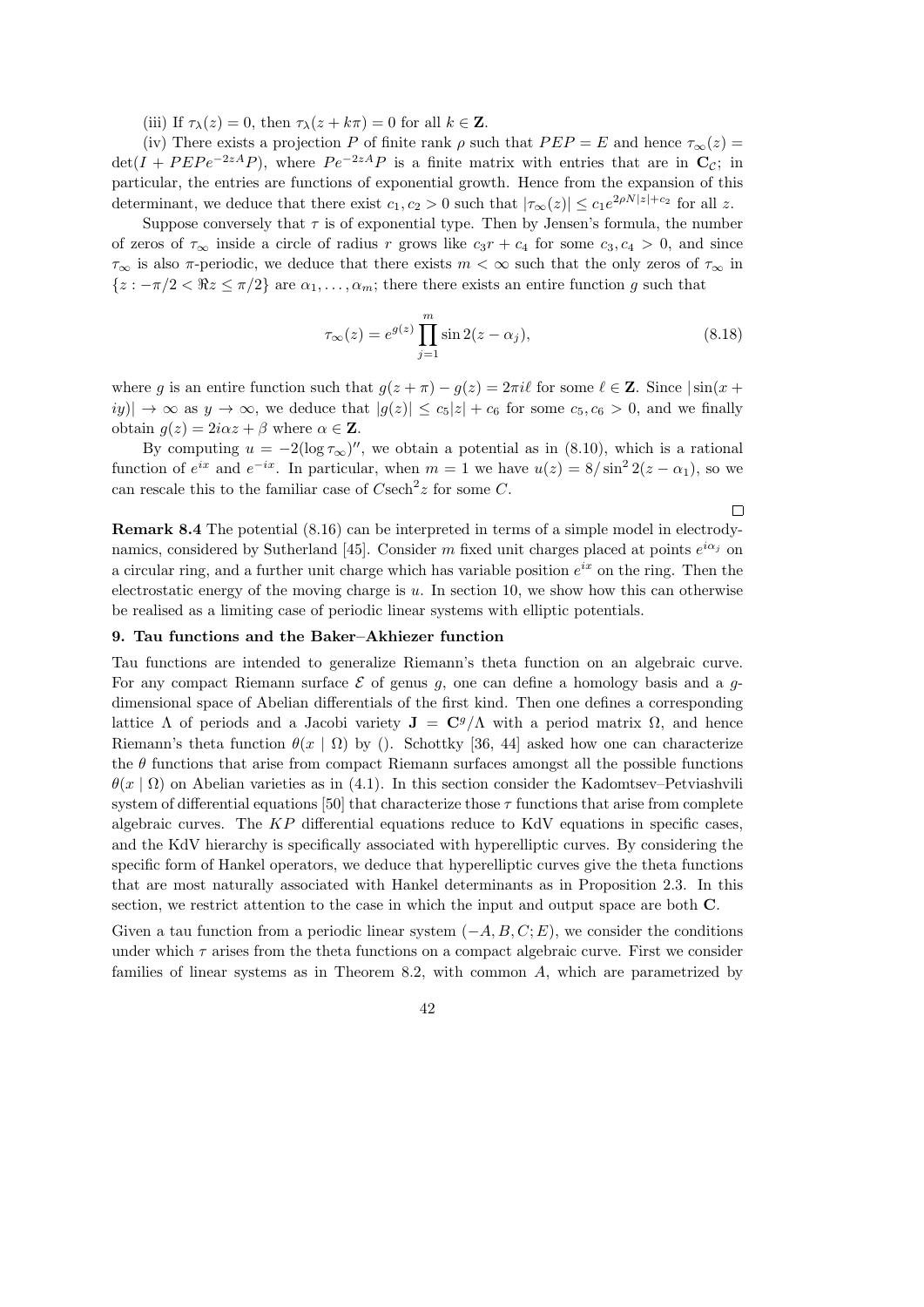$\lambda \in \mathbf{P}^1 \setminus \text{Spec}(A)$  and time parameters  $(t_1, t_2, \ldots)$ , giving tau functions  $\tau_\lambda(x, t)$ . Initially x and  $t_i$  are real, and  $\tau_\lambda(x,t)$  is  $\pi$  periodic in each variable, hence  $\tau_\lambda(x,t)$  gives a periodic function on the infinite real torus  $\mathbf{R}^{\infty}/\pi \mathbf{Z}^{\infty}$ ; then we extend to complex x and  $t_j$ , so that  $\tau_{\lambda}(x,t)$  is entire. By forming quotients of such functions, we aim to realise typical tau functions.

To introduce the required linear systems, we let

$$
\mathbf{T} = \{ (x, t_1, t_2, \ldots) \in \mathbf{R}^{\infty} : \lim_{j \to \infty} |t_j|^{1/j} = 0 \}
$$
(9.1)

which gives an abelian group under addition, and for  $(x,t) \in \mathbf{T}$ , let  $U(t) = \exp(-\sum_{j=1}^{\infty} t_j A^{2j+1})$ , which gives a multi parameter group of operators such that  $U(s + t) = U(s)U(t)$ . Then we replace  $\Sigma_{\infty}(0) = (-A, B, C; E)$  of Theorem 8.2 by

$$
\Sigma_{\lambda}(t) = \left(-A, (\lambda I + A)(\lambda I - A)^{-1}U(t)B, CU(t), (\lambda I + A)(\lambda I - A)^{-1}U(t)EU(t)\right) \tag{9.2}
$$

for  $\lambda \in \mathbf{P}^1 \setminus \text{Spec}(A)$ . Each  $\Sigma_\lambda(t)$  gives a space  $\mathbf{A}_0(t,\lambda)$  of potentials as in Theorem 8.2(iii), while  $\lambda$  is a spectral parameter as in Proposition 8.5. Let  $(\mathbf{A_0}, d/dx)$  be the differential ring generated by  $\Sigma$  as in Theorem 8.3(ii), and let  $(\mathbf{A}_{\infty}, \partial/\partial x, \partial/\partial t_i)$  be the differential ring generated by all the  $\Sigma_{\lambda}(t)$ ; then  $\mathbf{A}_0 \subseteq \mathbf{A}_{\infty}$ , and the inclusion splits by mapping  $t_j \mapsto 0$  for all  $j = 1, 2, \ldots$ 

Definition (Baker–Akhiezer function) We define the quotient

$$
\psi_{BA}(x,t;\lambda) = \exp\left(x\lambda + \sum_{j=1}^{\infty} t_j \lambda^{2j+1}\right) \frac{\tau_{\infty}\left(x - \frac{1}{\lambda}, t_1 - \frac{1}{3\lambda^3}, t_2 - \frac{1}{5\lambda^5}, \ldots\right)}{\tau_{\infty}(x, t_1, t_2, \ldots)}
$$
(9.3)

to be the Baker–Akhiezer function of the periodic linear system  $(-A, B, C; E)$  under  $U(t)$ .

This definition is consistent with section 2, but we cannot expect a precise analogue of Proposition 2.5(iii), which expresses eigenfunctions in terms of  $\psi_{BA}$ . The term Baker–Akhiezer function is used in various senses in the literature, as we briefly review.

Krichever [29] defines Baker–Akhiezer functions  $\psi(x, \lambda)$  for  $\lambda$  in a nonsingular algebraic curve  $\mathcal{E}$ , except at a distinguished finite set of points  $p_j \in \mathcal{E}$  which are independent of x, so that  $\lambda \mapsto \psi(x, \lambda)$  is meromorphic, and  $\psi(x, \lambda)$  has an exponential asymptotic expansion near  $p_j$  in terms of local coordinates; see [25]. One can construct such a function from quotients of Riemann's theta function. To deal with commuting families of differential operators of rank greater than one, he introduces matricial  $\psi(x, \lambda)$  in [30].

Given a nonsingular algebraic curve  $\mathcal E$  with distinguished point p, Shiota [44] introduces Baker–Akhiezer functions as quotients of Riemann's theta functions, so they are meromorphic on  $\mathcal{E} \setminus \{p\}$  by construction. In contrast, our  $\psi_{BA}$  ius defined for linear systems, irrespective of whether there exists a suitable  $\mathcal{E}$ .

**Lemma 9.2** (i) The scattering function  $\Phi_{\lambda}(x, y) = CU(t)e^{-xA}(\lambda I + A)(\lambda I - A)^{-1}U(t)B$  for  $\Sigma_{\lambda}(t)$  satisfies

$$
\frac{\partial^{2j+1}}{\partial x^{2j+1}}\Phi_{\lambda}(x,t) + \frac{\partial}{\partial t_j}\Phi_{\lambda}(x,t) = 0.
$$
\n(9.4)

43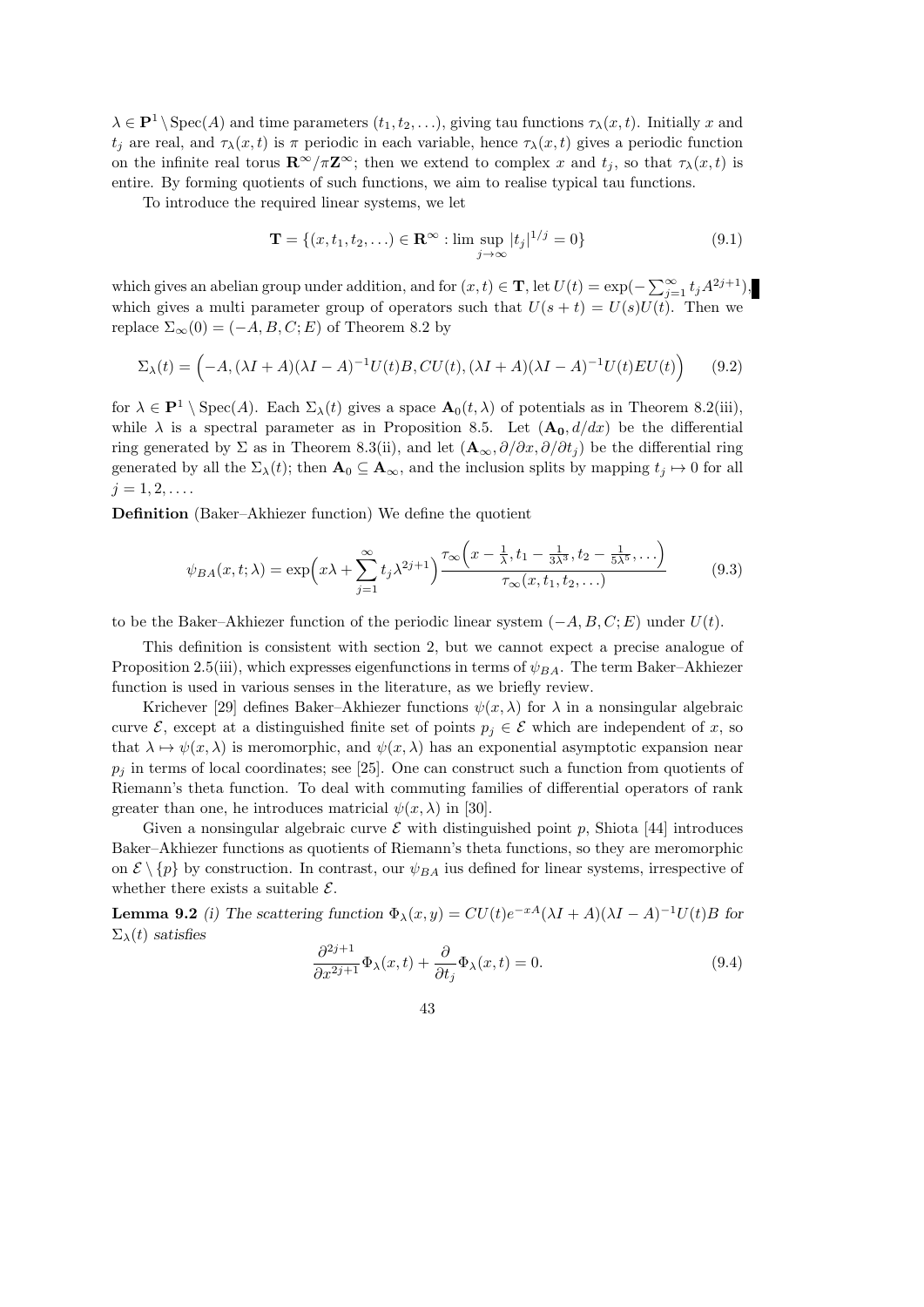(ii)  $\tau_{\lambda}(x,t)$  is holomorphic for  $(x,t,\lambda) \in \mathcal{C} \times \mathcal{C}^{\infty} \times (\mathbf{P}^1 \setminus \text{Spec}(A)),$  where  $\mathcal{C} = \mathbf{C}/\pi \mathbf{Z}$  is the complex cylinder.

(iii)  $\lambda \mapsto \psi_{BA}(x, t, \lambda)$  is holomorphic on  $\mathbb{C} \setminus \text{Spec}(A)$ , while  $(x, t) \mapsto \psi_{BA}(x, t, \lambda)$  is meromorphic and quasiperiodic with respect to the lattice  $\pi \mathbf{Z}^{\infty}$  in  $\mathbf{C}^{\infty}$ .

**Proof.** (i) Since  $U(t)$  is actually analytic in each  $t_j$  this is a straightforward computation.

(ii) First we observe that

$$
\tau_{\lambda}(x,t) = \tau_{\infty}\left(x - \frac{1}{\lambda}, t_1 - \frac{1}{3\lambda^3}, t_2 - \frac{1}{5\lambda^5}, \ldots\right),\tag{9.5}
$$

which shows that our definition is consistent with Shiota's [44]. To see this, we start with the numerator and use the elementary identity,

$$
(\lambda I + A)(\lambda I - A)^{-1} = \exp\left(2\sum_{j=1}^{\infty} \frac{A^{2j+1}}{(2j+1)\lambda^{2j+1}}\right),\tag{9.6}
$$

where the series  $\sum_{j=1}^{\infty} A^{2j+1}/(2j+1)\lambda^{2j+1}$  converges for  $|\lambda| > \|A\|$ , so we can use this as a definition of the right-hand side for all  $\lambda$  outside the spectrum of A. Hence we rearrange the factors in the determinant

$$
\tau_{\lambda}(x,t) = \det\left(I + (\lambda I + A)(\lambda I - A)^{-1}U(2t)e^{-2xA}E\right).
$$
\n(9.7)

to obtain (9.4). Hence  $\lambda \mapsto \tau_{\lambda}(x,t)$  is holomorphic on  $\mathbf{P}^1 \setminus \text{Spec}(A)$ , and  $(x,t) \mapsto \tau_{\lambda}(x,t)$  is entire in each variable since A is bounded. The spectrum of  $A^{2j+1}$  is contained in  $\{-iN^{2j+1}, -i(N-1)\}$  $(1)^{2j+1}, \ldots, i^{N^{2j+1}}\},$  so  $e^{2\pi A^{2j+1}} = I$ , and by Theorem 8.2  $\tau_{\lambda}(x + \pi, t) = \tau_{\lambda}(x, t)$ ; likewise  $\tau_{\lambda}(x,t)$  is unchanged by adding  $\pi$  to  $t_j$ ; so  $\tau_{\lambda}(x,t)$  is periodic with respect to  $\pi \mathbb{Z}^{\infty}$  in  $\mathbb{C}^{\infty}$ .

(iii) The function  $\sum_{j=1}^{\infty} t_j \lambda^{2j+1}$  is entire by the choice of  $(x, t) \in \mathbf{T}$ , so  $\lambda \mapsto \psi_{BA}(x, t, \lambda)$ is holomorphic on  $\mathbb{C} \setminus \text{Spec}(A)$ . With  $(e_j)_{j=0}^{\infty}$  the standard unit vector basis in  $\mathbb{T}^{\infty}$ , we deduce from (ii) that  $\psi_{BA}(x, t + \pi e_j, \lambda) = e^{2\pi \lambda^{2j+1}} \psi_{BA}(x, t, \lambda)$ , and  $(x, t) \mapsto \psi_{BA}(x, t, \lambda)$  is meromorphic.

 $\Box$ 

In particular, suppose that  $\tau(t)$  is the tau function that arises from a periodic linear system as in Theorem 8.2. Given a linear map  $\alpha$ :  $\mathbf{C}^g \to \mathbf{C}^\infty$  of rank g such that  $\alpha(e_j) \in \mathbf{Z}^\infty$  has only finitely many non-zero entries with resepct to the standard bases, then  $\alpha^t : \mathbf{C}^{\infty} \to \mathbf{C}^g$ satisfies  $\alpha^t(\mathbf{Z}^{\infty}) \subseteq \mathbf{Z}^g$ . Then  $\tau \circ \alpha : \mathbf{C}^g \to \mathbf{C}$  is entire and periodic with respect to  $\mathbf{Z}^g$ .

**Proposition 9.3** (Shiota and Mulase) Suppose that  $\tau \circ \alpha(t) = \theta(t | \Omega)$ , where  $\theta$  is Riemann's theta function for an Abelian variety  $\mathbf{X} = \mathbf{C}^g/\Lambda$  of dimension g; let  $Q(x, y, s)$  be a quadratic form, let  $\beta, \gamma, \delta, \zeta \in \mathbb{C}^g$  with  $\beta \neq 0$ , and for

$$
\sigma(x, y, s; \zeta) = e^{Q(x, y, s)} \theta(\beta x + \gamma y + \delta s + \zeta \mid \Omega), \tag{9.8}
$$

let  $u(x, y, s; \zeta) = -2 \frac{\partial^2}{\partial x^2} \log \sigma(x, y, s; \zeta)$ . Then the following two conditions are equivalent: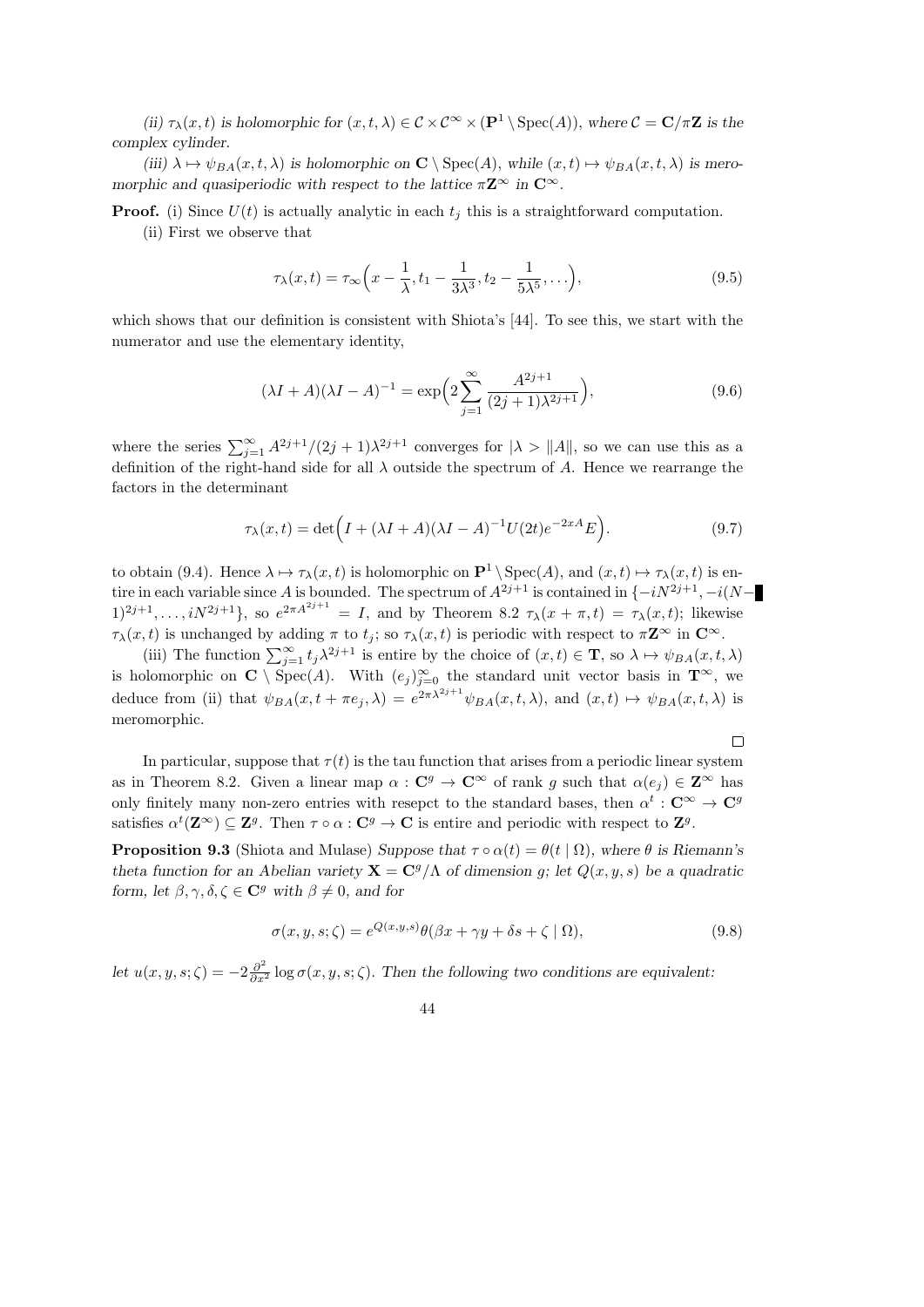(i) the  $\theta$  divisor is irreducible, and u satisfies the KP equation

$$
\frac{\partial}{\partial x} \left( \frac{\partial^3 u}{\partial x^3} + 6u \frac{\partial u}{\partial x} - 4 \frac{\partial u}{\partial s} \right) + 3 \frac{\partial^2 u}{\partial y^2} = 0, \tag{9.9}
$$

for all  $\zeta \in \mathbf{C}^g$ ;

(ii)  $X$  is isomorphic to the Jacobian variety of a complete algebraic curve.

Proof. See [36, 44].

 $\Box$ 

The solution u to KP is associated with a scattering function  $\Psi(x, z; s)$  as in (4.23). We impose the extra condition  $\Psi(x, z; s) = \phi(x+z; s)$ , so that we can realise  $\tau$  from the determinant of a linear system. This in turn imposes additional conditions on the algebraic curve, as in the following result. Following Krichever and Novikov [30], we consider the operators

$$
L_1 = \frac{\partial}{\partial x} - \begin{bmatrix} 0 & 1 \\ u - k & 0 \end{bmatrix}, L_2 = \frac{\partial}{\partial y} - \begin{bmatrix} -k & 0 \\ 0 & -k \end{bmatrix},
$$
  

$$
L_3 = \frac{\partial}{\partial t} - \begin{bmatrix} \frac{1}{4} \frac{\partial u}{\partial x} & -k - \frac{u}{2} \\ k^2 - \frac{ku}{2} - \frac{u^2}{2} + \frac{1}{4} \frac{\partial^2 u}{\partial x^2} & -\frac{1}{4} \frac{\partial u}{\partial x} \end{bmatrix}
$$
(9.10)

note that  $k \mapsto L_j$  is a polynomial for  $j = 1, 2, 3$ , and that trace( $L_j$ ) = 0.

**Lemma 4.5** Suppose that  $\phi(x;t) = Ce^{\lambda At + 2A^3t/\alpha}e^{-xA}B$ 

(i) Then  $\Psi(x, z; t) = \phi(x + z; t)$  satisfies the scattering equations () for the KP equation.

(ii) Suppose that  $u(x, t)$  satisfies  $KdV$ 

$$
\frac{\partial u}{\partial t} = \frac{1}{4} \frac{\partial^3 u}{\partial x^2} - \frac{3}{2} u \frac{\partial u}{\partial x}.
$$
\n(9.11)

Then u gives a solution to  $KP$ , and  $L_1, L_2$  and  $L_3$  commute.

**Proof.** Then (3.6) implies that  $\partial \Phi / \partial y = 0$ , and hence reduces (4.13) to

$$
\frac{\alpha}{2} \frac{\partial \phi}{\partial t} + \frac{\partial^3 \phi}{\partial x^3} + \lambda \frac{\partial \phi}{\partial x} = 0
$$
\n(9.12)

which is the linear version of  $KdV$ . Further the KP equation degenerates to an equation of KdV type, hence u gives a solution to KP. One checks by direct computation that the  $L_j$ commute.

 $\Box$ 

By Lemma 4.5, solutions of  $KdV$  give solutions of  $KP$ , and the corresponding scattering functions give Hankel integral operators.

45

Consider Hill's equation

$$
\frac{d}{dx}\begin{bmatrix} f \\ v \end{bmatrix} = \begin{bmatrix} 0 & 1 \\ u - \lambda & 0 \end{bmatrix} \begin{bmatrix} f \\ v \end{bmatrix} \qquad (-\infty < x < \infty) \tag{9.13}
$$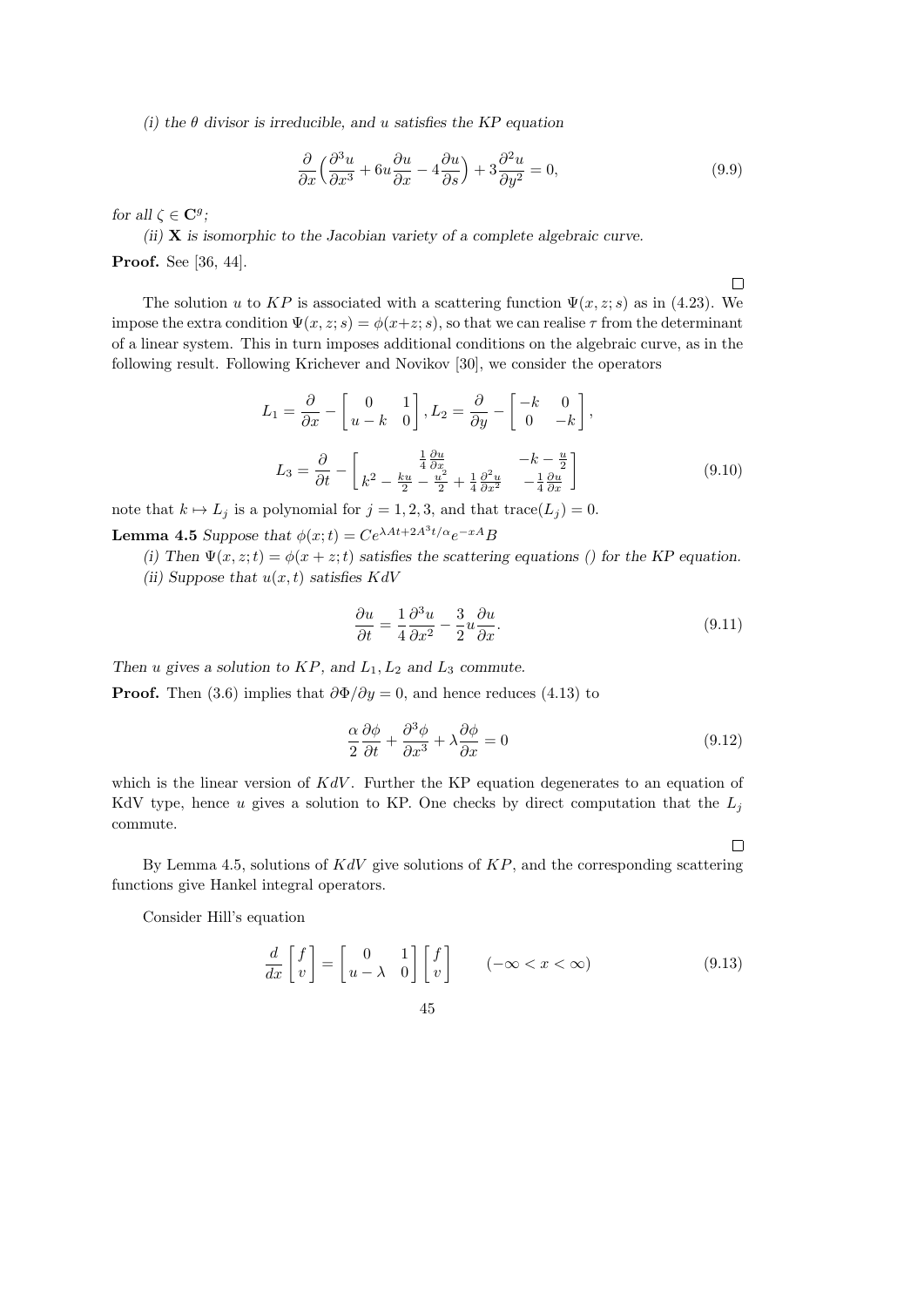where u is continuous, complex-valued and  $\pi$ -periodic on **R**. Invoking Floquet's theorem, we let  $f_{\pm}(x) = e^{\pm i\alpha x} p_{\pm}(x)$  be solutions, where  $p_{\pm}(x)$  are  $\pi$ -periodic. Suppose momentarily that  $e^{2\pi i \alpha} \neq 1$ . Now let

$$
F_{\lambda}(x) = \begin{bmatrix} f_{+}(x) & f_{-}(x) \\ f'_{+}(x) & f'_{-}(x) \end{bmatrix}
$$
 (9.14)

and note that det  $F_\lambda(0) \neq 0$ ; then let  $U_\lambda(x) = F_\lambda(x)F_\lambda(0)^{-1}$ , which gives a fundamental solution matrix with  $U_\lambda(0) = I$ . Now let  $M_\lambda = U_\lambda(0)^{-1} U_\lambda(\pi)$  be the monodromy matrix, which has the same eigenvalues  $e^{i\alpha\pi}$  and  $e^{-i\alpha\pi}$  as  $F_\lambda(0)^{-1}F_\lambda(\pi)$ ; then let  $\Delta(\lambda) = \text{trace } M_\lambda$  be the discriminant of Hill's equation. Observe that when  $\alpha$  is real, or equivalently  $e^{i\alpha\pi}+e^{-i\alpha\pi}\in$  $[-2, 2]$ , the matrix  $F_{\lambda}$  gives bounded solutions  $f_{\pm}(x)$  to Hill's equation on the real line. Hence the Bloch spectrum  $\{\lambda \in \mathbf{R} : \Delta(\lambda)^2 \leq 4\}$  consists of those points such that Hill's equation has a pair of independent bounded solutions. Each oval  $O_n$  is associated with a gap in the Bloch spectrum [19].

**Definition** The multiplier curve is  $\{(\lambda, z) : z^2 - \Delta(\lambda)z + 1 = 0\}$ , and potentials are said to belong to the same spectral equivalence class if their multiplier curves are equal.

We now consider how the results of section 7 relate to the notions of Liouville integrability and finite gap integration. The results of this section are essentially corollaries of some subtle results proved elsewhere, and the most interesting relate to elliptic potentials.

**Definition** (Stationary KdV hierarchy) (i) Let  $g_1 = -(1/4)u$ . Then the KdV recursion formula is

$$
4\frac{d}{dx}g_{m+1}(x) = 8g_1(x)\frac{d}{dx}g_m(x) + 8\frac{d}{dx}(g_1(x)g_m(x)) + \frac{d^3}{dx^3}g_m(x).
$$
 (9.15)

The solutions may depend upon constants of integration; if the constants of integration are chosen all to be zero, so that  $g_2 = (3/16)u^2 - (1/16)u''$  etc, then the  $g_m$  give the homogeneous KdV hierarchy. In this case, the differential equations  $g_m = 0$  are known as Novikov's equations; see [23, 24].

(ii) If u satisfies  $g_m = 0$  for all m greater than or equal to some  $m_0$ , then u satisfies the KdV hierarchy and is said to be an algebro-geometric (finite gap) potential.

The solutions of  $(8.1)$  turn out to be complicated polynomials in u and its derivatives, as one can prove by induction. Nevertheless, we can express a solution  $g_m$  simply in terms of  $[A]$ . The following proposition is a compilation of known results, and included for completeness.

**Proposition 8.8** Let  $(-A, B, C; E)$  be as in Theorem 8.2.

(i) Then the functions  $g_m(x) = \lfloor A^{2m-1} \rfloor$  for  $m = 1, 2, \ldots$  satisfy the KdV recurrence relation (8.1).

(ii) The complex vector space spanned by the  $g_m$  is finite-dimensional.

(iii) If  $[A^{2m-1}] = 0$  for some m, then u is finite gap and there exists a hyperelliptic curve  $\mathcal E$  such that  $u \in \mathbf K_{\mathcal E}$  and  $-\psi'' + u\psi = \lambda \psi$  is Liouville integrable over  $\mathbf K_{\mathcal E}$ .

**Proof.** (i) By repeatedly using  $(8.1)$ , one can prove that

$$
\frac{d^3}{dx^3} [A^{2m+1}] = -96[A^{2m+4}(I - 2F)(F - F^2)] + 8[A^{2m+4}(I - 2F)],\tag{9.16}
$$

46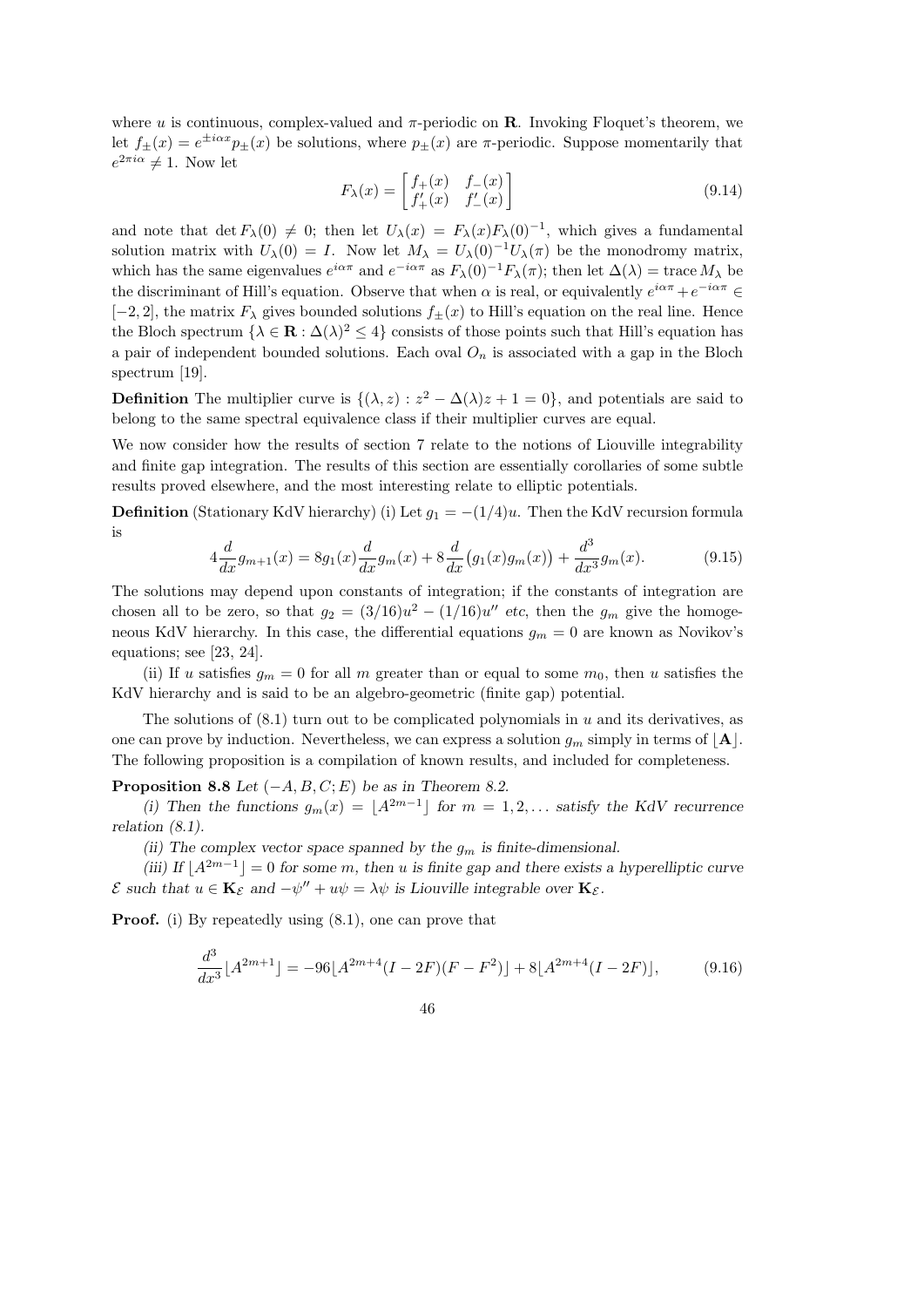and by (8.5) and (8.6)

$$
\frac{d}{dx}\left(\lfloor A\rfloor \lfloor A^{2m+1}\rfloor\right) = 8\lfloor A^{2m+4}(I - 2F)(F - F^2)\rfloor;\tag{9.17}
$$

and the recurrence relation follows from such identities.

(ii) Let m be the minimal polynomial of degree  $N$  for the algebraic operator  $A$ . Then for each entire function f, either  $f(A) = 0$  or there exists a polynomial r of degree less than or equal to N such that  $f(A) = r(A)$ . Hence the span of the  $A^{2m-1}$  for  $m = 1, 2, ...$  is finite-dimensional, and hence its image under  $\vert \cdot \vert$  is also finite-dimensional.

(iii) By Lemma 8.3,  $g_m = 0$ , and so from the recurrence relation we deduce that  $g_n = 0$  for all  $n \geq m$ , so u is finite gap and  $\mathbb{C}[\lambda, u, u', u'', \ldots] = \mathbb{C}[\lambda, u, u', u'', \ldots, u^{(m+1)}]$  is a differential ring. Any solution of the stationary KdV equations is meromorphic on  $C$  [42, 6.10]. Let  $\lambda_0 < \lambda_1 < \ldots < \lambda_{2g}$  be the simple zeros of  $4 - \Delta(\lambda)^2 = 0$ , and introduce the spectral curve

$$
\mathcal{E} = \left\{ (z, w) : w^2 = \prod_{j=0}^{2g} (z - \lambda_j) \} \cup \{ (\infty, \infty) \right\},\tag{9.18}
$$

Now there exists a solution  $\rho(x, \lambda)$  to Drach's equation (8.2)

$$
\mu^2 = -\frac{1}{2}\rho(x,\lambda)\rho''(x,\lambda) + \frac{1}{4}\rho'(x,\lambda)^2 + (u(x) + \lambda)\rho(x,\lambda)^2
$$
\n(9.19)

such that  $\mu(\lambda)$  is independent of x and  $\lambda \mapsto \rho(x,\lambda)$  is a polynomial, which we factor as  $\rho(x,\lambda) = \prod_{j=1}^{g} (\lambda - \gamma_j(x))$ . Brezhnev [12] gives the solution

$$
\psi_{\pm}(x) = \exp\Bigl(\sum_{j=1}^{g} \int^{\gamma_j(x)} \frac{(w \pm \mu)dz}{(z-\lambda)w}\Bigr),\tag{9.20}
$$

where the integral is taken along  $\mathcal E$ . Here u and its derivatives are rational functions on  $\mathcal E$ ; see [29, 43]. For such a potential u, the functions  $\psi_{\pm}$  of () give locally meromorphic solutions to Schrödinger's equation.

**Definition** (Torus) Let  $(\tau_{\infty}) = \{p_n : n = 1, 2, ...\}$  and  $O_n$  be the real oval in  $\cup_{\lambda \in (-\infty, \infty]} (\tau_{\lambda})$ that is based upon  $p_n$ . Then let  $\mathcal{T}_{\mathbf{R}}^{\infty} = \prod_{n=1}^{\infty} O_n$  and consider  $\mathbf{z}_{\lambda} = \{z_n : n = 1, 2, \ldots\} = (\tau_{\lambda})$ with  $z_n \in O_n$ . Then  $\mathbf{z}_{\lambda} \in \mathcal{T}_{\mathbf{R}}^{\infty}$  is the pole divisor of  $\psi_{BA}(x, \lambda)$  in the infinite real torus  $\mathcal{T}_{\mathbf{R}}^{\infty}$ .

**Proposition 9.2** (i) The Baker–Akhiezer function  $\psi_{BA}(x; \lambda)$  belongs to a Liouvillian extension of the field of fractions of  $A_0$  and satisfies, in the notation of Theorem 8.2,

$$
\psi_{BA}(x,\lambda) = e^{\lambda x} \det \left( I - \int_x^{\infty} T(x,y) e^{\lambda(y-x)} dy \right) \quad (\Re \lambda < 0). \tag{9.21}
$$

(ii) Suppose that  $\Sigma$  is a block diagonal direct sum  $\oplus_{j=1}^{\infty} \Sigma_j$ , where  $\Sigma_j$  is a periodic linear system with  $T_j$  as in Theorem 8.2. Then

$$
\psi_{BA}(x,\lambda) = e^{\lambda x} \prod_{j=1}^{\infty} \det \left( I - \int_x^{\infty} T_j(x,y) e^{\lambda(y-x)} dy \right) \quad (\Re \lambda < 0). \tag{9.22}
$$

47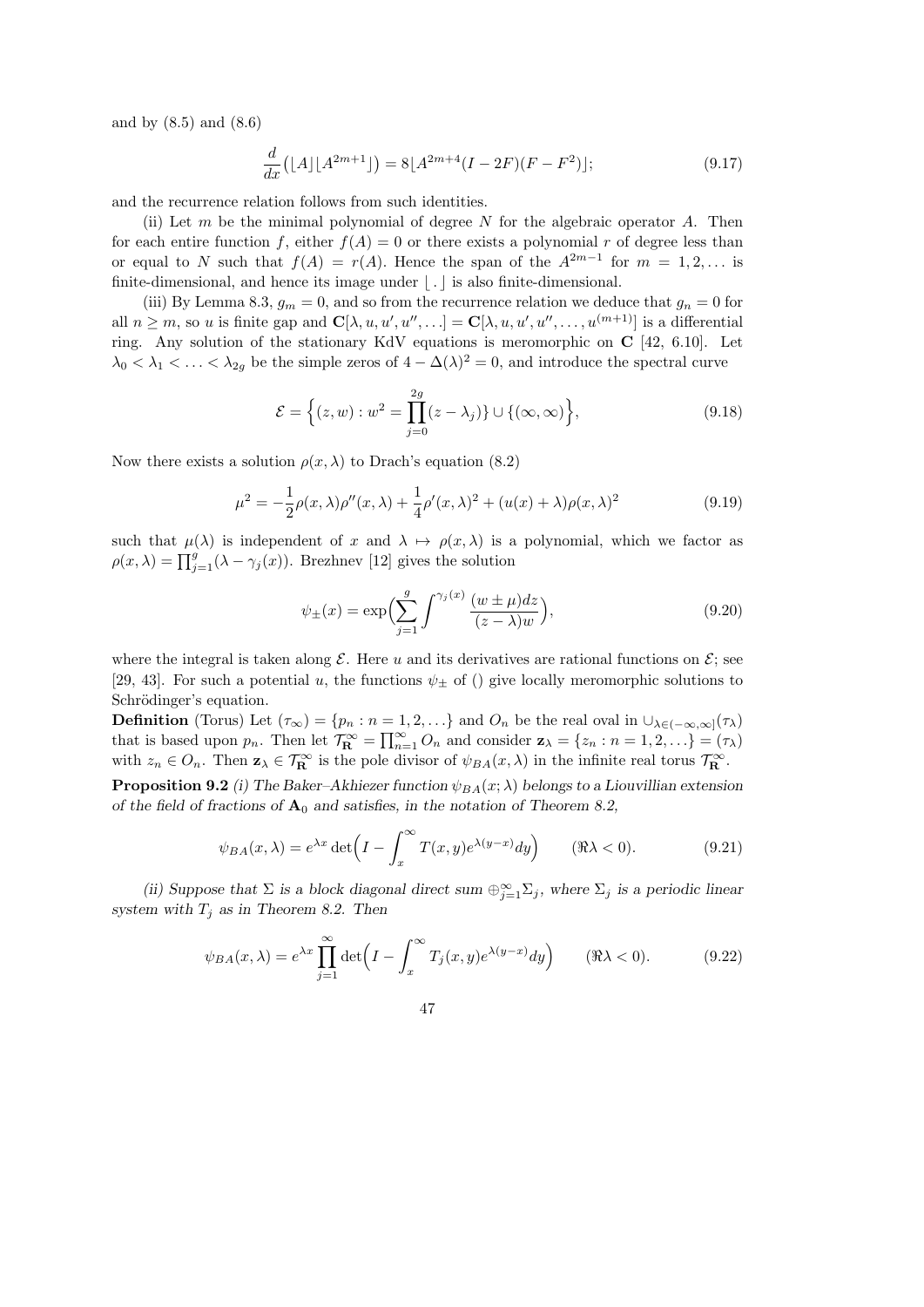(iii) Suppose that  $B$  and  $C$  have rank one. Then

$$
-\psi''_{BA}(x,\lambda) + u(x)\psi_{BA}(x,\lambda) = -\lambda^2 \psi_{BA}(x,\lambda). \tag{9.23}
$$

(iv) If  $\tau_{\lambda}$  has only simple zeros, then each zero of  $\psi_{BA}(z,\lambda)$  in  $(\tau_{\lambda})$  processes in a real oval based at a pole of  $\psi_{BA}(z, \lambda)$  in  $(\tau_{\infty})$  as  $\lambda$  describes  $(-\infty, \infty)$ . The pole divisor defines a map  $\Sigma_{\lambda} \mapsto \mathbf{z}_{\lambda}$  from the periodic linear system to the real torus  $\mathcal{T}_{\mathbf{R}}^{\infty}$ .

(v) If E has finite rank, then  $\lambda \mapsto \psi_{\lambda}$  is meromorphic on C with the only possible poles being on the spectrum of A.

(vi) Suppose that u has finite gap, so that its spectral curve  $\mathcal E$  is hyperelliptic, and let  $p_0$ be a branch point. Then there exists a meromorphic function  $\lambda$  on  $\mathcal{E}$ , and a pair of distinct points  $p_j, q_j \in \mathcal{E}$  for each point  $ij \in \text{Spec}(A)$ , all independent of x, such that  $\lambda \mapsto \psi_{BA}(x, \lambda)$ is holomorphic on  $\mathcal{E} \setminus \{p_j, q_j : j = 0; ij \in \text{Spec}(A)\}.$ 

**Proof.** (i) We have  $u(x, \lambda) = -2(\log \tau_\lambda)''$  in  $\mathbf{A}_0$  by Theorem 8.2, hence  $\psi''_{BA}(x, \lambda)$  belongs to  $\mathbf{A}_0$ ; we integrate this to obtain  $\psi_{BA}$  in some Liouville extension. By some simple manipulations, we have

$$
\det(I + R_x(\lambda I + A)(\lambda I - A)^{-1}) = \det(I + R_x) \det(I + (\lambda I - A)^{-1}(AR_x x + R_x A)(I + R_x)^{-1})
$$
\n(9.24)

where  $AR_x + R_xA = e^{-xA}BCe^{-xA}$ , and hence

$$
\frac{\det\left(I + R_x(\lambda I + A)(\lambda I - A)^{-1}\right)}{\det(I + R_x)} = \det\left(I + Ce^{-xA}(I + R_x)^{-1}(\lambda I - A)^{-1}e^{-xA}B\right), \quad (9.25)
$$

and  $\int_x^{\infty} e^{\lambda(y-x)} e^{-yA} = -(\lambda I - A)^{-1} e^{-xA}$ , which leads to the stated identity. Moreover, the right-hand side is analytic in  $\lambda$  when  $|\lambda| > ||A||$ , and  $\psi_{BA}(x, \lambda) = e^{\lambda x}(1 + O(\lambda^{-1}))$  as  $|\lambda| \to \infty$ .

By the proof of Theorem 8.2,  $\frac{d^2}{dx^2} \log \psi_{BA}(x; \lambda)$  belongs to  $\mathbf{A}_0$ .

(ii) This follows immediately from (i).

(iii) We reduce to the case of the admissible linear system  $(-A - \varepsilon I, B, C)$ , which has input and output space C, as in Proposition 2.5. For  $\varepsilon > 0$ , let  $R_x^{(\varepsilon)} = e^{-2\varepsilon x} e^{-xA} E e^{-xA}$ , so that  $R_x^{(\varepsilon)} \to 0$  exponentially fast as  $x \to \infty$ , and  $R_x^{(\varepsilon)}$  satisfies the Lyapunov equations

$$
-\frac{d}{dx}R_x^{(\varepsilon)} = (A + \varepsilon I)R_x^{(\varepsilon)} + R_x^{(\varepsilon)}(A + \varepsilon I),\tag{9.26}
$$

with

$$
-\frac{d}{dx}R_x^{(\varepsilon)}|_{x=0} = BC + 2\varepsilon E.
$$
\n(9.27)

Since BC and E are trace class, we can introduce  $\tau_{\infty}^{(\varepsilon)}(x) = \det(I + R_x^{(\varepsilon)})$  and

$$
\tau_{\lambda}^{(\varepsilon)}(x) = \det(I + R_x^{(\varepsilon)}(\lambda I + \varepsilon I + A)(\lambda I - \varepsilon I - A)^{-1}), \tag{9.28}
$$

$$
48\,
$$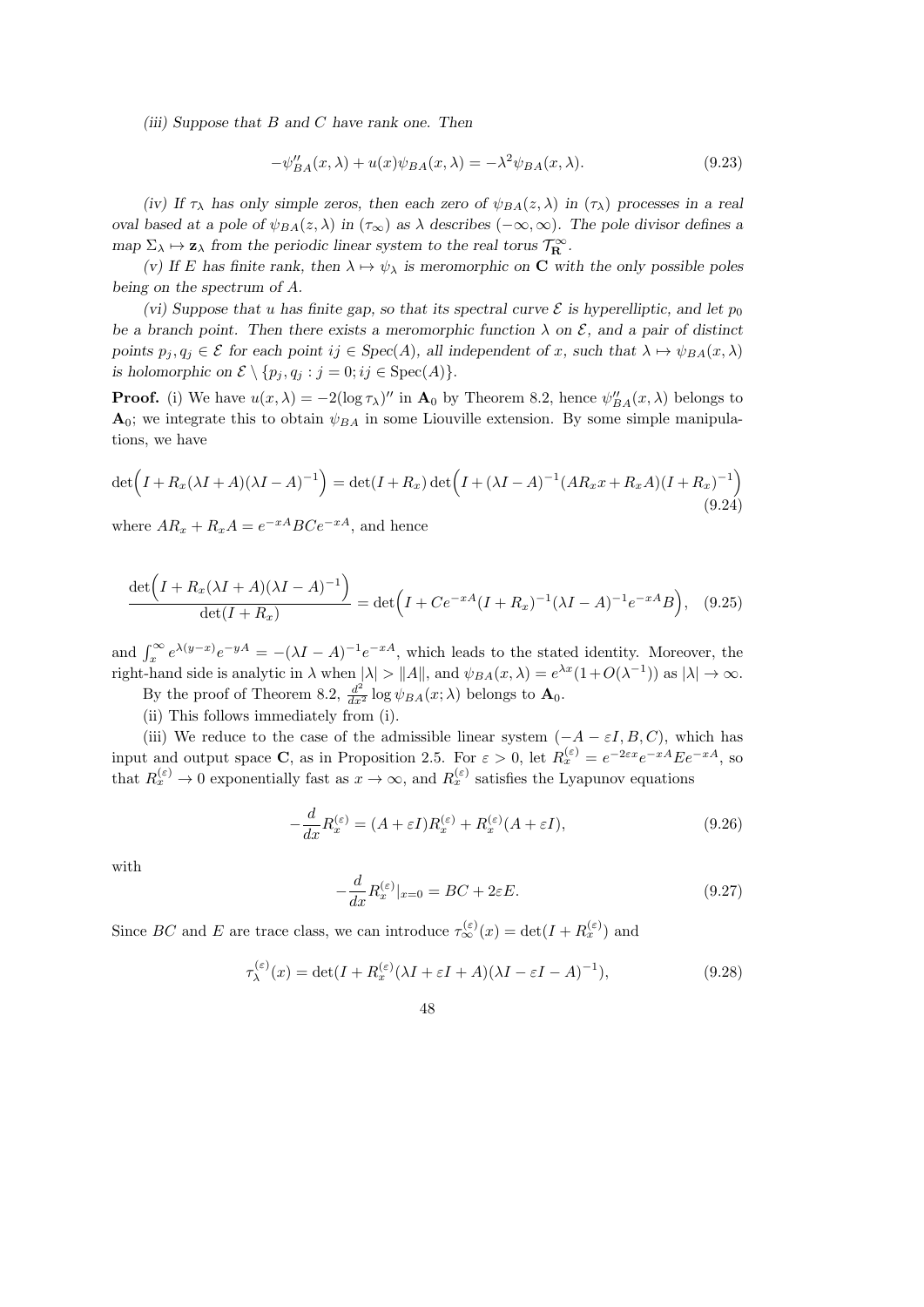whenever  $\lambda - \varepsilon$  is in the resolvent set of A; likewise we can introduce  $u^{(\varepsilon)}(x) = -2\frac{d^2}{dx^2} \log \tau_{\infty}^{(\varepsilon)}(x)$ . Now the Baker–Akhiezer function

$$
f^{(\varepsilon)}(x,k) = e^{ikx} \frac{\tau_{ik}^{\varepsilon}(x)}{\tau_{\infty}^{(\varepsilon)}(x)}
$$
(9.29)

satisfies

$$
-\frac{d^2}{dx^2}f^{(\varepsilon)}(x) + u^{(\varepsilon)}(x)f^{(\varepsilon)}(x,k) = k^2 f^{(\varepsilon)}(x,k); \tag{9.30}
$$

letting  $\varepsilon \to 0$ , we obtain

$$
-\frac{d^2}{dx^2}f(x) + u(x)f(x,k) = k^2 f(x,k); \tag{9.31}
$$

as required.

(iv) Clearly the poles of  $\psi_{BA}(z,\lambda)$  occur at the zeros of  $\tau_{\infty}(z)$ , and hence form the set  $(\tau_{\infty})$ , for all  $\lambda$ . The zeros of  $\psi_{BA}(z,\lambda)$  form the set  $(\tau_{\lambda})$ , which does vary with  $\lambda$ . The subset  $\{(\lambda I - A)(\lambda I + A)^{-1} : \lambda \in \mathbf{R}\}\$  of  $B(H)$  is compact in the norm topology since the spectrum of A is separated from **R**; hence  $\tau_{\lambda}$  gives a compact family of holomorphic functions for the topology of uniform convergence on compact sets, with  $\tau_{-\infty}(z) = \tau_{\infty}(z)$ . For each bounded open subset  $\Omega$  of C, the set  $\{z \in \Omega : \tau_\lambda(z) = 0\}$  has a uniformly bounded number of terms for  $-\infty \leq \lambda \leq \infty$ , by Jensen's formula and the Lemma 8.4. Each zero depends continuously upon  $\lambda$  by the inverse function theorem, and describes an oval for  $-\infty \leq \lambda \leq \infty$ .

(v) Suppose that E has finite rank, and note that  $(\lambda I + A)(\lambda I - A)^{-1}E$  is a rational function with values in the space of operators on a finite-dimensional Hilbert space. Hence the determinant  $\tau_{\lambda}$  is meromorphic as a function of  $\lambda$  on  $\mathbf{P}^{1}$ .

(vi) Suppose that  $\mathcal E$  has genus  $g \geq 2$ , and choose  $p_0$  to be one of the  $2g+2$  branch points of the holomorphic two sheeted cover  $\mathcal{E} \to \mathbf{P}$ , and then observe that there exists a meromorphic function  $\lambda$  on  $\mathcal E$  such has precisely one pole, namely a double pole at  $p_0$ , and hence has degree two (When  $g = 1$ , we can use  $\lambda(p) = \wp(p - p_0)$ ).

The exponential  $e^{x\lambda}$  gives an essential singularity in the variable  $\lambda$  for p close to  $p_0$ . As in (iv),  $\lambda \mapsto (\lambda I + A)(\lambda I - A)^{-1}E$  is a rational function, with trace class values, and the only possible poles are on the spectrum of A; hence  $p \mapsto \tau_{\lambda}$  gives a holomorphic function, except at finitely many points of  $\mathcal{E}$ , which we list as  $p_i, q_i$  for ij in the spectrum of A.

 $\Box$ 

**Definition** Say that a periodic linear system  $(-A, B, C; E)$  is a Picard system if  $-\psi'' + u\psi(x) =$  $\lambda^2 \psi$  has a meromorphic general solution  $\psi$  for all but finitely many  $\lambda \in \mathbb{C}$ . See [25].

Suppose that  $(-A, B, C; E)$  is a Picard system. Then by elementary Floquet theory, there exists a nontrivial solution  $\psi$  such that  $\psi(x + \pi) = \rho \psi(x)$  for all x.

In section 11, we will produce linear flows on  $\mathcal{T}_{\mathbf{R}}^{\infty}$  from group actions on the linear system.

Given  $u \in \mathbf{K}_{\mathcal{C}}$ , one can ask whether u is finite gap, and seek to find the spectral curve. Gesztesy and Weikard found a conceptually simple characterization of elliptic potentials that are finite gap, namely those that are Picard potentials. In the next section, we realise some elliptic potentials  $u$  that are finite gap in terms of linear systems.

49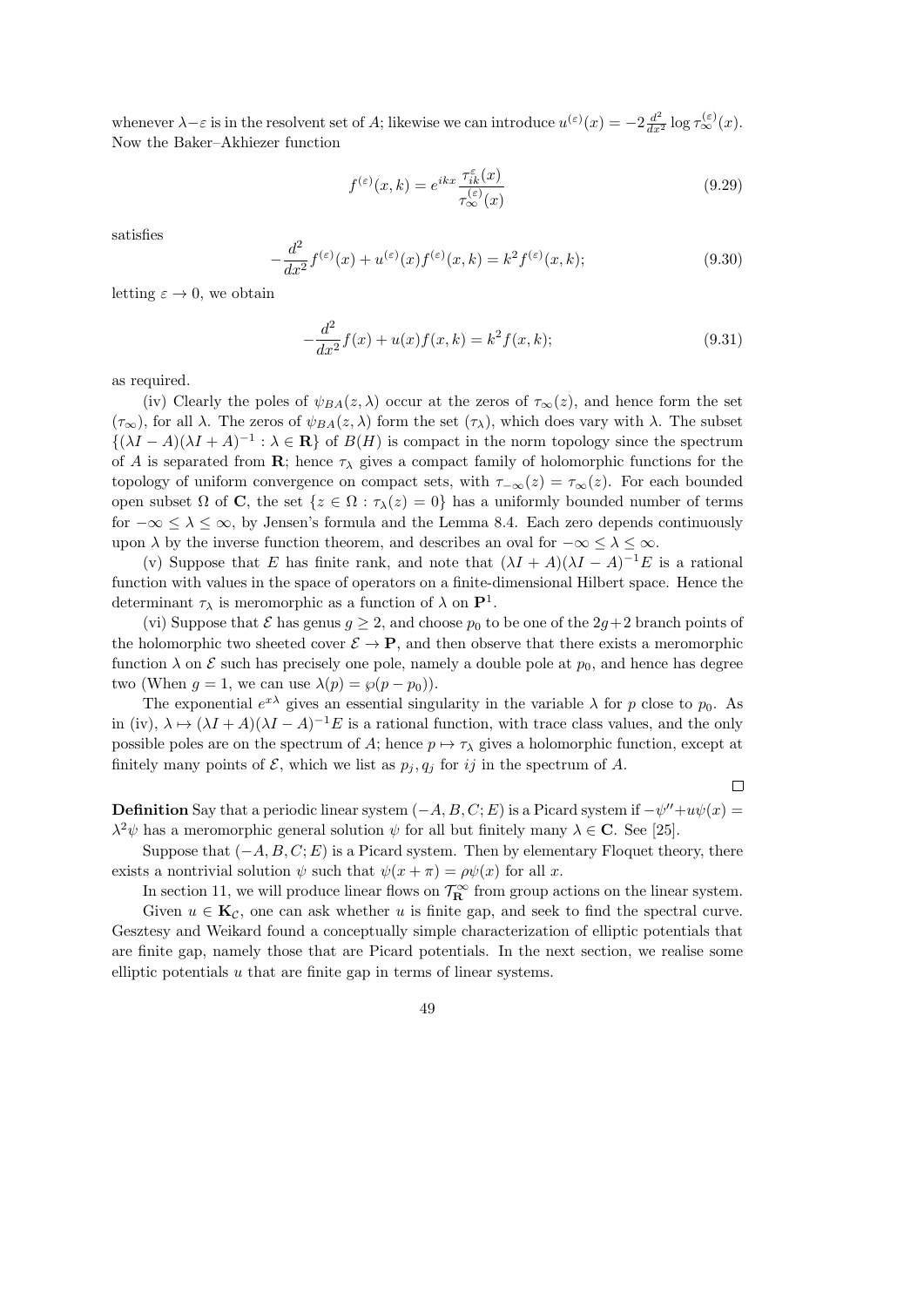#### 10. Linear systems with elliptic potentials

In this section we produce explicit examples of periodic linear systems such that  $u$  is finite gap, and the corresponding spectral curve  $\mathcal E$  is of arbitrary genus.

**Definition** (Elliptic functions) Suppose that  $\Lambda = \mathbf{Z}2\omega_1 + \mathbf{Z}2w_2$  with  $\Im(\omega_2/\omega_1) > 0$  is a lattice, and let  $\mathcal{T} = \mathbf{C}/\Lambda$  is the torus, and  $\mathcal{C} = \mathbf{Z}/2\pi\mathbf{Z}$  the cylinder. A meromorphic function on C is elliptic (of the first kind) if it is doubly periodic with respect to  $\Lambda$ ; let  $\mathbf{K}_{\mathcal{T}}^1$  be the differential field of elliptic functions. A meromorphic function is elliptic of the second kind if there exist multipliers  $\rho_i \in \mathbb{C}$  such that  $f(z + 2\omega_i) = \rho_i f(z)$ ; so that f is quasi-periodic with respect to the lattice; let  $\mathbf{K}_{\mathcal{T}}^2$  be the field of elliptic functions of the second kind. Also let  $\mathbf{K}_{\mathcal{T}}^3$  be the set of elliptic functions of the third kind, namely the meromorphic functions on C that satisfy  $f(z+2\omega_j) = e^{a_j z + b_j} f(z)$  for  $j = 1, 2$  and some  $a_j, b_j \in \mathbb{C}$ . Let  $\mathbf{M}_{\mathcal{C}}$  be the differential field of 2π-periodic meromorphic functions; then  $K_{\mathcal{T}} \subset K_{\mathcal{T}}^2 \subset K_{\mathcal{T}}^3 \subset M_{\mathcal{C}}$ , where all there spaces are closed under multiplication. See [33].

First we shall obtain a representation for the coordinate ring  $C_{\tau}$  of regular functions on elliptic curve

$$
\mathcal{T} = \{ (X, Z) : Z^2 = 4(X - e_1)(X - e_2)(X - e_3) \} \cup \{ (\infty, \infty) \}.
$$
 (10.1)

Let  $\theta_1$  be Jacobi's elliptic theta function,  $\theta_1^*(z)$  be the entire function  $\theta_1^*(z) = \theta_1(\overline{z})$  and let  $\wp$  be Weierstrass's elliptic function with real constants  $e_3 < e_2 < e_1$ . Then  $(\wp')^2$  =  $4(\wp - e_1)(\wp - e_2)(\wp - e_3)$  so a typical point on  $\mathcal T$  is  $(X, Z) = (\wp, \wp')$ ; moreover  $\mathbf{K}^1_{\mathcal T} = \mathbf{C}(\wp)[\wp'].$ 

Definition (Realising elliptic theta functions) (i) We refine the basic construction from [10] so as to ensure that the various matrices commute. Let  $H = \bigoplus_{n=0}^{\infty} \mathbb{C}^2$  be expressed as a space of column vectors and let

$$
J = \begin{bmatrix} 0 & -1 \\ 1 & 0 \end{bmatrix}, \qquad I = \begin{bmatrix} 1 & 0 \\ 0 & 1 \end{bmatrix}; \tag{10.2}
$$

then for an elliptic nome  $0 < q < 1$ , we introduce the block diagonal matrices on H with  $2 \times 2$ blocks, in which each top left corner is exceptional:

$$
A_0 = \begin{bmatrix} (1/2)J & 0 & 0 & 0 & \dots \\ 0 & J & 0 & 0 & \dots \\ 0 & 0 & J & 0 & \dots \\ 0 & 0 & 0 & J & \dots \\ \vdots & \vdots & \vdots & \vdots & \ddots \end{bmatrix} \qquad B_0 = - \begin{bmatrix} iI & 0 & 0 & 0 & \dots \\ 0 & 2q^2I & 0 & 0 & \dots \\ 0 & 0 & 2q^4I & 0 & \dots \\ 0 & 0 & 0 & 2q^8I & \dots \\ \vdots & \vdots & \vdots & \vdots & \ddots \end{bmatrix}
$$

$$
C_0 = \begin{bmatrix} I & 0 & 0 & 0 & \dots \\ 0 & J & 0 & 0 & \dots \\ 0 & 0 & J & 0 & \dots \\ 0 & 0 & 0 & J & \dots \\ \vdots & \vdots & \vdots & \vdots & \vdots \end{bmatrix} \qquad E_0 = - \begin{bmatrix} -iJ & 0 & 0 & 0 & \dots \\ 0 & q^2I & 0 & 0 & \dots \\ 0 & 0 & q^4I & 0 & \dots \\ 0 & 0 & 0 & q^8I & \dots \\ \vdots & \vdots & \vdots & \vdots & \vdots \end{bmatrix} \qquad (10.3)
$$

50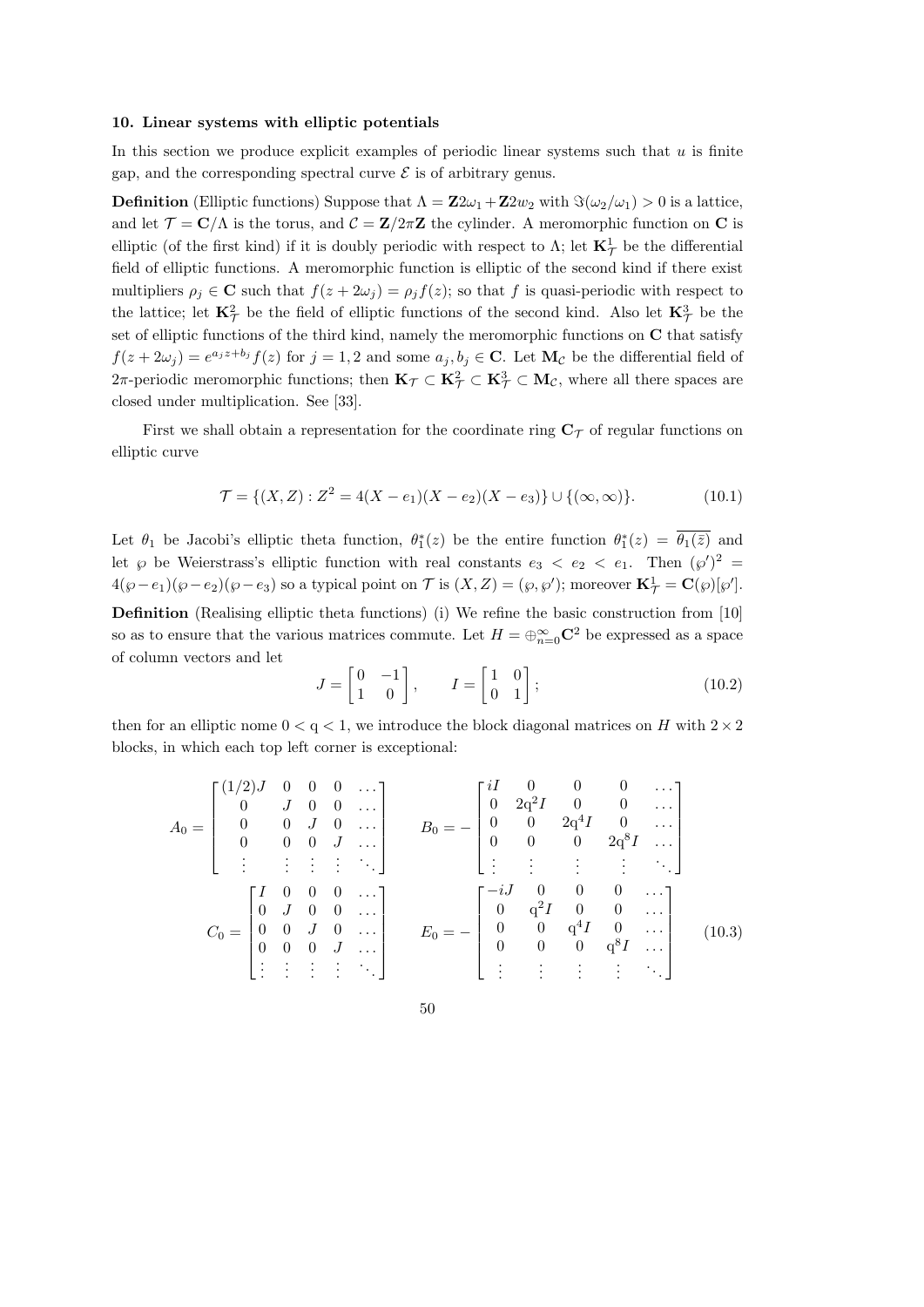Then, with  $A^{\dagger}$  standing for the Hermitian conjugate of A, we introduce

$$
A = \begin{bmatrix} A_0 & 0 \\ 0 & A_0^{\dagger} \end{bmatrix}, \quad B = \begin{bmatrix} B_0 & 0 \\ 0 & B_0^{\dagger} \end{bmatrix}
$$

$$
C = \begin{bmatrix} C_0 & 0 \\ 0 & C_0^{\dagger} \end{bmatrix}, \quad E = \begin{bmatrix} E_0 & 0 \\ 0 & E_0^{\dagger} \end{bmatrix}
$$
(10.4)

Given  $\lambda \in \mathbb{C} \setminus \{\pm i\}$ , we introduce  $\alpha$  by  $(\lambda I - J)(\lambda I + J)^{-1} = I \cos 2\alpha - J \sin 2\alpha$ ; so the effect of multiplying B by  $(\lambda I - A)(\lambda I + A)^{-1}$  is equivalent to  $x \mapsto x + \alpha$ .

**Proposition 10.1.** (i) The hypotheses of Theorem 8.4 are satisfied, so  $e^{-xA}Ee^{-xA}$  defines a trace class operator on H, and  $\det(I + e^{-xA} E e^{-xA})$  is an elliptic function of the third kind which satisfies

$$
\theta_1(x)\theta_1^*(x) = \det(I + e^{-xA}Ee^{-xA})|q|^{1/2}\prod_{n=1}^{\infty}(1-q^{2n})^2,
$$
\n(10.5)

where  $\theta_1(x)\theta_1^*(x)$  is entire and nonzero on  $\mathbf{C} \setminus \{j\pi + ik \log q : j, k \in \mathbf{Z}\}.$ 

(ii) Let  $\mathbf{S} = \mathbf{K}_{\mathcal{C}}[I, A, B, C, F]$ . Then S is a commutative and Noetherian ring of block diagonal matrices with entries from  $K_c$ ; furthermore, S is a complex differential ring for  $(-A, B, C)$  on  $\mathbf{C}/4\pi\mathbf{Z}$ .

(iii) The potential  $u(x) = -4$ trace | A | is the elliptic function

$$
u(x) = 4\wp(x) - 4e_1 - 2\left(\log \theta_1 \theta_1^*\right)''(1/2). \tag{10.6}
$$

(iv) Then  $u(x,t) = u(x-ct)$  gives the general travelling wave solution of the Korteweg–de Vries equation

$$
\frac{\partial^3 u}{\partial x^3} = 3u \frac{\partial u}{\partial x} + \frac{\partial u}{\partial t}
$$
 (10.7)

that has speed  $c = 4(e_1 + e_2 + e_3) - 3e_1 - (3/2)(\log \theta_1 \theta_1^*)''(1/2)$ .

(v) Let  $\mathbf{A}_0 = \text{span}_{\mathbf{C}}\{1, \wp^{(j)}(x) : j = 0, 1, 2, \ldots\}$  and  $\mathbf{A}$  be as in Lemma 3.2. Then  $\mathbf{A}_0 = \mathbf{C}[\mathcal{T}]$ , and every element of  $\mathbf{A}_0$  with zero constant term is the trace of some element of A.

(vi) The scattering function satisfies

$$
\phi(x) = \frac{-8q^2}{1 - q^2} \sin x. \qquad (x \in \mathbf{R})
$$
\n(10.8)

**Proof.** (i) The matrix J satisfies the identities  $e^{-xJ} = I \cos x - J \sin x$  and  $\det(I - q^{2n}e^{-2xJ}) =$  $(1-2q^{2n}\cos 2x+q^{4n})$ . We deduce that  $e^{-xA}$  belongs to **S** and defines a unitary operator on Hilbert space  $\ell^2$ ; evidently E is trace class. One can calculate

$$
\det(I + e^{-xA_0} E_0 e^{-xA_0}) = 2i \sin x \prod_{n=1}^{\infty} (1 - 2q^{2n} \cos 2x + q^{4n})
$$

$$
= \frac{i\theta_1(x)}{q^{1/4} \prod_{n=1}^{\infty} (1 - q^{2n})}.
$$
(10.9)

$$
51\,
$$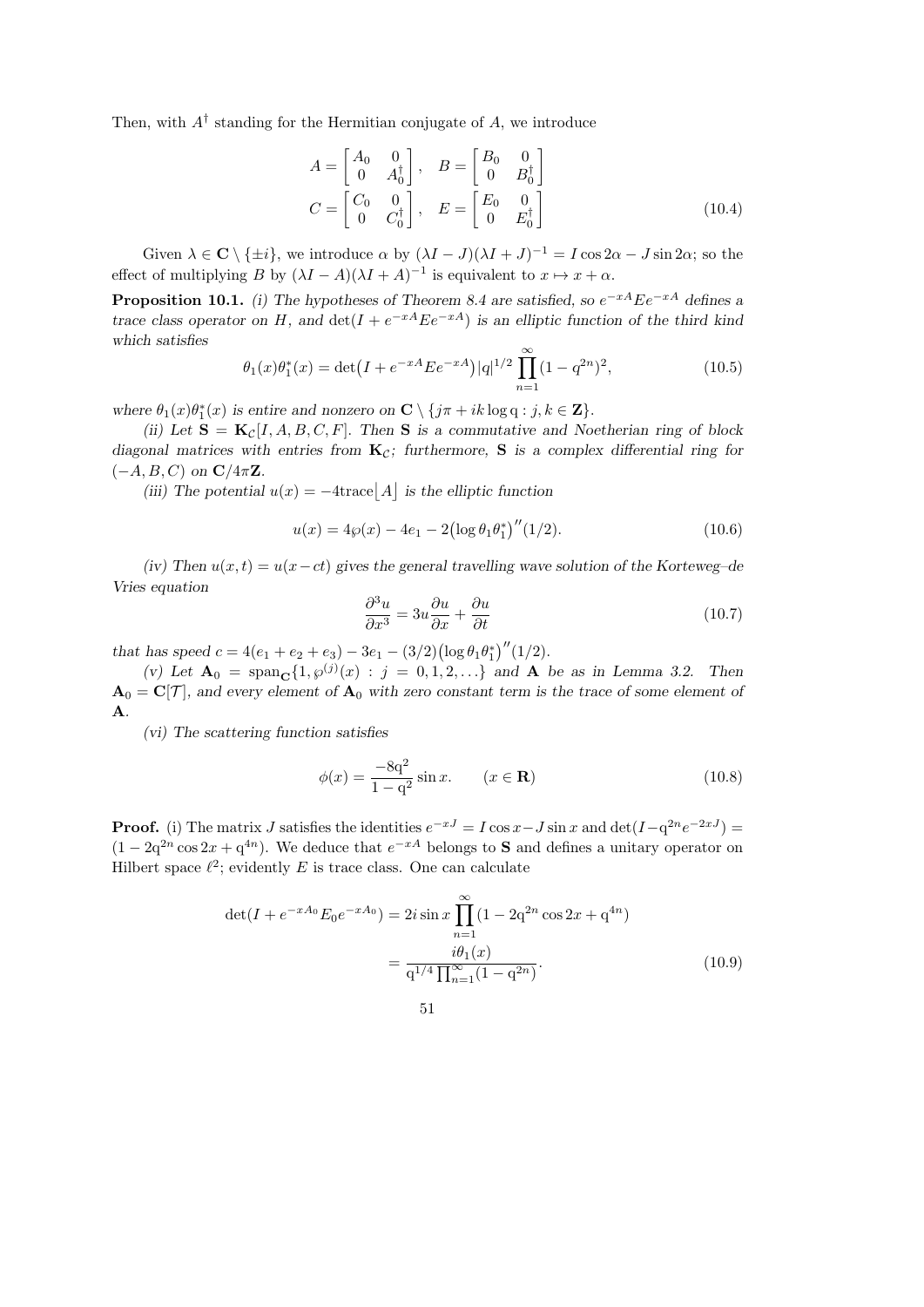which reduces to a multiple of Jacobi's function as in [33].

Let  $q = e^{i\pi\omega}$ . Then  $\theta_1(x + \pi) = -\theta_1(x)$  and  $\theta_1(x + 2\pi\omega) = e^{-4ix - 4i\pi\omega}\theta_1(x)$ , so  $\theta_1\theta_1^*$ is periodic with period  $\pi$ , and  $\theta_1(x+2\pi\omega)\theta_1^*(x+2\pi\omega) = e^{-8i(x+\pi\omega)}\theta_1(x)\theta_1^*(x)$ , hence  $\theta_1\theta_1^*$ is elliptic of the third kind. Using (8.13), one can easily show that the zero set of  $\theta_1$  is  ${j\pi + ik \log q : j, k \in \mathbf{Z}}$ , and this coincides with the zero set of  $\theta_1^*$ .

(ii) First note that  $(A^2 + I)(A^2 + I/4) = 0$ , so  $E = 2^{-1}A^{-1}BC$  belongs to S. It follows directly from Theorem 8.2 that S is a differential ring for  $(-A, B, C)$ . In this case A is similar to  $-A$ , so there exists an invertible S such that  $AS + SA = 0$ , so the solution to (1.9) is not unique.

Note that the 2 × 2 matrices satisfy  $(I + iJe^{-xJ})(I - iJe^{xJ}) = 2i \sin xI$  and

$$
(I - q^{2n}e^{-2xJ})(I - q^{2n}e^{2xJ}) = (1 - q^{2n}\cos 2x + q^{4n})I,
$$
\n(10.10)

so F is a block diagonal matrix with entries from  $\mathbf{K}_{\mathcal{C}}[I, J]$ . In terms of  $t = \tan x/2$ , the  $n^{th}$ block has determinant  $1+q^{4n}-2q^{4n}(1+t^4-6t^2)/(1+t^2)^2$ , which has simple zeros and double poles for all n.

(iii) Using the identity (8.1), one checks that

$$
\frac{d^2}{dx^2} \log \theta_1 \theta_1^* = 2 \text{trace}[A],\tag{10.11}
$$

then a standard result from elliptic function theory [33, p. 132] gives

$$
\wp(x) = -(\log \theta_1(x))'' + e_1 + (\log \theta_1)''(1/2), \tag{10.12}
$$

hence the result follows from  $(8.7)$ .

(iv) We have the basic differential equation

$$
\wp'' = 6\wp^2 - 4(e_1 + e_2 + e_3)\wp + 2(e_1e_2 + e_1e_3 + e_2e_3). \tag{10.13}
$$

One can show that  $u(x-ct)$  is a solution by differentiating (8.35) again and then adjusting the constants. Conversely, the expression  $u''' = 3uu' - cu'$  reduces to

$$
(u'/4)^2 = 4((u/4)^3 - (c/4)(u/4)^2 + \beta(u/4) + \gamma), \tag{10.14}
$$

where  $\beta$  and  $\gamma$  are constants. By integrating this ordinary differential equation, we obtain Weierstrass's function.

(v) By induction, one can prove that for each  $n = 0, 1, 2, \ldots$ , there exists a polynomial  $q_n(X)$  of degree  $n+1$  such that  $\wp^{(2n)}(x) = q_n(X)$ ; likewise by induction one can prove that there exists a polynomial  $p_n(X)$  of degree n such that  $\wp^{(2n+1)}(x) = p_n(X)Z$ . Hence

$$
\text{span}\{1, \wp^{(j)}(x) : j = 0, 1, \dots, 2N\} \subseteq \text{span}\{X^j, X^k Z : j = 0, \dots, N + 1; k = 0, \dots, N - 1\}
$$
\n(10.15)

and both spaces have dimension 2N + 2, so we have equality. We deduce that A<sup>0</sup> = {p(X)Z +  $q(X): p(X), q(X) \in \mathbf{C}[X]$ , which is isomorphic to the ring  $\mathbf{C}[X, Z]$  modulo the ideal  $(Z^2 -$ 

52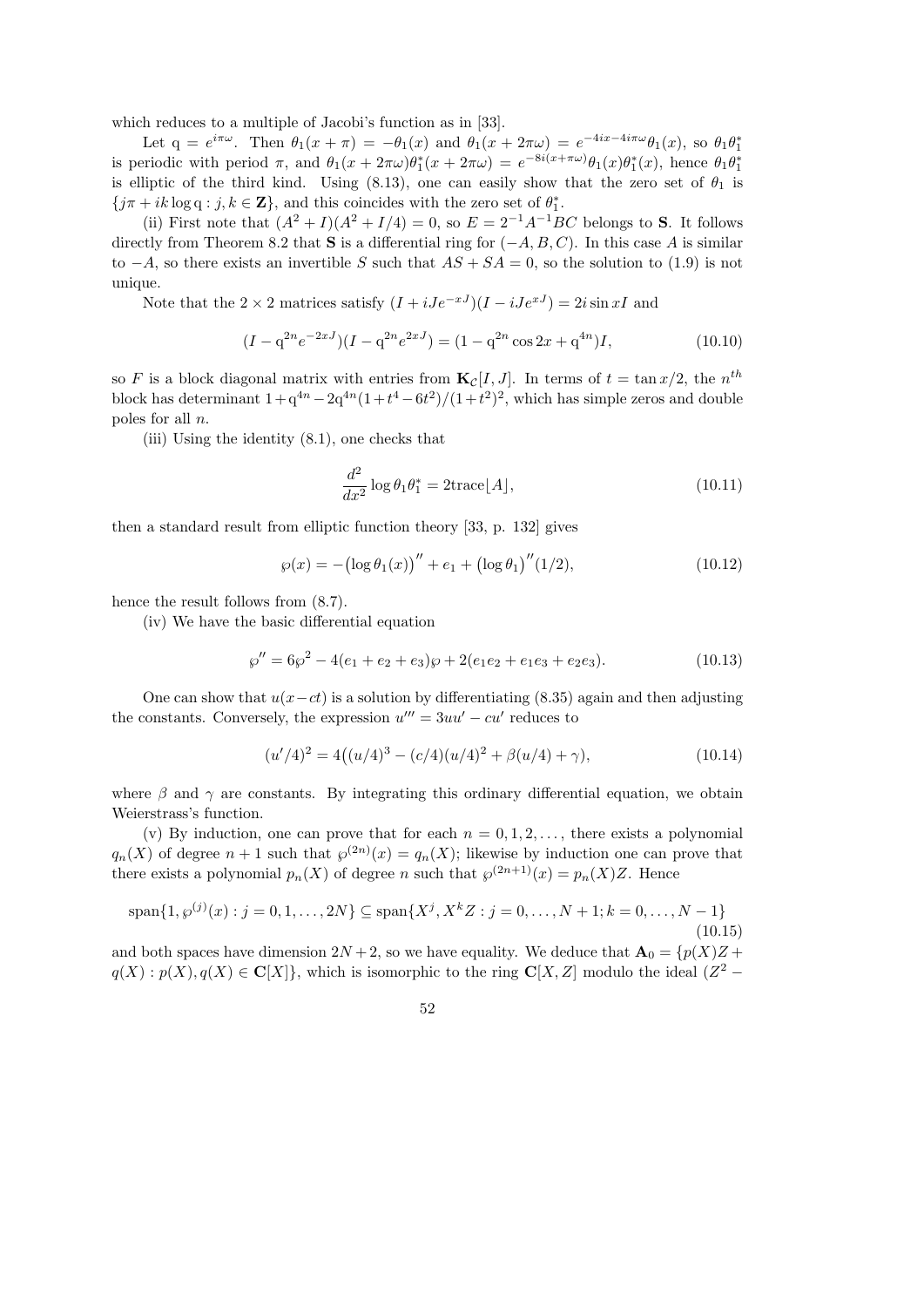$4(X - e_1)(X - e_2)(X - e_3)$ , which is an integral domain since  $\mathcal T$  is irreducible. Hence  $\mathbf{A}_0 =$  $\mathbf{C}[\mathcal{T}].$ 

By repeatedly differentiating and using (8.18), we obtain

$$
\wp(x) = -\text{trace}\left[A\right] + e_1 + (1/2)\left(\log \theta_1 \theta_1^*\right)''(1/2),
$$
  
\n
$$
\wp'(x) = -2\text{trace}\left[A(I - 2F)A\right]
$$
\n(10.16)

and likewise  $\wp^{(j)}$  is the trace of a  $\lfloor P_j \rfloor$  for some  $P_j \in \mathbf{A}$  for  $j = 2, 3, \ldots$ 

(vi) By definition  $\lfloor F^{-2} \rfloor = Ce^{-2xA}B$ . We observe also that  $C_0e^{-xA_0}B_0$  equals

$$
\begin{bmatrix}\n-iI\cos(x/2) + iJ\sin(x/2) & 0 & 0 & \cdots \\
0 & -q^2J\cos x - q^2I\sin x & 0 & \cdots \\
0 & 0 & -q^4J\cos x - q^4I\sin x & \cdots \\
\vdots & \vdots & \vdots & \ddots\n\end{bmatrix}
$$
(10.17)

so when we take the trace, we get

trace 
$$
C_0 e^{-xA_0} B_0 = -2i \cos(x/2) - \frac{4q^2}{1-q^2} \sin x,
$$
 (10.18)

 $\Box$ 

and we obtain the stated result when we add the complex conjugate to get trace  $Ce^{-xA}B$ .

On a compact Riemann surface  $\mathcal{E}$ , the divisor group  $D(\mathcal{E}) = \{ \delta = \sum_j n_j(z_j) : n_j \in \mathbf{Z}, z_j \in \mathbf{Z} \}$  $\mathcal{E}$  is the free abelian group generated by the points of  $\mathcal{E}$ , and the degree of the divisor  $\delta$  is  $\deg(\delta) = \sum_j n_j$ . We let  $\mathbf{K}_{\ell}^{\sharp}$  $\mathcal{E}$  be the multiplicative group of non zero meromorphic functions on  $\mathcal{E}$ , where we identify  $f \sim g$  if  $f = \lambda g$  for some  $\lambda \in \mathbb{C} \setminus \{0\}$ . Then by Liouville's theorem, each  $f\in \mathbf{K}^{\sharp}_{\beta}$  $\mathcal{E}$  corresponds to the principal divisor  $\delta(f) = \sum_j n_j \delta(z_j) - \sum_j m_j \delta(p_j)$ , where  $z_j$  is a zero of f of order  $n_j$  and  $p_j$  a pole of f of order  $m_j$ ; moreover,  $\deg(f) = 0$ . By extension, we can consider the notion of a divisor for  $\psi_{BA}(z; \lambda)$  as in Proposition 8.4, with the understanding that there are infinitely many zeros and poles on C in a periodic array. In particular, elliptic functions of the third kind give rise to divisors on the torus. We now use the notations  $\tau$  and  $\sigma$  to defer to tau functions of periodic linear systems as in Theorem 8.2. See [43].

First consider the group  $G_{\mathcal{C}} = {\{\tau/\sigma : \tau, \sigma \in \mathbb{C}_{\mathcal{C}}\}}$  generated by linear systems with E of finite rank. Then each  $\tau/\sigma \in \mathbf{K}_{\mathcal{C}}^{\sharp}$  may be transformed by the change of variable  $t = \tan z$  to  $\tau/\sigma \in \mathbf{K}_{\mathbf{P}^1}^{\sharp}$  and hence gives a divisor  $\delta(\tau/\sigma)$  on the Riemann sphere. One can check that all divisors of degree zero on the Riemann sphere arise in this way.

Next consider  $\mathbf{C}/\Lambda$ . The torus  $\mathcal T$  may be identified with the quotient group of divisors of degree zero modulo the group of principal divisors, known as the Jacobi variety. We consider

$$
\tau(x) = e^{ax^2 + bx + c} \frac{\prod_{j=1}^n \theta_1(x - a_j)}{\prod_{j=1}^m \theta_1(x - b_j)},
$$
\n(10.19)

which is meromorphic with divisor  $(\tau) = \sum_j (a_j) - \sum_k (b_k)$  on some cell of the quotient space  $\mathbf{C}/\Lambda$  so deg( $\tau$ ) = n – m. The following results are consequences of Abel's theorem [29].

$$
53\,
$$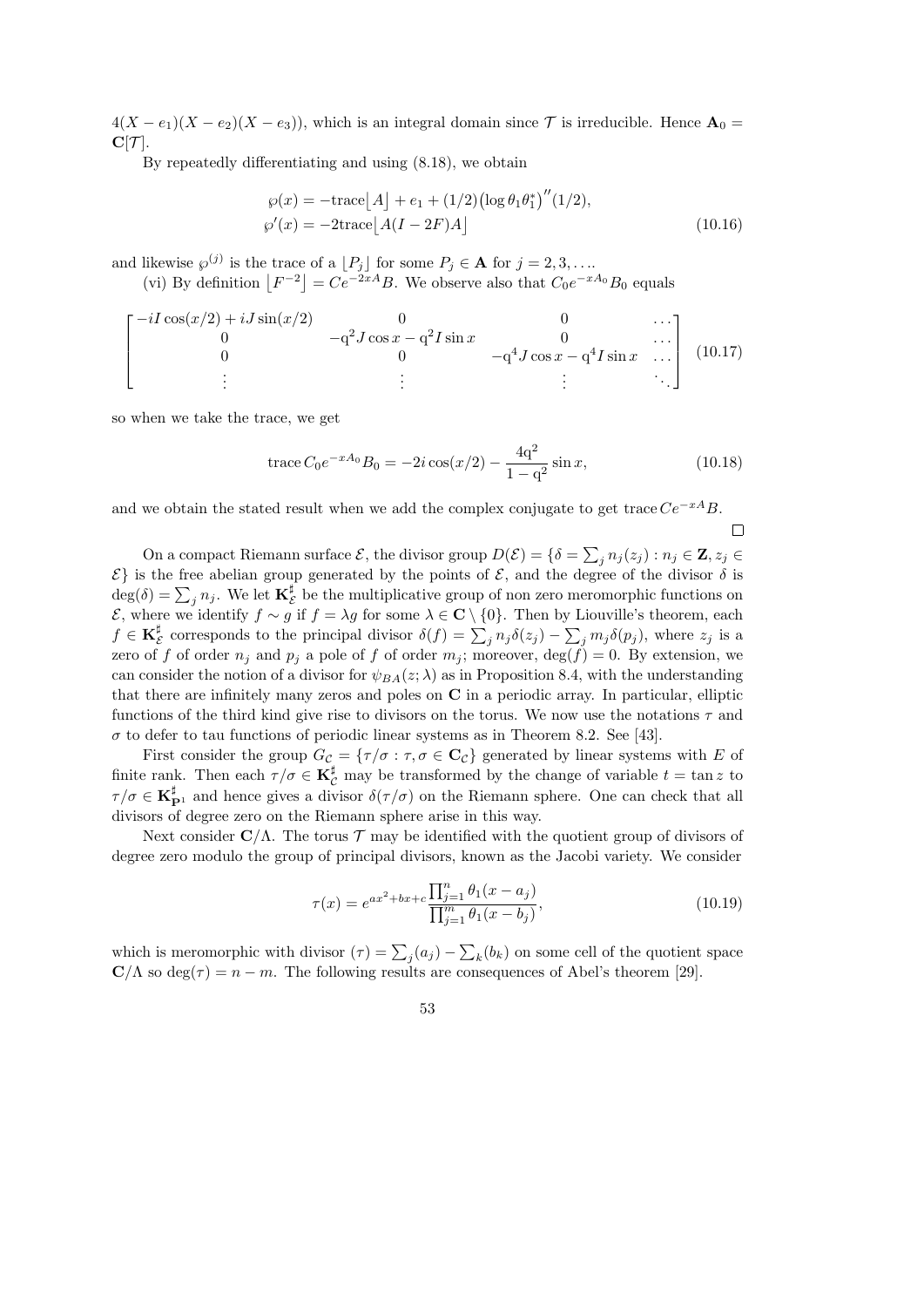(1) If deg( $\tau$ ) = 0,  $\sum_{j=1}^{n} (a_j - b_j) \in \Lambda$  and  $a = b = 0$ , then  $\tau$  is elliptic of the first kind.

(2) If deg( $\tau$ ) = 0 and  $a = 0$ , then  $\tau$  is elliptic of the second kind.

(3)  $\tau$  is elliptic of the third kind and  $u = -2(\log \tau)$ " is elliptic of the first kind. If  $m = 0$ , then  $\tau$  is entire, and u has poles at the  $a_j$  for  $j = 1, \ldots, n$ .

**Lemma 10.2** (i) For each positive divisor (δ) on  $\mathbb{C}/\Lambda$ , there exists a periodic linear system with tau function  $\tau$  as in Theorem 8.1 such that  $(\delta)$  equals the divisor of the zeros of  $\tau$ .

(ii) Any trivial theta function arises from the quotient of theta functions for Gaussian linear systems on **R**. The effect of multiplying by a trivial theta function  $\tau \mapsto e^{-Q/2}\tau$  is to take  $u \mapsto u + q_0$  for some constant  $q_0$ .

Proof See above.

 $\Box$ Consider elliptic functions for the curve  $\mathcal{T} = \{(x, y) : y^2 = 4x^3 - g_2x - g_3\} \cup \{(\infty, \infty)\}\$ with Klein's invariant  $J = g_2^3/(g_2^3 - 27g_3^2)$ . By forming the trace in  $u = -4$ trace  $[A]$ , we are undergoing a limiting process which takes us from  $\mathbf{K}_{\mathcal{C}}$  to  $\mathbf{M}_{\mathcal{C}}$ , which includes the elliptic functions. Thus we can obtain an analogue of Corollary 8.3 for the elements that appear in finite algebraic extensions of the elliptic function field on  $\mathcal T$ . If u is algebraic over the elliptic function field, then  $u$  is realised via a periodic linear system.

**Remark 10.3.** (Integrable quantum systems) Having constructed the potential  $\wp$  from a periodic linear system, we can produce a family of Hankel kernels and potentials from standard limiting arguments which are associated with exactly solvable problems in quantum mechanics. Consider an interacting system of N identical particles at positions  $x_j$  on the real line which interact only pairwise, and where the strength of the mutual interaction of particles  $j$  and  $k$ depends only upon their separation  $x_j - x_k$  via a potential u; then the Hamiltonian is

$$
H = -\frac{1}{2} \sum_{j=1}^{N} \frac{\partial^2}{\partial x_j^2} + \sum_{1 \le j < k \le N} u(x_j - x_k). \tag{10.20}
$$

In each of the following,  $\gamma$  and the potential u are meromorphic functions on a Riemann surface  $\mathcal E$  and  $\psi$  satisfies the addition rule

$$
\psi(x+y) = \frac{\psi'(x)\psi(y) - \psi(x)\psi'(y)}{\gamma(x) - \gamma(y)}.\tag{10.21}
$$

where  $u(x) = \psi(x)^2 + \gamma(x) + c$  with c constant.

$$
\mathcal{E} \n\mathbf{P}^1 \n\mathbf{g}(g+1)/x^2 \n\mathbf{g}(g+1)/x^2 \n\mathbf{g}(g+1) \cos c^2 x \n\mathbf{g}(g+1) \cot x \n\mathbf{g}(g+1) \cot x \n\mathbf{g}(g+1) \cot x \n\mathbf{g}(g+1) \cot x \n\mathbf{g}(g+1) \cot x \n\mathbf{g}(g+1) \cot x \n\mathbf{g}(g+1) \cot x \n\mathbf{g}(g+1) \cot x \n\mathbf{g}(g+1) \cot x \n\mathbf{g}(g+1) \cot x \n\mathbf{g}(g+1) \cot x \n\mathbf{g}(g+1) \cot x \n\mathbf{g}(g+1) \cot x \n\mathbf{g}(g+1) \cot x \n\mathbf{g}(g+1) \cot x \n\mathbf{g}(g+1) \cot x \n\mathbf{g}(g+1) \cot x \n\mathbf{g}(g+1) \cot x \n\mathbf{g}(g+1) \cot x \n\mathbf{g}(g+1) \cot x \n\mathbf{g}(g+1) \cot x \n\mathbf{g}(g+1) \cot x \n\mathbf{g}(g+1) \cot x \n\mathbf{g}(g+1) \cot x \n\mathbf{g}(g+1) \cot x \n\mathbf{g}(g+1) \cot x \n\mathbf{g}(g+1) \cot x \n\mathbf{g}(g+1) \cot x \n\mathbf{g}(g+1) \n\mathbf{g}(g+1) \n\mathbf{g}(g+1) \n\mathbf{g}(g+1) \n\mathbf{g}(g+1) \n\mathbf{g}(g+1) \n\mathbf{g}(g+1) \n\mathbf{g}(g+1) \n\mathbf{g}(g+1) \n\mathbf{g}(g+1) \n\mathbf{g}(g+1) \n\mathbf{g}(g+1) \n\mathbf{g}(g+1) \n\mathbf{g}(g+1) \n\mathbf{g}(g+1) \n\mathbf{g}(g+1) \n\mathbf{g}(g+1) \n\mathbf{g}(g+1) \n\mathbf{g}(g+1) \n\mathbf{g}(g+1) \n\mathbf{g}(g+1) \n\mathbf{g}(g+1) \n\mathbf{g}(g+1)
$$

In the last line of this array we have introduced

$$
\psi_2(x,\alpha) = -2q^{1/4} e^{(\zeta(\alpha) - 2\alpha \eta_1/\pi)x} \prod_{n=1}^{\infty} (1 - q^{2n})^3 \frac{\theta_1(x - \alpha)}{\theta_1(\alpha)\theta_1(x)},
$$
(10.23)

$$
54\,
$$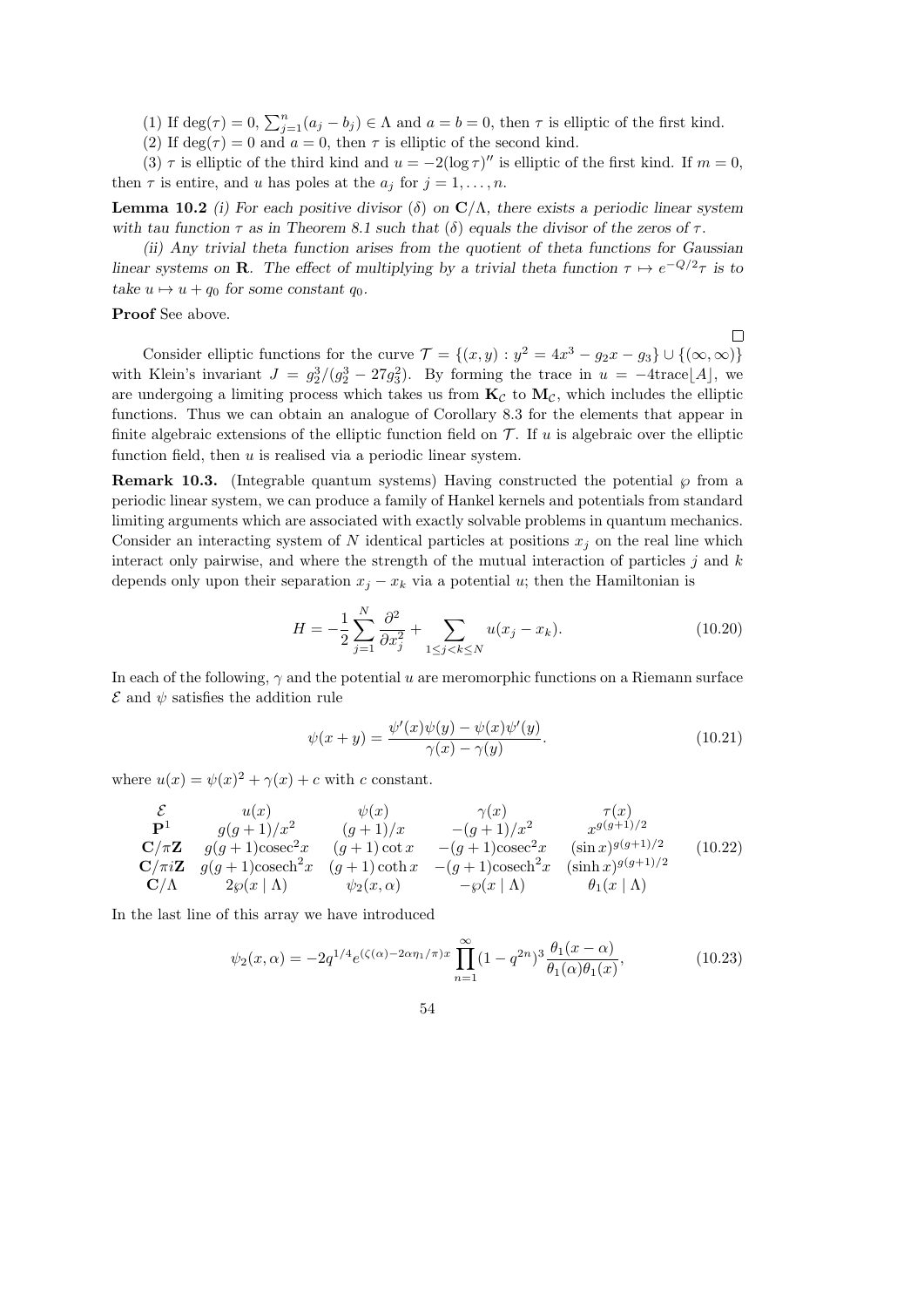which satisfies Lamé's equation  $-\frac{d^2}{dx^2}\psi_2(x,\alpha) + 2\wp(x)\psi_2(x,\alpha) = -\wp(\alpha)\psi_2(x,\alpha)$ , and is such that  $\alpha \mapsto \psi_2(x, \alpha)$  is elliptic and  $x \mapsto \psi_2(x, \alpha)$  is elliptic of the second kind; moreover  $\psi_2(x,\alpha)\psi_2(-x,\alpha) = \wp(\alpha) - \wp(x)$ . By Lemma 10.2,  $\psi_2(x,\alpha)$  can be expressed as a quotient of tau functions from periodic linear systems as in Lemma 8.1, and Gaussian linear systems as in Lemma 4.4.

The example in the final line is fundamentally important since one can obtain the periodic and rational potentials as limiting cases of the elliptic potential. We write  $\Lambda = \mathbf{Z} 2\omega_1 + \mathbf{Z} 2\omega_2$ where  $\omega_1, \omega_2/i > 0$ . Then we have the thermodynamic limit

$$
2\wp(x \mid \mathbf{Z}2\omega_1 + \mathbf{Z}2\omega_2) \to 2(\pi/2\omega_2)^2 \text{cosech}^2(\pi x/2\omega_2) - \pi^2/6\omega_2^2 \qquad (\omega_1 \to \infty) \tag{10.24}
$$

and in contrast the high density limit

$$
2\wp(x \mid \mathbf{Z}2\omega_1 + \mathbf{Z}2\omega_2) \to 2(\pi/2\omega_2)^2 \csc^2(\pi x/2\omega_1) - \pi^2/6\omega_1^2 \qquad (\omega_2/i \to \infty); \qquad (10.25)
$$

when one limit is applied after the other, we have the limiting potential  $u(x) = 2/x^2$ . Krichever shows that the system with  $u(x) = 2\wp(x)$  is integrable in the sense that there exists a compact Riemann surface  $\mathcal{Y}_N$  which covers the elliptic curve N-fold, and the solution of the Hamiltonian dynamical system can be expressed in action-angle variables with the angles in the Jacobi variety of  $\mathcal{Y}_N$ .

For any finite gap  $u \in M_{\mathcal{C}}$ , the solutions of  $-\psi'' + u\psi = \lambda\psi$  are parametrized by the hyperelliptic spectral curve  $\mathcal{Y}$ , punctured at infinity, and there is a meromorphic covering map  $\mathcal{Y} \to \mathbf{P}^1$ . One can use Lam<sup>'</sup>e's equation to produce explicit covering maps  $\mathcal{Y} \to \mathcal{T}$  of the elliptic curve by hyperelliptic curves of arbitrary genus. To describe such elliptic covers in terms of linear systems, one can use the following result.

**Proposition 10.4** Let u be a nonconstant elliptic function on  $\mathcal{T}$ .

(i)  $\mathbf{K} = \mathbf{C}(u)[u']$  is a differential field, which is produced from a periodic linear system.

iii) Let  $A$  be a finitely generated algebra over  $K$ , let  $P$  be a maximal ideal in  $A$  and  $z \in A/P$ . Then there exists an algebraic curve Y with a finite cover  $\mathcal{Y} \to \mathcal{T}$  such that z may be identified with a rational function on  $\mathcal{Y}$ , and  $\mathbf{K}[z]$  is a differential field.

(iii) For generic values of J and  $\ell = 1, 2, \ldots$ , there exists a hyperelliptic curve  $\mathcal{Y}_\ell$  of genus  $\ell$  and a holomorphic covering map  $\mathcal{Y}_\ell \to \mathcal{T}$  of degree  $\ell(\ell + 1)/2$ .

**Proof.** (i) By a classical theorem, there exists a polynomial  $P \in \mathbb{C}[x, y]$  such that  $P(u, u') = 0$ , and hence u' is algebraic over  $\mathbf{C}(u)$ , so **K** is a field, and closed under differentiation.

(ii) By the weak Nullstellensatz [4],  $\mathbf{A}/\mathbf{P}$  is a finite algebraic extension of **K**. Hence we let  $u_0, \ldots, u_{n-1} \in \mathbf{K}$  be elliptic function, which may be realised as in Proposition 10.1 as quotients of tau functions from periodic linear systems. By classical results on Riemann surfaces, the characteristic equation

$$
\det \begin{bmatrix} z & -1 & 0 & \dots \\ 0 & z & -1 & \dots \\ \vdots & \vdots & \ddots & \vdots \\ u_0(x) & u_1(x) & \dots & z + u_{n-1}(x) \end{bmatrix} = 0
$$
 (10.26)

55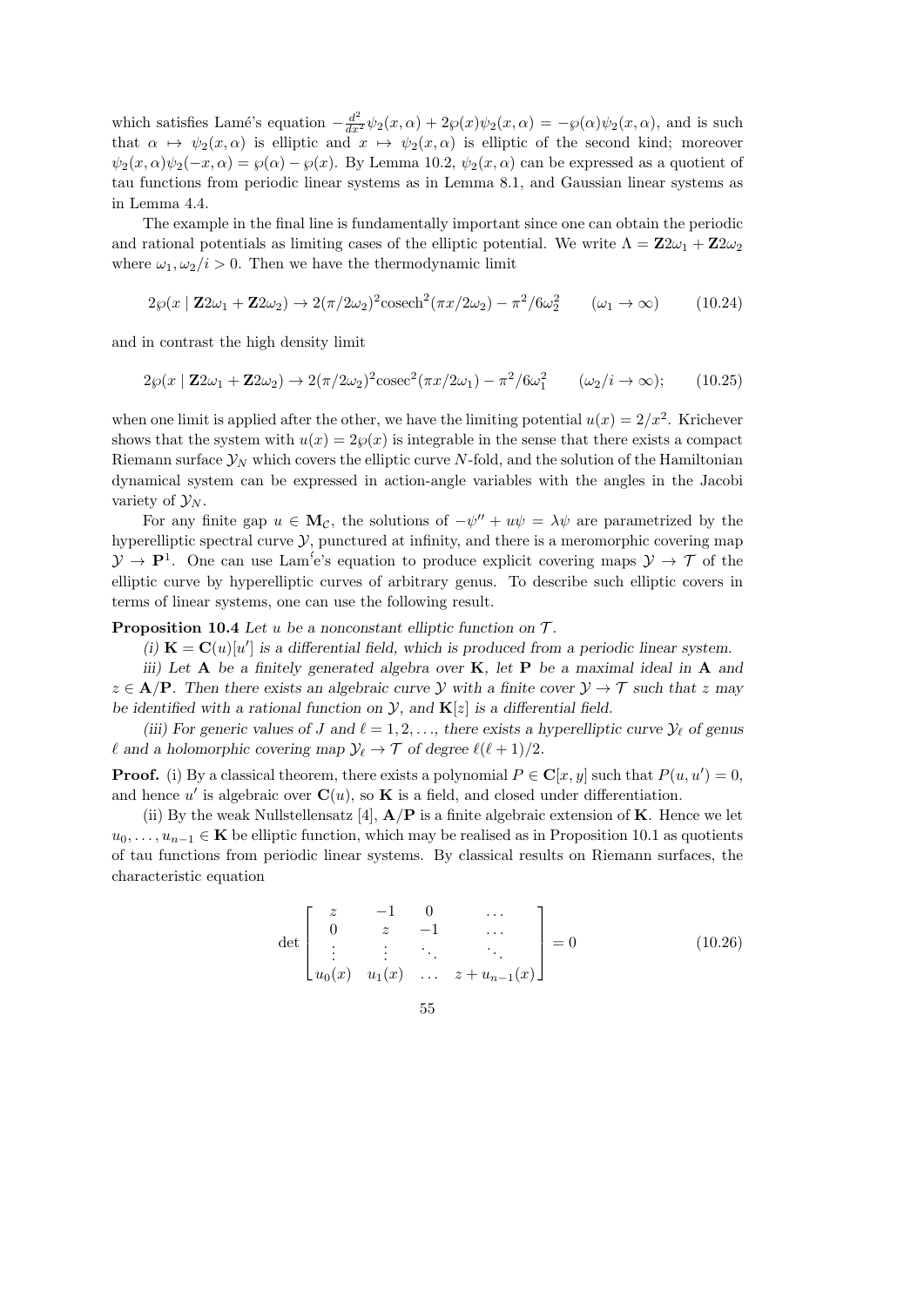determines an algebraic function  $z(x)$ . Thus we can produce a Riemann surface  $\mathcal Y$  and an n-sheeted holomorphic covering  $\pi : \mathcal{Y} \to \mathcal{T}$ . Then  $\mathbf{K}[z]$  is a finite algebraic extension of the differential field  $K$ , and hence a differential field.

(iii) Whereas it is not known which curves  $\mathcal Y$  give covers of typical  $\mathcal T$ , one can produce explicit examples by means of Lamé's covers, as in [31]. Lamé's equation  $-y'' + \ell(\ell+1)\wp y = \nu^2 y$ is the prototypical example of an elliptic finite gap potential, and has solutions are thoroughly described in [27]. By introducing new variables  $(X, Z) = (\wp(x), \wp'(x))$  for T and a fixed  $g \in \mathbb{N}$ , we can express Lamé's equation as

$$
-\left(Z\frac{d}{dX}\right)^2\Psi(X) - 2\kappa\left(Z\frac{d}{dX}\right) + \ell(\ell+1)X\Psi(X) + B\Psi(X) + \kappa^2\Psi(X) = 0\tag{10.27}
$$

and use  $d/dx = Zd/dX$ . Clearly, the elliptic function field is  $\mathbf{K}_0 = \mathbf{C}(X)[Z]$ .

For each integer  $\ell$ , let  $L_{\ell}$  be Lamé's spectral polynomial of degree  $2\ell + 1$ , and  $\mathcal{Y}_{\ell} =$  $\{(B,\nu) : \nu^2 = L_{\ell}(B)\}\$ the corresponding hyperelliptic curve. For generic values of Klein's invariant  $g_2^3/(g_2^3-27g_3^2)$ , the curve  $\mathcal{Y}_\ell$  is nonsingular and has genus  $g=\ell$ ; whereas for the exceptional values  $\mathcal{Y}_\ell$  is singular and g may decline to  $\ell - 1$ . The exceptional values of J are given by the Cohn polynomials as listed in [31]. There is a covering map  $\pi_\ell : \mathcal{Y}_\ell \to \mathcal{T}$ , and the resulting values  $(x, y)$  on T are explicit rational functions of  $(B, \nu)$  on  $\mathcal{Y}_\ell$  which are given in terms of the Lamé and twisted Lamé polynomials in  $[31]$ . Thus one can produce specific examples of hyperelliptic curves of genus  $g = 2, 3, \ldots$  which give finite covers  $\pi_{\ell} : \mathcal{Y}_{\ell} \to \mathcal{T}$ . Then  $f \mapsto f \circ \pi_\ell$  gives a field homomorphism  $\mathbf{K}_{\mathcal{T}} \to \mathbf{K}_{\mathcal{Y}_\ell}$ , and for each nonconstant  $g, f \circ \pi$  in  $\mathbf{K}_{\mathcal{Y}_{\ell}}$  there exists a non-zero polynomial P such that  $P(g, f \circ \pi) = 0$ .

The differential equation is finite gap, in the sense that the Bloch spectrum is  $[E_0, E_1] \cup$  $[E_2, E_3] \cup \ldots \cup [E_{2\ell}, \infty)$ , where  $E_j$  are the zeros of  $L_{\ell}(B) = 0$ . The spectral curve has points of ramification  $E_j$  for  $j = 0, \ldots, 2\ell$ , and (10.9) has solutions of the first kind

$$
\Psi = (C(X) + D(X)Z) \exp\left(\kappa \int \frac{dX}{Z}\right) \tag{10.28}
$$

or of the second kind

$$
\Psi = \left( E(X)\sqrt{X - e_j} + \frac{F(X)Z}{\sqrt{X - e_j}} \right) \exp\left(\kappa \int \frac{dX}{Z}\right) \tag{10.29}
$$

where  $\kappa \in \mathbb{C}$  is a spectral parameter and  $C(X)$ ,  $D(X)$ ,  $E(X)$  and  $F(X)$  are complex polynomials, depending on  $\ell, e_j, \kappa$  and B; see [27]. For  $B = E_j$ , with  $j = 0, \ldots, 2\ell$ , one can take  $\kappa = 0$ , and obtain Lamé's polynomial solutions of the first or second kind for  $(10.9)$ . However, for typical spectral points, one requires  $\kappa \neq 0$  and the solutions involve Lamé polynomials twisted by the exponential factor. There exists a polynomial  $P_\ell$  of degree  $\ell - 1$  such that

$$
\int \frac{P_{\ell}(B)dB}{\sqrt{L_{\ell}(B)}} = \int \frac{dx}{\sqrt{4x^3 - g_2x - g_3}}
$$
(10.30)

reduces the hyperelliptic integral on the left-hand side to the elliptic integral on the right, which is the inverse function of  $\wp$ .

$$
^{56}
$$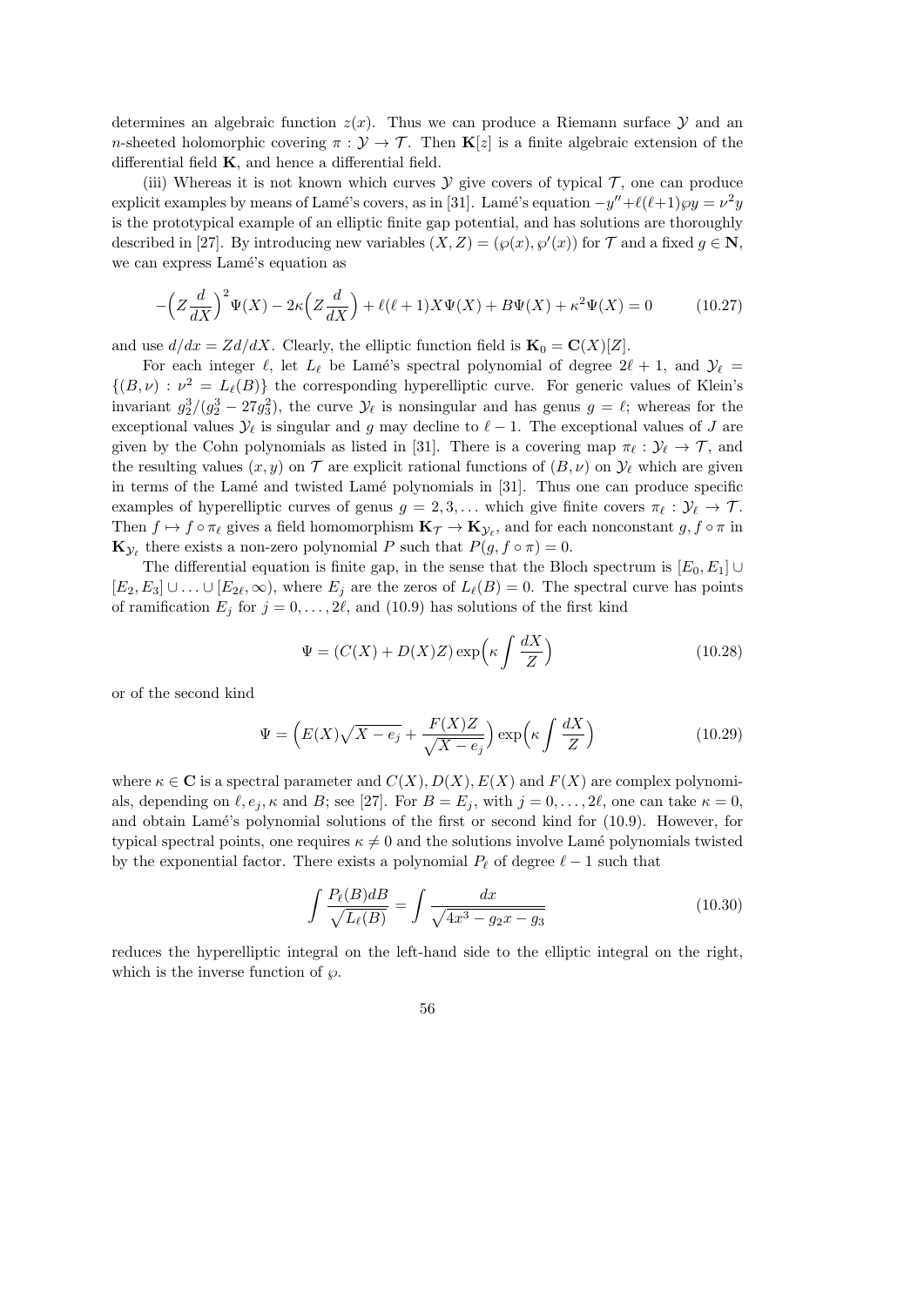**Definition** (Differential Galois group [46]) Let U be a fundamental solution matrix of Hill's equation

$$
\frac{d}{dx}\begin{bmatrix} \psi \\ \xi \end{bmatrix} = \begin{bmatrix} 0 & 1 \\ u - \lambda & 0 \end{bmatrix} \begin{bmatrix} \psi \\ \xi \end{bmatrix}
$$
\n(10.31)

with det  $U(0) = 1$  and let **PV** be the Picard–Vessiot ring over **C** that is generated by the entries of U; then let L be the field of fractions of PV. The differential Galois group  $DGal(L; C)$  is the set of C-linear field automorphisms of L that commute with  $d/dx$ .

We now characterize finite gap elliptic potentials in terms of periodic linear systems.

**Theorem 10.5** Consider  $(10.31)$ , where u is elliptic.

(i) Then u may or may not be finite gap.

(ii) Suppose that (10.31) has a general solution  $\psi_{\lambda}(x)$  that is a quotient of  $\tau$  functions from periodic linear systems for all but finitely many  $\lambda \in \mathbb{C}$ . Then u is finite gap.

(iii) Conversely, suppose that u is finite-gap. Then for all but finitely many  $\lambda \in \mathbb{C}$ , (10.31) has a solution  $\psi_{\lambda}(x)$  that is the quotient of tau functions arising from periodic linear systems as in Theorem 8.2 and Gaussian linear systems. Also,  $deg[\mathbf{K}_{\mathcal{T}}^1 : \mathbf{K}_0]$  is finite.

(iv) Let M be a finite dimensional differentiable manifold of elliptic functions on the torus that is invariant and differentiable with respect to the flow associated with KdV and that some  $u \in M$ , where u is finite gap. Then there exists a family  $\Sigma_t = (-A, B(t), C; E(t))$  of periodic linear systems such that  $u(x, t)$  is the potential from  $\Sigma_t$ , and  $\Sigma_t$  evolves according to a finite-dimensional Hamiltonian system.

Proof. (i) The Treibich–Verdier potentials of the form

$$
u(z) = a_0 + \sum_{j=1}^{4} c_j \wp(z - a_j),
$$
\n(10.32)

are finite gap if and only if  $c_j = d_j (d_j + 1)$  for some  $d_j \in \mathbf{Z}$  for  $j = 1, \ldots, 4, a_0 \in \mathbf{C}$  and the the poles satisfy  $a_3 = a_1 + a_2$  and  $a_4 = 0$ . The corresponding tau function is

$$
\tau(z) = \prod_{j=1}^{4} \theta_1 (z - a_j)^{d_j(d_j + 1)/2} \in \mathbf{K}_{\mathcal{T}}^3,
$$
\n(10.33)

where the exponents are triangular numbers. Whereas one can realise such tau functions from periodic linear systems by means of Proposition 10.1, one can likewise produce tau functions corresponding to elliptic potentials that are not of the form (10.33).

(ii) Gesztesy and Weikard [25] considered  $-\psi'' + u\psi = \lambda\psi$  for  $u \in \mathbf{K}^1_{\mathcal{T}}$ , and showed that u is finite gap if and only if u is a Picard potential. If  $\psi$  is a quotient of  $\tau$  functions, then  $\psi$  is meromorphic and hence u is a Picard potential.

(iii) Suppose that (10.31) has a meromorphic solution. Then by a theorem of Picard [25], there exists a solution  $\psi$  that is elliptic of the second kind, hence has the form (10.19) with  $a = 0$  and degree zero. By inspecting the differential equation, we see that the only possible poles of u are contained in the set  $\{a_1, \ldots, a_n; b_1, \ldots, b_n\}$ . By Proposition 10.7, each factor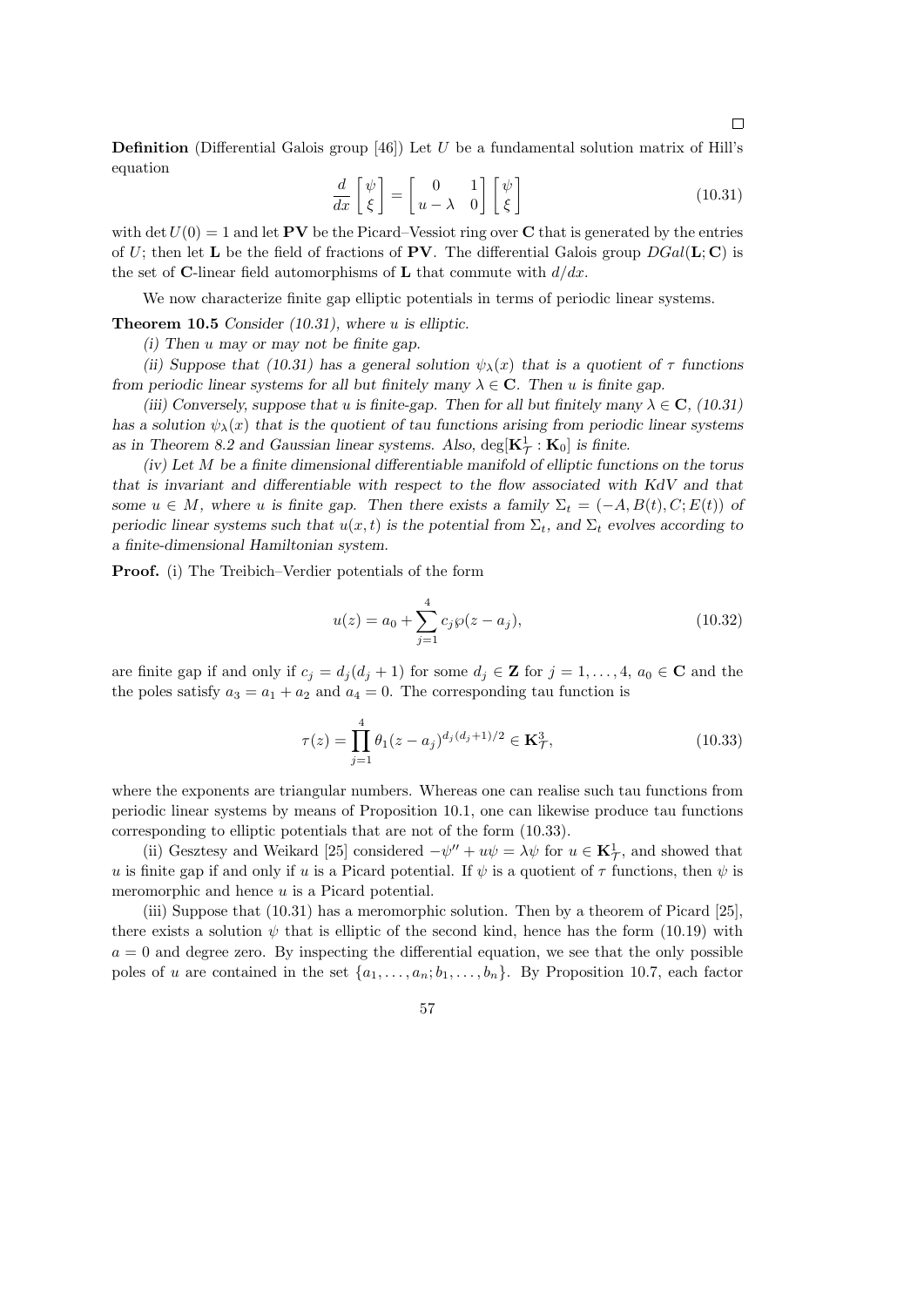$\theta_1(x-a_j)$  or  $\theta_1(x-b_j)$  arises from the tau function of a periodic linear system, while the factor  $e^{bx}$  is a quotient of Gaussian tau functions. By [29, p. 96], u' is algebraic over  $\mathbf{C}(u)$ and we have  $\mathbf{K}_0 = \mathbf{C}(u)[u']$  and  $\text{deg}[\mathbf{K}_{\mathcal{T}}^1 : \mathbf{K}_0] < \infty$ . Let  $V_\lambda$  be the solution space of (10.15), and observe that  $DGal(\mathbf{L}; \mathbf{K}_0)$  operates on  $V_\lambda$  component-wise; in particular, the monodromy operators  $T_j : \Psi(z) \mapsto \Psi(z + 2\omega_j)$  are commuting operators such that  $T_j(V_\lambda) \subseteq V_\lambda$  for  $j = 1, 2$ since u is elliptic, so we can take  $\Lambda$  to be the group generated by  $T_1$  and  $T_2$ . Let  $\Psi_1 \sim \Psi_2$ if  $\Psi_1 = c\Psi_2$  for some constant  $c \in \mathbb{C} \setminus \{0\}$ ; then let  $V^*_{\lambda} = (V_{\lambda} \setminus \{0\})/\sim$ . Then with  $\psi$ the solution that is elliptic of the second kind,  $\Psi = \text{column} \left[ \psi \quad \psi' \right] \in V_{\lambda}$ , gives a common eigenvector  $T_1\Psi = \rho_1\Psi$  and  $T_2\Psi = \rho_2\Psi$ , so  $\gamma\Psi \sim \Psi$  for all  $\gamma \in \Lambda$ ; hence  $\Psi$  gives an element of  $(V^*_{\lambda} : \Lambda)$ . Furthermore, if  $T_1$  or  $T_2$  has distinct eigenvalues as an operator on  $V_{\lambda}$ , then there exists a fundamental system of elliptic functions of the second kind, so  $(V^*_{\lambda} : \Lambda)$  is isomorphic to  $\mathbf{P}^1$ .

(iv) Airault, McKean and Moser showed [2, Corollary 1] that any such flow of potentials has the form

$$
u(z,t) = \sum_{j=1}^{m} 2\wp(z - a_j(t)) + c
$$
 (10.34)

where the moving poles  $a_j(t)$  lie on the manifold defined by the constraints

$$
0 = \sum_{j=1; j \neq k}^{m} \wp'(a_j - a_k) \qquad (k = 1, ..., m). \tag{10.35}
$$

and satisfy the system of nonlinear differential equations

$$
\frac{da_k}{dt} = 6 \sum_{j=1; j \neq k}^{m} p(a_j - a_k) \qquad (k = 1, ..., m)
$$
\n(10.36)

In an evident analogy with (10.16), the Hamiltonian

$$
H = \frac{1}{2} \sum_{j=1}^{m} p_j^2 + \frac{12}{2} \sum_{j \neq k: j, k=1}^{n} \wp(a_j - a_k)^2
$$
 (10.37)

gives this system of differential equations for the  $a_i$ ; see [15].

We can realise  $2\wp(x)$  as the potential of a periodic linear system  $(-A, B, C; E)$ , and hence we can realise  $u(z, t)$  as the potential of the periodic linear system

$$
\Sigma_t = \bigoplus_{j=1}^m (-A, e^{a_j(t)A}B, C; e^{a_j(t)A}E). \tag{10.38}
$$

See [10] for more details of the construction and [15] for further information on the dynamics of the poles under KdV flows.

 $\Box$ 

Remark. We leave it as an open problem to characterize all finite gap cases of Hill's equation in terms of periodic linear systems.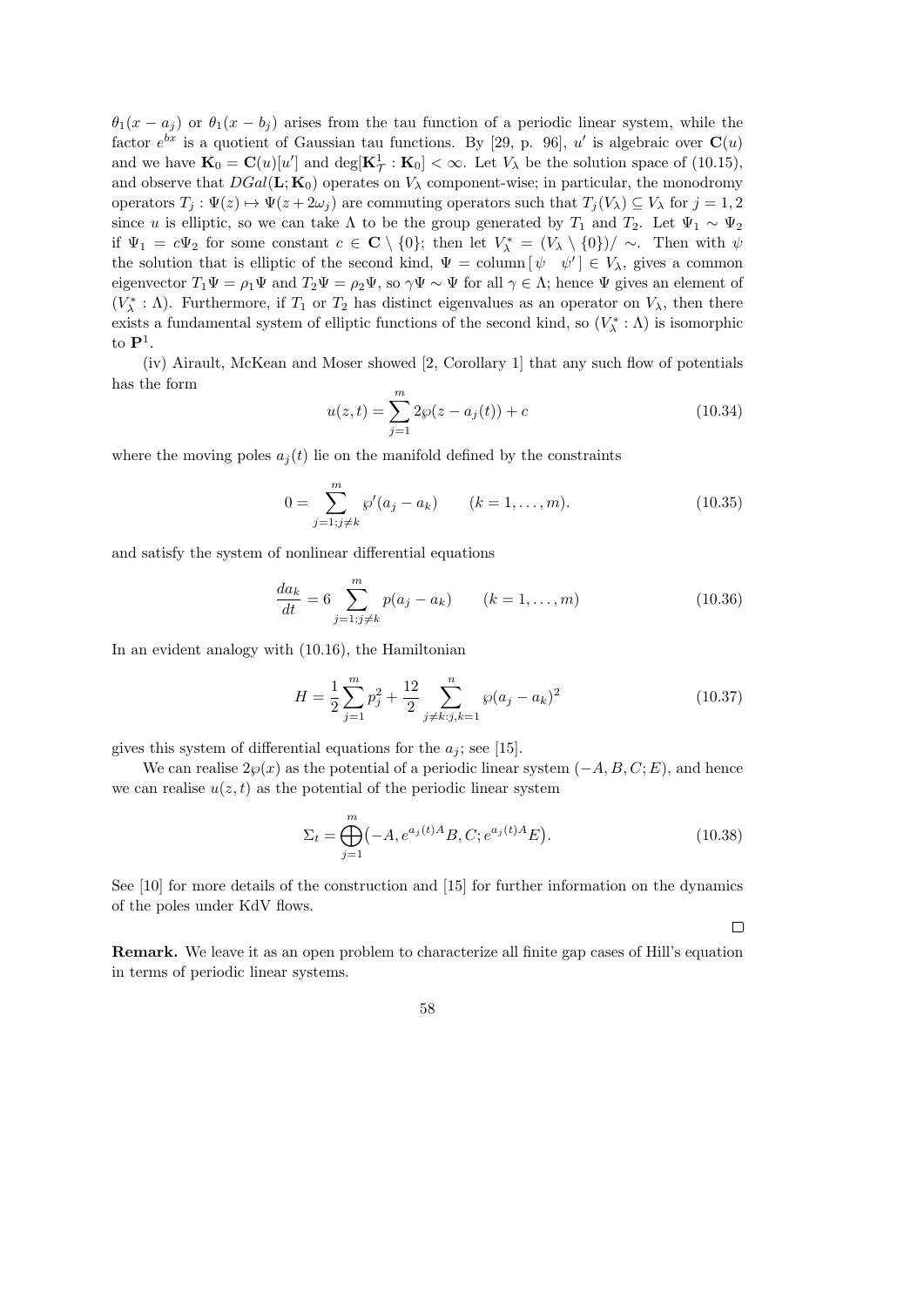# 11. Differential rings related to the KdV hierarchy

Let  $(e^{-xA})_{x\in\mathbf{R}}$  be a bounded  $C_0$  group of operators on H, so A is similar to a skew symmetric operator; then by the spectral theorem,  $(e^{-tA^3})_{t\in\mathbf{R}}$  also forms a bounded  $C_0$  group on H. We allow  $C: H \to \mathbf{C}$  and  $B: \mathbf{C} \to H$  to evolve through time so that  $C = C_0 e^{-tA^3}$ and  $B = e^{-tA^3}B_0$  for some initial  $C_0 : H \to \mathbf{C}$  and  $B_0 : \mathbf{C} \to H$ , and correspondingly  $R(x,t) = e^{-tA^3} R_x e^{-tA^3}$ . The formulas involving C, B and R are symmetrical with respect to time evolution, since  $B$  and  $C$  both evolve under the same group. In contrast to Theorem 8.2, we do not assume that  $A$  commutes with  $BC$ ; that  $BC$  here will typically have rank one, whereas A will have infinite rank. The operation of  $\frac{\partial}{\partial t_j}$  on  $\det(I - R_x^2)$  is described by the Lyapunov equation  $(1.10)$  in the form of the following commutator identity

$$
\begin{bmatrix} 0 & 1 \ 1 & 0 \end{bmatrix} \frac{\partial}{\partial t_j} - \begin{bmatrix} 0 & A^{2j+1} \ A^{2j+1} & 0 \end{bmatrix}, \begin{bmatrix} R & 0 \ 0 & -R \end{bmatrix} \begin{bmatrix} R & 0 \ 0 & -R \end{bmatrix} \begin{bmatrix} 0 & 1 \ 1 & 0 \end{bmatrix} \frac{\partial}{\partial t_j}, \qquad (11.1)
$$

which is analogous to  $(19)$  in  $[30]$  and contrasts with Proposition 3.4.

**Proposition 11.1** Suppose that A is bounded and let  $F_x = (I + R)^{-1}$ . Then

$$
\mathbf{A} = \text{span}_{\mathbf{C}} \left\{ A^{n_1}, A^{n_1} F_x A^{n_2} \dots F_x A^{n_r} : n_1, n_2, \dots, n_r \in \mathbf{N} \right\}
$$
(11.2)

is a differential subring of  $C^{\infty}((0,\infty)^2;B(H))$ , and the map  $\lfloor . \rfloor : \mathbf{A} \to C^{\infty}((0,\infty)^2; \mathbf{C})$ 

$$
[P] = Ce^{-xA}F_xPF_xe^{-xA}B\tag{11.3}
$$

has range  $|\mathbf{A}|$ , where  $|\mathbf{A}|$  is a differential ring with pointwise multiplication and derivatives  $\partial/\partial x$  and  $\partial/\partial t_1$ .

Proof. As in Lemma 3.2, the basic relations are

$$
\frac{\partial}{\partial x}[P] = \left[ A(I - 2F_x)P + \frac{\partial}{\partial x}P + P(I - 2F_x)A \right],\tag{11.4}
$$

$$
\frac{\partial}{\partial t_1} [P] = \left[ A^3 (I - 2F_x) P + \frac{\partial}{\partial t} P + P(I - 2F_x) A^3 \right],
$$
  
\n
$$
[P] [Q] = \left[ P(AF_x + F_x A - 2F_x AF_x) Q \right].
$$
\n(11.5)

Indeed it follows from the Lyapunov equation (1.8) that  $F_x$  satisfies the differential equations

$$
\frac{\partial F_x}{\partial x} = AF_x + F_x A - 2F_x AF_x,\tag{11.6}
$$

$$
\frac{\partial F_x}{\partial t_1} = A^3 F_x + F_x A^3 - 2F_x A^3 F_x \tag{11.7}
$$

and hence the derivatives from the first and last factors in (11.10) satisfy

$$
\frac{\partial}{\partial x}Ce^{-xA}F_x = Ce^{-xA}F_xA(I - 2F_x), \quad \frac{\partial}{\partial x}F_xe^{-xA}B = (I - 2F_x)AF_xe^{-xA}B; \tag{11.8}
$$
\n
$$
59
$$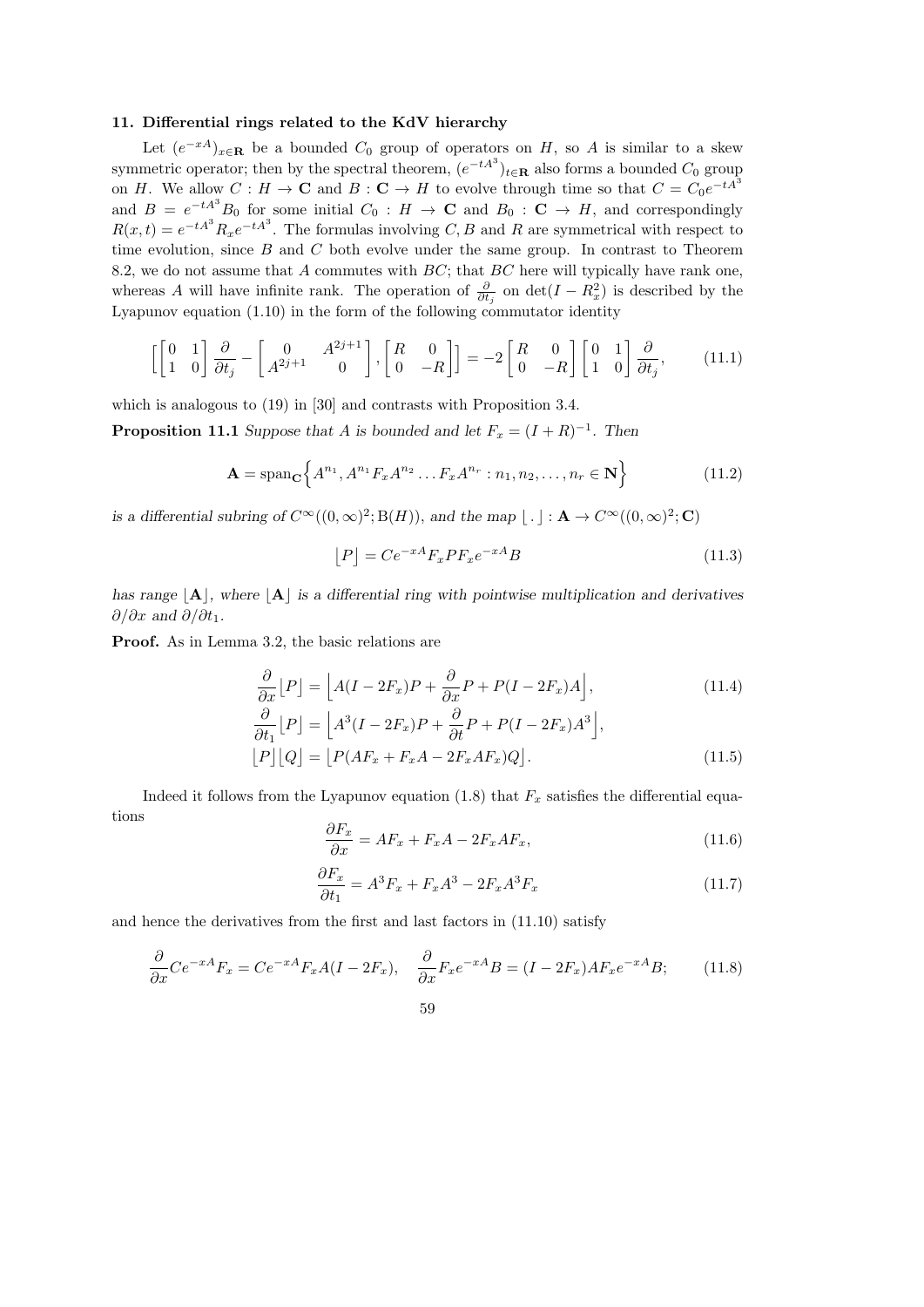$$
\frac{\partial}{\partial t}Ce^{-xA}F_x = Ce^{-xA}F_xA^3(I - 2F_x); \quad \frac{\partial}{\partial t}F_xe^{-xA}B = (I - 2F_x)A^3F_xe^{-xA}B. \tag{11.9}
$$

By applying Leibniz's rule, we deduce that  $|\mathbf{A}|$  is closed under  $\partial/\partial x$  and  $\partial/\partial t_1$ . Furthermore

$$
F_x e^{-xA} B C e^{-xA} F_x = AF_x + F_x A - 2F_x AF_x,
$$
\n(11.10)

so  $|\mathbf{A}|$  is closed under multiplication, and the product rule (11.8) holds.

The pole divisor  $\mathbf{z}_{\lambda}(t)$  is determined by  $\{z_n(t): \psi_{BA}(z_n(t), t; \lambda) = 0\}$  and is associated with the potential  $u_{\lambda}(x;t) = -2\frac{d^2}{dx^2}\log \tau_{\lambda}(x,t)$ . In this section, we introduce dynamical systems on  $\mathcal{T}_{\mathbf{R}}^{\infty}$  such that  $u_{\lambda}(x,t)$  undergoes the nonlinear evolution associated with the KdV hierarchy. To obtain  $KdV(2n + 1)$ , we vary  $t_n$  while fixing  $t_j$  for  $j \neq n$ .

**Lemma 11.2** Suppose that  $C_0A^4 : H \to \mathbf{C}$  and  $A^4B_0 : \mathbf{C} \to H$  are bounded.

(i) Then the scattering function  $\phi(x; t_1) = C_0 e^{-2t_1 A^3 - xA} B_0$  satisfies the linearized Korteweg –de Vries equation

$$
\frac{\partial \phi}{\partial t_1} = 2 \frac{\partial^3 \phi}{\partial x^3}.
$$
\n(11.11)

(ii) Let  $v(x, t_1)$  be as in (2.2), so that

$$
v(x,t) = -C_0 e^{-xA - t_1 A^3} (I + R)^{-1} e^{-xA - t_1 A^3} B_0;
$$
\n(11.12)

and let  $u(x, t_1) = -2\frac{\partial v}{\partial x}$ . Then

$$
u(x,t) = -2\frac{\partial^2}{\partial x^2} \log \det(I+R)
$$
\n(11.13)

belongs to  $|\mathbf{A}|$  and satisfies the KdV equation

$$
4\frac{\partial u}{\partial t_1} = \frac{\partial^3 u}{\partial x^3} + 12u \frac{\partial u}{\partial x}.
$$
\n(11.14)

Proof. (i) This follows from a simple computation.

(ii) We have the following table of derivatives

$$
\frac{\partial v}{\partial x} = 2[A];
$$
\n
$$
\frac{\partial^2 v}{\partial x^2} = 4[A^2] - 8[AF_xA];
$$
\n
$$
\frac{\partial^3 v}{\partial x^3} = 8[A^3] - 24[A^2F_xA + AF_xA^2] + 48[AF_xAF_xA];
$$
\n(11.15)

We shall prove that

$$
4\frac{\partial v}{\partial t_1} = \frac{\partial^3 v}{\partial x^3} + 6\left(\frac{\partial v}{\partial x}\right)^2,\tag{11.16}
$$

60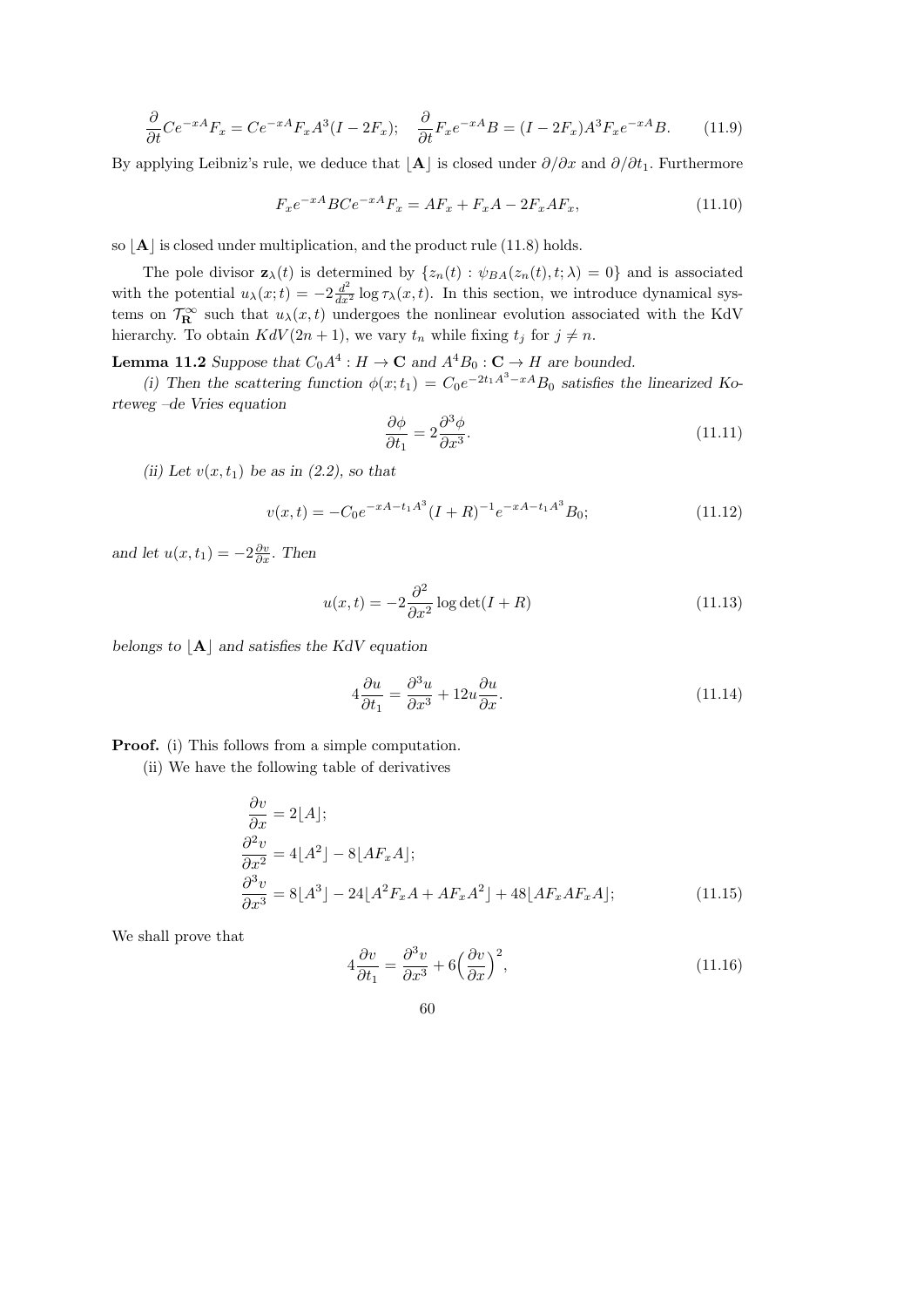which leads to the result for  $u$ . By  $(11.18)$ 

$$
\left(\frac{\partial v}{\partial x}\right)^2 = \left[4A^2FA + 4AFA^2 - 8AFAFA\right].\tag{11.17}
$$

For comparison we have  $\frac{\partial v}{\partial t} = 2[A^3]$ ; hence we obtain (11.16).

Moreover by Lemma 11.3,  $|\mathbf{A}|$  contains  $u(x, t_1) = 2Ce^{-xA}FAFe^{-xA}B$  and all its derivatives. Observe that

$$
-2\frac{\partial}{\partial x}v(x,t_1) = -4[A] = u(x,t_1)
$$
\n(11.18)

belongs to  $|\mathbf{A}|$  and satisfies the identity (11.13); moreover, all the partial derivatives of u also belong to the differential ring  $|\mathbf{A}|$ .

 $\Box$ 

We now point out some particular solutions which are realised via Lemma 11.3, some of which were also noted by Pöppe [39]. Let  $\lambda_j$  be distinct complex numbers for  $j = 1, \ldots, m$ , such that  $\Re \lambda_j > 0$ , and let  $H = \text{span}\{x^j e^{-\lambda_\ell x} : j = 0, \ldots, n_\ell - 1; \ell = 1, \ldots, m\}$ , which we view as a subspace of  $L^2(0, \infty)$ , and let  $A = -\frac{d}{dx}$  on H.

**Corollary 11.3** (Solitons) (i) Then  $(e^{-sA})_{s \in \mathbf{R}}$  defines a  $C_0$  group of operators on H such that  $||e^{-sA}|| < 1$  for  $s > 0$ , and  $\phi(x; t_1)$  satisfies  $\frac{\partial \phi}{\partial t_1} = 2 \frac{\partial^3 \phi}{\partial x^3}$ , and  $u(x; t_1) \in \mathbf{C}(x, t_1, e^{-\lambda_j x}, e^{-2\lambda_j^3 t_1})$ satisfies  $KdV$ .

(ii) In particular, suppose that A has distinct and simple eigenvalues, and that  $B_0 =$  $(b_j) \in \mathbf{C}^{n \times 1}$  and  $C_0 = (c_j) \in \mathbf{C}^{1 \times n}$ . Then

$$
\det(I + \mu R_x) = \sum_{m=0}^{N} \mu^m \sum_{\sigma \subseteq \{1, \dots, N\}, \sharp \sigma = m} \prod_{j \in \sigma} b_j c_j e^{-2\lambda_j^3 t_1 - 2\lambda_j x} \prod_{j,k \in \sigma : j \neq k} \frac{\lambda_j - \lambda_k}{\lambda_j + \lambda_k} \tag{11.19}
$$

**Proof.** (i) The group  $e^{-sA}$  operates as translations  $e^{-sA}f(x) = f(x+s)$ , and hence  $e^{-sA}$ is a strict contraction on the finite dimensional space  $H = \mathbb{C}^n$  for  $s > 0$ . In effect, we have returned to the setting of Proposition 2.2. The generator is  $-A = d/dx$ , and can introduce  $A^{3} = -d^{3}/dx^{3}$  and the group  $e^{-t_{1}A^{3}}$  which is associated with the linearized Korteweg de Vries equation. By Lemma 11.3, u satisfies the KdV equation  $(11.23)$ , and by Theorem 3.1, u is rational in the basic variables.

(ii) Apply Proposition 2.4 and Lemma 11.3.

 $\Box$ 

Let  $H = L<sup>2</sup>(-\infty, \infty)$  and as in section 5, we can take  $Af(x) = -f'(x)$  and we note that  $e^{-tA^{3}}$ is the Airy group

$$
e^{-tA^3} f(y) = \frac{1}{2\pi} \int_{-\infty}^{\infty} \hat{f}(\xi) e^{-it\xi^3 + iy\xi} d\xi.
$$
 (11.20)

Then with  $g \in \mathcal{D}(A^4)$  we choose  $B_0: \alpha \mapsto g(y)\alpha$  and  $C_0: f \mapsto f(0)$ , and let

$$
\gamma_n = (-1)^n \int_{-\infty}^{\infty} \hat{g}(\xi) \frac{(i\xi + 1)^n}{(-i\xi + 1)^{n+1}} \frac{d\xi}{\pi}.
$$
 (11.21)

$$
61\,
$$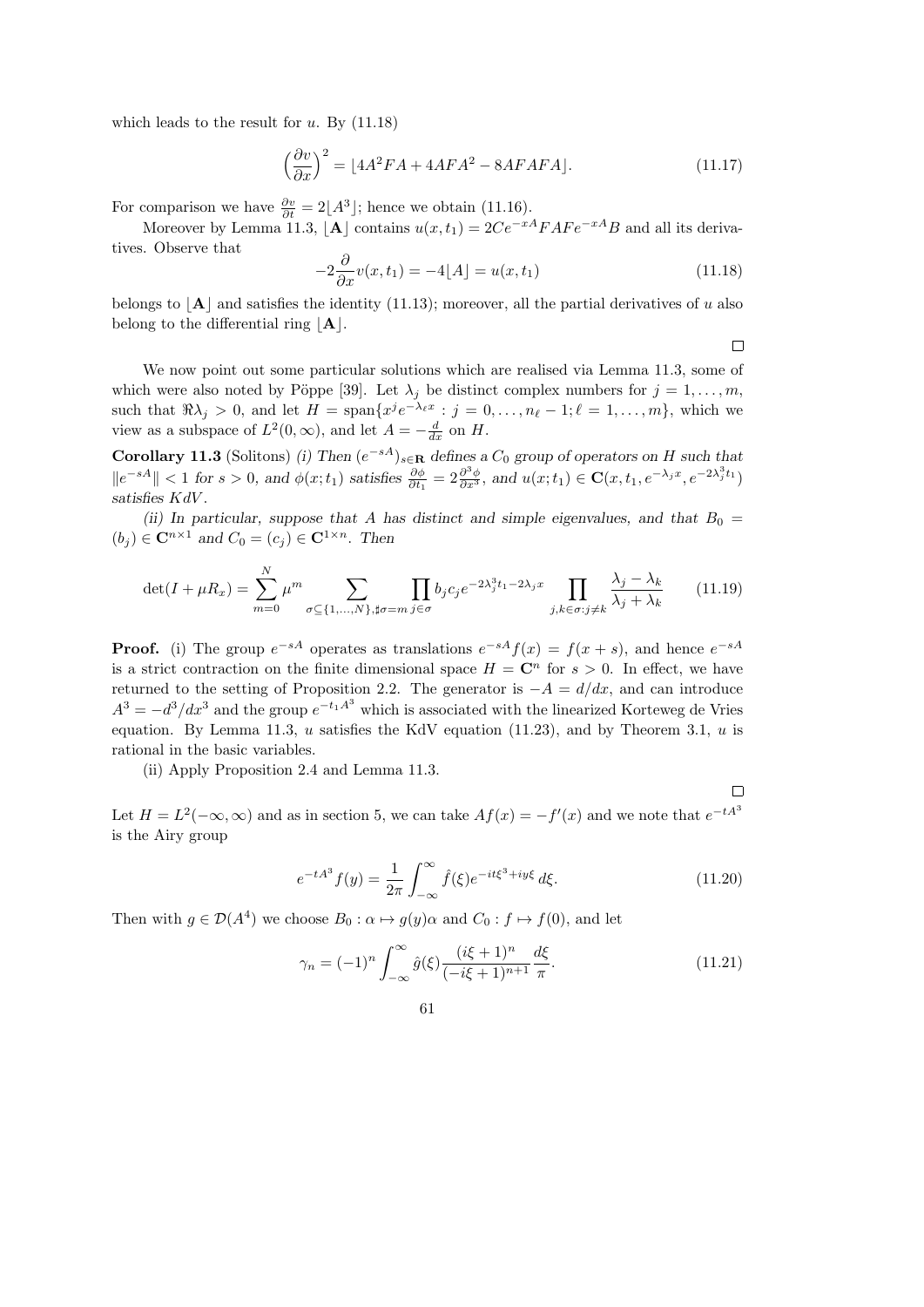**Corollary 11.4** (Non solitons) Let  $g \in \mathcal{D}(A^4)$  have  $\sum_{n=0}^{\infty} (1+n)|\gamma_n| < 1$ . Then  $\phi(x;t)$  satisfies  $(11.17)$  and  $u(x;t)$  satisfies ().

**Proof.** By Plancherel's formula we identify  $\mathcal{D}(A^4) = \{g \in L^2 : \int_{-\infty}^{\infty} (1 + \xi^8) |\hat{g}(\xi)|^2 d\xi < \infty \},\$ so the maps are well defined. By a simple calculation, have

$$
R_x f(y) = \int_x^{\infty} g(y+s) f(s) \, ds, \qquad (f \in L^2(0,\infty))
$$
\n(11.22)

so in particular  $R_0$  is the Hankel integral operator with kernel  $g(y + s)$ . Hence  $R_0$  is unitarily equivalent to  $[\gamma_{j+k}]_{j,k=0}^{\infty}$  on  $\ell^2$ , which by the hypotheses is a trace class operator; likewise,  $R_x$ is trace class. Furthermore,  $I + R_x$  is invertible, and the inverse F is given by a Neumann series. Given these facts, we can apply Lemma 11.3.

For  $m \geq 4$ , We can choose  $g(x) = \mathbf{I}_{(0,\infty)}(x)x^m e^{-x}$  in Corollary 11.6. Whereas the choice of  $g(y) = \delta_0$  is technically inadmissible, the resulting expression  $\phi(x;t) = t^{-1/3} \text{Ai}(-x/(6t)^{1/3})$ does give a solution of (11.14).

**Proposition 11.5** Suppose that  $C_0A^6: H \to \mathbb{C}$  and  $A^5B_0: \mathbb{C} \to H$  are bounded. (i) Then the scattering function  $\phi(x; t_2) = C_0 e^{-2t_2 A^5 - xA} B_0$  satisfies

$$
\frac{\partial \phi}{\partial t_2} = 2 \frac{\partial^5 \phi}{\partial x^5}.
$$
\n(11.21)

 $\Box$ 

(ii) Let  $v(x) = T(x, x)$ , so that

$$
v(x,t) = -C_0 e^{-xA - tA^5} (I + R)^{-1} e^{-xA - t_2 A^5} B_0.
$$
 (11.22)

Then  $u(x, t_2) = \frac{\partial v}{\partial x}$  satisfies the KdV(5) equation

$$
16\frac{\partial u}{\partial t_2} = \frac{\partial^5 u}{\partial x^5} + 10u\frac{\partial^3 u}{\partial x^3} + 20\frac{\partial u}{\partial x}\frac{\partial^2 u}{\partial x^2} + 30u^2\frac{\partial u}{\partial x}.
$$
 (11.23)

Proof. We shall prove that

$$
16\frac{\partial v}{\partial t_2} = \frac{\partial^5 v}{\partial x^5} + 10\frac{\partial^3 v}{\partial x^3}\frac{\partial v}{\partial x} + 5\left(\frac{\partial^2 v}{\partial x^2}\right)^2 + 20\left(\frac{\partial v}{\partial x}\right)^6.
$$
 (11.24)

The basic identities required follow from (), namely

$$
\frac{\partial^4 v}{\partial x^4} = 16[A^4] - 64[A^3F_xA + AF_xA^3] - 96[A^2F_xA^2]
$$
  
+ 112[A^2F\_xAF\_xA + AF\_xA^2F\_xA + AF\_xAF\_xA^2] - 384[AF\_xAF\_xAF\_xA]; (11.25)  

$$
\frac{\partial^5 v}{\partial x^5} = 32[A^5] - 160[A^4F_xA + AF_xA^4] - 320[A^3F_xA^2 + A^2F_xA^3]
$$
  
+ 640[A^3F\_xAF\_xA + AF\_xA^3F\_xA + AF\_xAF\_xA^2]  
+ 960[A^2F\_xA^2F\_xA + A^2F\_xAF\_xA^2 + AF\_xA^2F\_xA^2]- 1920[A^2F\_xAF\_xAF\_xA + AF\_xA^2F\_xAF\_xA + AF\_xA^2F\_xA + AF\_xAF\_xA^2F\_xA + AF\_xAF\_xAF\_xA^2]  
+ 3840[AF\_xAF\_xAF\_xAF\_xAF\_xA]. (11.26)

62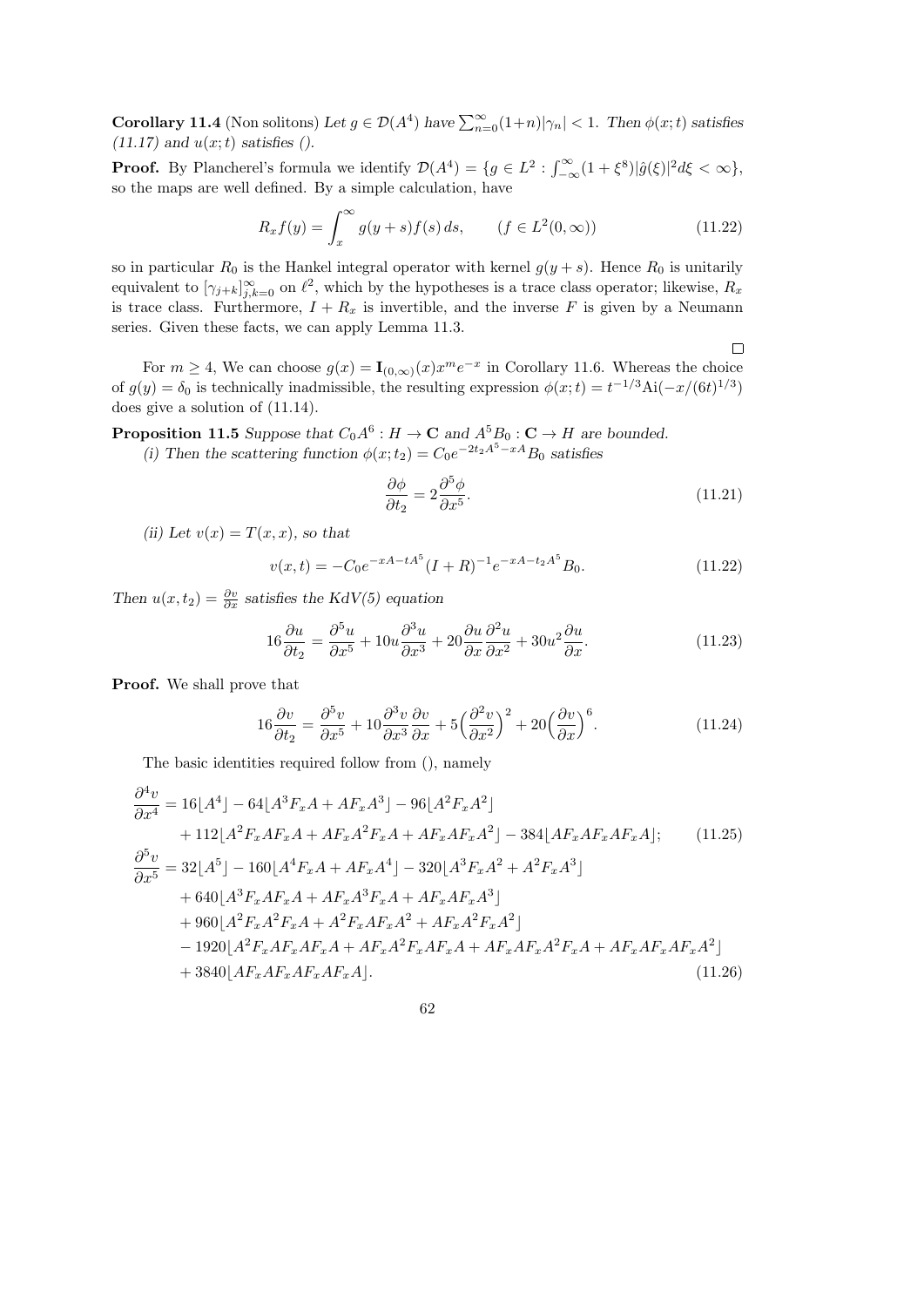Using these, one checks that () holds.

Suppose that  $[P] = CU(t)e^{-xA}F_xPF_xe^{-xA}U(t)B$  and that  $F_x$  and A commute. Then

$$
-4\frac{\partial}{\partial t}[A] + \frac{\partial^3}{\partial x^3}[A] - 8\left(\frac{\partial x}{\partial}[A]\right)[A^{2m+1}] + 16\frac{\partial}{\partial x}\left([A][A^{2m+1}]\right) = 0.
$$
 (11.27)

Proof. We can obtain the following identities by repeatedly using the basic calculus rules

$$
\frac{\partial}{\partial t}[A] = \left[2A^{2m+4} - 2A^{2m+3}FA - 2AFA^{2m+3}\right];\tag{11.28}
$$

$$
[A] \frac{\partial}{\partial x} [A^{2m+1}] = [2AFA^{2m+3} + 2A^2FA^{2m+2} - 2AFA^{2m+2}FA
$$
  
- 4AFAFA<sup>2m+2</sup> - 2A<sup>2</sup>FAFA<sup>2m+1</sup> - 2AFA<sup>2</sup>FA<sup>2m+1</sup>  
- 2A<sup>2</sup>FA<sup>2m+1</sup>FA + 4AFAFAFA<sup>2m+1</sup> + 4AFAFA<sup>2m+1</sup>FA](11.29)

$$
\left(\frac{\partial}{\partial x}\lfloor A\rfloor\right)\lfloor A^{2m+1}\rfloor = \lfloor 2A^3FA^{2m+1} + 2A^2FA^{2m+2} - 4A^2FAFA^{2m+1} - 4AFA^2FA^{2m+1} - 4AFAFA^{2m+2} + 8AFAFAFA^{2m+1}\rfloor; \tag{11.30}
$$

$$
\frac{\partial^3}{\partial x^3} [A^{2m+1}] = [8A^{2m+4} - 24A^{2m+3}FA - 24AFA^{2m+3} - 24A^{2m+2}FA^2 - 24A^2FA^{2m+2} + 48A^2m^{2m+2}FAFA + 48AFA^2m^{2m+2}FA + 48AFAFA^{2m+2} - 8A^{2m+1}FA^3 - 8A^3FA^{2m+1} + 24A^{2m+1}FA^2FA + 24A^{2m+1}FAFA^2 + 24A^2FA^{2m+1}FA + 24AFA^{2m+1}FA^2 + 24A^2FA^2FA^{2m+1} + 24AFA^2FA^2FA^{2m+1} + 48A^2m^{2m+1}FAFA - 48AFAFA^2FA^2+A^{2m+1}FA^2 + 48AFAFAFA^{2m+1}F
$$
\n
$$
-48AFAFAFA^2m^{2m+1}
$$
\n(11.31)

Acknowledgements The EPSRC supported SLN's research via a research studentship. GB carried out part of this work during visits to the Isaac Newton Institute in Cambridge and the University of Glasgow. The authors are grateful to Prof H.P. McKean for his comments on [32, 34], and to Prof N.J. Young for comments on control theory.

## References

[1] M.J. Ablowitz and H. Segur, Exact linearization of a Painlevé transcendent, Phys. Rev. Lett. 38 (1977), 1103–1106.

[2] H. Airault, H.P. McKean and J. Moser, Rational and elliptic solutions of the Korteweg-de Vries equation and a related many body problem, Comm. Pure Appl. Math. 30 (1977),  $95-148.$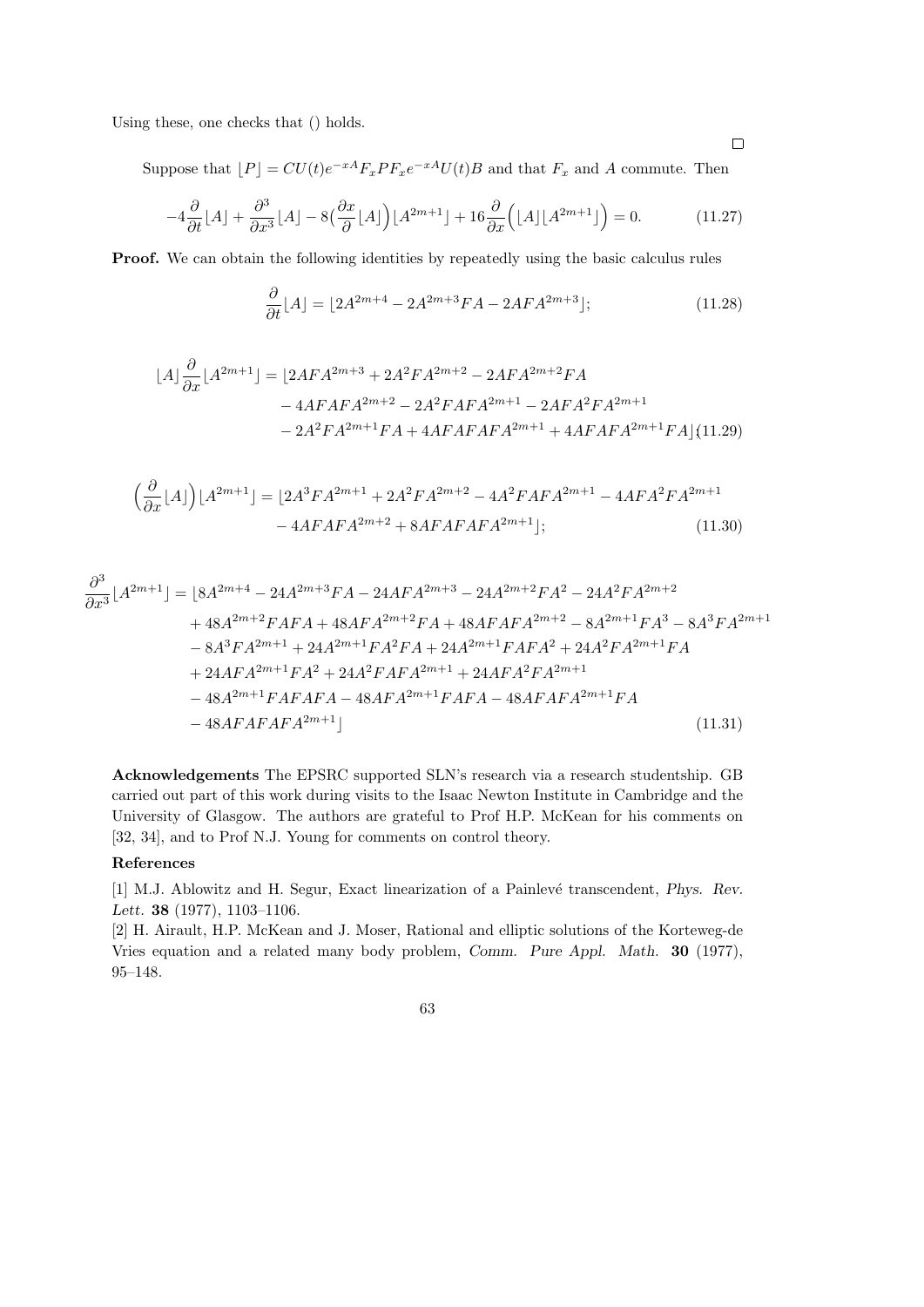[3] T. Aktosum, F. Demontis and C. van der Mee, Exact solutions to the focusing nonlinear Schrödinger equation, *Inverse Problems* 23 (2007), 2171–2195.

[4] M.F. Atiyah and I.G. Macdonald, Introduction to commutative algebra, (Addison Wesley, Reading, Massachusetts, 1969).

[5] H.F. Baker Abelian functions: Abel's theorem and the allied theory of theta functions, Cambridge University Press, edition of 1995.

[6] A. Beurling, On two problems concerning linear transformations in Hilbert space, Acta Math. **81** (1948), 23900255.

[7] R. Bhatia and P. Rosenthal, How and why to solve the operator equation  $AX - XB = Y$ , Bull. London Math. Soc. 29 (1997), 1–21.

[8] G. Blower, Linear systems and determinantal random point fields, J. Math. Anal. Appl. 335 (2009), 311–334.

[9] G. Blower, On linear systems and  $\tau$  functions associated with Lamé's equation and Painlevé's equation VI, J. Math. Anal. Appl. 376, 294–316.

[10] G. Blower, On tau functions for orthogonal polynomials and matrix models, J. Phys. A: Math. Theor. **44** (2011), 285202.

[11] A. Borodin and P. Deift, Fredholm determinants, Jimbo–Miwa–Ueno  $\tau$ -functions and representation theory, Comm. Pure Appl. Math. 55 (2002), 1160–2030.

[12] Y. Brezhnev, What does integrability of finite-gap or soliton potentials mean? Philos. Trans. R. Soc. Lond. Ser. A Math. Phys. Eng. Sci. 366 (2008), 923–945.

[13] Y. Chen and A.R. Its, A Riemann–Hilbert approach to the Akhiezer polynomials. Philos. Trans. R. Soc. Lond. Ser. A Math. Phys. Eng. Sci. 366 (2008), 973–1003.

[14] P.M. Cohen, An introduction to ring theory, Springer, Berlin, 2000.

[15] B. Deconinck and H. Segur, Pole dynamics for elliptic solutions of the Korteweg–de Vries equation, Math. Phys. Anal. Geom. 3 (2000), 49–74.

[16] P. Deift, A. Its, A. Kapaev, and X. Zhou, On the algebro geometric integration of the Schlesinger equations, Comm. Math. Phys. 203 (1999), 613–633.

[17] P.A. Deift, A.R. Its and X. Zhou, A Riemann–Hilbert approach to asymptotic problems arising in the theory of random matrices, and also in the theory of integrable statistical mechanics, Ann. of Math. (2) 146 (1997), 149–235.

[18] K.-J. Engel and R. Nagel, One parameter semigroups for linear evolution equations, Springer–Verlag, New York, 2000.

[19] N. Ercolani and H.P. McKean, Geometry of KdV IV: Abel sums, Jacobi variety and theta function in the scattering case, Invent. Math. 99 (1990), 483–544.

[20] A.S. Fokas, A.R. Its, A.A. Kapaev and V. Yu. Novokshenov, Painlevé Transcendents: The Riemann–Hilbert Approach, American Mathematical Society, 2006.

[21] B.A. Francis, H. Schneider and M. Vidiyasagar, Algebraic and topological aspects of feedback stabilization, IEEE Trans. Aut. Control AC-27 (1982), 880–894.

[22] R. Garnier, Sur une classe de systemes differentiels abeliens deduits de la theorie de equations lineares, Rendiconti del circolo matematico di Palermo 43 (1919), 155–191.

[23] I.M. Gelfand and L.A. Dikii, Integrable nonlinear equations and the Liouville theorem, Funct. Anal. Appl. 13 (1979), 8–20.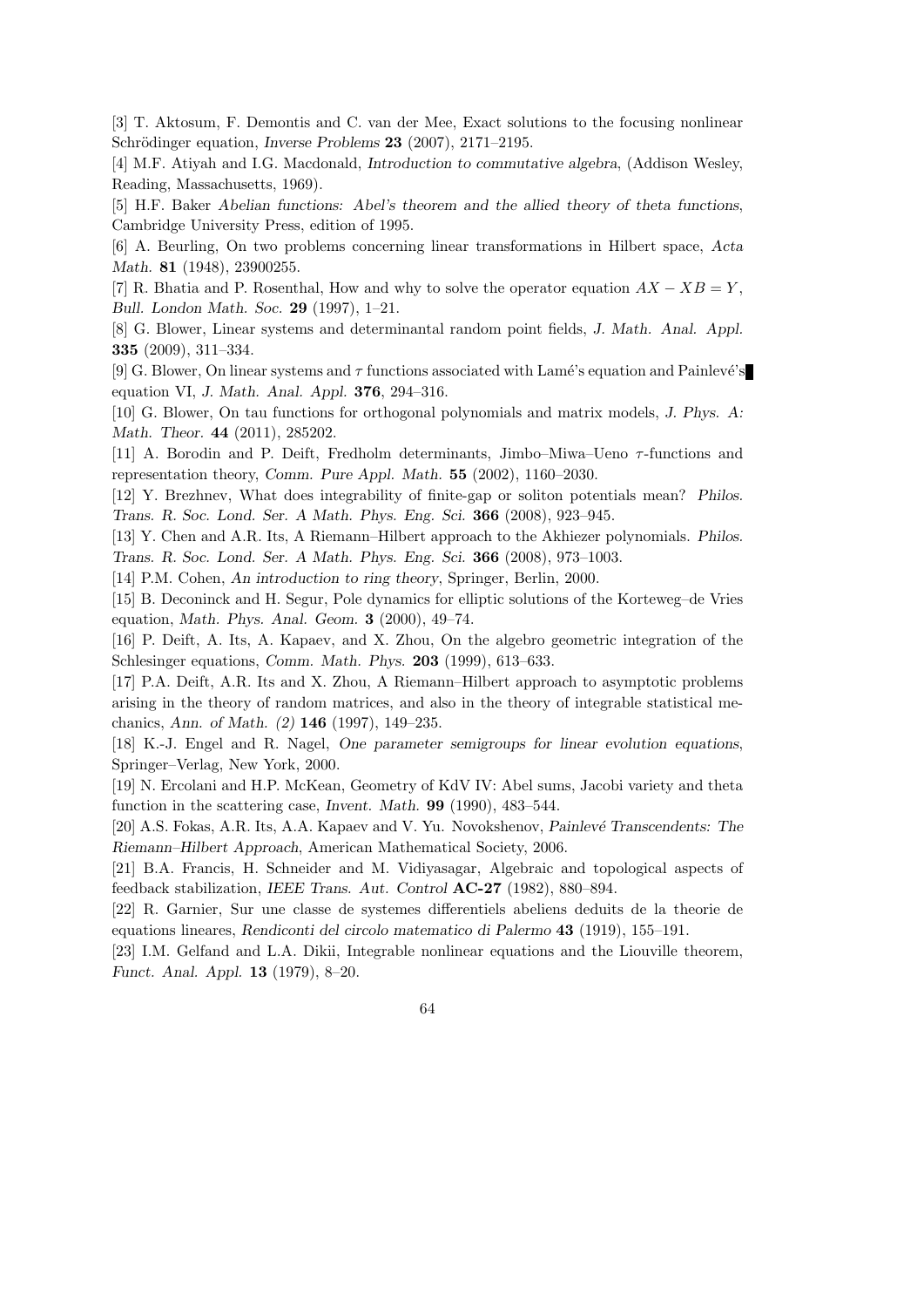[24] F. Gesztesy and H. Holden, Soliton equations and their algebro-geometric solutions Volume I: (1 + 1)-dimensional continuous models, Cambridge University Press, 2003.

[25] F. Gesztesy and R. Weikard, Picard potentials and Hill's equation on a torus, Acta Math. 176 (1996), 73–107.

[26] M. Jimbo and T. Miwa, Monodromy preserving deformations of linear ordinary differential equations with rational coefficients II Phys. D. 2 (1981), 407–448.

[27] S. Kamvissis, Inverse scattering as an infinite periodic limit, C. R. Acad. Sci. Paris Sér I 325 (1997) 969–974.

[28] A.A. Kapaev and E. Hubert, A note on Lax pairs for Painlevé equations, J. Phys. A Math. Gen. 32 (1999), 8145–8156.

[29] M. Krichever, The integration of nonlinear equations with the help of algebraic-geometrical methods, Funct. Anal. Appl. 11 (1978), 20–31.

[29'] I.M. Krichever, Elliptic solutions of the Kadoncev–Petviashvili equations, and integrable systems of particles, Funct Anal. Appl. 14 (1980), 282–290.

[30] I.M. Krichever and S.P. Novikov, Holomorphic bundles and nonlinear equations, Physica D 3 (1981), 267–293.

[31] R. S. Maier, Lamé polynomials, hyperelliptic reductions and Lamé band structure, Philos. Trans. R. Soc. Lond. Ser. A Math. Phys. Eng. Sci. 366 (2008), 1115–1153.

[32] H.P. McKean, Fredholm determinants, Cent. Eur. J. Math. 9 (2011), 205–243.

[33] H. McKean and V. Moll, Elliptic curves: function theory, geometry, arithmetic, Cambridge University Press, 1999.

[34] H.P. McKean and P. van Moerbeke, The spectrum of Hill's equation, Invent. Math. 30 (1975), 217–274.

[35] A.V. Megretskii, V.V. Peller and S.R. Treil, The inverse spectral problem for self-adjoint Hankel operators, Acta Math. 174 (1995), 241–309.

[36] M. Mulase, Cohomological structure in soliton equations and Jacobian varieties, J. Differential Geom. 19 (1984), 403–430.

[37] K. Okamoto, On the  $\tau$ -function of the Painleve equations, Phys. D 2 (1981), 525–535.

[38] V.V. Peller, Hankel operators and their applications, Springer–Verlag, New York, 2003.

[39] C. Pöppe, The Fredholm determinant method for the KdV equations, *Physica* 13 D (1984), 137–160.

[40] C. Pöppe and D.H. Sattinger, Fredholm determinants and the  $\tau$  function for the Kadomtsev –Petviashvili hierarchy, Publ. RIMS Kyoto Univ. 24 (1988), 505–538.

[41] L. Schlesinger, Uber eine Klasse von Differentialsystemen beliebiger Ordnung mit festen ¨ kritischen Punkten, J. Reine Angew. Math. 141 (1912), 96–145.

[42] G. Segal and G. Wilson, Loop groups and equations of KdV type, Inst. Hautes Études Sci. Publ. Math. 61 (1985), 5–65.

[43] I.R. Shafarevich, Basic algebraic geometry, Springer, Berlin, 1977.

[44] T. Shiota, Characterization of Jacobian varieties in terms of soliton equations, Invent. Math. 83 (1986), 333–382.

[45] B. Sutherland, Exact results for a quantum many-body problem in one dimension, Physical Review A 5 (1972), 1372–1376.